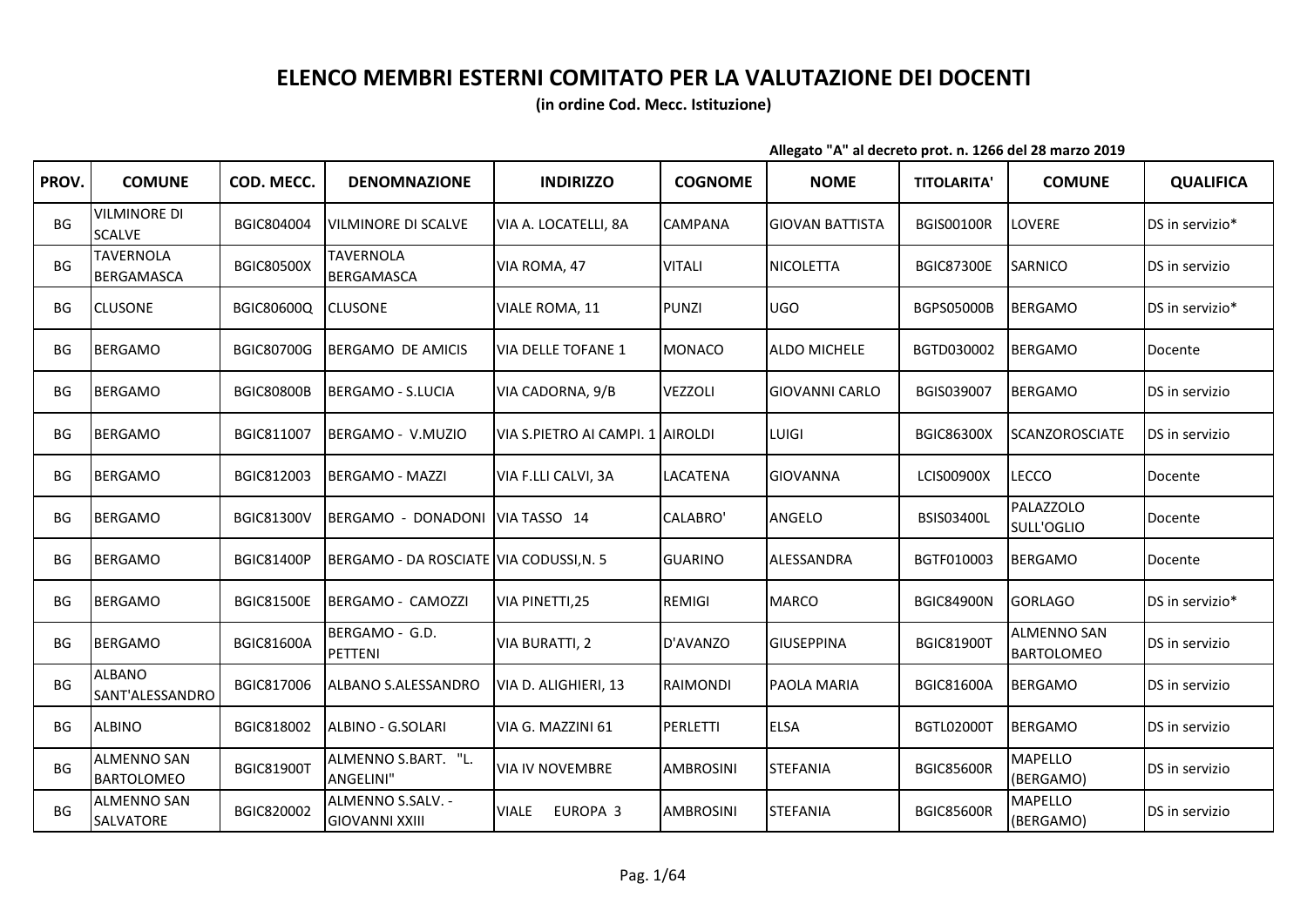| PROV.     | <b>COMUNE</b>                          | COD. MECC.        | <b>DENOMNAZIONE</b>                       | <b>INDIRIZZO</b>                              | <b>COGNOME</b>    | <b>NOME</b>                   | <b>TITOLARITA'</b> | <b>COMUNE</b>                           | <b>QUALIFICA</b> |
|-----------|----------------------------------------|-------------------|-------------------------------------------|-----------------------------------------------|-------------------|-------------------------------|--------------------|-----------------------------------------|------------------|
| BG        | <b>ALZANO</b><br>LOMBARDO              | <b>BGIC82100T</b> | ALZANO LOMBARDO                           | VIA F.LLI VALENTI, 6                          | <b>SUARDI</b>     | MANUELA                       | BGPS17000D         | ALZANO LOMBARDO Docente                 |                  |
| BG        | <b>ARCENE</b>                          | <b>BGIC82200N</b> | ARCENE - C.CONSONNI                       | VIA PAPA GIOVANNI<br>XXIII,4                  | <b>GOISIS</b>     | <b>CLAUDIO</b>                | <b>BGIS01700A</b>  | SERIATE (BG)                            | Docente          |
| <b>BG</b> | <b>AZZANO SAN</b><br>PAOLO             | <b>BGIC82300D</b> | AZZANO SAN PAOLO<br><b>GIOVANNI XXIII</b> | VIA DON GONELLA, 4                            | <b>GIAVERI</b>    | PATRIZIA                      | BGIC896007         | ROMANO DI<br>LOMBARDIA                  | DS in servizio   |
| BG        | <b>BAGNATICA</b>                       | BGIC824009        | <b>BAGNATICA</b>                          | <b>DEI MILLE</b><br>VIA                       | <b>FERRETTI</b>   | LAURA                         | <b>BGIS01400V</b>  | <b>TRESCORE</b><br><b>BALNEARIO</b>     | DS in servizio   |
| BG        | <b>BARIANO</b>                         | BGIC825005        | <b>BARIANO</b>                            | VIA PIAVE, 11                                 | <b>MARCIANO</b>   | <b>GAETANO</b>                | <b>BGIC84200V</b>  | <b>CISERANO</b>                         | DS in servizio*  |
| BG        | <b>BONATE SOPRA</b>                    | BGIC826001        | <b>BONATE SOPRA "ALDO</b><br>MORO"        | VIA SALVO D'ACQUISTO<br>15                    | D'AVANZO          | <b>GIUSEPPINA</b>             | <b>BGIC81900T</b>  | <b>ALMENNO SAN</b><br><b>BARTOLOMEO</b> | DS in servizio   |
| BG        | <b>BONATE DI SOTTO</b>                 | <b>BGIC82700R</b> | <b>BONATE SOTTO "CLARA</b><br>LEVI"       | VIA FAIDETTI, 2                               | LUSSO             | <b>MATTEO</b>                 | <b>BGIS00300C</b>  | <b>PRESEZZO</b>                         | Docente          |
| BG        | <b>BORGO DI TERZO</b>                  | <b>BGIC82800L</b> | <b>BORGO DI TERZO</b>                     | LARGO M. VITALI, 3                            | <b>CHIODINI</b>   | RAFFAELLA                     | BGIC883005         | <b>TRESCORE</b><br><b>BALNEARIO</b>     | DS in servizio   |
| <b>BG</b> | <b>BREMBATE</b>                        | <b>BGIC82900C</b> | <b>BREMBATE SOTTO</b>                     | VIA ORATORIO, 14                              | <b>AMBROSI</b>    | <b>FRANCO</b>                 | <b>BGIC83000L</b>  | <b>BREMBILLA</b>                        | DS in servizio*  |
| BG        | <b>BREMBILLA</b>                       | <b>BGIC83000L</b> | <b>BREMBILLA - GIOVANNI</b><br>XXIII      | VIA VALLETTA, 20                              | <b>DESCROVI</b>   | <b>MARIA GIOVANNA</b>         | BGIC820002         | <b>ALMENNO SAN</b><br>SALVATORE         | DS in servizio   |
| ВG        | <b>CALCINATE</b>                       | <b>BGIC83100C</b> | CALCINATE - ALDO MORO                     | LARGO FRANCESCO DE<br>SANCTIS,2               | <b>GIAVERI</b>    | PATRIZIA                      | BGIC896007         | ROMANO DI<br>LOMBARDIA                  | DS in servizio   |
| BG        | <b>CALCIO</b>                          | BGIC832008        | CALCIO MARTIRI DELLA<br><b>RESISTENZA</b> | VIA<br>SCHIEPPATI 14                          | <b>ALBONETTI</b>  | <b>GLORIA</b>                 | BGIS034004         | ROMANO DI<br>LOMBARDIA                  | DS in servizio   |
| BG        | CALUSCO D'ADDA                         | BGIC833004        | CALUSCO D'ADDA                            | PIAZZA SAN FEDELE 258                         | <b>FRANCI</b>     | <b>FRANCO MARIA</b>           |                    |                                         | DS in quiescenza |
| <b>BG</b> | <b>CAPRIATE SAN</b><br><b>GERVASIO</b> | <b>BGIC83400X</b> | CAPRIATE S.G. "A.<br>MANZONI"             | VIA XXV APRILE, 28                            | <b>CHIODINI</b>   | RAFFAELLA                     | BGIC883005         | <b>TRESCORE</b><br><b>BALNEARIO</b>     | DS in servizio   |
| BG        | <b>CARAVAGGIO</b>                      | <b>BGIC83500Q</b> | CARAVAGGIO MASTRI<br>CARAVAGGINI          | <b>VIA ZENALE E</b><br><b>BUTTINONE N. 20</b> | <b>ALBONETTI</b>  | <b>GLORIA</b>                 | BGIS034004         | ROMANO DI<br>LOMBARDIA                  | DS in servizio   |
| BG        | <b>CARVICO</b>                         | BGIC83600G        | CARVICO - E. FERMI                        | VIA CAVOUR, 9                                 | <b>VILLA</b>      | <b>ROBERTA</b>                | <b>BGIC88000N</b>  | <b>SUISIO</b>                           | DS in servizio   |
| BG        | <b>CASIRATE D'ADDA</b>                 | <b>BGIC83700B</b> | <b>CASIRATE D'ADDA</b>                    | VIALE RIMEMBRANZE, 6                          | <b>COLOMBO</b>    | ALESSANDRO                    | <b>BGIS00200L</b>  | <b>TREVIGLIO</b>                        | Docente          |
| <b>BG</b> | <b>CASTELLI CALEPIO</b>                | BGIC838007        | CASTELLI CAL.- FRA A.DA<br><b>CALEPIO</b> | PIAZZA VITTORIO<br>VENETO,11                  | <b>MAZZAFERRO</b> | ALESSANDRO<br><b>DOMENICO</b> | <b>BGIC83100C</b>  | <b>CALCINATE</b>                        | DS in servizio   |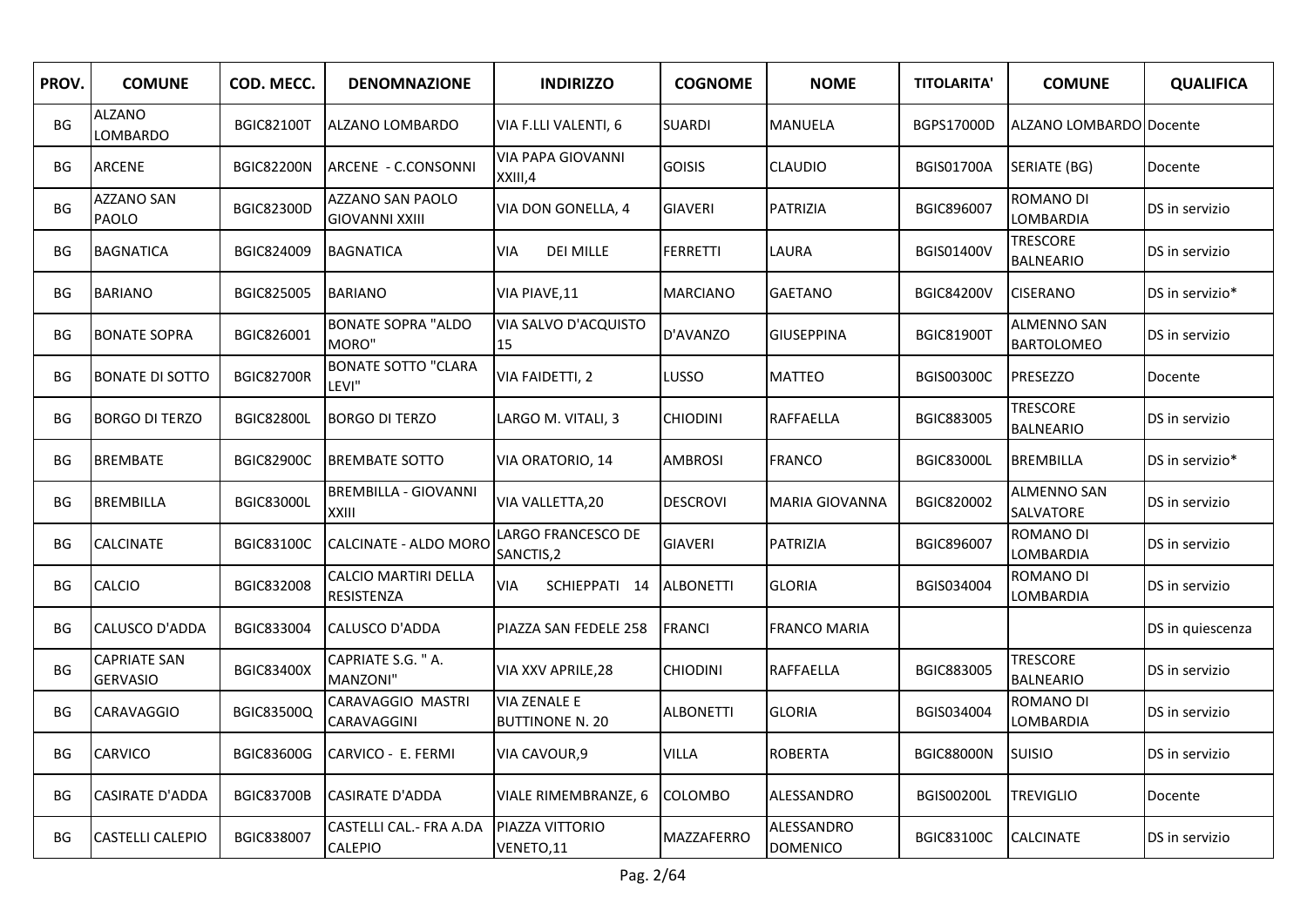| PROV.     | <b>COMUNE</b>                       | COD. MECC.        | <b>DENOMNAZIONE</b>                               | <b>INDIRIZZO</b>                       | <b>COGNOME</b>  | <b>NOME</b>                   | <b>TITOLARITA'</b> | <b>COMUNE</b>                       | <b>QUALIFICA</b>  |
|-----------|-------------------------------------|-------------------|---------------------------------------------------|----------------------------------------|-----------------|-------------------------------|--------------------|-------------------------------------|-------------------|
| BG        | CASAZZA                             | BGIC839003        | CASAZZA                                           | VIA BROLI, 4                           | <b>SIRTOLI</b>  | MONICA                        | BGIC855001         | LOVERE                              | DS in servizio*   |
| BG        | <b>CHIUDUNO</b>                     | BGIC840007        | <b>ISTITUTO COMPRENSIVO</b><br><b>CHIUDUNO</b>    | VIA ALDO MORO, 13                      | MAZZAFERRO      | ALESSANDRO<br><b>DOMENICO</b> | <b>BGIC83100C</b>  | <b>CALCINATE</b>                    | DS in servizio    |
| BG        | <b>CISANO</b><br><b>BERGAMASCO</b>  | BGIC841003        | <b>CISANO BERGAMASCO</b>                          | VIA G. PASCOLI, 5                      | <b>SALA</b>     | <b>GIOVANNA LAURA</b>         | BGIC833004         | CALUSCO D'ADDA                      | DS in servizio*   |
| BG        | <b>CISERANO</b>                     | <b>BGIC84200V</b> | <b>CISERANO</b>                                   | VIA AMEDEO DI<br>SAVOIA,7              | <b>GRAZIOLI</b> | DANIELA                       | BGIC846006         | FARA GERA D'ADDA                    | DS in servizio    |
| BG        | <b>COSTA VOLPINO</b>                | <b>BGIC84300P</b> | <b>COSTA VOLPINO</b>                              | VIA ALDO MORO, 2                       | <b>MOLINARI</b> | <b>FABIO</b>                  |                    | <b>ROGNO</b>                        | Dirigente tecnico |
| BG        | COVO                                | <b>BGIC84400E</b> | COVO - L. LOTTO                                   | VIA DELLA REPUBBLICA,<br>N.9           | <b>CATTANEO</b> | VALERIA                       | BGIC8AA007         | <b>URGNANO</b>                      | DS in servizio*   |
| BG        | <b>CURNO</b>                        | <b>BGIC84500A</b> | <b>CURNO</b>                                      | VIA A.PIATTI,5                         | <b>CRIPPA</b>   | PAOLA                         | <b>BGPS05000B</b>  | <b>BERGAMO</b>                      | Docente           |
| BG        | <b>FARA GERA</b><br>D'ADDA          | BGIC846006        | <b>FARA D'ADDA</b>                                | PIAZZALE JACQUES<br>MARITAIN, 3        | COLOMBO         | ALESSANDRO                    | <b>BGIS00200L</b>  | <b>TREVIGLIO</b>                    | Docente           |
| <b>BG</b> | <b>GANDINO</b>                      | BGIC847002        | <b>GANDINO</b>                                    | VIA CESARE BATTISTI, 1                 | <b>ARMANNI</b>  | <b>FRANCESCA</b>              | BGIC867007         | <b>RANICA</b>                       | DS in servizio*   |
| BG        | <b>GAZZANIGA</b>                    | <b>BGIC84800T</b> | GAZZANIGA                                         | VIA EUROPA 23                          | SPANDRE         | <b>FEDERICO</b>               | BGVC010005         | <b>LOVERE</b>                       | DS in servizio    |
| BG        | <b>GORLAGO</b>                      | <b>BGIC84900N</b> | GORLAGO - ALDO MORO PIAZZA EUROPA,6               |                                        | <b>FERRETTI</b> | LAURA                         | <b>BGIS01400V</b>  | <b>TRESCORE</b><br><b>BALNEARIO</b> | DS in servizio    |
| BG        | <b>GORLE</b>                        | <b>BGIC85000T</b> | <b>GORLE</b>                                      | VIA LIBERTA, 1                         | RAIMONDI        | PAOLA MARIA                   | <b>BGIC81600A</b>  | <b>BERGAMO</b>                      | DS in servizio    |
| BG        | <b>GROMO</b>                        | <b>BGIC85100N</b> | <b>GROMO - SORELLE DE</b><br><b>MARCHI</b>        | VIA DE MARCHI 12                       | <b>SCHENA</b>   | <b>GIORGIO</b>                | <b>BGIC86000C</b>  | <b>NEMBRO</b>                       | DS in servizio*   |
| BG        | <b>GRUMELLO DEL</b><br><b>MONTE</b> | <b>BGIC85200D</b> | <b>GRUMELLO DEL MONTE -</b><br><b>DON BELOTTI</b> | <b>VIA 4 MARTIRI DI</b><br>LOVERE, 12B | <b>VITALI</b>   | NICOLETTA                     | <b>BGIC87300E</b>  | SARNICO                             | DS in servizio    |
| BG        | <b>LEFFE</b>                        | BGIC853009        | <b>LEFFE</b>                                      | VIA LOCATELLI,44                       | <b>BONAZZI</b>  | ANNALISA                      | BGIS012007         | <b>CLUSONE</b>                      | DS in servizio    |
| <b>BG</b> | <b>OSIO SOPRA</b>                   | BGIC854005        | <b>OSIO SOPRA</b>                                 | VIA MANZONI, 15                        | <b>GUELI</b>    | ANGELO                        | <b>BGIC88700C</b>  | <b>VERDELLO</b>                     | DS in servizio    |
| BG        | <b>LOVERE</b>                       | BGIC855001        | LOVERE                                            | <b>VIA DIONIGI CASTELLI, 2</b>         | <b>ABONDIO</b>  | PAOLA                         | <b>BSIC864008</b>  | <b>DARFO BT</b>                     | DS in servizio    |
| BG        | <b>MAPELLO</b>                      | <b>BGIC85600R</b> | <b>MAPELLO - PIERA GELPI</b>                      | VIA FOSCOLO,3                          | <b>CRIPPA</b>   | <b>PAOLA</b>                  | <b>BGPS05000B</b>  | <b>BERGAMO</b>                      | Docente           |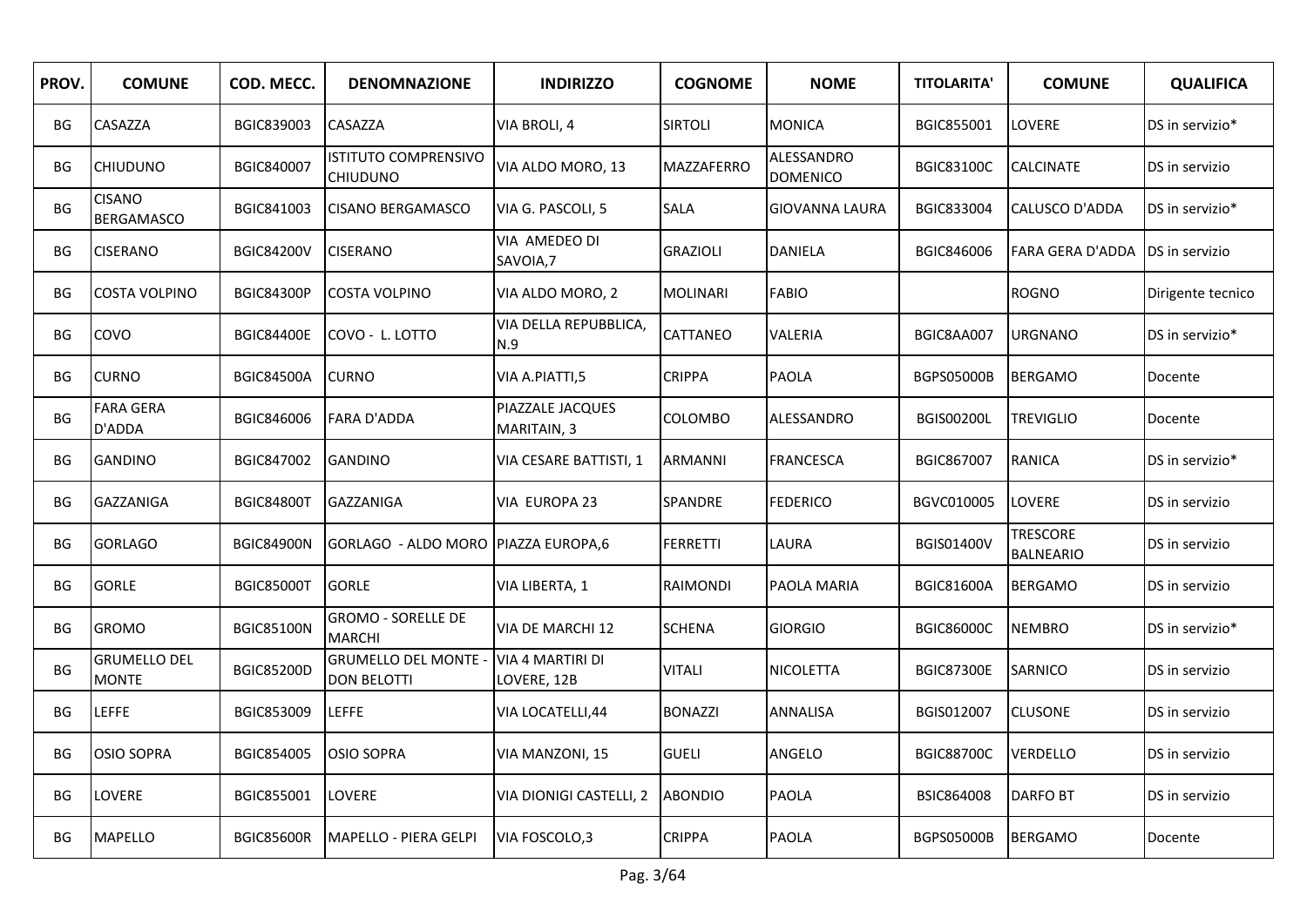| PROV.     | <b>COMUNE</b>                        | COD. MECC.        | <b>DENOMNAZIONE</b>                        | <b>INDIRIZZO</b>                        | <b>COGNOME</b>   | <b>NOME</b>           | <b>TITOLARITA'</b> | <b>COMUNE</b>                            | <b>QUALIFICA</b>  |
|-----------|--------------------------------------|-------------------|--------------------------------------------|-----------------------------------------|------------------|-----------------------|--------------------|------------------------------------------|-------------------|
| BG        | <b>MOZZANICA</b>                     | <b>BGIC85800C</b> | MOZZANICA "L. DA<br>VINCI"                 | <b>VIA</b><br>CIRCONVALLAZIONE,3        | TOMASONI         | SIMONA ELENA          | BGIS027001         | <b>TREVIGLIO</b>                         | DS in servizio    |
| BG        | <b>MARTINENGO</b>                    | <b>BGIC859008</b> | <b>MARTINENGO</b>                          | VIA ALLEGRENI, 40                       | <b>MAROTTA</b>   | <b>SILVESTRO</b>      | BSIC8AM007         | <b>PALAZZOLO</b><br>SULL'OGLIO           | Docente           |
| BG        | <b>NEMBRO</b>                        | <b>BGIC86000C</b> | NEMBRO - E.TALPINO                         | VIA FAMIGLIA RICCARDI,                  | <b>CROTTI</b>    | <b>ANNA MARIA</b>     | <b>BGIS01700A</b>  | <b>SERIATE</b>                           | DS in servizio    |
| <b>BG</b> | OSIO SOTTO                           | BGIC861008        | OSIO SOTTO - PAPA<br><b>GIOVANNI XXIII</b> | VIA LIBERTA, 17                         | TRISCARI         | SANTI                 | <b>BGIS03100L</b>  | <b>BERGAMO</b>                           | Docente           |
| ВG        | PALADINA                             | BGIC862004        | PALADINA - A.<br><b>TIRABOSCHI</b>         | PASSAGGIO RODARI 1                      | <b>FUMAGALLI</b> | <b>RITA</b>           | <b>BGIC87700T</b>  | <b>SORISOLE</b>                          | DS in servizio    |
| <b>BG</b> | SCANZOROSCIATE                       | <b>BGIC86300X</b> | <b>SCANZOROSCIATE</b>                      | VIA DEGLI ORTI, 37                      | <b>BASSI</b>     | <b>NICOLETTA</b>      | <b>BGIC85200D</b>  | <b>GRUMELLO DEL</b><br><b>MONTE - BG</b> | DS in servizio    |
| <b>BG</b> | <b>PONTE NOSSA</b>                   | BGIC86400Q        | <b>PONTE NOSSA</b>                         | VIA RIMEMBRANZE, N?5                    | <b>CHIAPPA</b>   | <b>IMERIO</b>         | BGTF010003         | <b>BERGAMO</b>                           | DS in servizio*   |
| ВG        | PONTE SAN PIETRO                     | <b>BGIC86600B</b> | <b>PONTE S. PIETRO</b>                     | VIA PIAVE 15                            | CATTANEO         | <b>MARILIA</b>        | <b>BGIC82900C</b>  | <b>BREMBATE SOTTO</b>                    | DS in servizio    |
| BG        | <b>RANICA</b>                        | BGIC867007        | RANICA - MARIA<br>PIAZZOLI                 | <b>SIMONE ELIA</b><br><b>VIA</b>        | SAVIO            | <b>MARIA ANTONIA</b>  | BGIC839003         | <b>CASAZZA BG</b>                        | DS in servizio*   |
| <b>BG</b> | <b>ROVETTA</b>                       | BGIC868003        | ROVETTA - IC ANDREA<br><b>FANTONI</b>      | <b>VIALE PAPA GIOVANNI</b><br>XXIII, 10 | <b>MOLINARI</b>  | <b>FABIO</b>          |                    | <b>ROGNO</b>                             | Dirigente tecnico |
| <b>BG</b> | <b>SAN GIOVANNI</b><br><b>BIANCO</b> | <b>BGIC86900V</b> | <b>SAN GIOVANNI BIANCO</b>                 | VIA CASTELLI,19                         | <b>BERETTA</b>   | <b>MARIA CARMEN</b>   | <b>BGIC87100V</b>  | SAN PELLEGRINO<br><b>TERME</b>           | DS in servizio*   |
| BG        | <b>SAN PAOLO</b><br><b>D'ARGON</b>   | BGIC870003        | <b>SAN PAOLO D'ARGON</b>                   | VIA CONVENTO, 28                        | <b>BASSI</b>     | NICOLETTA             | <b>BGIC85200D</b>  | <b>GRUMELLO DEL</b><br><b>MONTE - BG</b> | DS in servizio    |
| BG        | SAN PELLEGRINO<br><b>TERME</b>       | <b>BGIC87100V</b> | S. PELLEGRINO TERME                        | VIA VITTORIO VENETO,<br>29              | <b>GHILARDI</b>  | CLAUDIO               | BGIS013003         | <b>ZOGNO</b>                             | DS in servizio    |
| BG        | S. OMOBONO<br>TERME                  | <b>BGIC87200P</b> | S. OMOBONO TERME                           | VIA VITTORIO VENETO,<br>72              | <b>ROTA</b>      | <b>MARTA BEATRICE</b> | BGIC889004         | VILLA D'ALME'                            | DS in servizio    |
| BG        | <b>SARNICO</b>                       | <b>BGIC87300E</b> | SARNICO - E. DONADONI                      | VIA P.A. FACCANONI, 11-<br>13           | <b>MAROTTA</b>   | <b>SILVESTRO</b>      | BSIC8AM007         | <b>PALAZZOLO</b><br>SULL'OGLIO           | Docente           |
| BG        | <b>SERINA</b>                        | <b>BGIC87400A</b> | <b>SERINA</b>                              | VIA PALMA IL VECCHIO,<br>48             | <b>PACATI</b>    | <b>MARCO</b>          | <b>BGRI15000D</b>  | <b>BERGAMO</b>                           | DS in servizio*   |
| BG        | <b>SERIATE</b>                       | BGIC875006        | SERIATE - CESARE<br><b>BATTISTI</b>        | VIALE LOMBARDIA 5                       | <b>DORONZIO</b>  | SALVATORE             | <b>BGIS01700A</b>  | <b>SERIATE</b>                           | Docente           |
| BG        | <b>SERIATE</b>                       | BGIC876002        | <b>SERIATE - ALDO MORO</b>                 | CORSO ROMA, 37                          | <b>CHINELLI</b>  | <b>SIMONA</b>         | <b>BGIS03200C</b>  | <b>BERGAMO</b>                           | Docente           |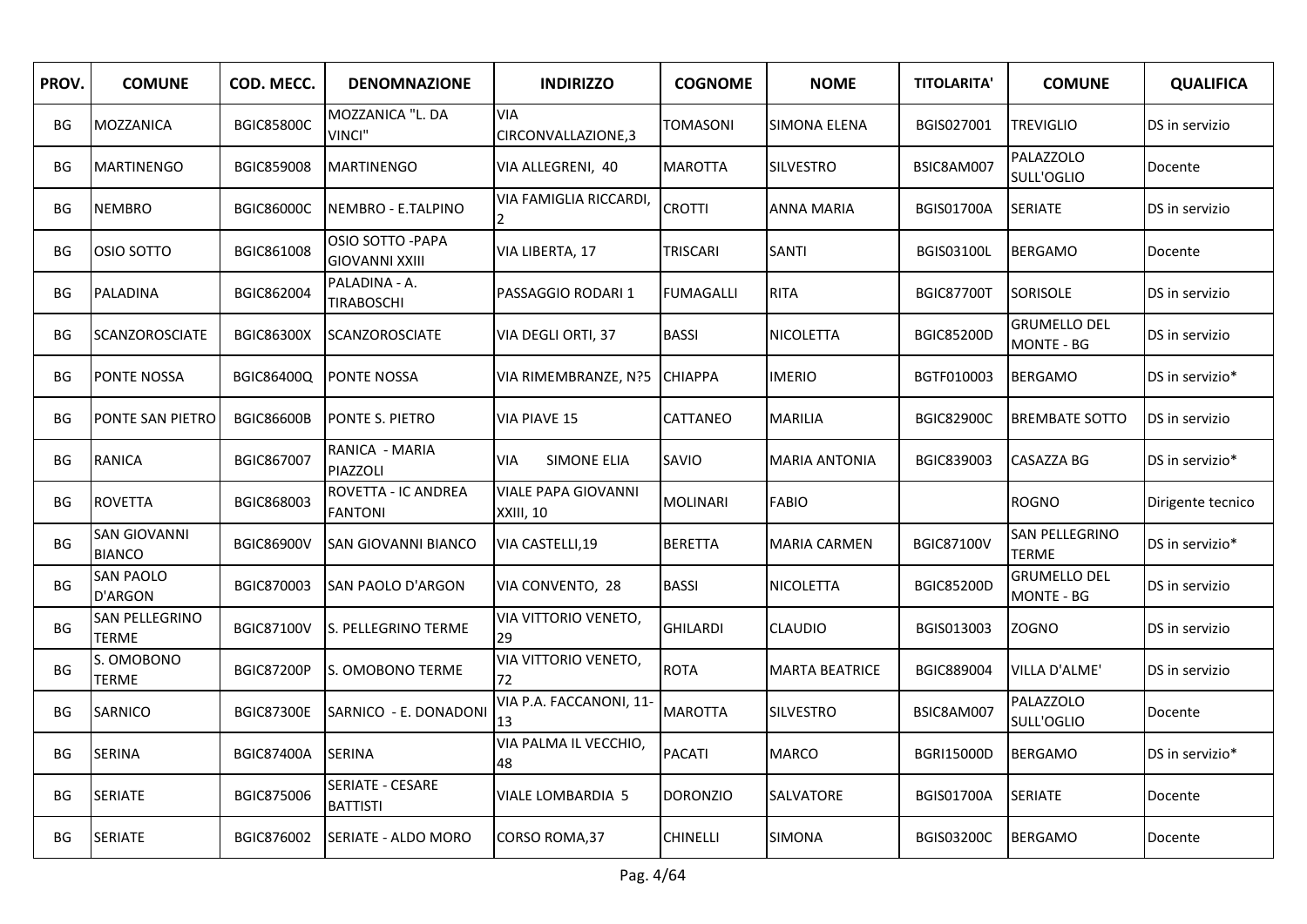| PROV.     | <b>COMUNE</b>                       | COD. MECC.        | <b>DENOMNAZIONE</b>                      | <b>INDIRIZZO</b>                       | <b>COGNOME</b>     | <b>NOME</b>           | <b>TITOLARITA'</b> | <b>COMUNE</b>                      | <b>QUALIFICA</b> |
|-----------|-------------------------------------|-------------------|------------------------------------------|----------------------------------------|--------------------|-----------------------|--------------------|------------------------------------|------------------|
| BG        | SORISOLE                            | <b>BGIC87700T</b> | SORISOLE "A.<br>LANFRANCHI"              | VIA ROCCOLI 1/E                        | <b>MAINI</b>       | PIERPAOLO             | BGIC862004         | PALADINA                           | DS in servizio*  |
| BG        | SOVERE                              | <b>BGIC87800N</b> | SOVERE "DANIELE<br>SPADA"                | VIA SILVESTRI,1                        | <b>GALLI</b>       | LAURA                 | BGVC010005         | LOVERE                             | Docente          |
| BG        | <b>STEZZANO</b>                     | <b>BGIC87900D</b> | STEZZANO "CAROLI"                        | VIA VALLINI, 12                        | <b>MERLINI</b>     | PAOLO MARIO           | BGIC824009         | <b>BAGNATICA</b>                   | DS in servizio   |
| BG        | SUISIO                              | <b>BGIC88000N</b> | <b>SUISIO "RITA LEVI-</b><br>MONTALCINI" | VIA E. DE AMICIS, 6                    | <b>FRANCI</b>      | <b>FRANCO MARIA</b>   |                    |                                    | DS in quiescenza |
| BG        | <b>TERNO D'ISOLA</b>                | BGIC88100D        | TERNO ISOLA -PADRE<br><b>C.ALBISETTI</b> | VIA DEI VIGNALI, 19                    | <b>VILLA</b>       | <b>ROBERTA</b>        | <b>BGIC88000N</b>  | <b>SUISIO</b>                      | DS in servizio   |
| <b>BG</b> | <b>TORRE BOLDONE</b>                | BGIC882009        | TORRE BOLDONE - D.<br><b>ALIGHIERI</b>   | DONIZETTI,9                            | <b>SCAFFIDI</b>    | CARMELO               | <b>BGIS03100L</b>  | <b>BERGAMO</b>                     | DS in servizio   |
| BG        | <b>TRESCORE</b><br><b>BALNEARIO</b> | BGIC883005        | TRESCORE BALNEARIO                       | VIA LORENZO LOTTO, 15                  | <b>DORONZIO</b>    | SALVATORE             | <b>BGIS01700A</b>  | <b>SERIATE</b>                     | Docente          |
| BG        | <b>TREVIOLO</b>                     | BGIC884001        | TREVIOLO - "CESARE<br>ZONCA"             | <b>VIALE PAPA GIOVANNI</b><br>XXIII 40 | <b>MAFFIOLETTI</b> | <b>ELENA</b>          | BGIC8AB003         | <b>DALMINE</b>                     | DS in servizio** |
| BG        | VALNEGRA                            | <b>BGIC88500R</b> | VALNEGRA - F.<br><b>GERVASONI</b>        | VIA G.MARCONI, 8-10                    | <b>BERTA</b>       | <b>CLAUDIO</b>        | <b>BGIS02900L</b>  | <b>BERGAMO</b>                     | DS in servizio*  |
| BG        | VERDELLINO                          | <b>BGIC88600L</b> | VERDELLINO-ZINGONIA                      | LARGO CARTESIO, 1                      | <b>GUELI</b>       | ANGELO                | <b>BGIC88700C</b>  | <b>VERDELLO</b>                    | DS in servizio   |
| BG        | <b>VERDELLO</b>                     | <b>BGIC88700C</b> | <b>ISTITUTO COMPRENSIVO</b><br>VERDELLO  | VIA DON GIAVAZZI, 26                   | <b>TRISCARI</b>    | SANTI                 | <b>BGIS03100L</b>  | <b>BERGAMO</b>                     | Docente          |
| BG        | <b>VERTOVA</b>                      | BGIC888008        | <b>VERTOVA</b>                           | VIA<br>S. CARLO, N.29                  | PERACCHI           | <b>MARIA</b>          | <b>BGIS00900B</b>  | <b>ALBINO</b>                      | DS in servizio*  |
| BG        | VILLA D'ALME'                       | BGIC889004        | <b>VILLA D'ALME</b>                      | VIA DANTE, 2                           | FUMAGALLI          | <b>RITA</b>           | <b>BGIC87700T</b>  | SORISOLE                           | DS in servizio   |
| BG        | <b>VILLA DI SERIO</b>               | BGIC890008        | VILLA DI SERIO - F.NULLO VIA DOSIE 6     |                                        | <b>ROTA</b>        | <b>MARTA BEATRICE</b> | BGIC889004         | VILLA D'ALME'                      | DS in servizio   |
| BG        | <b>VILLONGO</b>                     | BGIC891004        | <b>VILLONGO</b>                          | VIA A. VOLTA,1                         | SPAGNOLELLO        | SALVATORE             | <b>BGIS02300N</b>  | SARNICO                            | DS in servizio*  |
| BG        | <b>ZOGNO</b>                        | <b>BGIC89200X</b> | <b>ZOGNO</b>                             | VIA MARCONI, 5                         | LOCATELLI          | <b>CRISTINA</b>       | <b>BGIC89500B</b>  | <b>BREMBATE DI</b><br><b>SOPRA</b> | DS in servizio   |
| BG        | ZANICA                              | BGIC89300Q        | <b>ZANICA</b>                            | VIA SERIO N.1                          | <b>MERLINI</b>     | PAOLO MARIO           | BGIC824009         | <b>BAGNATICA</b>                   | DS in servizio   |
| <b>BG</b> | <b>BREMBATE DI</b><br><b>SOPRA</b>  | <b>BGIC89500B</b> | <b>BREMBATE SOPRA - F.</b><br>DELL'ORTO  | VIA LOCATELLI, 10                      | <b>DESCROVI</b>    | <b>MARIA GIOVANNA</b> | BGIC820002         | <b>ALMENNO SAN</b><br>SALVATORE    | DS in servizio   |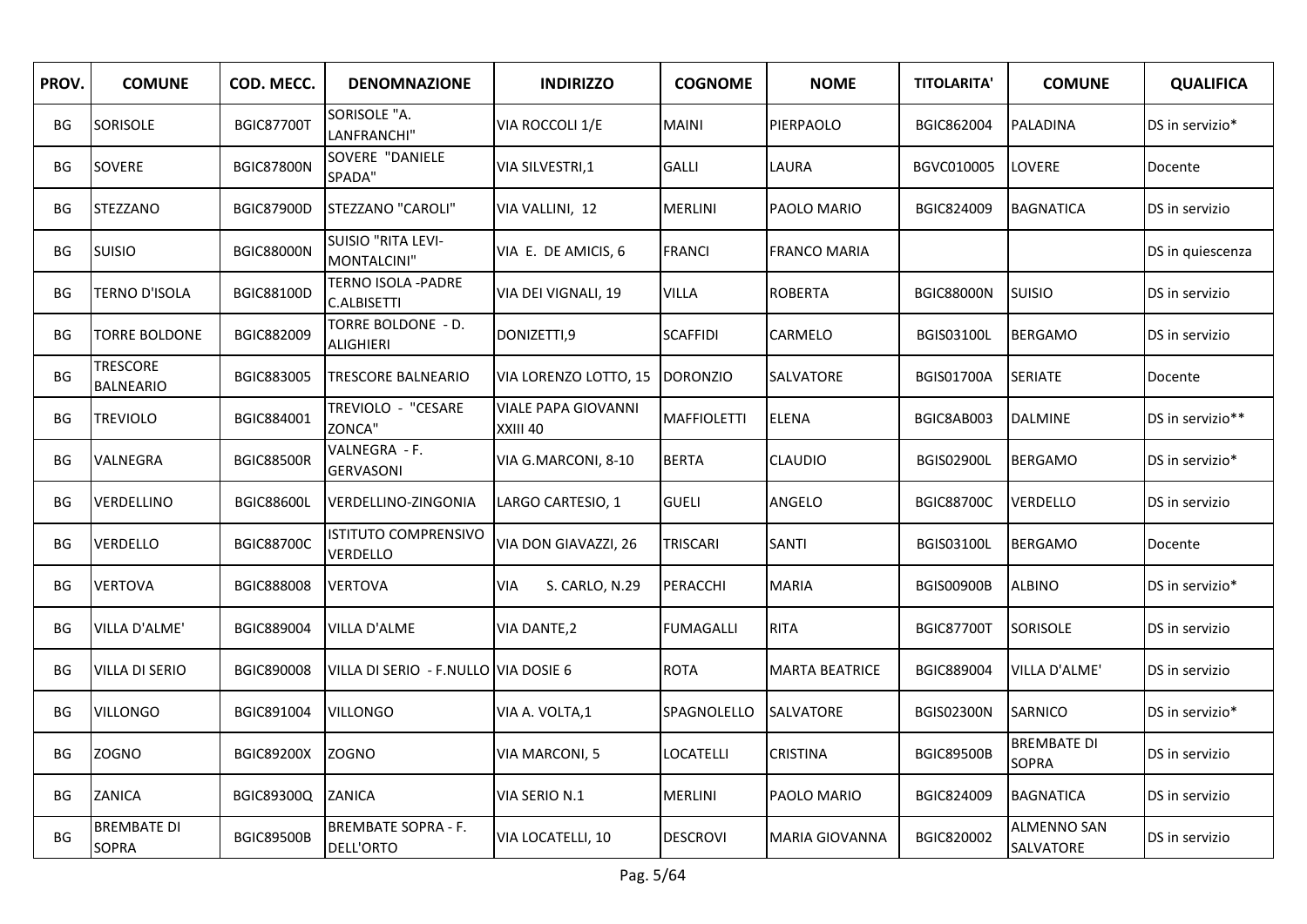| PROV.     | <b>COMUNE</b>                 | COD. MECC.        | <b>DENOMNAZIONE</b>                   | <b>INDIRIZZO</b>                               | <b>COGNOME</b>     | <b>NOME</b>       | <b>TITOLARITA'</b> | <b>COMUNE</b>          | <b>QUALIFICA</b> |
|-----------|-------------------------------|-------------------|---------------------------------------|------------------------------------------------|--------------------|-------------------|--------------------|------------------------|------------------|
| <b>BG</b> | ROMANO DI<br>LOMBARDIA        | BGIC896007        | ROMANO DI LOMBARDIA<br>'E.FERMI"      | <b>VIA GIOVANNI DA</b><br>ROMANO <sub>27</sub> | DI LORENZO         | <b>FIORELLA</b>   | <b>BGIC84400E</b>  | COVO                   | DS in servizio*  |
| BG        | <b>SPIRANO</b>                | BGIC897003        | SPIRANO                               | VIA S. LUCIA, 6                                | <b>BONACINA</b>    | <b>MARTA</b>      | <b>BGIC82700R</b>  | <b>BONATE SOTTO</b>    | DS in servizio*  |
| <b>BG</b> | <b>ROMANO DI</b><br>LOMBARDIA | <b>BGIC89800V</b> | 'GB. RUBINI"                          | VIA MAZZINI 5                                  | <b>FATTICCIONI</b> | <b>LUCA</b>       | BGIC896007         | ROMANO DI<br>LOMBARDIA | Docente          |
| <b>BG</b> | COLOGNO AL<br><b>SERIO</b>    | <b>BGIC89900P</b> | <b>COLOGNO - "ABATE</b><br>G.BRAVI"   | VIA ROSMINI, 12                                | <b>GINESI</b>      | <b>VIRGINIA</b>   | BGIC840007         | <b>CHIUDUNO</b>        | DS in servizio*  |
| BG        | <b>URGNANO</b>                | BGIC8AA007        | URGNANO "B.<br><b>COLLEONI"</b>       | VIA DEI BERSAGLIERI 68                         | <b>GAMBA</b>       | PIETRO ENRICO     | BGIC897003         | SPIRANO (BG)           | DS in servizio   |
| BG        | <b>DALMINE</b>                | BGIC8AB003        | DALMINE "A. MORO"                     | VIA OLIMPIADI, 1                               | <b>QUADRI</b>      | ANDREA            | BGIC83600G         | CARVICO                | DS in servizio*  |
| BG        | <b>DALMINE</b>                | BGIC8AC00V        | DALMINE "CARDUCCI"                    | VIALE BETELLI, 17                              | CATTANEO           | <b>MARILIA</b>    | <b>BGIC82900C</b>  | <b>BREMBATE SOTTO</b>  | DS in servizio   |
| BG        | <b>TREVIGLIO</b>              | BGIC8AD00P        | TREVIGLIO "GROSSI"                    | VIA COLLEONI, 2                                | COLOMBO            | ALESSANDRO        | <b>BGIS00200L</b>  | <b>TREVIGLIO</b>       | Docente          |
| <b>BG</b> | <b>TREVIGLIO</b>              | BGIC8AE00E        | TREVIGLIO "DE AMICIS"                 | <b>VIALE PARTIGIANO 25</b>                     | <b>GAMBA</b>       | PIETRO ENRICO     | BGIC897003         | SPIRANO (BG)           | DS in servizio   |
| BG        | <b>BERGAMO</b>                | BGIC8AF00A        | <b>BERGAMO "SAVOIA-</b><br>NULLO"     | VIA ROSSINI,10                                 | <b>AIROLDI</b>     | <b>LUIGI</b>      | <b>BGIC86300X</b>  | <b>SCANZOROSCIATE</b>  | DS in servizio   |
| BG        | <b>LOVERE</b>                 | <b>BGIS00100R</b> | <b>DECIO CELERI</b>                   | VIA NAZARIO SAURO, 2                           | <b>GALLI</b>       | LAURA             | BGVC010005         | <b>LOVERE</b>          | Docente          |
| BG        | <b>TREVIGLIO</b>              | <b>BGIS00200L</b> | <b>SIMONE WEIL</b>                    | VIA L. GALVANI, 7                              | PELLEGRINI         | PAOLA             | BGIS033008         | <b>TREVIGLIO</b>       | DS in servizio   |
| BG        | <b>PRESEZZO</b>               | <b>BGIS00300C</b> | <b>BETTY AMBIVERI</b>                 | VIA C.BERIZZI, 1                               | LAVISTA            | <b>ANTONIETTA</b> | BGIC8AF00A         | <b>BERGAMO</b>         | Docente          |
| BG        | <b>TREVIGLIO</b>              | BGIS004008        | <b>IIS ARCHIMEDE</b>                  | VIA CARAVAGGIO, 52                             | TOMASONI           | SIMONA ELENA      | BGIS027001         | <b>TREVIGLIO</b>       | DS in servizio   |
| <b>BG</b> | <b>ROMANO DI</b><br>LOMBARDIA | <b>BGIS00600X</b> | <b>GIAMBATTISTA RUBINI</b>            | VIA BELVEDERE                                  | <b>FATTICCIONI</b> | LUCA              | BGIC896007         | ROMANO DI<br>LOMBARDIA | Docente          |
| BG        | <b>LOVERE</b>                 | BGIS00700Q        | <b>IVAN PIANA</b>                     | VIA XX SETTEMBRE, 4                            | SPANDRE            | <b>FEDERICO</b>   | BGVC010005         | LOVERE                 | DS in servizio   |
| BG        | <b>PRESEZZO</b>               | BGIS00800G        | <b>MAIRONI DA PONTE</b>               | VIA C. BERIZZI, 1                              | LAVISTA            | <b>ANTONIETTA</b> | BGIC8AF00A         | <b>BERGAMO</b>         | Docente          |
| BG        | <b>ALBINO</b>                 | <b>BGIS00900B</b> | <b>OSCAR ARNULFO</b><br><b>ROMERO</b> | VIALE ALDO MORO, 51                            | <b>PERLETTI</b>    | <b>ELSA</b>       | BGTL02000T         | <b>BERGAMO</b>         | DS in servizio   |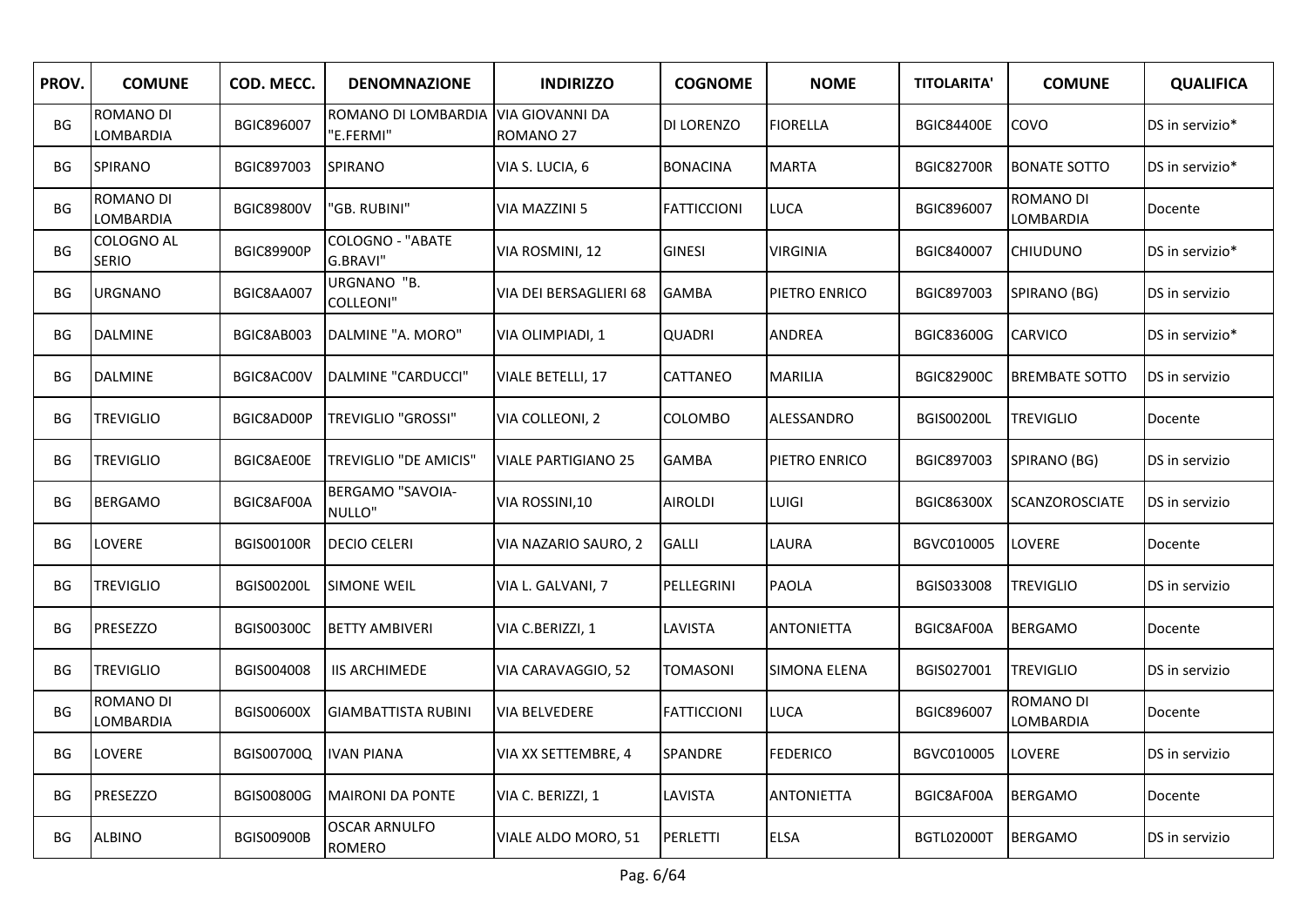| PROV.     | <b>COMUNE</b>                       | COD. MECC.        | <b>DENOMNAZIONE</b>       | <b>INDIRIZZO</b>            | <b>COGNOME</b>                   | <b>NOME</b>            | <b>TITOLARITA'</b> | <b>COMUNE</b>                      | <b>QUALIFICA</b> |
|-----------|-------------------------------------|-------------------|---------------------------|-----------------------------|----------------------------------|------------------------|--------------------|------------------------------------|------------------|
| BG        | <b>DALMINE</b>                      | <b>BGIS01100B</b> | LUIGI EINAUDI             | VIA VERDI, 48               | <b>GUARINO</b>                   | ALESSANDRA             | BGTF010003         | <b>BERGAMO</b>                     | Docente          |
| BG        | <b>CLUSONE</b>                      | BGIS012007        | <b>ANDREA FANTONI</b>     | VIA BARBARIGO, 27           | <b>ABONDIO</b>                   | <b>PAOLA</b>           | <b>BSIC864008</b>  | DARFO BT                           | DS in servizio   |
| BG        | ZOGNO                               | BGIS013003        | DAVID MARIA TUROLDO       | VIA RONCO, 11               | LOCATELLI                        | <b>CRISTINA</b>        | <b>BGIC89500B</b>  | <b>BREMBATE DI</b><br><b>SOPRA</b> | DS in servizio   |
| BG        | <b>TRESCORE</b><br><b>BALNEARIO</b> | <b>BGIS01400V</b> | LORENZO LOTTO             | VIA DELL'ALBAROTTO N.<br>23 | <b>CUBELLI</b>                   | <b>VINCENZO</b>        | BGPC02000C         | <b>BERGAMO</b>                     | Docente          |
| BG        | GAZZANIGA                           | <b>BGIS01600E</b> | <b>VALLE SERIANA</b>      | VIA MARCONI, 45             | ZANDONAI                         | CELESTINA              | BGIS00700Q         | <b>LOVERE</b>                      | DS in servizio   |
| BG        | <b>SERIATE</b>                      | <b>BGIS01700A</b> | ETTORE MAJORANA           | VIA PARTIGIANI, 1           | <b>MASTROGIOVA</b><br><b>NNI</b> | <b>MARIA LUISA</b>     | BGIC891004         | <b>VILLONGO</b>                    | DS in servizio   |
| ВG        | SARNICO                             | <b>BGIS02300N</b> | SERAFINO RIVA             | VIA CORTIVO 30/32           | <b>MASTROGIOVA</b><br><b>NNI</b> | <b>MARIA LUISA</b>     | BGIC891004         | <b>VILLONGO</b>                    | DS in servizio   |
| BG        | <b>TRESCORE</b><br><b>BALNEARIO</b> | <b>BGIS02400D</b> | LORENZO FEDERICI          | VIA DELL'ALBAROTTO          | <b>CUBELLI</b>                   | VINCENZO               | BGPC02000C         | <b>BERGAMO</b>                     | Docente          |
| BG        | <b>BERGAMO</b>                      | BGIS026005        | MARIAGRAZIA MAMOLI        | <b>VIA BREMBILLA 3</b>      | VEZZOLI                          | GIOVANNI CARLO         | BGIS039007         | <b>BERGAMO</b>                     | DS in servizio   |
| ВG        | <b>TREVIGLIO</b>                    | BGIS027001        | <b>GAETANO CANTONI</b>    | VIA MERISIO, 17/C           | PELLEGRINI                       | PAOLA                  | BGIS033008         | TREVIGLIO                          | DS in servizio   |
| <b>BG</b> | <b>BERGAMO</b>                      | <b>BGIS02900L</b> | CATERINA CANIANA          | VIA DEL POLARESCO, 19       | PERGAMI                          | FRANCESCA              | <b>BGPS17000D</b>  | ALZANO LOMBARDO DS in servizio     |                  |
| BG        | <b>BERGAMO</b>                      | <b>BGIS03100L</b> | <b>MARIO RIGONI STERN</b> | VIA BORGO PALAZZO,<br>128   | MAZZOLENI                        | BARBARA                | <b>BGIC81500E</b>  | <b>BERGAMO</b>                     | DS in servizio   |
| BG        | <b>BERGAMO</b>                      | <b>BGIS03200C</b> | <b>GIULIO NATTA</b>       | VIALE EUROPA, 15            | CAMPANELLI                       | <b>BRIZIO LUIGI</b>    | <b>BGRH01000P</b>  | SAN PELLEGRINO<br>TERME            | DS in servizio   |
| BG        | TREVIGLIO                           | BGIS033008        | ZENALE E BUTINONE         | VIA GALVANI, 7              | <b>BERTOLINI</b>                 | MARIA GLORIA           | <b>BGIS03700G</b>  | TREVIGLIO                          | DS in servizio   |
| BG        | ROMANO DI<br>LOMBARDIA              | BGIS034004        | DON LORENZO MILANI        | VIA BELVEDERE               | CARFAGNO                         | MARIA                  | BGIC859008         | <b>MARTINENGO</b>                  | DS in servizio*  |
| BG        | <b>DALMINE</b>                      | BGIS03600Q        | <b>GUGLIELMO MARCONI</b>  | VIA VERDI, 60               | LUSSO                            | MATTEO                 | <b>BGIS00300C</b>  | <b>PRESEZZO</b>                    | Docente          |
| BG        | <b>TREVIGLIO</b>                    | <b>BGIS03700G</b> | <b>GUGLIELMO OBERDAN</b>  | <b>VIALE MERISIO, 14</b>    | <b>MORA</b>                      | <b>EUGENIO GAETANO</b> | <b>BGIC88600L</b>  | <b>ZINGONIA</b>                    | DS in servizio*  |
| BG        | <b>BERGAMO</b>                      | <b>BGIS03800B</b> | <b>GUIDO GALLI</b>        | VIA GAVAZZENI, 37           | PERGAMI                          | FRANCESCA              | BGPS17000D         | ALZANO LOMBARDOLDS in servizio     |                  |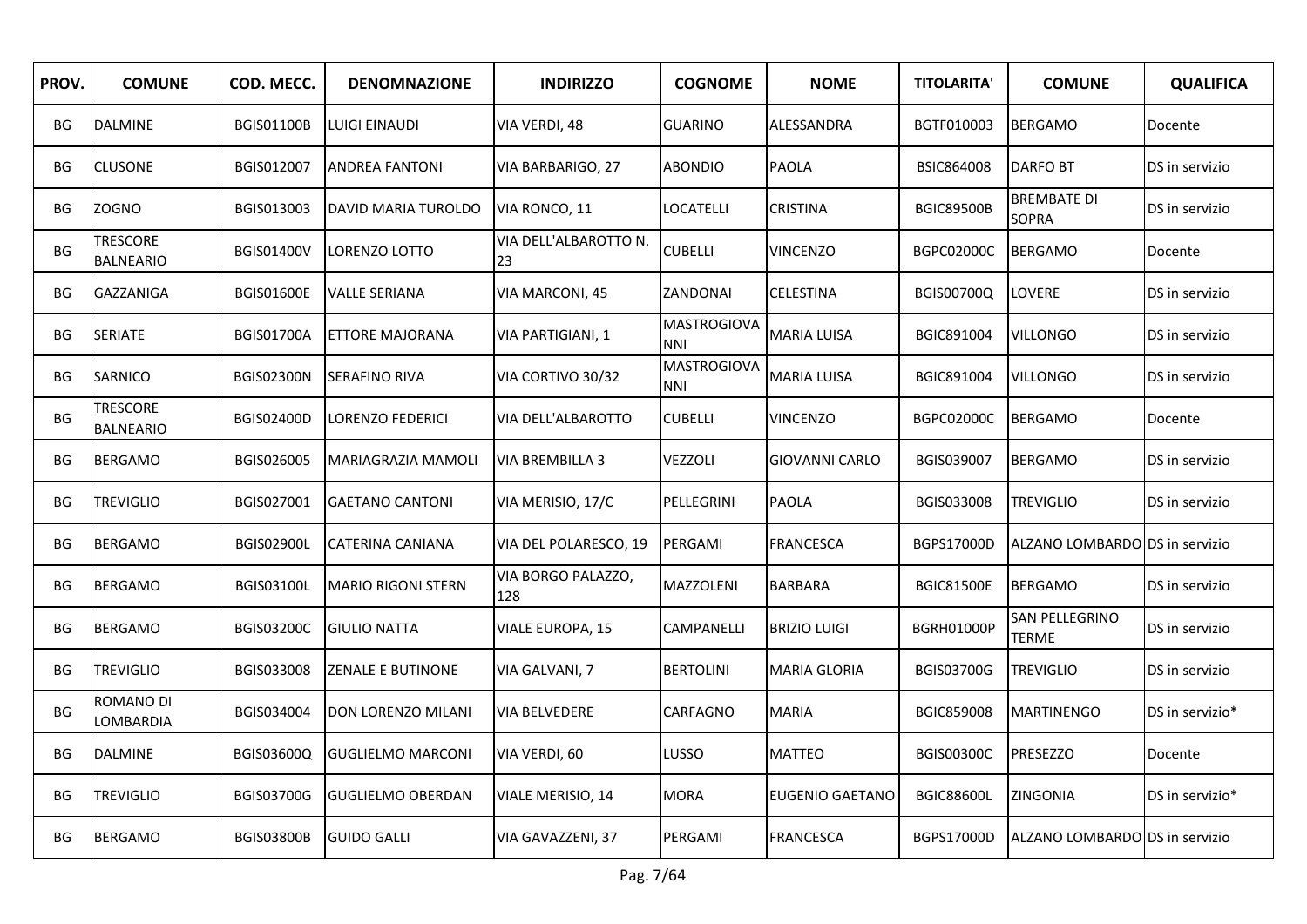| PROV.     | <b>COMUNE</b>                         | COD. MECC.        | <b>DENOMNAZIONE</b>        | <b>INDIRIZZO</b>                 | <b>COGNOME</b>   | <b>NOME</b>         | <b>TITOLARITA'</b> | <b>COMUNE</b>                  | <b>QUALIFICA</b> |
|-----------|---------------------------------------|-------------------|----------------------------|----------------------------------|------------------|---------------------|--------------------|--------------------------------|------------------|
| BG        | <b>BERGAMO</b>                        | BGIS039007        | <b>BORTOLO BELOTTI</b>     | VIA PER AZZANO,5                 | <b>BONAZZI</b>   | ANNALISA            | BGIS012007         | <b>CLUSONE</b>                 | DS in servizio   |
| BG        | <b>BERGAMO</b>                        |                   | BGMM18500P CPIA 1 BERGAMO  | VIA OZANAM 27                    | <b>FARISE'</b>   | <b>GLORIA</b>       | BGPM02000L         | <b>BERGAMO</b>                 | DS in servizio   |
| BG        | <b>TREVIGLIO</b>                      |                   | BGMM18600E CPIA 2 BERGAMO  | VIA CARAVAGGIO 52                | <b>BERTOLINI</b> | MARIA GLORIA        | <b>BGIS03700G</b>  | <b>TREVIGLIO</b>               | DS in servizio   |
| BG        | <b>BERGAMO</b>                        | <b>BGPC02000C</b> | <b>PAOLO SARPI</b>         | PIAZZA ROSATE, 4                 | <b>MAESTRINI</b> | <b>STEFANIA</b>     | BGPS02000G         | <b>BERGAMO</b>                 | DS in servizio   |
| BG        | <b>BERGAMO</b>                        |                   | BGPM010002 P. SECCO SUARDO | VIA ANGELO MAJ, 8                | <b>MAESTRINI</b> | STEFANIA            | BGPS02000G         | <b>BERGAMO</b>                 | DS in servizio   |
| BG        | <b>BERGAMO</b>                        | BGPM02000L        | <b>IGIOVANNI FALCONE</b>   | VIA DUNANT, 1                    | <b>SCAFFIDI</b>  | CARMELO             | <b>BGIS03100L</b>  | <b>BERGAMO</b>                 | DS in servizio   |
| BG        | <b>BERGAMO</b>                        | BGPS02000G        | <b>FILIPPO LUSSANA</b>     | VIA ANGELO MAY,1                 | CHINELLI         | <b>SIMONA</b>       | BGIS03200C         | <b>BERGAMO</b>                 | Docente          |
| BG        | <b>CARAVAGGIO</b>                     | <b>BGPS04000R</b> | <b>GALILEO GALILEI</b>     | VIA SAN FRANCESCO, 63            | <b>GRAZIOLI</b>  | DANIELA             | BGIC846006         | <b>FARA GERA D'ADDA</b>        | DS in servizio   |
| <b>BG</b> | <b>BERGAMO</b>                        | <b>BGPS05000B</b> | LORENZO MASCHERONI         | VIA ALBERICO DA<br>ROSCIATE, 21A | MONACO           | <b>ALDO MICHELE</b> | BGTD030002         | <b>BERGAMO</b>                 | Docente          |
| BG        | <b>ALZANO</b><br><b>LOMBARDO</b>      | BGPS17000D        | <b>EDOARDO AMALDI</b>      | VIA LOCATELLI, 16                | CROTTI           | ANNA MARIA          | <b>BGIS01700A</b>  | <b>SERIATE</b>                 | DS in servizio   |
| BG        | <b>SAN PELLEGRINO</b><br><b>TERME</b> | <b>BGRH01000P</b> | DI SAN PELLEGRINO<br>TERME | VIALE DELLA VITTORIA, 6          | <b>GHIRARDI</b>  | CLAUDIO             | BGIS013003         | <b>ZOGNO</b>                   | DS in servizio   |
| BG        | <b>NEMBRO</b>                         | BGRH020009        | ALFREDO SONZOGNI           | VIA BELLINI 54                   | <b>SUARDI</b>    | MANUELA             | BGPS17000D         | ALZANO LOMBARDO Docente        |                  |
| BG        | <b>BERGAMO</b>                        | <b>BGRI15000D</b> | <b>CESARE PESENTI</b>      | VIA OZANAM, 27                   | CALABRO'         | ANGELO              | <b>BSIS03400L</b>  | <b>PALAZZOLO</b><br>SULL'OGLIO | Docente          |
| ΒG        | <b>BERGAMO</b>                        | BGSL01000T        | GIACOMO E PIO MANZU        | VIA TORQUATO TASSO,<br>18        | <b>GOISIS</b>    | <b>CLAUDIO</b>      | <b>BGIS01700A</b>  | SERIATE (BG)                   | Docente          |
| BG        | <b>BERGAMO</b>                        | BGTD030002        | VITTORIO EMANUELE II       | VIA F. LUSSANA, 2                | PAPARELLA        | <b>EMANUELE</b>     | <b>BGIS01100B</b>  | <b>DALMINE</b>                 | Docente          |
| BG        | <b>BERGAMO</b>                        | BGTF010003        | PIETRO PALEOCAPA           | VIA M. GAVAZZENI 29              | PAPARELLA        | <b>EMANUELE</b>     | <b>BGIS01100B</b>  | <b>DALMINE</b>                 | Docente          |
| BG        | <b>BERGAMO</b>                        | <b>BGTL02000T</b> | <b>GIACOMO QUARENGHI</b>   | VIA EUROPA, 27                   | <b>FARISE'</b>   | <b>GLORIA</b>       | BGPM02000L         | <b>BERGAMO</b>                 | DS in servizio   |
| BG        | LOVERE                                | BGVC010005        | <b>IC. BATTISTI</b>        | VIA CESARE BATTISTI, 1           | <b>ZANDONAI</b>  | CELESTINA           | BGIS00700Q         | LOVERE                         | DS in servizio   |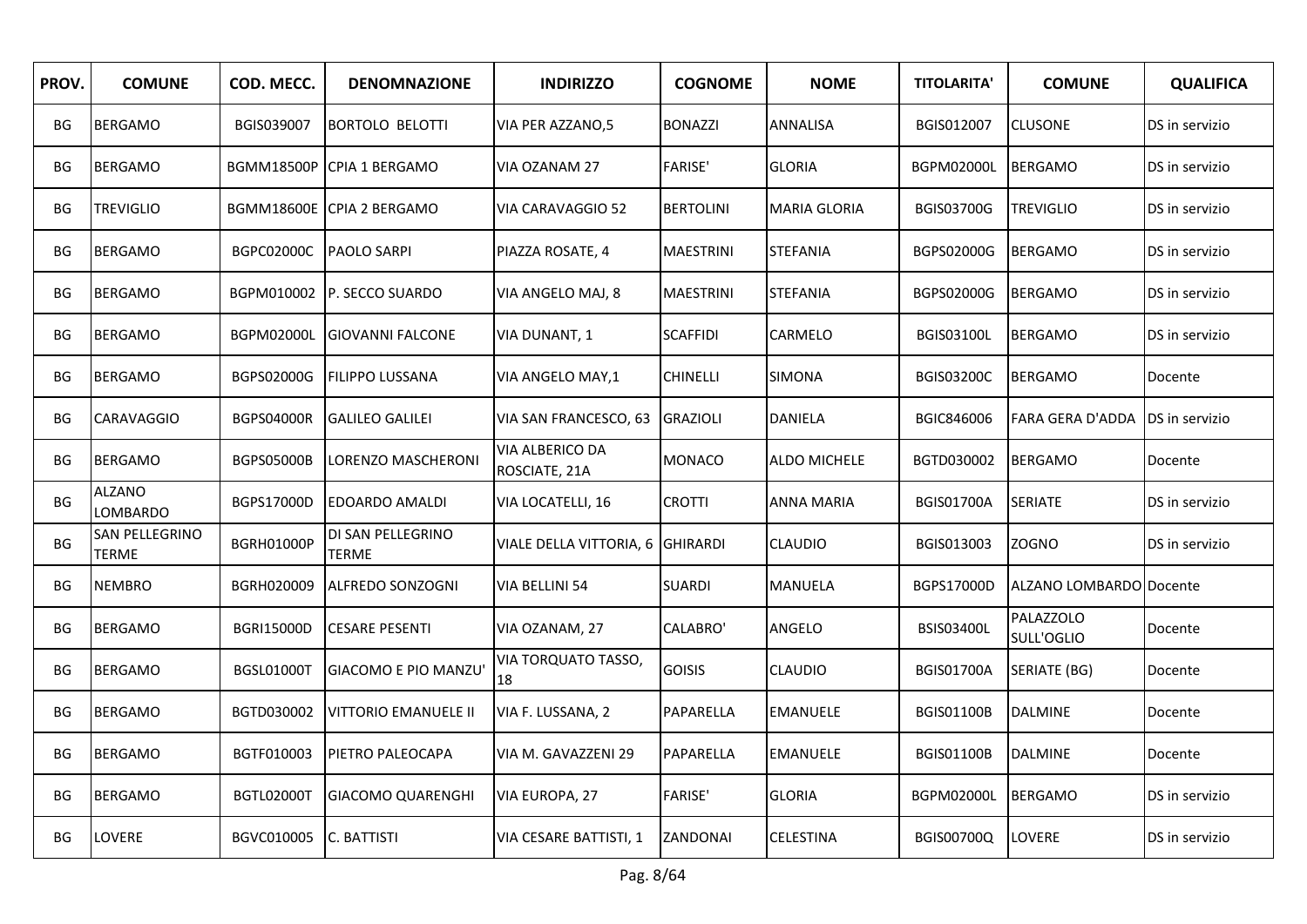| PROV.     | <b>COMUNE</b>                 | COD. MECC.        | <b>DENOMNAZIONE</b>                        | <b>INDIRIZZO</b>                  | <b>COGNOME</b>   | <b>NOME</b>                 | <b>TITOLARITA'</b> | <b>COMUNE</b>                 | <b>QUALIFICA</b> |
|-----------|-------------------------------|-------------------|--------------------------------------------|-----------------------------------|------------------|-----------------------------|--------------------|-------------------------------|------------------|
| <b>BS</b> | PONTE DI LEGNO                | BSIC802001        | IC PONTE DI LEGNO                          | VIA NINO BIXIO 42                 | <b>MORATTI</b>   | <b>EMANUELA</b>             | <b>BSIC87000G</b>  | EDOLO                         | Docente          |
| <b>BS</b> | <b>ISEO</b>                   | <b>BSIC80300R</b> | <b>ISTITUTO COMPRENSIVO</b><br><b>ISEO</b> | VIA PUSTERLA 1                    | <b>ARCHETTI</b>  | <b>CATERINA</b>             | <b>BSIC843007</b>  | <b>ROVATO</b>                 | DS in servizio   |
| <b>BS</b> | <b>CASTENEDOLO</b>            | <b>BSIC80400L</b> | IC L.DA VINCI<br>CASTENEDOLO               | VIA RIMEMBRANZE, 9                | <b>CONZADORI</b> | <b>MARIA</b><br>MADDALENA   | BSIC8AN003         | <b>MONTICHIARI</b>            | DS in servizio*  |
| BS.       | <b>BAGOLINO</b>               | BSIC806008        | I.C. DI BAGOLINO                           | VIA A.LOMBARDI, 18                | <b>MASCADRI</b>  | <b>MARIUCCIA</b>            | BSIC8AE003         | <b>VESTONE</b>                | DS in servizio   |
| BS.       | <b>CIVIDATE CAMUNO</b>        | <b>BSIC807004</b> | I.C. CIVIDATE CAMUNO                       | VIA CORTIGLIONE N. 17             | <b>GAUDIO</b>    | ANGELA<br><b>ANTONIETTA</b> | BSIS001009         | <b>BRENO</b>                  | Docente          |
| <b>BS</b> | <b>ARTOGNE</b>                | <b>BSIC80800X</b> | .C. F.ROSSELLI<br><b>ARTOGNE</b>           | VIA CAMILLO GOLGI N. 1            | <b>PAPALE</b>    | ALESSANDRO                  | BSPS03000P         | <b>BRENO</b>                  | DS in servizio*  |
| <b>BS</b> | RODENGO-SAIANO                | <b>BSIC80900Q</b> | IC DI RODENGO SAIANO                       | <b>VIA BRESCIA 2</b>              | <b>PEDONE</b>    | <b>PINA</b>                 | <b>BSIC82100A</b>  | CAZZAGO SAN<br><b>MARTINO</b> | Docente          |
| <b>BS</b> | <b>CASTEGNATO</b>             | <b>BSIC81000X</b> | IST. COMPRENSIVO<br><b>CASTEGNATO</b>      | VIA ARNALDO, 64                   | SPINELLI         | <b>GIOVANNI</b>             | BSPM020005         | <b>BRESCIA</b>                | DS in servizio*  |
| <b>BS</b> | OME                           | <b>BSIC81100Q</b> | I.C. FRA' T. BONGETTI<br>OME               | VIA VALLE, 7                      | <b>ARCHETTI</b>  | CATERINA                    | <b>BSIC843007</b>  | <b>ROVATO</b>                 | DS in servizio   |
| <b>BS</b> | PASSIRANO                     | <b>BSIC81200G</b> | I.C.DI PASSIRANO                           | VIA G. GARIBALDI 3                | CASSARINO        | <b>MARIA ROSARIA</b>        | <b>BSIC82100A</b>  | CAZZAGO SAN<br><b>MARTINO</b> | DS in servizio   |
| <b>BS</b> | <b>BEDIZZOLE</b>              | <b>BSIC81300B</b> | I.C. BEDIZZOLE                             | VIA MONS.<br><b>BONTACCHIO, 4</b> | <b>BOZZI</b>     | PAOLA                       | BSPC01000A         | <b>BRESCIA</b>                | DS in servizio*  |
| <b>BS</b> | <b>BRESCIA</b>                | BSIC815003        | IC FRANCHI SUD 2<br><b>BRESCIA</b>         | VILL.SERENOTRAV. XII<br>21        | <b>BONOMINI</b>  | LAURA                       | <b>BSIC88400D</b>  | <b>BRESCIA</b>                | DS in servizio   |
| <b>BS</b> | <b>BRESCIA</b>                | <b>BSIC81600V</b> | IC CENTRO 3 BRESCIA                        | VIA DEI MILLE 4/B                 | <b>COSENTINO</b> | <b>MASSIMO</b>              | BSPS11000A         | <b>BRESCIA</b>                | DS in servizio   |
| BS.       | <b>CEDEGOLO</b>               | <b>BSIC81700P</b> | IC " B. ZENDRINI"<br><b>CEDEGOLO</b>       | PIAZZA ROMA N.4                   | PEGORARI         | CLAUDIO MARIA               | BSIC802001         | PONTE DI LEGNO                | DS in servizio*  |
| BS.       | <b>CAPO DI PONTE</b>          | <b>BSIC81800E</b> | IC"P.DA CEMMO"-CAPO<br><b>DI PONTE</b>     | VIA A. MORO 7                     | <b>RINCHETTI</b> | <b>LUCIA</b>                | <b>BSIC83800Q</b>  | <b>ESINE</b>                  | DS in servizio*  |
| BS.       | <b>BRENO</b>                  | <b>BSIC81900A</b> | IC F.TONOLINI BRENO                        | VIA MARTIRI LIBERTA'              | LASCIOLI         | <b>OTTAVIA</b>              | BSIC807004         | CIVIDATE CAMUNO               | Docente          |
| <b>BS</b> | <b>PISOGNE</b>                | <b>BSIC82000E</b> | IC TEN.PELLEGRINI<br><b>PISOGNE</b>        | VIA ISONNI, 10                    | <b>SALVETTI</b>  | <b>ROBERTO</b>              | BSIC807004         | <b>CIVIDATE CAMUNO</b>        | DS in servizio*  |
| <b>BS</b> | CAZZAGO SAN<br><b>MARTINO</b> | <b>BSIC82100A</b> | IC"G. BEVILACQUA"<br><b>CAZZAGO</b>        | VIA G. BEVILACQUA, 8              | <b>METELLI</b>   | LAURA                       | BSIC827009         | <b>OSPITALETTO</b>            | DS in servizio*  |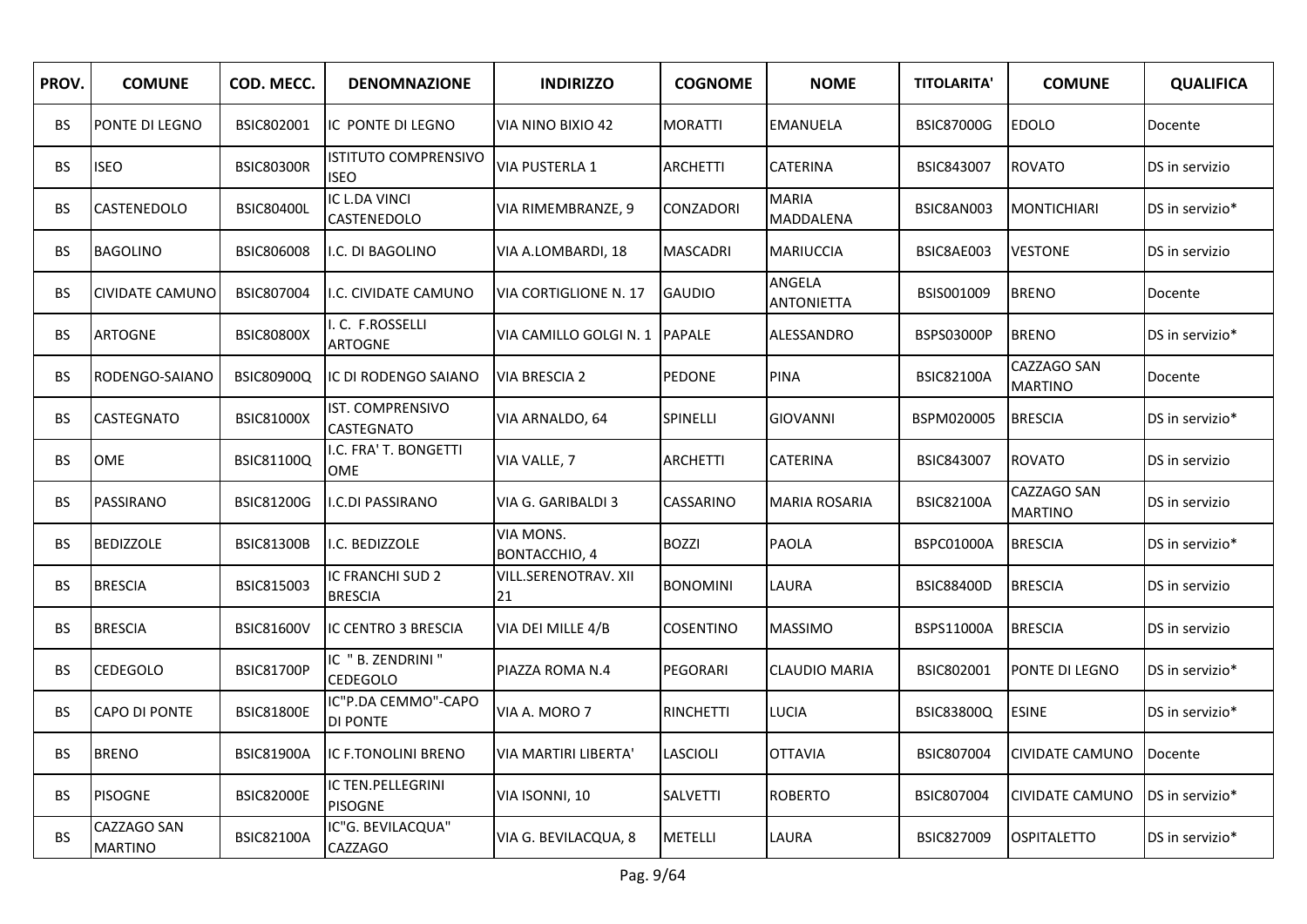| PROV.     | <b>COMUNE</b>                          | COD. MECC.        | <b>DENOMNAZIONE</b>                            | <b>INDIRIZZO</b>       | <b>COGNOME</b>    | <b>NOME</b>             | <b>TITOLARITA'</b> | <b>COMUNE</b>                  | <b>QUALIFICA</b> |
|-----------|----------------------------------------|-------------------|------------------------------------------------|------------------------|-------------------|-------------------------|--------------------|--------------------------------|------------------|
| BS.       | <b>CORTE FRANCA</b>                    | BSIC822006        | IST. COMPR.<br>CORTEFRANCA                     | P.LE C. CATTANEO, 5    | <b>SECCHI</b>     | CAMILLA                 | BSIC8AM007         | <b>PALAZZOLO</b><br>SULL'OGLIO | DS in servizio*  |
| BS.       | <b>DELLO</b>                           | BSIC823002        | <b>IC AGOSTI DELLO</b>                         | VIA RAGAZZI DEL '99    | <b>ROSA</b>       | <b>GIOVANNI</b>         | BSIS031005         | <b>BRESCIA</b>                 | DS in servizio*  |
| <b>BS</b> | LONATO DEL<br><b>GARDA</b>             | <b>BSIC82400T</b> | I.C. DI LONATO UGO DA<br>COMO                  | <b>VIA MARCHESINO</b>  | PODESTÀ           | <b>MARIA GABRIELLA</b>  | BSPS05000X         | SALO'                          | DS in servizio   |
| BS.       | <b>VOBARNO</b>                         | <b>BSIC82500N</b> | I.C. VOBARNO                                   | VIA POLI, 15           | <b>MASCADRI</b>   | <b>MARIUCCIA</b>        | BSIC8AE003         | <b>VESTONE</b>                 | DS in servizio*  |
| BS.       | <b>VILLA CARCINA</b>                   | <b>BSIC82600D</b> | I.C. T.OLIVELLI VILLA<br><b>CARCINA</b>        | VIA ROMA 9/11          | <b>VIOLI</b>      | <b>VITTORIO DANIELE</b> | <b>BSIC87100B</b>  | <b>SALE MARASINO</b>           | DS in servizio*  |
| <b>BS</b> | <b>OSPITALETTO</b><br><b>BRESCIANO</b> | BSIC827009        | IST. COMPRENSIVO<br><b>OSPITALETTO</b>         | VIA ZANARDELLI, 13/B   | CASSARINO         | <b>MARIA ROSARIA</b>    | <b>BSIC82100A</b>  | CAZZAGO SAN<br><b>MARTINO</b>  | DS in servizio   |
| BS.       | <b>CONCESIO</b>                        | <b>BSIC828005</b> | IST. COMPRENSIVO DI<br><b>CONCESIO</b>         | <b>VIA CAMERATE, 5</b> | <b>COSENTINO</b>  | <b>MASSIMO</b>          | BSPS11000A         | <b>BRESCIA</b>                 | DS in servizio   |
| BS        | <b>CALCINATO</b>                       | BSIC829001        | IC D.ALIGHIERI<br><b>CALCINATO</b>             |                        | <b>SUBRIZI</b>    | <b>FRANCESCA</b>        | BSIS003001         | DESENZANO DEL<br><b>GARDA</b>  | DS in servizio*  |
| BS.       | LUMEZZANE                              | <b>BSIC830005</b> | I.C. POLO OVEST<br>LUMEZZANE                   | VIA MONTESSORI, 22     | ZOLI              | <b>MAURO</b>            | BSIS016003         | SAREZZO                        | DS in servizio** |
| BS        | LUMEZZANE                              | <b>BSIC83200R</b> | I.C. POLO EST<br>LUMEZZANE                     | VIA MONTINI 100        | <b>MULAS</b>      | FRANCESCO               | BSPC020001         | <b>DESENZANO DEL</b><br>GARDA  | DS in servizio*  |
| BS        | <b>CAPRIOLO</b>                        | <b>BSIC83300L</b> | IC A.MORO CAPRIOLO                             | VIA FOSSADELLI 25      | <b>BARBANTI</b>   | <b>PAOLO</b>            | <b>BSIC835008</b>  | <b>ADRO</b>                    | Docente          |
| BS.       | <b>ADRO</b>                            | <b>BSIC835008</b> | I. C. STATALE ADRO                             | VIA NIGOLINE, 16       | <b>EMILGUERRI</b> | CHIARA                  | <b>BSIC80300R</b>  | <b>ISEO</b>                    | DS in servizio*  |
| BS        | <b>BOVEZZO</b>                         | BSIC836004        | I.C. BOVEZZO                                   | VIA CANOSSI, 2         | TEBALDINI         | <b>SIMONETTA</b>        | BSIS037004         | <b>BRESCIA</b>                 | DS in servizio*  |
| BS        | <b>BIENNO</b>                          | <b>BSIC83700X</b> | IST. COMPR. DI BIENNO                          | VIA RIPA N. 2          | PUGLIESE          | <b>ROBERTA</b>          | BSIS001009         | <b>BRENO</b>                   | DS in servizio*  |
| BS        | <b>ESINE</b>                           | <b>BSIC83800Q</b> | <b>ISTITUTO COMPRENSIVO</b><br><b>DI ESINE</b> | VIA CHIOSI N.4         | CASTAGNARO        | MARIA RAFFAELLA         | <b>BSIC87000G</b>  | <b>BIENNO</b>                  | DS in servizio*  |
| BS.       | COCCAGLIO                              | <b>BSIC83900G</b> | <b>IST. COMPRENSIVO</b><br><b>COCCAGLIO</b>    | VIA MATTEOTTI, 10/A    | <b>MARTINELLI</b> | <b>GIUSEPPINA</b>       | <b>BSIC85000A</b>  | <b>PROVAGLIO D'ISEO</b>        | DS in servizio   |
| BS.       | <b>COLOGNE</b>                         | <b>BSIC84000Q</b> | I.C. COLOGNE                                   | VIA CORIONI, 2         | <b>BARBANTI</b>   | PAOLO                   | <b>BSIC835008</b>  | <b>ADRO</b>                    | Docente          |
| <b>BS</b> | <b>PALAZZOLO</b><br>SULL'OGLIO         | <b>BSIC84100G</b> | II I.C. DI PALAZZOLO<br>SULL'OGLIO             | VIA DOGANE N. 8        | CASSIANO          | <b>LUIGI MARCO</b>      | <b>BSIC843007</b>  | ROVATO (BS)                    | Docente          |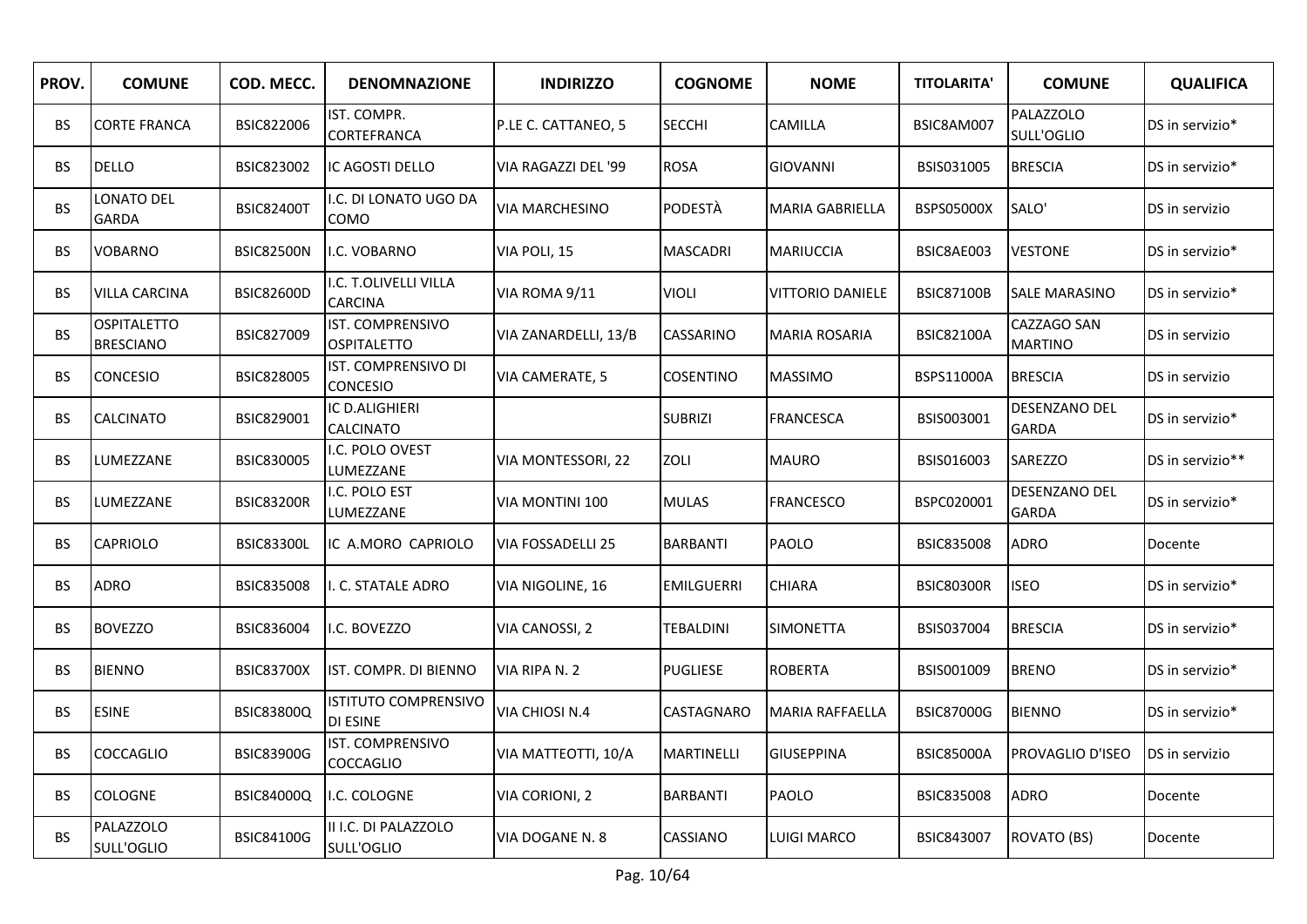| PROV.     | <b>COMUNE</b>                        | COD. MECC.        | <b>DENOMNAZIONE</b>                           | <b>INDIRIZZO</b>                          | <b>COGNOME</b>    | <b>NOME</b>                       | <b>TITOLARITA'</b> | <b>COMUNE</b>                     | <b>QUALIFICA</b> |
|-----------|--------------------------------------|-------------------|-----------------------------------------------|-------------------------------------------|-------------------|-----------------------------------|--------------------|-----------------------------------|------------------|
| BS.       | <b>PONTOGLIO</b>                     | <b>BSIC84200B</b> | I.C. PONTOGLIO                                | <b>VIALE DANTE 22</b>                     | MONTANARO         | <b>GIOVANNI</b>                   | <b>BSIS03400L</b>  | PALAZZOLO<br>SULL'OGLIO           | DS in servizio** |
| BS        | <b>ROVATO</b>                        | BSIC843007        | I.C. "DON MILANI"<br><b>ROVATO</b>            | VIA SOLFERINO, 45                         | MARTINELLI        | <b>GIUSEPPINA</b>                 | <b>BSIC85000A</b>  | PROVAGLIO D'ISEO                  | DS in servizio   |
| <b>BS</b> | <b>BAGNOLO MELLA</b>                 | BSIC844003        | I. C. BAGNOLO MELLA                           | V.LE EUROPA, 15                           | <b>BONAGLIA</b>   | MARIELISA                         | BSIC8AG00P         | <b>FLERO</b>                      | DS in servizio   |
| <b>BS</b> | <b>SAN ZENO</b><br><b>NAVIGLIO</b>   | <b>BSIC84500V</b> | I.C. BERTHER S.ZENO-<br><b>MONTIRONE</b>      | P.ZZA MARCONI 2                           | <b>MARTINUZ</b>   | <b>ALBERTO</b>                    | <b>BSIC856009</b>  | <b>CASTEL MELLA</b>               | DS in servizio*  |
| BS.       | <b>BORGOSATOLLO</b>                  | <b>BSIC84600P</b> | I.C. BORGOSATOLLO                             | VIA ROMA N. 42                            | <b>ALGHISI</b>    | <b>ANNAMARIA</b>                  | <b>BSIC89800B</b>  | <b>MANERBIO</b>                   | DS in servizio*  |
| BS.       | <b>REMEDELLO</b>                     | <b>BSIC84700E</b> | <b>ISTITUTO COMPRENSIVO</b><br><b>STATALE</b> | VIA CAPPELLAZZI, 4                        | <b>MAINARDI</b>   | <b>VANDA</b>                      | <b>BSIC89600Q</b>  | <b>LENO</b>                       | DS in servizio*  |
| ВS        | CALVISANO                            | <b>BSIC84800A</b> | <b>IC CALVISANO</b>                           | VIA F.LLI CERVI, 2                        | CHIODA            | <b>VILMA</b>                      | <b>BSIC84600P</b>  | <b>BORGOSATOLLO</b><br>(BS)       | DS in servizio   |
| BS.       | <b>CARPENEDOLO</b>                   | BSIC849006        | IC CARPENEDOLO                                | <b>VIA DANTE 30</b>                       | <b>MATTIOTTI</b>  | <b>MARTA</b>                      | BSIC8AB00G         | DESENZANO DEL<br><b>GARDA</b>     | DS in servizio*  |
| BS        | PROVAGLIO D'ISEO                     | <b>BSIC85000A</b> | I.C. DON RAFFELLI<br><b>PROVAGLIO</b>         | <b>VIA ROMA</b>                           | PEDONE            | <b>PINA</b>                       | <b>BSIC82100A</b>  | CAZZAGO SAN<br><b>MARTINO</b>     | Docente          |
| BS.       | <b>NUVOLENTO</b>                     | BSIC851006        | I.C. STATALE DI<br><b>NUVOLENTO</b>           | <b>VIA CADUTI DELLA</b><br>RESISTENZA, 24 | <b>BELLUZZO</b>   | AUGUSTO                           | <b>BSTA01000V</b>  | <b>BRESCIA</b>                    | DS in servizio*  |
| BS.       | <b>MAZZANO</b>                       | BSIC852002        | I.C. MAZZANO<br><b>MOLINETTO</b>              | VIA MATTEOTTI,22                          | PAPA              | <b>MARIAVITTORIA</b>              | <b>BSIC86700Q</b>  | PREVALLE                          | DS in servizio*  |
| BS.       | <b>NAVE</b>                          | <b>BSIC85300T</b> | <b>ISTITUTO COMPRENSIVO</b><br>DI NAVE        | VIA BRESCIA, 20                           | <b>STEFANONI</b>  | <b>ELENA</b>                      | BSIC836004         | <b>BOVEZZO</b>                    | DS in servizio   |
| BS.       | <b>MARCHENO</b>                      | <b>BSIC85400N</b> | I.C. MARCHENO                                 | VIA E. RINALDINI, 5                       | <b>SCOLARI</b>    | <b>GIOVANNI</b><br><b>STEFANO</b> | <b>BSIC81000X</b>  | <b>CASTEGNATO</b>                 | DS in servizio*  |
| BS.       | <b>GARDONE VAL</b><br><b>TROMPIA</b> | <b>BSIC85500D</b> | <b>STATALE DI GARDONE</b><br>V.T.             | <b>VIA GENERALE</b><br>ARMANDO DIAZ N.19  | <b>BORTOLOTTI</b> | <b>NORMA</b>                      | <b>BSIC88200T</b>  | <b>BRESCIA</b>                    | DS in servizio*  |
| BS.       | <b>CASTEL MELLA</b>                  | <b>BSIC856009</b> | IC CASTEL MELLA                               | VIA ONZATO 56                             | <b>BOSELLI</b>    | <b>EMANUELA</b>                   | <b>BSIC84500V</b>  | SAN ZENO NAVIGLIO DS in servizio* |                  |
| BS.       | RONCADELLE                           | <b>BSIC857005</b> | IC DI RONCADELLE                              | VIA TOGLIATTI 1/B                         | <b>GUCCIONE</b>   | <b>GREGORIA</b><br>LOREDANA       | <b>BSIC81600V</b>  | <b>BRESCIA</b>                    | DS in servizio*  |
| BS.       | DARFO BOARIO<br><b>TERME</b>         | BSIC858001        | IC I^ DARFO BOARIO<br><b>TERME</b>            | VIA GHISLANDI N. 24                       | <b>GHEZA</b>      | PAOLO                             | <b>BSIC81900A</b>  | <b>BRENO</b>                      | DS in servizio   |
| <b>BS</b> | LOGRATO                              | <b>BSIC85900R</b> | I.C. LOGRATO                                  | VIA<br>G.G. MORANDO<br>13                 | <b>BERSINI</b>    | <b>GIACOMO</b>                    | <b>BSIS02200A</b>  | CORZANO                           | DS in servizio*  |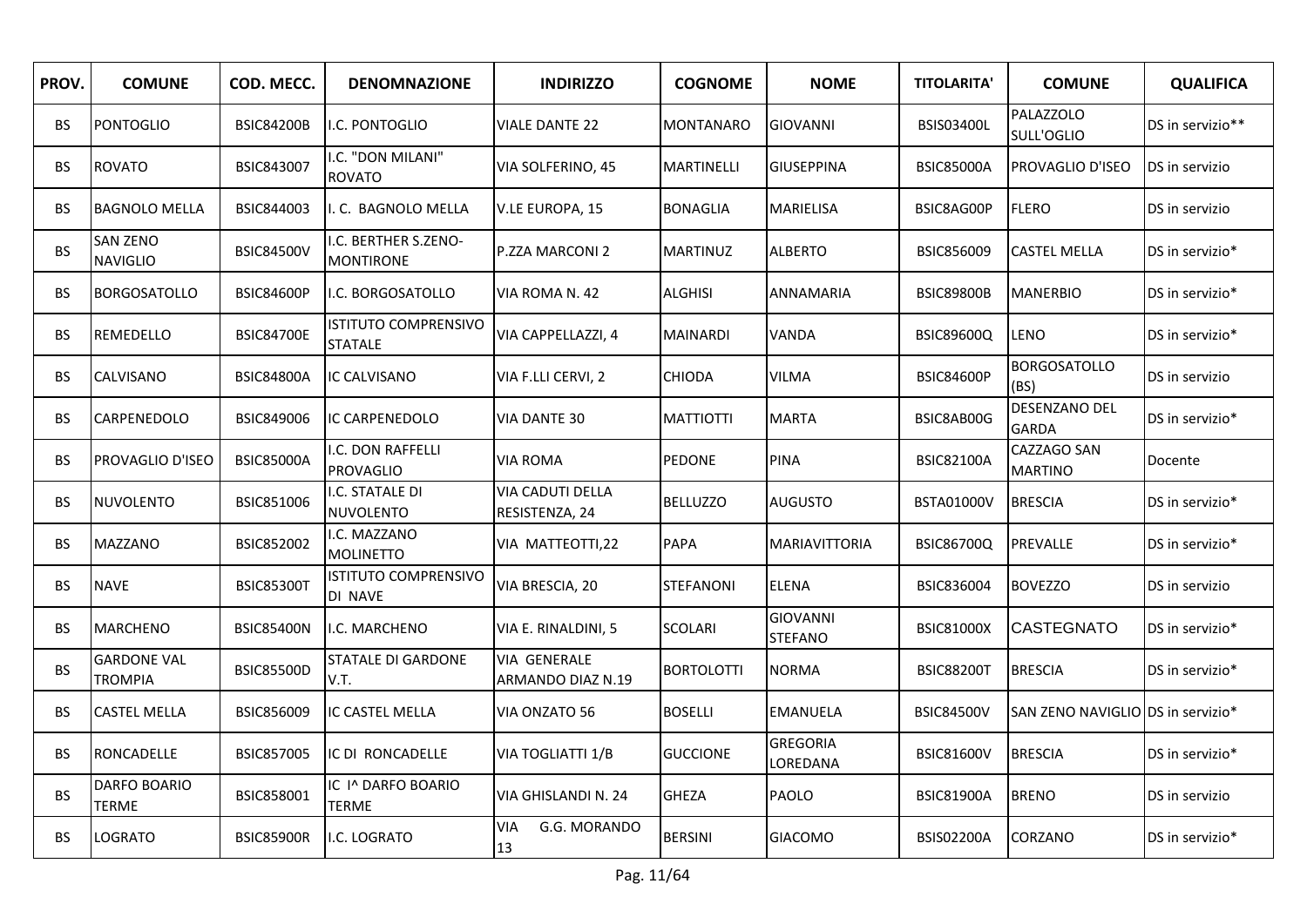| PROV.     | <b>COMUNE</b>         | COD. MECC.        | <b>DENOMNAZIONE</b>                               | <b>INDIRIZZO</b>                       | <b>COGNOME</b>   | <b>NOME</b>       | <b>TITOLARITA'</b> | <b>COMUNE</b>                            | <b>QUALIFICA</b> |
|-----------|-----------------------|-------------------|---------------------------------------------------|----------------------------------------|------------------|-------------------|--------------------|------------------------------------------|------------------|
| BS.       | TRENZANO              | BSIC860001        | IC OSCAR DI PRATA<br>TRENZANO                     | <b>VIA</b><br>DON G. PIETTA<br>4       | <b>FESTA</b>     | <b>FEDERICA</b>   | <b>BSIC89000R</b>  | <b>AZZANO MELLA</b>                      | DS in servizio*  |
| BS.       | <b>RUDIANO</b>        | <b>BSIC86100R</b> | IC RUDIANO<br>'M.A.CHIECCA'                       | VIA A. DE GASPERI, 41                  | MAGRI            | <b>FERNANDO</b>   | <b>BSIC83300L</b>  | <b>CAPRIOLO</b>                          | DS in servizio*  |
| BS        | CASTELCOVATI          | <b>BSIC86200L</b> | IC CASTELCOVATI                                   | VIA MARTIRI DI P.<br>OGGIA 12          | PLEBANI          | NADIA MARIA       | <b>BSIC84200B</b>  | <b>PONTOGLIO</b>                         | DS in servizio*  |
| BS.       | <b>CASTREZZATO</b>    | <b>BSIC86300C</b> | IC CASTREZZATO CAP.                               | <b>VIA MARCONI 35</b>                  | <b>SCALVINI</b>  | <b>ANNA MARIA</b> | <b>BSIC86200L</b>  | <b>CASTELCOVATI</b>                      | DS in servizio   |
| <b>BS</b> | DARFO BOARIO<br>TERME | <b>BSIC864008</b> | <b>ISTITUTO COMPRENSIVO</b><br>DARFO <sub>2</sub> | <b>VIA POLLINE N.20</b>                | <b>VARANI</b>    | VALERIANO         | BGIS02400D         | <b>TRESCORE</b><br><b>BALNEARIO (BG)</b> | DS in servizio   |
| BS.       | <b>CHIARI</b>         | BSIC865004        | I.C.1"MARTIRI LIBERTA'<br><b>CHIARI</b>           | VIA PEDERSOLI, 15                      | <b>MONTANARO</b> | <b>GIOVANNI</b>   | <b>BSIC86300C</b>  | <b>CASTREZZATO</b>                       | DS in servizio   |
| BS        | <b>CHIARI</b>         | <b>BSIC86600X</b> | I.C. CHIARI "A.<br><b>TOSCANINI"</b>              | <b>VIA</b><br>ROCCAFRANCA,<br>7/B      | <b>SCALVINI</b>  | <b>ANNA MARIA</b> | <b>BSIC86200L</b>  | CASTELCOVATI                             | DS in servizio   |
| ВS        | PREVALLE              | <b>BSIC86700Q</b> | I.C. DI PREVALLE                                  | VIALE RIMEMBRANZE, 3                   | ORLANDI          | <b>MARIALUISA</b> | <b>BSIC86900B</b>  | <b>GARGNANO</b>                          | DS in servizio   |
| BS        | <b>GARGNANO</b>       | <b>BSIC86900B</b> | IC GARGNANO                                       | <b>VIA REPUBBLICA 17</b>               | <b>CHIODINI</b>  | <b>GIANUCA</b>    | <b>BSIC84600P</b>  | SALO'                                    | DS in servizio*  |
| BS.       | <b>EDOLO</b>          | <b>BSIC87000G</b> | EDOLO CAP.                                        | <b>VIA MORINO 5</b>                    | <b>GHEZA</b>     | PAOLO             | <b>BSIC81900A</b>  | <b>BRENO</b>                             | DS in servizio   |
| BS.       | <b>SALE MARASINO</b>  | <b>BSIC87100B</b> | L.EINAUDI - SALE<br><b>MARASINO</b>               | MAZZINI<br>VIA<br>28                   | <b>SCOLARI</b>   | <b>GEMMA</b>      | <b>BSIC82000E</b>  | <b>PISOGNE</b>                           | DS in servizio*  |
| BS        | <b>BOTTICINO</b>      | <b>BSIC872007</b> | <b>IST. COMPRENSIVO</b><br><b>BOTTICINO</b>       | <b>VIA UDINE 6</b>                     | <b>COVRI</b>     | CLAUDIA           | BSIS01200Q         | <b>MONTICHIARI</b>                       | DS in servizio*  |
| BS.       | <b>GAVARDO</b>        | <b>BSIC87400V</b> | G.BERTOLOTTI -<br><b>GAVARDO</b>                  | <b>DOSSOLO</b><br>VIA<br>41            | <b>VIARA</b>     | CARLO             | BSIC8AA00Q         | DESENZANO DEL<br><b>GARDA</b>            | DS in servizio   |
| BS.       | <b>REZZATO</b>        | <b>BSIC87500P</b> | <b>IC REZZATO</b>                                 | VIA LEONARDO DA<br>VINCI,48            | ABRAMI           | MARIANGELA        | <b>BSIC88900L</b>  | <b>GUSSAGO</b>                           | DS in servizio*  |
| BS        | <b>BRESCIA</b>        | <b>BSIC87700A</b> | IC RINALDINI SUD 3<br><b>BRESCIA</b>              | Q.RE LEONESSA, 25                      | ZANI             | <b>ELISABETTA</b> | <b>BSIC80900Q</b>  | <b>RODENGO SAIANO</b>                    | DS in servizio   |
| BS.       | <b>BRESCIA</b>        | BSIC878006        | IC S.MARIA BAMBINA<br><b>EST1 BRESCIA</b>         | BRESCIA, VIA A. DEL<br>VERROCCHIO, 328 | CAMPANALE        | <b>LUCA</b>       | BSIC881002         | <b>BRESCIA</b>                           | Docente          |
| ВS        | <b>BRESCIA</b>        | BSIC880006        | IC S.EUFEMIA EST 3<br><b>BRESCIA</b>              | VIA G. SEGA 3                          | <b>SCHIFFO</b>   | PATRIZIA          | BSTA01000V         | <b>BRESCIA</b>                           | Docente          |
| BS.       | <b>BRESCIA</b>        | BSIC881002        | IC CENTRO 1 BRESCIA                               | <b>VIALE</b><br><b>PIAVE</b><br>50     | <b>BONOMINI</b>  | LAURA             | <b>BSIC88400D</b>  | <b>BRESCIA</b>                           | DS in servizio   |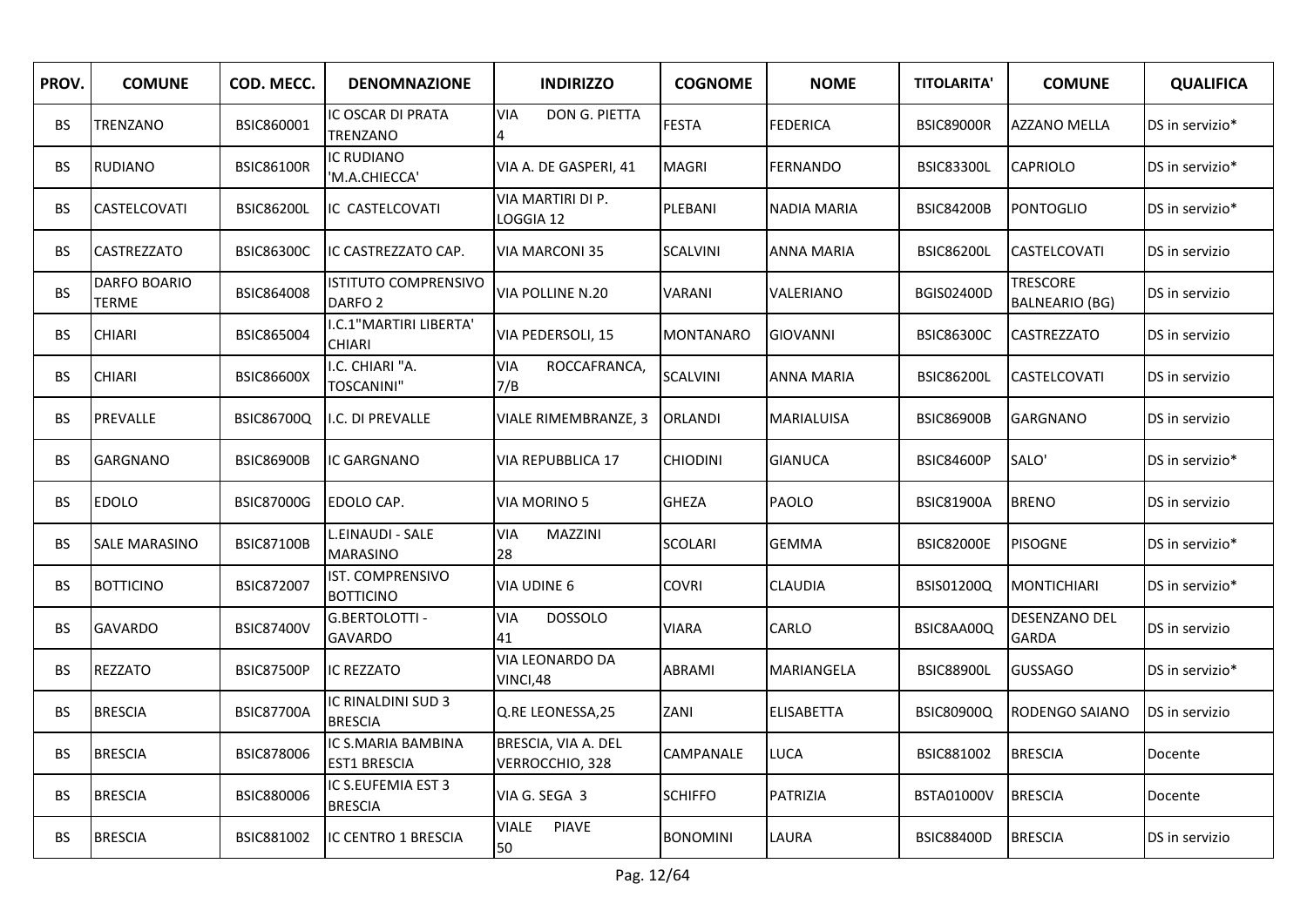| PROV.     | <b>COMUNE</b>              | COD. MECC.        | <b>DENOMNAZIONE</b>                              | <b>INDIRIZZO</b>                          | <b>COGNOME</b>                   | <b>NOME</b>          | <b>TITOLARITA'</b> | <b>COMUNE</b>                      | <b>QUALIFICA</b> |
|-----------|----------------------------|-------------------|--------------------------------------------------|-------------------------------------------|----------------------------------|----------------------|--------------------|------------------------------------|------------------|
| BS.       | <b>BRESCIA</b>             | <b>BSIC88200T</b> | IC TITO SPERI CENTRO 2<br><b>BRESCIA</b>         | VIA GALILEI, 46                           | <b>FRANCHI</b>                   | CLAUDIA              | <b>BSIS00900X</b>  | LENO                               | Docente          |
| BS        | <b>BRESCIA</b>             | <b>BSIC88300N</b> | IC NORD 1 BRESCIA                                | VIA ZADEI 76                              | <b>RUBAGOTTI</b>                 | <b>ADRIANA</b>       | <b>BSIC815003</b>  | <b>BRESCIA</b>                     | DS in servizio   |
| BS.       | <b>BRESCIA</b>             | <b>BSIC88400D</b> | I. C. NORD 2 BRESCIA                             | VIA COSTALUNGA, 15                        | CAMPANALE                        | <b>LUCA</b>          | BSIC881002         | <b>BRESCIA</b>                     | Docente          |
| BS.       | <b>BRESCIA</b>             | BSIC885009        | IC COLOMBO OVEST 1<br><b>BRESCIA</b>             | VIALE COLOMBO, 30                         | <b>MASSETTI</b>                  | <b>ENRICA</b>        |                    |                                    | DS in quiescenza |
| BS        | <b>BRESCIA</b>             | <b>BSIC886005</b> | IC OVEST 2 BRESCIA                               | <b>BAGATTA</b><br><b>VIA</b><br>6         | <b>STEFANONI</b>                 | <b>ELENA</b>         | BSIC836004         | <b>BOVEZZO</b>                     | DS in servizio   |
| BS.       | <b>BRESCIA</b>             | BSIC887001        | IC KENNEDY OVEST 3<br><b>BRESCIA</b>             | VIA DEL SANTELLONE, 4                     | <b>ANCONA</b>                    | <b>ANNAMARIA</b>     | BSIC880006         | <b>BRESCIA</b>                     | Docente          |
| ВS        | CELLATICA                  | <b>BSIC88800R</b> | <b>IC CELLATICA</b><br><b>COLLEBEATO</b>         | <b>VIALE</b><br>RISORGIMENTO<br>23        | <b>DUCOLI</b>                    | <b>CRISTIANA</b>     | <b>BSIC81200G</b>  | PASSIRANO                          | DS in servizio*  |
| BS.       | <b>GUSSAGO</b>             | <b>BSIC88900L</b> | IC GUSSAGO                                       | VIA MARCOLINI, 10                         | <b>BARILE</b>                    | <b>GIOVANNI</b>      | <b>BSIC88800R</b>  | CELLATICA                          | DS in servizio*  |
| BS.       | <b>AZZANO MELLA</b>        | <b>BSIC89000R</b> | IC AZZANO MELLA                                  | VIA PAOLO VI, 1                           | <b>BONAGLIA</b>                  | <b>MARIAELISA</b>    | BSIC8AG00P         | <b>FLERO</b>                       | DS in servizio   |
| <b>BS</b> | <b>TORBOLE</b><br>CASAGLIA | <b>BSIC89100L</b> | I.C. TORBOLE CASAGLIA                            | VIA GARIBALDI 30                          | <b>PUCCIO</b>                    | <b>NINFA</b>         | <b>BSIC828005</b>  | CONCESIO                           | DS in servizio*  |
| BS.       | TRAVAGLIATO                | <b>BSIC89200C</b> | I.C. TRAVAGLIATO                                 | VIA IV NOVEMBRE 2                         | <b>GOZZINI</b><br><b>TURELLI</b> | <b>MONICA FRANCA</b> | <b>BSIS01700V</b>  | <b>ROVATO</b>                      | DS in servizio*  |
| BS.       | <b>ORZINUOVI</b>           | BSIC893008        | I.C. ORZINUOVI                                   | VIA CERNAIA 40                            | <b>ALBINI</b>                    | ANGIOLINO            | BSIC8AH00E         | <b>BORGO SAN</b><br><b>GIACOMO</b> | DS in servizio*  |
| BS.       | PRALBOINO                  | <b>BSIC894004</b> | <b>IC PRALBOINO</b>                              | VIA BORGO SOPRA N. 9                      | <b>PASETTI</b>                   | <b>CARLA</b>         | BSIC8AJ00Q         | <b>GHEDI</b>                       | DS in servizio*  |
| BS.       | PONTEVICO                  | <b>BSIC89500X</b> | <b>PONTEVICO</b>                                 | VIA M. CICOGNINI                          | TOMASINI                         | <b>CRISTINA</b>      | <b>BSIS00900X</b>  | LENO                               | Docente          |
| BS        | LENO                       | <b>BSIC89600Q</b> | LENO CAP.                                        | VIA F.LLI DE GIULI 1                      | <b>FERRARI</b>                   | ALESSANDRA           | BSIC894004         | PRALBOINO BS                       | DS in servizio   |
| BS        | VEROLANUOVA                | <b>BSIC89700G</b> | I.C. STATALE DI<br>VEROLANUOVA                   | VIA ROVETTA, 19                           | <b>BELLINI</b>                   | <b>PAOLA</b>         | CRIC809005         | VESCOVATO                          | DS in servizio   |
| BS        | <b>MANERBIO</b>            | <b>BSIC89800B</b> | <b>ISTITUTO COMPRENSIVO</b><br><b>MANERBIO</b>   | VIA GALLIANO 10                           | <b>TOMASINI</b>                  | <b>CRISTINA</b>      | <b>BSIS00900X</b>  | LENO                               | Docente          |
| BS.       | <b>GOTTOLENGO</b>          | BSIC899007        | <b>ISTITUTO COMPRENSIVO</b><br><b>GOTTOLENGO</b> | <b>VIA CIRCONVALLAZIONE</b><br>SUD, 59/61 | <b>CHIODA</b>                    | <b>VILMA</b>         | <b>BSIC84600P</b>  | <b>BORGOSATOLLO</b><br>(BS)        | DS in servizio   |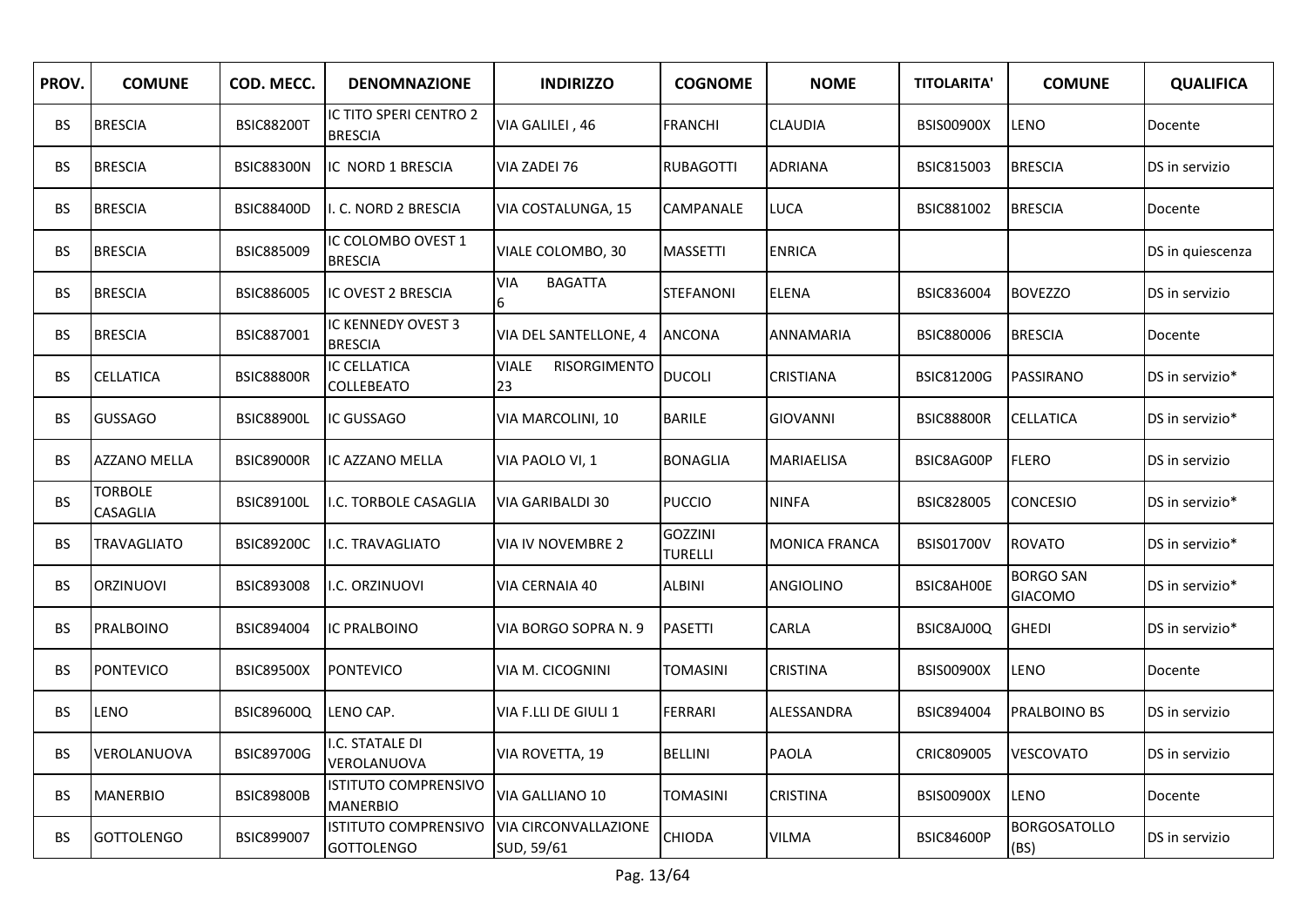| PROV.     | <b>COMUNE</b>                        | COD. MECC.        | <b>DENOMNAZIONE</b>                               | <b>INDIRIZZO</b>             | <b>COGNOME</b>   | <b>NOME</b>       | <b>TITOLARITA'</b> | <b>COMUNE</b>                  | <b>QUALIFICA</b> |
|-----------|--------------------------------------|-------------------|---------------------------------------------------|------------------------------|------------------|-------------------|--------------------|--------------------------------|------------------|
| <b>BS</b> | DESENZANO DEL<br><b>GARDA</b>        | BSIC8AA00Q        | IC DESENZANO 1                                    | VIA PACE NR. 32              | GRAZIANO         | SECONDINO         | BSIC829001         | <b>CALCINATO</b>               | Docente          |
| <b>BS</b> | <b>DESENZANO DEL</b><br>GARDA        | BSIC8AB00G        | IC II TREBESCHI-<br>DESENZANO                     | VIA<br>U. FOSCOLO<br>14      | <b>GRAZIANO</b>  | SECONDINO         | BSIC829001         | <b>CALCINATO</b>               | Docente          |
| <b>BS</b> | SALO'                                | BSIC8AC00B        | <b>ISTITUTO COMPRENSIVO</b><br>DI SALO'           | VIA MONTESSORI 4             | <b>CERADINI</b>  | MARCELLA          | BSIC8AK00G         | <b>MANERBA</b>                 | DS in servizio*  |
| BS.       | <b>SABBIO CHIESE</b>                 | BSIC8AD007        | IC "A. BELLI"-SABBIO<br><b>CHIESE</b>             | ROMA<br>49A/B<br>VIA         | <b>MASCADRI</b>  | <b>MARIUCCIA</b>  | BSIC8AE003         | <b>VESTONE</b>                 | DS in servizio   |
| BS.       | <b>VESTONE</b>                       | BSIC8AE003        | <b>VESTONE</b>                                    | VIA MOCENIGO N. 19           | RAGGI            | <b>ELENA</b>      | <b>BSIC82500N</b>  | <b>VOBARNO</b>                 | DS in servizio*  |
| <b>BS</b> | <b>SAREZZO</b>                       | BSIC8AF00V        | 'GIORGIO LA PIRA" -<br><b>SAREZZO</b>             | VERDI, 1<br><b>VIA</b>       | TONIDANDEL       | <b>LUCIANO</b>    | BSPS070005         | <b>BRESCIA</b>                 | DS in servizio*  |
| <b>BS</b> | <b>FLERO</b>                         | BSIC8AG00P        | <b>IC FLERO</b>                                   | A. MORO, 109<br><b>VIA</b>   | <b>FERRARI</b>   | <b>ALESSANDRA</b> | BSIC894004         | PRALBOINO BS                   | DS in servizio   |
| <b>BS</b> | <b>BORGO SAN</b><br><b>GIACOMO</b>   | BSIC8AH00E        | .C. BORGO SAN<br><b>GIACOMO</b>                   | VIA GABIANO N. 13            | <b>BONAZZOLI</b> | <b>PAOLA</b>      | <b>BSIS01100X</b>  | <b>MANERBIO</b>                | DS in servizio*  |
| <b>BS</b> | <b>GHEDI</b>                         | BSIC8AJ00Q        | GHEDI "RINALDINI"                                 | VIA GARIBALDI 92             | CALZAVACCA       | <b>GIUSEPPINA</b> | <b>BSIC89700G</b>  | VEROLANUOVA                    | DS in servizio*  |
| <b>BS</b> | <b>MANERBA DEL</b><br><b>GARDA</b>   | BSIC8AK00G        | I.C. VALTENESI-<br>MANERBA D/G                    | VIA MINERVA,<br>$\mathbf{1}$ | <b>DI MARZIO</b> | <b>MAURIZIA</b>   | <b>BSIC87400V</b>  | <b>GAVARDO</b>                 | DS in servizio*  |
| <b>BS</b> | <b>MONTICHIARI</b>                   | BSIC8AL00B        | I.C. II MONTICHIARI                               | VIA C. BATTISTI,52           | <b>BATTAGLIA</b> | <b>STEFANIA</b>   | bsic829001         | CALCINATO                      | DS in servizio   |
| <b>BS</b> | PALAZZOLO<br>SULL'OGLIO              | BSIC8AM007        | I.C. PALAZZOLO<br>SULL'OGLIO                      | VIA ZANARDELLI, 34           | <b>GUSMINI</b>   | <b>BARBARA</b>    | <b>BSIC84100G</b>  | <b>PALAZZOLO</b><br>SULL'OGLIO | DS in servizio*  |
| BS.       | <b>MONTICHIARI</b>                   | BSIC8AN003        | IC I MONTICHIARI                                  | VIA PELLEGRINO, 30           | PASINI           | VIRIGNIA          | BSMM205007         | <b>GAVARDO</b>                 | DS in servizio*  |
| <b>BS</b> | <b>BRENO</b>                         | BSIS001009        | F.TASSARA - G.GHISLANDI   VIA FOLGORE 16          |                              | LASCIOLI         | <b>OTTAVIA</b>    | <b>BSIC807004</b>  | CIVIDATE CAMUNO                | Docente          |
| <b>BS</b> | DESENZANO DEL<br>GARDA               | BSIS003001        | <b>BAZOLI</b>                                     | VIA GIOTTO 55                | <b>FALCO</b>     | VINCENZO          | <b>BSIS03300R</b>  | LONATO                         | DS in servizio   |
| <b>BS</b> | <b>IDRO</b>                          | <b>BSIS00400R</b> | I.I.S. DI VALLE SABBIA "G.<br>PERLASCA"           | VIA TREVISO N. 26            | ARISTO           | PIETRO ANDUS      | BSIC806008         | <b>BAGOLINO</b>                | DS in servizio*  |
| <b>BS</b> | <b>GARDONE VAL</b><br><b>TROMPIA</b> | <b>BSIS00600C</b> | <b>ISTITUTO ISTRUZIONE</b><br>SUPERIORE C.BERETTA | VIA G. MATTEOTTI 299         | PARZANI          | <b>DIEGO</b>      | BSIS008004         | <b>ISEO</b>                    | DS in servizio*  |
| <b>BS</b> | <b>EDOLO</b>                         | <b>BSIS007008</b> | "F. MENEGHINI" - EDOLO  VIA MORINO, 5             |                              | <b>MORATTI</b>   | EMANUELA          | <b>BSIC87000G</b>  | <b>EDOLO</b>                   | Docente          |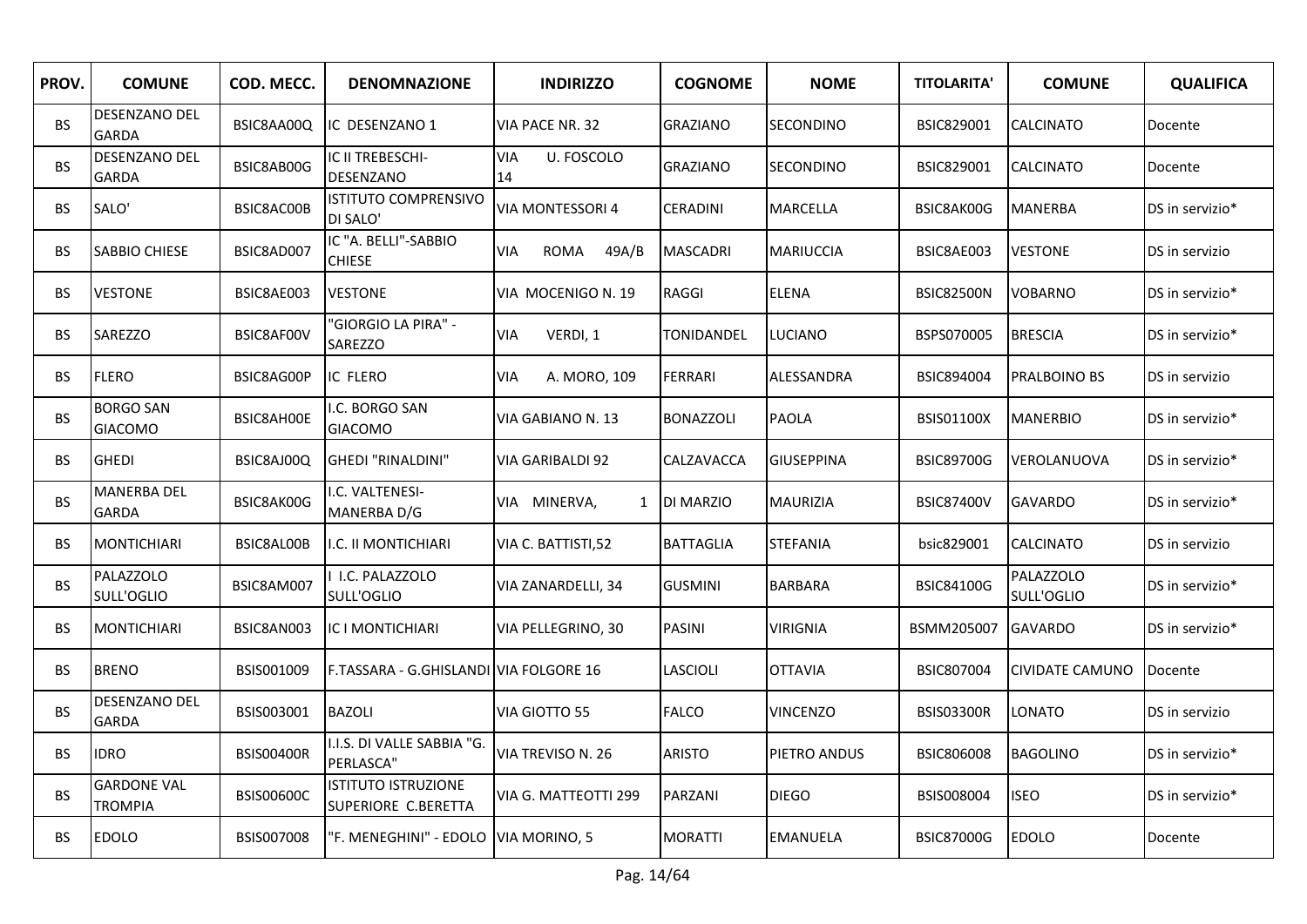| PROV.     | <b>COMUNE</b>              | COD. MECC.        | <b>DENOMNAZIONE</b>                       | <b>INDIRIZZO</b>      | <b>COGNOME</b>   | <b>NOME</b>            | <b>TITOLARITA'</b> | <b>COMUNE</b>                            | <b>QUALIFICA</b> |
|-----------|----------------------------|-------------------|-------------------------------------------|-----------------------|------------------|------------------------|--------------------|------------------------------------------|------------------|
| BS.       | <b>ISEO</b>                | BSIS008004        | 'ANTONIETTI" - ISEO                       | VIA PAOLO VI3         | <b>POLI</b>      | <b>GIAMPIETRO</b>      | <b>BSIC835008</b>  | <b>ADRO</b>                              | DS in servizio*  |
| BS.       | LENO                       | <b>BSIS00900X</b> | <b>I.I.S. V.CAPIROLA</b>                  | PIAZZA C.BATTISTI 7/8 | <b>SCAGLIA</b>   | <b>RITA</b>            | <b>BSIC844003</b>  | <b>BAGNOLO MELLA</b>                     | DS in servizio*  |
| BS        | <b>MANERBIO</b>            | <b>BSIS01100X</b> | 'PASCAL" - MANERBIO                       | VIA SOLFERINO 92      | VENUTI           | <b>RITA</b>            | <b>BSPM04000A</b>  | <b>BRESCIA</b>                           | DS in servizio*  |
| BS.       | <b>MONTICHIARI</b>         | BSIS01200Q        | DON MILANI -<br><b>MONTICHIARI</b>        | VIA MARCONI 41        | <b>BATTAGLIA</b> | <b>STEFANIA</b>        | bsic829001         | <b>CALCINATO</b>                         | DS in servizio   |
| BS.       | <b>ORZINUOVI</b>           | <b>BSIS01300G</b> | 'COSSALI" - ORZINUOVI                     | VIA MILANO 83         | <b>FERRARI</b>   | <b>VITTORINA</b>       | <b>BSIS03800X</b>  | <b>CHIARI</b>                            | DS in servizio   |
| BS.       | SAREZZO                    | BSIS016003        | PRIMO LEVI                                | VIA DELLE BOMBE 2     | <b>GERRI</b>     | <b>LUCIANO</b>         | <b>BSIC81100Q</b>  | <b>OME</b>                               | DS in servizio*  |
| BS        | <b>ROVATO</b>              | <b>BSIS01700V</b> | ROVATO - "LORENZO<br>GIGLI"               | <b>VIALE EUROPA</b>   | <b>MATTIOCCO</b> | <b>LUCA</b>            | BSIS036008         | <b>BRESCIA</b>                           | Docente          |
| <b>BS</b> | PALAZZOLO<br>SULL'OGLIO    | <b>BSIS01800P</b> | IIS "MARZOLI" -<br>PALAZZOLO S/O          | VIA LEVADELLO         | CASSIANO         | <b>LUIGI MARCO</b>     | <b>BSIC843007</b>  | <b>ROVATO (BS)</b>                       | Docente          |
| BS.       | CORZANO                    | <b>BSIS02200A</b> | 'DANDOLO" - CORZANO                       | PIAZZA CHIESA 2       | <b>PRANDINI</b>  | SONIA                  | <b>BSIC857005</b>  | <b>RONACDELLE</b>                        | DS in servizio*  |
| BS.       | REMEDELLO                  | BSIS023006        | I.I.S. "BONSIGNORI" -<br>REMEDELLO        | VIA AVIS, 1           | <b>ROSSINI</b>   | ALESSANDRA             | <b>BSIC87500P</b>  | <b>REZZATO</b>                           | DS in servizio*  |
| BS.       | <b>BRESCIA</b>             | BSIS024002        | <b>ASTOLFO LUNARDI</b>                    | VIA RICCOBELLI, 47    | <b>CONTE</b>     | <b>ERSILIA</b>         | <b>BSIC88300N</b>  | <b>BRESCIA</b>                           | DS in servizio** |
| BS.       | DARFO BOARIO<br>TERME      | <b>BSIS02700D</b> | I. S. "OLIVELLI-PUTELLI"-<br><b>DARFO</b> | <b>VIA UBERTOSA 1</b> | VARANI           | VALERIANO              | <b>BGIS02400D</b>  | <b>TRESCORE</b><br><b>BALNEARIO (BG)</b> | DS in servizio   |
| BS.       | <b>BRESCIA</b>             | BSIS028009        | "SRAFFA" - BRESCIA                        | VIA COMBONI, 6        | <b>TADDEI</b>    | PAOLO                  | BSIS024002         | <b>BRESCIA</b>                           | DS in servizio   |
| BS.       | <b>BRESCIA</b>             | BSIS029005        | <b>CAMILLO GOLGI</b>                      | VIA RODI 16           | <b>SCHIFFO</b>   | PATRIZIA               | BSTA01000V         | <b>BRESCIA</b>                           | Docente          |
| BS        | <b>BRESCIA</b>             | BSIS031005        | 'ANDREA MANTEGNA" -<br><b>BRESCIA</b>     | VIA FURA, 96          | <b>RUGGERI</b>   | <b>DENIS ANGELO</b>    | BSIC872007         | <b>BOTTICINO</b>                         | DS in servizio   |
| BS.       | <b>BRESCIA</b>             | BSIS032001        | 'FORTUNY" - BRESCIA                       | VIA BERCHET 5         | <b>FRANCHI</b>   | <b>CLAUDIA</b>         | <b>BSIS00900X</b>  | <b>LENO</b>                              | Docente          |
| BS.       | LONATO DEL<br><b>GARDA</b> | <b>BSIS03300R</b> | IIS "L. CEREBOTANI"                       | VIA G.GALILEI 1       | <b>PODESTÀ</b>   | <b>MARIA GABRIELLA</b> | BSPS05000X         | SALO'                                    | DS in servizio   |
| <b>BS</b> | PALAZZOLO<br>SULL'OGLIO    | <b>BSIS03400L</b> | <b>IRC "GIOVANNI FALCONE"</b>             | VIA LEVADELLO         | OLIVA            | MARELLA                | <b>BSIS01800P</b>  | PALAZZOLO<br>SULL'OGLIO                  | DS in servizio*  |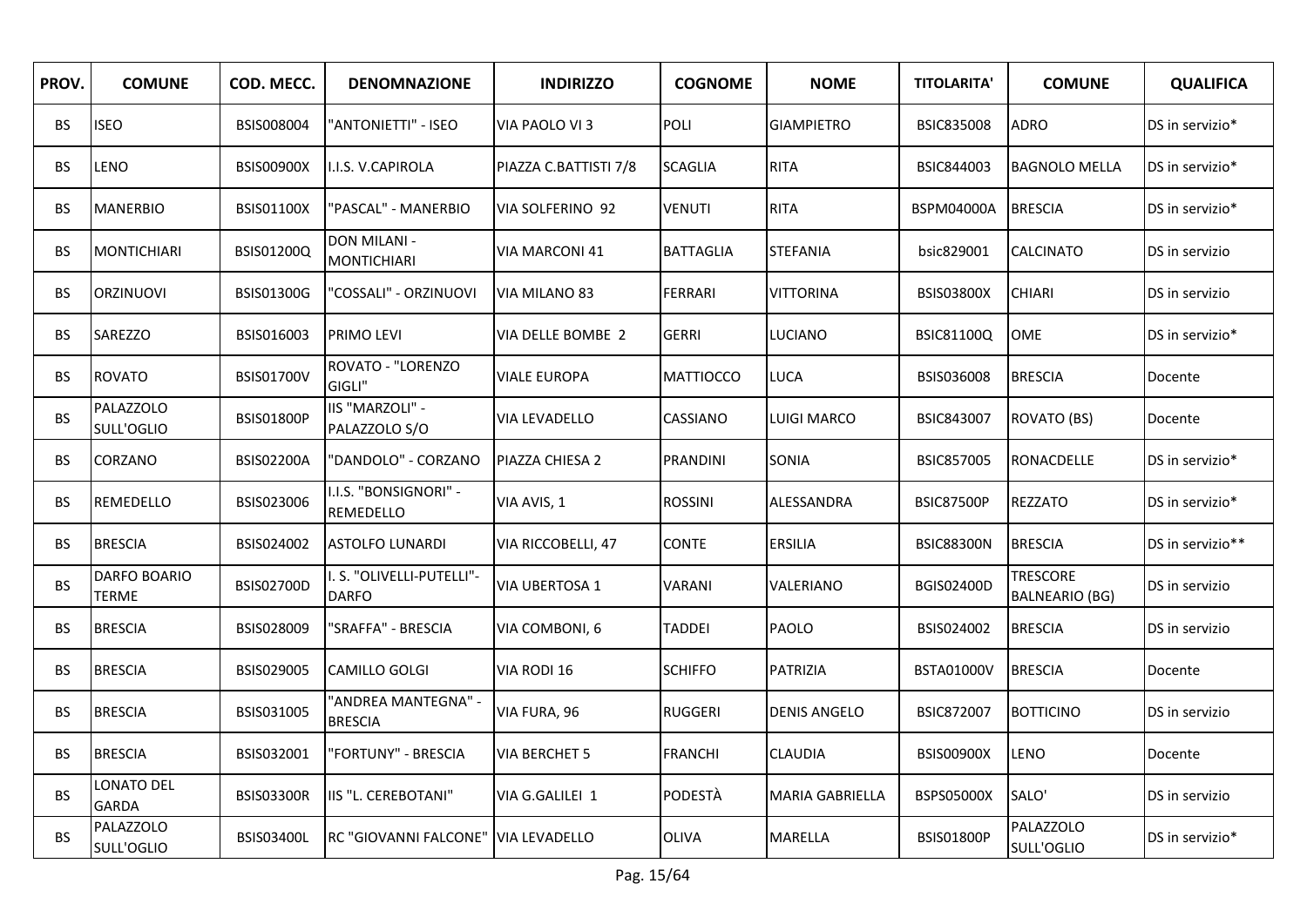| PROV.     | <b>COMUNE</b>          | COD. MECC.        | <b>DENOMNAZIONE</b>                          | <b>INDIRIZZO</b>                            | <b>COGNOME</b>   | <b>NOME</b>                 | <b>TITOLARITA'</b> | <b>COMUNE</b>                 | <b>QUALIFICA</b> |
|-----------|------------------------|-------------------|----------------------------------------------|---------------------------------------------|------------------|-----------------------------|--------------------|-------------------------------|------------------|
| BS.       | <b>BRESCIA</b>         | BSIS036008        | I.S.S. "TARTAGLIA-<br>OLIVIERI"              | VIA G. OBERDAN 12/E                         | D'ANNA           | <b>FRANCESCA</b>            | BSIS029005         | <b>BRESCIA</b>                | DS in servizio   |
| BS.       | <b>BRESCIA</b>         | BSIS037004        | I.S. CASTELLI                                | VIA A. CANTORE, 9                           | ZANI             | <b>ELISABETTA</b>           | <b>BSIC80900Q</b>  | RODENGO SAIANO                | DS in servizio   |
| BS        | <b>CHIARI</b>          | <b>BSIS03800X</b> | I.I.S. "L.EINAUDI"                           | VIA FRATELLI SIRANI N.1                     | <b>MONTANARO</b> | <b>GIOVANNI</b>             | <b>BSIC86300C</b>  | CASTREZZATO                   | DS in servizio   |
| BS.       | <b>GAVARDO</b>         |                   | BSMM205007 CPIA 2 BRESCIA                    | PIAZZA DE'MEDICI, 26                        | <b>BUTTURINI</b> | <b>ANTONIO</b>              | <b>BSIS00400R</b>  | <b>IDRO</b>                   | DS in servizio   |
| BS.       | <b>CHIARI</b>          |                   | BSMM206003 CPIA 3 BRESCIA                    | PIAZZA MARTIRI DELLA<br>IBERTA' 22          | <b>FERRARI</b>   | <b>VITTORINA</b>            | <b>BSIS03800X</b>  | <b>CHIARI</b>                 | DS in servizio   |
| BS.       | <b>BRESCIA</b>         |                   | BSMM20700V CPIA 1 BRESCIA                    | VIA GALILEI 46                              | <b>ANCONA</b>    | ANNAMARIA                   | BSIC880006         | <b>BRESCIA</b>                | Docente          |
| <b>BS</b> | <b>BRESCIA</b>         | BSPC01000A        | "ARNALDO" - BRESCIA                          | <b>CORSO MAGENTA 56</b>                     | MASSETTI         | <b>ENRICA</b>               |                    |                               | DS in quiescenza |
| <b>BS</b> | DESENZANO DEL<br>GARDA | BSPC020001        | 'BAGATTA" - DESENZANO  VIA BAGATTA 30        |                                             | <b>FALCO</b>     | <b>VINCENZO</b>             | <b>BSIS03300R</b>  | LONATO                        | DS in servizio   |
| BS.       | <b>BRESCIA</b>         | BSPM020005        | LICEO VERONICA<br><b>GAMBARA</b>             | <b>VIA VERONICA</b><br><b>GAMBARA 3</b>     | <b>RUBAGOTTI</b> | <b>ADRIANA</b>              | <b>BSIC815003</b>  | <b>BRESCIA</b>                | DS in servizio   |
| BS.       | <b>BRESCIA</b>         | <b>BSPM04000A</b> | LICEO SCIENZE UMANE F.<br>DE ANDRE'          | VIA BONINI 58                               | <b>MATTIOCCO</b> | LUCA                        | BSIS036008         | <b>BRESCIA</b>                | Docente          |
| BS.       | <b>BRESCIA</b>         | BSPS01000D        | <b>CALINI</b>                                | <b>VIA MONTESUELLO 2</b>                    | <b>MATTIOCCO</b> | <b>LUCA</b>                 | BSIS036008         | <b>BRESCIA</b>                | Docente          |
| BS.       | <b>BRENO</b>           | <b>BSPS03000P</b> | LICEO SCIENTIFICO<br>C.GOLGI                 | <b>VIA FOLGORE 19</b>                       | <b>GAUDIO</b>    | ANGELA<br><b>ANTONIETTA</b> | BSIS001009         | <b>BRENO</b>                  | Docente          |
| BS.       | SALO'                  | BSPS05000X        | <b>ENRICO FERMI</b>                          | VIA MARTIRI DELLE<br>FOIBE 8                | <b>VIARA</b>     | CARLO                       | BSIC8AA00Q         | DESENZANO DEL<br><b>GARDA</b> | DS in servizio   |
| BS.       | <b>BRESCIA</b>         | BSPS070005        | 'COPERNICO" - BRESCIA                        | VIA DUCA DEGLI ABRUZZI<br>17                | <b>TAROLLI</b>   | MARCO                       | BSPS01000D         | <b>BRESCIA</b>                | DS in servizio** |
| BS        | <b>BRESCIA</b>         | BSPS11000A        | LICEO SCIENTIFICO<br><b>STATALE LEONARDO</b> | <b>VIA FEDERICO</b><br><b>BALESTRIERI 6</b> | TADDEI           | PAOLO                       | BSIS024002         | <b>BRESCIA</b>                | DS in servizio   |
| BS.       | <b>GARDONE RIVIERA</b> | <b>BSRH02000T</b> | <b>IPSSAR CATERINA DE</b><br><b>MEDICI</b>   | VIA TRIESTE, 19                             | ORLANDI          | MARIALUISA                  | <b>BSIC86900B</b>  | <b>GARGNANO</b>               | DS in servizio   |
| BS.       | <b>BRESCIA</b>         | <b>BSTA01000V</b> | "PASTORI" - BRESCIA                          | <b>VIALE BORNATA 110</b>                    | D'ANNA           | <b>FRANCESCA</b>            | BSIS029005         | <b>BRESCIA</b>                | DS in servizio   |
| BS.       | SALO'                  | <b>BSTD02000X</b> | <b>CESARE BATTISTI</b>                       | VIA IV NOVEMBRE 11                          | <b>BUTTURINI</b> | <b>ANTONIO</b>              | <b>BSIS00400R</b>  | <b>IDRO</b>                   | DS in servizio   |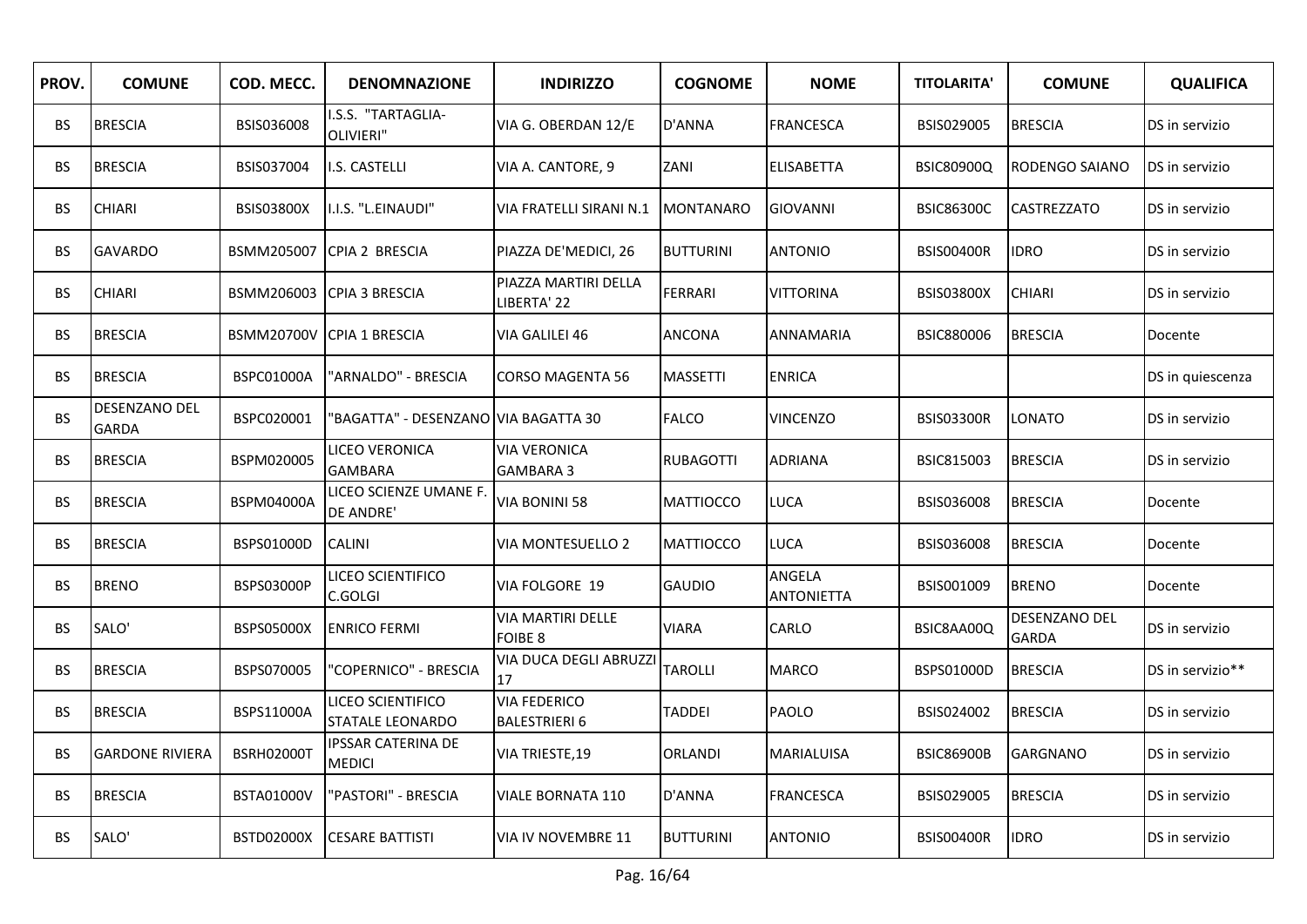| PROV.         | <b>COMUNE</b>                       | COD. MECC.        | <b>DENOMNAZIONE</b>                             | <b>INDIRIZZO</b>                                    | <b>COGNOME</b>    | <b>NOME</b>         | <b>TITOLARITA'</b> | <b>COMUNE</b>          | <b>QUALIFICA</b> |
|---------------|-------------------------------------|-------------------|-------------------------------------------------|-----------------------------------------------------|-------------------|---------------------|--------------------|------------------------|------------------|
| <b>BS</b>     | <b>BRESCIA</b>                      | <b>BSTD15000L</b> | 'ABBA-BALLINI" -<br><b>BRESCIA</b>              | VIA TIRANDI 3                                       | <b>RUGGERI</b>    | <b>DENIS ANGELO</b> | <b>BSIC872007</b>  | <b>BOTTICINO</b>       | DS in servizio   |
| CO            | <b>SAN FEDELE</b><br><b>INTELVI</b> | COIC80100B        | I.C. SAN FEDELE                                 | VIA MAGISTRI INTELVESI<br>11                        | CONVENGA          | <b>SIMONA</b>       | COIC815009         | PORLEZZA               | DS in servizio*  |
| <b>CO</b>     | <b>PUSIANO</b>                      | COIC802007        | .C. PUSIANO                                     | <b>VIA</b><br>MAZZINI<br>39                         | <b>PONTREMOLI</b> | <b>MARZIA</b>       | COIC840002         | <b>MERONE</b>          | DS in servizio** |
| CO            | ASSO                                | COIC803003        | I.C. ASSO                                       | VIALE RIMEMBRANZE, 17 TEDOLDI                       |                   | <b>ENRICO</b>       | COTF01000T         | <b>COMO</b>            | DS in servizio*  |
| <sub>CO</sub> | <b>PONTE LAMBRO</b>                 | COIC80400V        | IC PONTE LAMBRO                                 | VIA TRIESTE N. 33                                   | <b>RIPAMONTI</b>  | CARLO               | COIS004003         | <b>ERBA</b>            | DS in servizio*  |
| <b>CO</b>     | <b>BELLAGIO</b>                     | <b>COIC80600E</b> | I.C. BELLAGIO                                   | VIA VITALI N. 9                                     | <b>LICINI</b>     | <b>ANTONIA</b>      | COIC803003         | <b>ASSO</b>            | DS in servizio   |
| <b>CO</b>     | <b>OLGIATE</b><br>COMASCO           | COIC80700A        | I.C. OLGIATE COMASCO                            | PIAZZA VOLTA<br>4/A                                 | <b>DE ROSE</b>    | <b>FRAMCESCA</b>    | COIS011006         | <b>OLGIATE COMASCO</b> | DS in servizio*  |
| CO            | COMO                                | COIC808006        |                                                 | I.C. COMO LORA-LIPOMO VIA MANTEGAZZA N. 16 DE FAZIO |                   | <b>DANIELA</b>      | COIC84300D         | COMO                   | DS in servizio*  |
| <sub>CO</sub> | COMO                                | COIC809002        | I.C. COMO LAGO                                  | <b>VIA</b><br><b>BRAMBILLA</b><br>49                | <b>MANFRONI</b>   | <b>EMANUELA</b>     | COPM02000B         | <b>COMO</b>            | Docente          |
| CO            | <b>CAPIAGO</b><br><b>INTIMIANO</b>  | COIC811002        | IC CAPIAGO INTIMIANO                            | PIAZZA IV NOVEMBRE<br><b>SNC</b>                    | COLOMBO           | ERMINIA             | COPS04000G         | CANTU'                 | DS in servizio*  |
| CO            | <b>COMO</b>                         | <b>COIC81200T</b> | I.C. COMO ALBATE                                | PIAZZA IV NOVEMBRE, 1                               | PEVERELLI         | <b>ROBERTO</b>      | <b>COIS00700E</b>  | <b>COMO</b>            | DS in servizio** |
| CO            | COMO                                | COIC81300N        | I.C. COMO<br>PRESTINO/BRECCIA                   | VIA PICCHI N. 6                                     | ZANON             | MAGDA CINZIA        | COIC811002         | <b>CAPIAGO</b>         | DS in servizio** |
| CO.           | PORLEZZA                            | COIC815009        | I.C. PORLEZZA                                   | VIA OSTENO 7                                        | <b>SCARPI</b>     | <b>MARCO</b>        | COIS00100G         | <b>MENAGGIO</b>        | Docente          |
| CO.           | ALBAVILLA                           | COIC816005        | I.C. ALBAVILLA                                  | VIA P. PORRO N. 16                                  | DE AGOSTINI       | PIERMICHELE         | COPM030002         | <b>ERBA</b>            | DS in servizio*  |
| CO            | <b>TAVERNERIO</b>                   | COIC817001        | .C. TAVERNERIO                                  | VIA RISORGIMENTO N.<br>22                           | CAGGIANO          | <b>MARZIO</b>       | COPS030001         | <b>COMO</b>            | DS in servizio*  |
| <b>CO</b>     | GRAVEDONA ED<br><b>UNITI</b>        | COIC81900L        | .C. GRAVEDONA ED<br><b>UNITI</b>                | VIA MAGLIO 25/27                                    | RAINOLDI          | <b>PATRIZIA</b>     | COIC85000L         | <b>MENAGGIO</b>        | Docente          |
| CO            | <b>DONGO</b>                        | <b>COIC82000R</b> | I.C. DONGO                                      | VIA IGINIO GENTILE                                  | RAINOLDI          | PATRIZIA            | COIC85000L         | <b>MENAGGIO</b>        | Docente          |
| <b>CO</b>     | <b>TURATE</b>                       | COIC82100L        | <b>ISTITUTO COMPRENSIVO</b><br><b>DI TURATE</b> | <b>VIA GIUSEPPE</b><br>GARIBALDI, 39                | <b>LODI</b>       | LUISA               | COIC82700G         | APPIANO GENTILE        | DS in servizio   |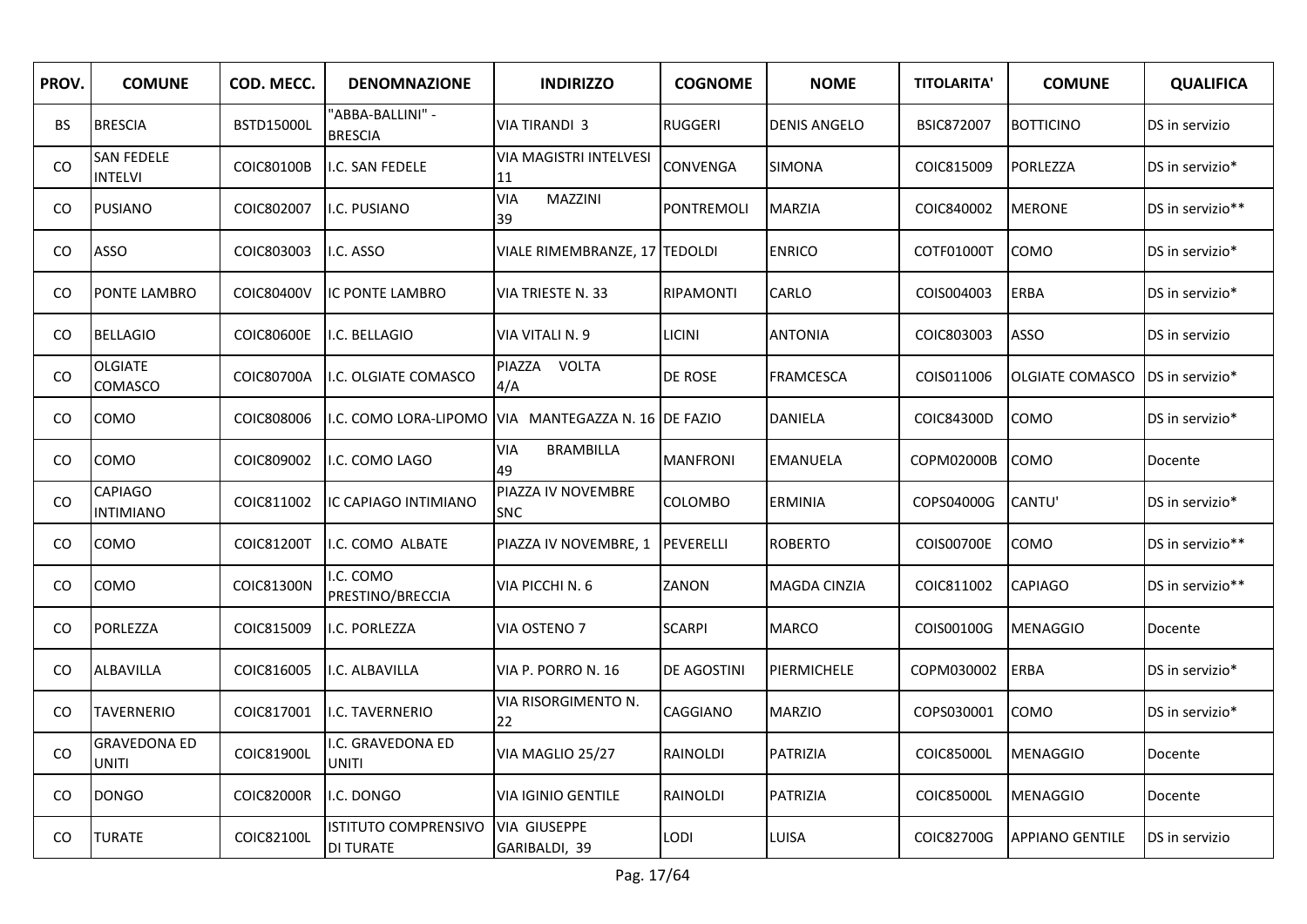| PROV. | <b>COMUNE</b>                           | COD. MECC.        | <b>DENOMNAZIONE</b>               | <b>INDIRIZZO</b>                    | <b>COGNOME</b>    | <b>NOME</b>            | <b>TITOLARITA'</b> | <b>COMUNE</b>                           | <b>QUALIFICA</b> |
|-------|-----------------------------------------|-------------------|-----------------------------------|-------------------------------------|-------------------|------------------------|--------------------|-----------------------------------------|------------------|
| CO.   | <b>FENEGRO'</b>                         | COIC82200C        | <b>I.C. FENEGRO'</b>              | VIA DELL'ARTE, 1                    | <b>BASILICO</b>   | <b>NATALIA</b>         | VAIC851006         | <b>CISLAGO</b>                          | DS in servizio*  |
| CO    | CANTU'                                  | COIC823008        | I.C.CANTU' 1^                     | VIA MANZONI, 19                     | <b>BERNASCONI</b> | <b>BRUNETTA</b>        | COIC85500Q         | LURATE CACCIVIO                         | DS in servizio*  |
| CO.   | <b>INVERIGO</b>                         | COIC824004        | <b>II.C.S. INVERIGO</b>           | <b>VIA MONTE BARRO, 2</b>           | <b>GROHOVAZ</b>   | VALENTINA              | COIC852008         | <b>COMO</b>                             | DS in servizio*  |
| CO.   | <b>VALMOREA</b>                         | COIC82600Q        | <b>I.C. VALMOREA</b>              | VIA ROMA 636                        | <b>CAPOGROSSO</b> | COSIMO                 | COIC80700A         | <b>OLGIATE COMASCO</b>                  | DS in servizio   |
| CO.   | <b>APPIANO GENTILE</b>                  | COIC82700G        | I.C. APPIANO GENTILE              | <b>VIA CHERUBINO</b><br>FERRARIO, 6 | <b>ILDOS</b>      | ANGELA SERENA          | COIC82100L         | <b>TURATE</b>                           | DS in SERVIZIO   |
| CO.   | <b>CADORAGO</b>                         | <b>COIC83000B</b> | I.C. CADORAGO                     | <b>VIA ALFIERI 1</b>                | <b>IAIA</b>       | <b>VINCENZO</b>        | COIC837006         | <b>VERTEMATE CON</b><br><b>MINOPRIO</b> | DS in servizio** |
| CO.   | ROVELLASCA                              | COIC831007        | I.C. ROVELLASCA                   | P.ZA RISORGIMENTO N.<br>14          | <b>COCQUIO</b>    | <b>FRANCESCA</b>       | <b>COIC85400X</b>  | <b>VILLA GUARDIA</b>                    | DS in servizio*  |
| CO.   | <b>FALOPPIO</b>                         | COIC832003        | <b>IC FALOPPIO</b>                | VIA BERNASCHINA,55                  | <b>BRANCHINI</b>  | MASSIMILIANO           | <b>VAIS01100X</b>  | <b>TRADATE</b>                          | Docente          |
| CO.   | UGGIATE-TREVANO                         | COIC83300V        | I.C. UGGIATE TREVANO              | VIA ROMA 2                          | <b>RIVA</b>       | <b>EMANUELA</b>        | COIC809002         | COMO                                    | Docente          |
| CO.   | <b>MOZZATE</b>                          | <b>COIC83400P</b> | I.C. MOZZATE                      | VIALE LIBERTA', 3                   | lulli             | <b>SONIA</b>           | COIC84800L         | COMO                                    | DS in servizio*  |
| CO.   | LOMAZZO                                 | <b>COIC83500E</b> | I.C. LOMAZZO                      | PITAGORA<br><b>VIA</b>              | <b>ILDOS</b>      | ANGELA SERENA          | COIC82100L         | <b>TURATE</b>                           | DS in SERVIZIO   |
| CO.   | <b>FINO MORNASCO</b>                    | COIC83600A        | I.C. FINO MORNASCO                | VIA LEONARDO DA VINCI               | <b>LODI</b>       | LUISA                  | COIC82700G         | <b>APPIANO GENTILE</b>                  | DS in servizio   |
| CO    | <b>VERTEMATE CON</b><br><b>MINOPRIO</b> | COIC837006        | <b>I.C. VERTEMATE</b>             | <b>VIA</b><br><b>VIGNA</b>          | 03 BORSELLA       | SALVATORE              | COIC832003         | <b>FALOPPIO</b>                         | DS in servizio*  |
| CO.   | CANTU'                                  | COIC838002        | I.C. CANTU' 2                     | VIA<br>FOSSANO, 34                  | DI GIUSEPPE       | MARIANNA               | COIC824004         | <b>INVERIGO</b>                         | Docente          |
| CO.   | CANTU'                                  | <b>COIC83900T</b> | I.C. CANTU' 3                     | <b>VIA PITAGORA 12</b>              | DI GIUSEPPE       | <b>MARIANNA</b>        | COIC824004         | <b>INVERIGO</b>                         | Docente          |
| CO    | <b>MERONE</b>                           | COIC840002        | I.C. MONS. A. PIROVANO            | VIA CRISPI 22                       | <b>VISCONTI</b>   | PRIMULA                | <b>COIC84100T</b>  | LURAGO D'ERBA                           | DS in servizio*  |
| CO    | LURAGO D'ERBA                           | <b>COIC84100T</b> | I.C. LURAGO D'ERBA                | PIAZZALE CARLO PORTA,<br>14         | <b>PROSERPIO</b>  | <b>GIUSEPPE ANGELO</b> | MIIC83400E         | <b>GIUSSANO</b>                         | DS in servizio   |
| CO.   | <b>CUCCIAGO</b>                         | <b>COIC84200N</b> | .C. CUCCIAGO-<br>GRANDATE-CASNATE | <b>VIA SANT'ARIALDO 27</b>          | <b>FILOSA</b>     | <b>GAETANA</b>         | COIS009006         | COMO                                    | DS in servizio*  |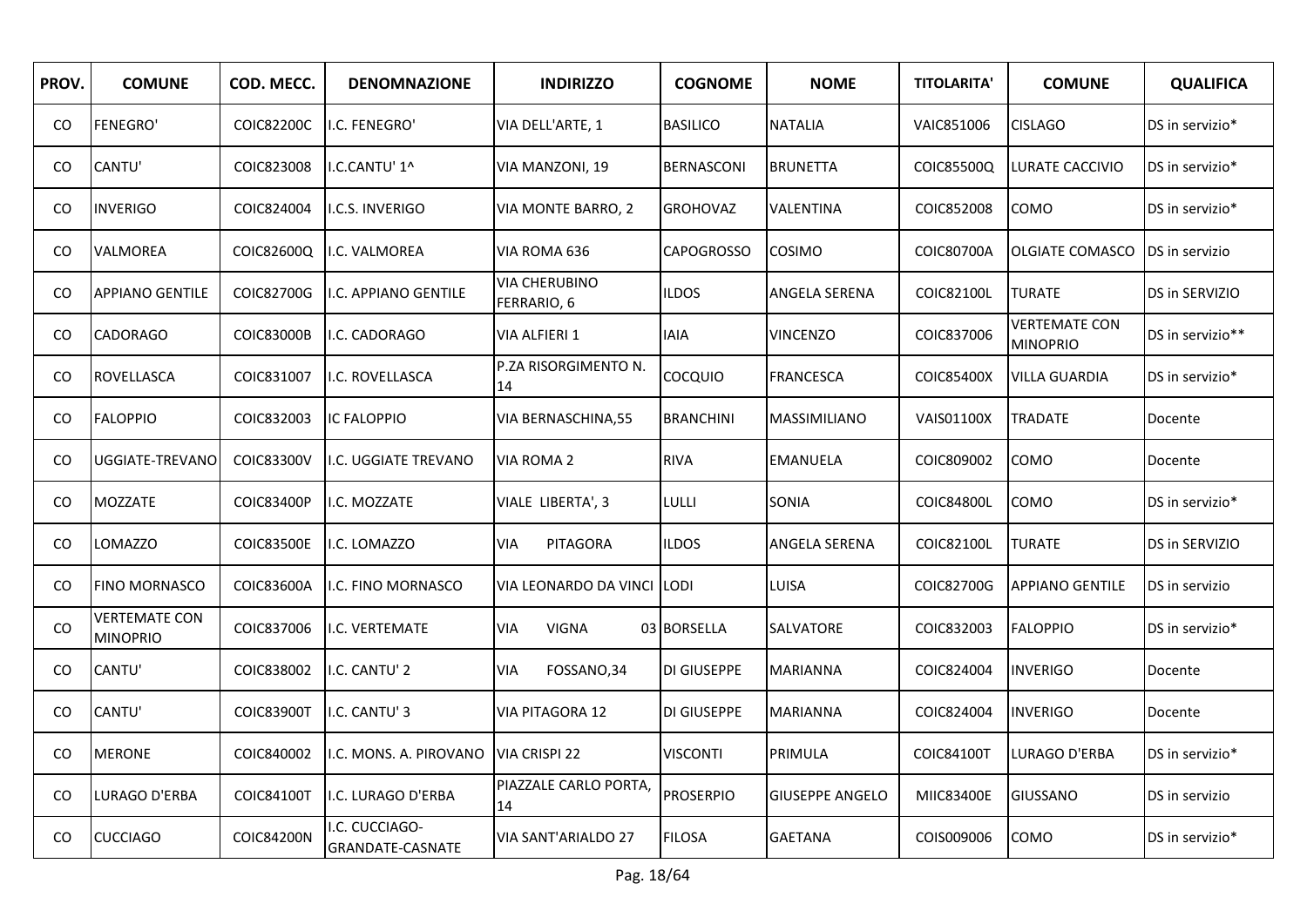| PROV. | <b>COMUNE</b>                    | COD. MECC.        | <b>DENOMNAZIONE</b>                       | <b>INDIRIZZO</b>                    | <b>COGNOME</b>   | <b>NOME</b>            | <b>TITOLARITA'</b> | <b>COMUNE</b>     | <b>QUALIFICA</b> |
|-------|----------------------------------|-------------------|-------------------------------------------|-------------------------------------|------------------|------------------------|--------------------|-------------------|------------------|
| CO    | <b>COMO</b>                      | COIC84300D        | IST. COMPRENSIVO<br>COMO REBBIO           | VIA CUZZI, 6                        | D'ANGELO         | <b>MARIA PIA ESTER</b> | COIS003007         | CANTU'            | Docente          |
| CO.   | <b>CERNOBBIO</b>                 | COIC844009        | I.C. CERNOBBIO                            | VIA REGINA 5                        | LAMANTEA         | ALESSANDRO             | COPM02000B         | <b>COMO</b>       | Docente          |
| CO.   | <b>COMO</b>                      | COIC845005        | I.C. COMO BORGOVICO                       | VIA BORGOVICO 193                   | <b>MANFRONI</b>  | <b>EMANUELA</b>        | COPM02000B         | <b>COMO</b>       | Docente          |
| CO.   | <b>FIGINO SERENZA</b>            | COIC846001        | I.C. FIGINO SERENZA                       | VIA EUROPA, 25                      | GAVAZZI          | CAROLA ZELIKA          | MIIS04900C         | <b>SEREGNO</b>    | DS in servizio   |
| CO    | <b>CERMENATE</b>                 | <b>COIC84700R</b> | II.C.CERMENATE                            | <b>VIA ALFIERI</b>                  | MARELLI          | <b>MONICA</b>          | COIC831007         | <b>ROVELLASCA</b> | DS in servizio   |
| CO.   | <b>COMO</b>                      | COIC84800L        | IC COMO NORD                              | VIA BROGEDA 21                      | LAMANTEA         | ALESSANDRO             | COPM02000B         | <b>COMO</b>       | Docente          |
| CO.   | OSSUCCIO                         | <b>COIC84900C</b> | I.C. DELLA TREMEZZINA                     | VIA PROVINCIALE - LOC.<br>OSSUCCIO  | REBUZZINI        | LAURA FRANCESCA        | COIS00100G         | <b>MENAGGIO</b>   | DS in servizio   |
| CO.   | <b>MENAGGIO</b>                  | COIC85000L        | I.C. MENAGGIO                             | <b>VIA LUSARDI 7</b>                | <b>SCARPI</b>    | <b>MARCO</b>           | COIS00100G         | <b>MENAGGIO</b>   | Docente          |
| CO    | <b>MARIANO</b><br><b>COMENSE</b> | COIC85100C        | IST. COMP. "DON<br>MILANI"                | VIA BELLINI,4                       | MARELLI          | <b>MONICA</b>          | COIC831007         | <b>ROVELLASCA</b> | DS in servizio   |
| CO    | <b>COMO</b>                      | COIC852008        | IST. COMP. COMO<br><b>CENTRO CITTA'</b>   | VIA GRAMSCI, 6                      | VENERUSO         | MARIA CIRA             | COPM02000B         | COMO              | Docente          |
| CO.   | <b>MARIANO</b><br><b>COMENSE</b> | COIC853004        | <b>ISTITUTO COMPRENSIVO</b><br>"IV NOVEMB | <b>VIA PASSALACQUA</b><br>TROTTI 10 | SALAMONE         | ROSA ELENA             | MBIC864007         | LAZZATE           | DS in servizio*  |
| CO.   | <b>VILLA GUARDIA</b>             | COIC85400X        | ISTIT. COMPRENSIVO<br>VILLAGUARDIA        | VIA VITTORIO VENETO, 4              | <b>BRANCHINI</b> | MASSIMILIANO           | <b>VAIS01100X</b>  | <b>TRADATE</b>    | Docente          |
| CO.   | LURATE CACCIVIO                  | COIC85500Q        | I.C. LURATE CACCIVIO                      | VIA VOLTA, 3                        | CAMPISANO        | SILVANA                | COTD01000G         | COMO              | DS in servizio*  |
| CO.   | <b>ERBA</b>                      | COIC85600G        | I.C. G. PUECHER DI ERBA                   | VIA<br><b>MAINONI</b>               | LICINI           | <b>ANTONIA</b>         | COIC803003         | <b>ASSO</b>       | DS in servizio   |
| CO.   | <b>MENAGGIO</b>                  | COIS00100G        | <b>MENAGGIO</b>                           | VIA MALAGRIDA P. G., 3              | PATANE'          | ANTONINO               |                    |                   | DS in quiescenza |
| CO    | <b>MARIANO</b><br><b>COMENSE</b> | COIS00200B        | I.I.S. JEAN MONNET                        | VIA SANTA CATERINA N.               | GAVAZZI          | CAROLA ZELIKA          | MIIS04900C         | <b>SEREGNO</b>    | DS in servizio   |
| CO.   | CANTU'                           | COIS003007        | A.SANT'ELIA                               | VIA SESIA                           | DI GIUSEPPE      | <b>MARIANNA</b>        | COIC824004         | <b>INVERIGO</b>   | Docente          |
| CO    | <b>ERBA</b>                      | COIS004003        | lg. D. ROMAGNOSI                          | <b>VIA CARDUCCI 5</b>               | <b>GALLI</b>     | <b>GIANCARLO</b>       | COPS02000A         | ERBA              | DS in servizio*  |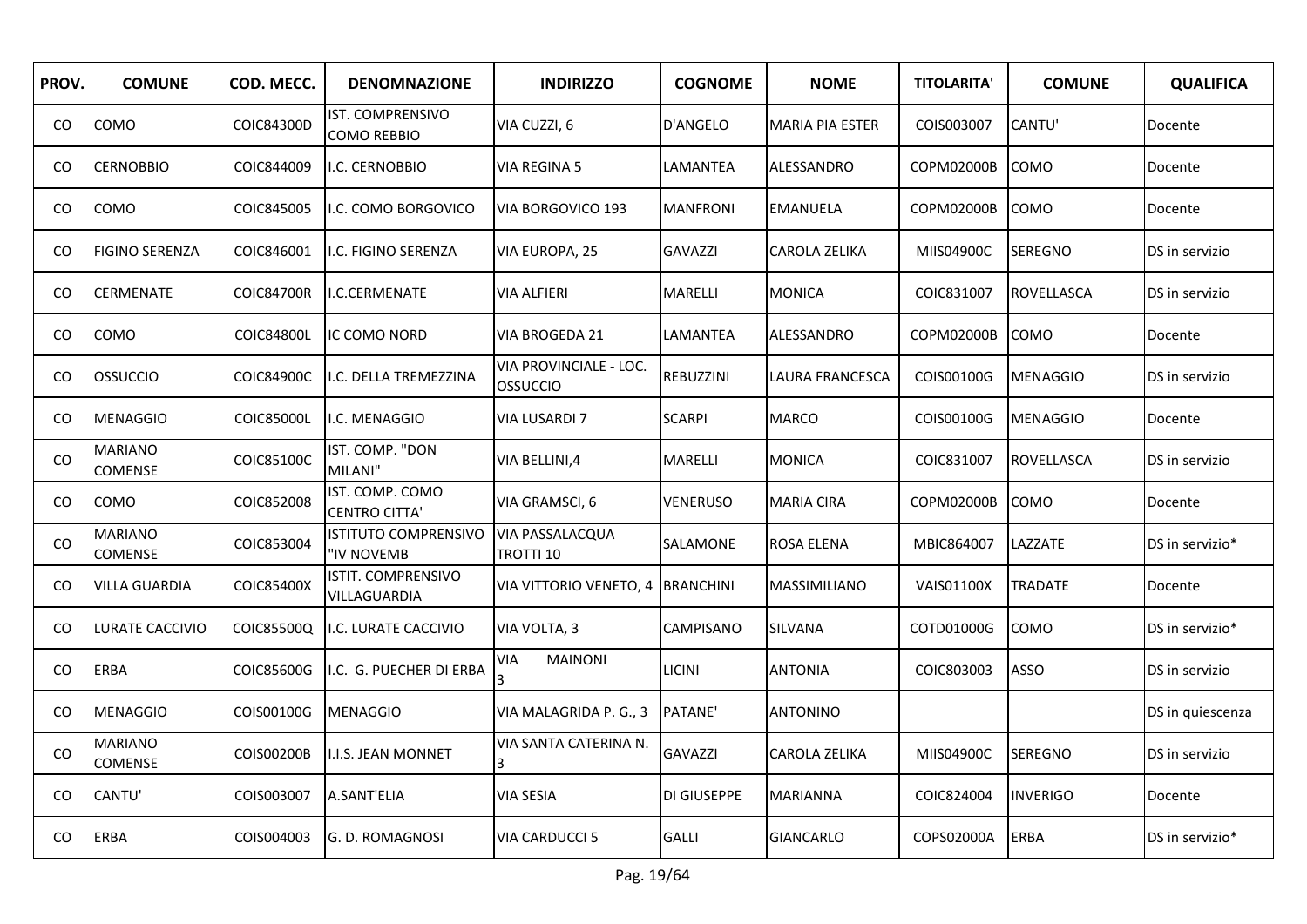| PROV. | <b>COMUNE</b>             | COD. MECC.             | <b>DENOMNAZIONE</b>                          | <b>INDIRIZZO</b>                            | <b>COGNOME</b>    | <b>NOME</b>            | <b>TITOLARITA'</b> | <b>COMUNE</b>             | <b>QUALIFICA</b> |
|-------|---------------------------|------------------------|----------------------------------------------|---------------------------------------------|-------------------|------------------------|--------------------|---------------------------|------------------|
| CO    | <b>COMO</b>               | COIS00700E             | <b>PAOLO CARCANO</b>                         | VIA CASTELNUOVO, 5                          | D'ANGELO          | <b>MARIA PIA ESTER</b> | COIS003007         | CANTU'                    | Docente          |
| CO    | <b>COMO</b>               | COIS009006             | LEONARDO DA VINCI -<br><b>RIPAMONTI</b>      | <b>BELVEDERE 18</b><br><b>VIA</b>           | <b>BRANCHINI</b>  | MASSIMILIANO           | <b>VAIS01100X</b>  | <b>TRADATE</b>            | Docente          |
| CO.   | <b>OLGIATE</b><br>COMASCO | COIS011006             | <b>GIUSEPPE TERRAGNI</b>                     | VIA SEGANTINI N. 41                         | <b>CAPOGROSSO</b> | <b>COSIMO</b>          | COIC80700A         | <b>OLGIATE COMASCO</b>    | DS in servizio   |
| CO    | <b>COMO</b>               | COMM15400T CPIA 1 COMO |                                              | <b>VIA LUCINI</b>                           | <b>RIVA</b>       | <b>EMANUELA</b>        | COIC809002         | COMO                      | Docente          |
| CO    | COMO                      | COPC020007             | <b>ALESSANDRO VOLTA</b>                      | VIA CESARE CANTU' 57                        | <b>MANFRONI</b>   | <b>EMANUELA</b>        | COPM02000B         | <b>COMO</b>               | Docente          |
| CO    | COMO                      | COPM02000B             | <b>LICEO TERESA CICERI</b>                   | <b>CARDUCCI 9</b><br><b>VIA</b>             | <b>ARIZZA</b>     | <b>ALDINA</b>          | <b>COMM15400T</b>  | <b>COMO</b>               | DS in servizio*  |
| CO    | <b>ERBA</b>               | COPM030002             | LICEO STATALE " CARLO<br><b>PORTA " ERBA</b> | PIAZZA SAN G.B.DE LA<br>SALLE, N. 2         | <b>TOFFOLETTI</b> | <b>SIMONA ANNA</b>     | COIC85600G         | <b>ERBA</b>               | DS in servizio** |
| CO    | ERBA                      | COPS02000A             | LS GALILEO GALILEI                           | <b>VIA VOLONTARI DELLA</b><br>LIBERTA' 18/C | <b>PAVONI</b>     | <b>FLAVIO</b>          | COIC817001         | <b>TAVERNERIO</b>         | DS in servizio*  |
| CO.   | COMO                      | COPS030001             | PAOLO GIOVIO                                 | PASQUALE PAOL<br>VIA<br>28                  | D'ANTONIO         | <b>NICOLA</b>          | COPM02000B         | <b>COMO</b>               | DS in servizio*  |
| CO.   | CANTU'                    | COPS04000G             | <b>ENRICO FERMI</b>                          | VIA<br><b>GIOVANNI XXIII</b>                | SPAGNOLO          | LEONARDA               | COIS00200B         | <b>MARIANO</b><br>COMENSE | DS in servizio*  |
| CO.   | <b>COMO</b>               | CORC010008             | G.PESSINA                                    | MILANO N. 182 VENERUSO<br>VIA               |                   | <b>MARIA CIRA</b>      | COPM02000B         | <b>COMO</b>               | Docente          |
| CO.   | CANTU'                    | COSD02000R             | LICEO ARTISTICO "F.<br>MELOTTI"              | VIA F. ANDINA, 8                            | <b>BENINCASA</b>  | <b>LUCIO</b>           | COIS003007         | CANTU'                    | DS in servizio** |
| CO    | <b>COMO</b>               | COTD01000G             | CAIO PLINIO SECONDO                          | VIA ITALIA LIBERA 1                         | REBUZZINI         | LAURA FRANCESCA        | COIS00100G         | <b>MENAGGIO</b>           | DS in servizio   |
| CO.   | <b>COMO</b>               | COTF01000T             | MAGISTRI CUMACINI                            | VIA COLOMBO                                 | LAMANTEA          | ALESSANDRO             | COPM02000B         | <b>COMO</b>               | Docente          |
| CR    | SORESINA                  | <b>CRIC80000P</b>      | IC SORESINA "G. BERTESI" PIAZZA ITALIA       |                                             | 3 GUARNERI        | <b>DIEGO</b>           | CRMM04400D         | <b>CREMONA</b>            | docente          |
| CR.   | <b>CASALMAGGIORE</b>      | <b>CRIC80100E</b>      | IC CASALMAGGIORE<br>"DIOTTI"                 | <b>ROMA</b><br><b>VIA</b><br>27             | SPEDINI           | LUISA CATERINA         | CRIS00100P         | CASALMAGGIORE             | DS in servizio*  |
| CR.   | <b>MONTODINE</b>          | <b>CRIC80200A</b>      | IC MONTODINE "<br>E.FERMI"                   | VIA DANTE ALIGHIERI 9                       | <b>TADI</b>       | <b>PIERLUIGI</b>       | CRIS01600C         | <b>CREMA</b>              | DS in servizio*  |
| CR    | <b>CASTELVERDE</b>        | CRIC803006             | IC CASTELVERDE<br>"U.FERRARI"                | VIA UBALDO FERRARI, 10 FERRARI              |                   | <b>NICOLETTA</b>       | <b>CRISO0600T</b>  | <b>CREMONA</b>            | DS in servizio*  |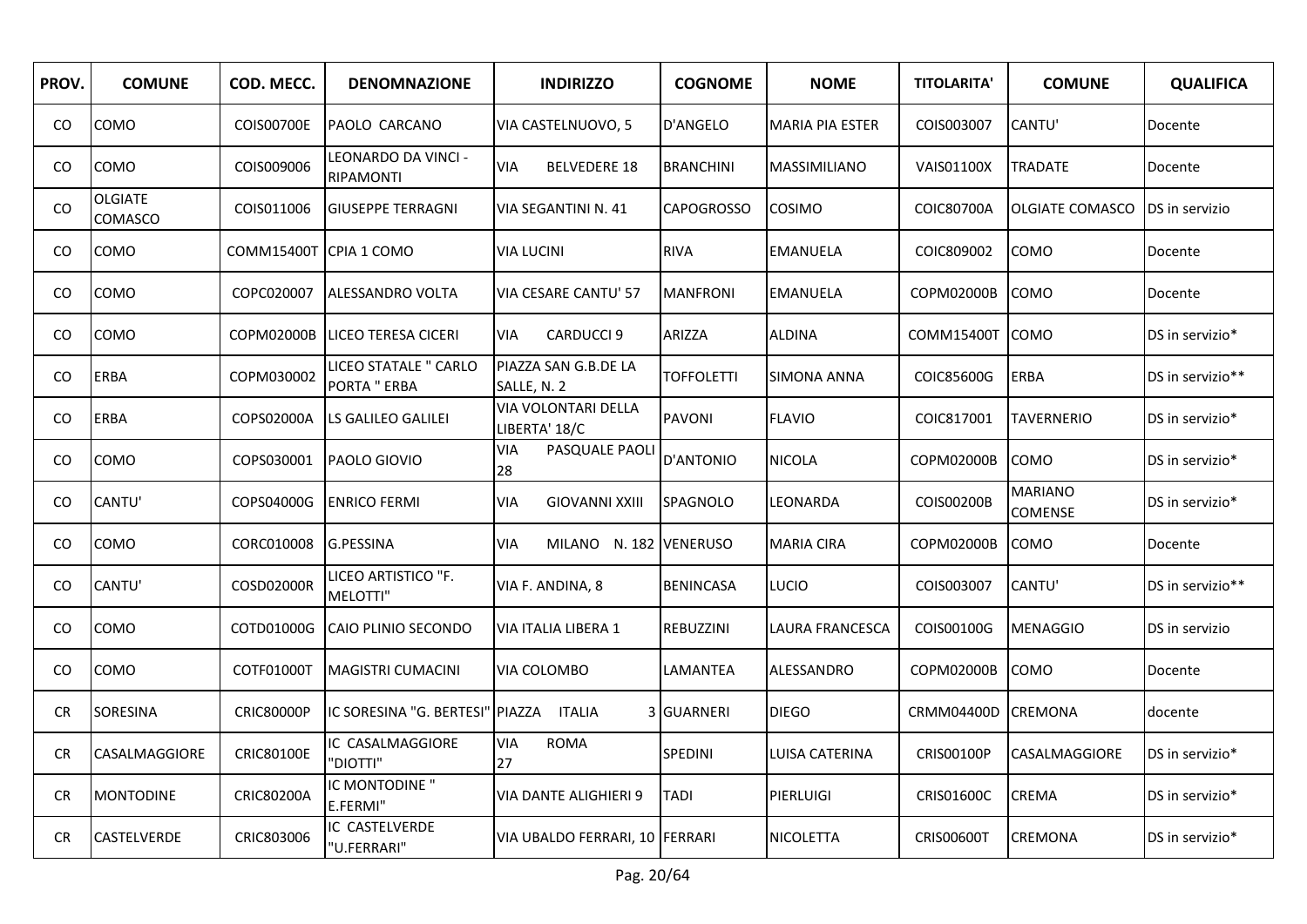| PROV.     | <b>COMUNE</b>                      | COD. MECC.        | <b>DENOMNAZIONE</b>                       | <b>INDIRIZZO</b>                                      | <b>COGNOME</b>    | <b>NOME</b>           | <b>TITOLARITA'</b> | <b>COMUNE</b>               | <b>QUALIFICA</b> |
|-----------|------------------------------------|-------------------|-------------------------------------------|-------------------------------------------------------|-------------------|-----------------------|--------------------|-----------------------------|------------------|
| <b>CR</b> | CASTELLEONE                        | CRIC804002        | IC CASTELLEONE "P.<br>SENTATI"            | <b>VIALE</b><br>SANTUARIO<br>11                       | <b>MANARA</b>     | <b>PAOLA</b>          | <b>CRIC80000P</b>  | SORESINA                    | DS in servizio   |
| <b>CR</b> | <b>OFFANENGO</b>                   | <b>CRIC80500T</b> | IC OFFANENGO"FALCONE<br><b>BORSELLINO</b> | VIA DANTE ALIGHIERI,1                                 | <b>STRADIOTTI</b> | <b>WILMA</b>          | CRIC804002         | CASTELLEONE                 | DS in servizio*  |
| CR.       | <b>SERGNANO</b>                    | <b>CRIC80600N</b> | IC SERGNANO "PRIMO<br>LEVI"               | VIA AL BINENGO, 38                                    | <b>RABBAGLIO</b>  | <b>MARIA CRISTINA</b> | <b>CRIC82700P</b>  | CREMA                       | DS in servizio*  |
| CR        | PIZZIGHETTONE                      | CRIC808009        | IC PIZZIGHETTONE SAN<br><b>BASSANO</b>    | P.ZA REPUBBLICA, 32                                   | <b>MANARA</b>     | <b>PAOLA</b>          | <b>CRIC80000P</b>  | SORESINA                    | DS in servizio   |
| CR.       | <b>VESCOVATO</b>                   | CRIC809005        | IC VESCOVATO<br>"U.FOSCOLO"               | <b>VIA</b><br>CORRIDONI                               | <b>SUPPINI</b>    | RENATO                | <b>CRIC82000X</b>  | <b>CREMONA</b>              | DS in servizio   |
| CR        | CASALBUTTANO ED<br>UNITI           | CRIC810009        | IC CASALBUTTANO                           | VIA VERDI, 8                                          | <b>FERRARI</b>    | <b>ALBERTO</b>        | CRIS00300A         | <b>CREMONA</b>              | DS in servizio   |
| <b>CR</b> | SONCINO                            | CRIC811005        | IC SONCINO "GIOVANNI<br>XXIII"            | <b>FRANCESCO</b><br><b>VIA</b><br><b>GALANTINO 36</b> | <b>GUARNERI</b>   | <b>DIEGO</b>          | <b>CRMM04400D</b>  | <b>CREMONA</b>              | docente          |
| CR.       | <b>TRESCORE</b><br><b>CREMASCO</b> | CRIC812001        | IC TRESCORE CREMASCO                      | <b>VIA MARCONI 5</b>                                  | CARBONE           | PAOLO                 | <b>CRIC82600V</b>  | <b>CREMA</b>                | DS in servizio*  |
| <b>CR</b> | <b>GUSSOLA</b>                     | <b>CRIC81300R</b> | .C. GUSSOLA "DEDALO<br>2000"              | VIA GRAMSCI, 15                                       | DALL'ASTA         | <b>CINZIA</b>         | <b>CRIC80100E</b>  | CASALMAGGIORE               | DS in servizio** |
| <b>CR</b> | <b>PIADENA</b>                     | <b>CRIC81400L</b> | IC PIADENA "G.M.<br>SACCHI"               | MAZZINI<br>VIA                                        | 1 SPEDINI         | LUISA CATERINA        | <b>CRISO0100P</b>  | CASALMAGGIORE               | DS in servizio*  |
| CR.       | <b>SOSPIRO</b>                     | <b>CRIC81500C</b> | IC SOSPIRO<br>'G.B.PUERARI"               | VIA IV NOVEMBRE, 34                                   | <b>BELLINI</b>    | <b>PAOLA</b>          | CRIC809005         | VESCOVATO                   | DS in servizio   |
| CR.       | CASALMAGGIORE                      | CRIC816008        | IC CASALMAGGIORE<br>"G.MARCONI"           | VIA DE GASPERI, 4                                     | <b>MAGNINI</b>    | CATIA MARINA          | <b>CRIC81500C</b>  | <b>SOSPIRO</b>              | DS in servizio*  |
| <b>CR</b> | SPINO D'ADDA                       | CRIC817004        | IC SPINO D'ADDA "L.<br>CHIESA"            | VIA UNGARETTI 38                                      | <b>CUPPI</b>      | <b>CRISTINA</b>       | MIIC8A200N         | <b>PAULLO</b>               | DS in servizio   |
| CR.       | RIVOLTA D'ADDA                     | <b>CRIC81800X</b> | IC RIVOLTA D'ADDA<br>'E.CALVI"            | V.LE PIAVE 2                                          | <b>ORINI</b>      | <b>PAOLA</b>          | <b>CRIC82800E</b>  | <b>BAGNOLO</b><br>CREMASCO  | DS in servizio*  |
| CR.       | <b>PANDINO</b>                     | CRIC81900Q        | IC PANDINO<br>'VISCONTEO"                 | VIA CIRCONVALLAZIONE<br><b>B</b> 3                    | RICCIARDI         | ALBERTINA             | CRIC812001         | <b>TRESCORE</b><br>CREMASCO | DS in servizio*  |
| CR        | CREMONA                            | <b>CRIC82000X</b> | <b>IC CREMONA TRE</b>                     | VIA<br>S. LORENZO                                     | CONZADORI         | <b>DANIELA</b>        | CRIC809005         | VESCOVATO                   | Docente          |
| CR.       | CREMONA                            | CRIC82100Q        | <b>IC CREMONA UNO</b>                     | VIA GIOCONDA, 1                                       | AZZALI            | <b>BARBARA</b>        | <b>CRIC82200G</b>  | CREMONA                     | DS in servizio*  |
| <b>CR</b> | <b>CREMONA</b>                     | <b>CRIC82200G</b> | IC CREMONA QUATTRO                        | <b>VIA CORTE 1</b>                                    | <b>FERRARI</b>    | <b>ALBERTO</b>        | CRIS00300A         | <b>CREMONA</b>              | DS in servizio   |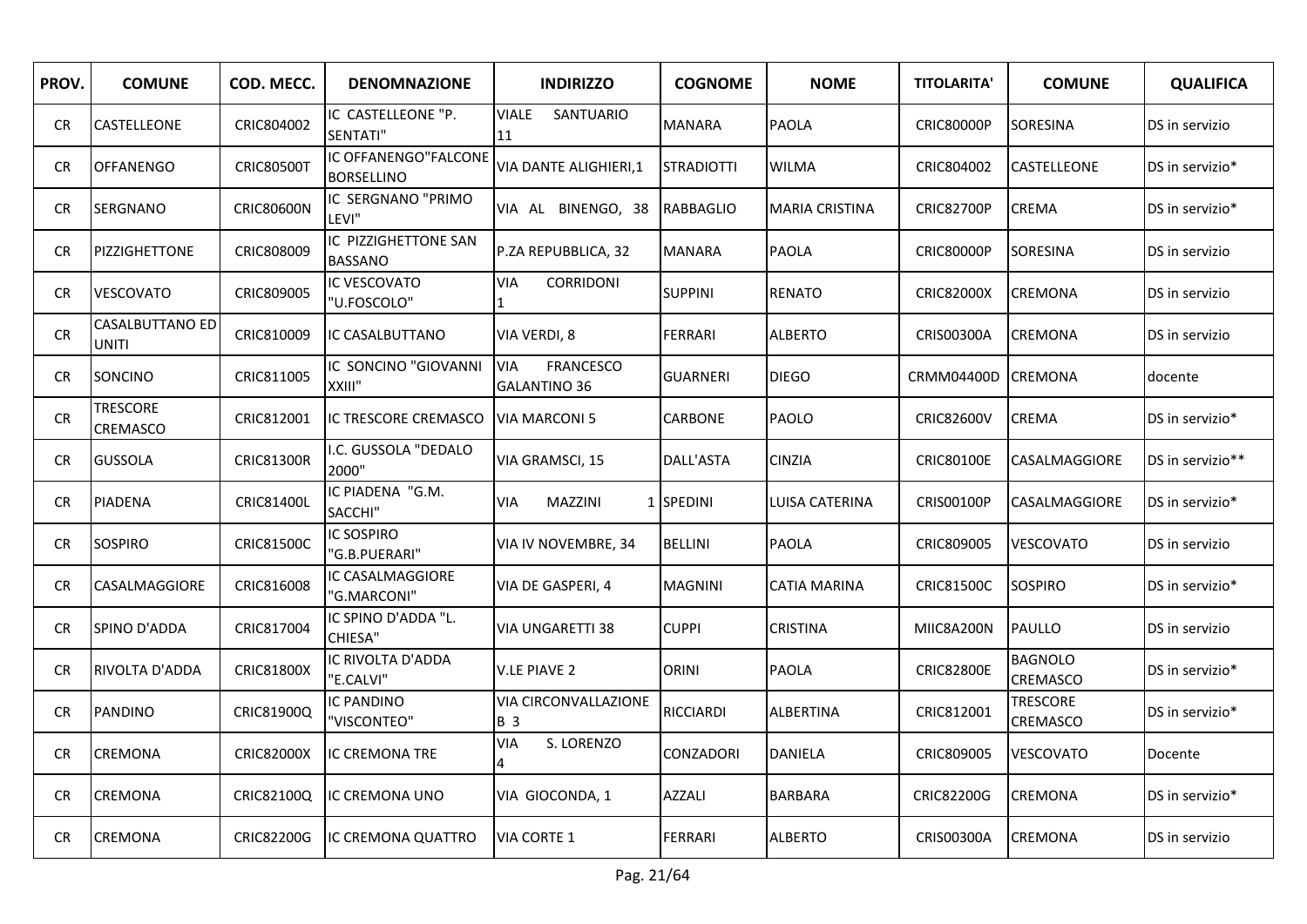| PROV.      | <b>COMUNE</b>              | COD. MECC.        | <b>DENOMNAZIONE</b>                                | <b>INDIRIZZO</b>                       | <b>COGNOME</b>                  | <b>NOME</b>         | <b>TITOLARITA'</b> | <b>COMUNE</b>    | <b>QUALIFICA</b> |
|------------|----------------------------|-------------------|----------------------------------------------------|----------------------------------------|---------------------------------|---------------------|--------------------|------------------|------------------|
| <b>CR</b>  | CREMONA                    | <b>CRIC82300B</b> | IC CREMONA CINQUE                                  | VIA S.BERNARDO 1                       | CONZADORI                       | <b>DANIELA</b>      | CRIC809005         | <b>VESCOVATO</b> | Docente          |
| <b>CR</b>  | CREMONA                    | CRIC824007        | IC CREMONA DUE                                     | TREBBIA 1<br>VIA                       | PARAZZI                         | LAURA               | CRPS01000V         | <b>CREMONA</b>   | DS in servizio   |
| <b>CR</b>  | <b>CREMA</b>               | CRIC825003        | <b>IC CREMA DUE</b>                                | VIA RENZO DA CERI 2/H                  | <b>BIANCHESSI</b>               | MARIA SIMONETTA     | CRIC80200A         | <b>MONTODINE</b> | DS in servizio*  |
| <b>CR</b>  | <b>CREMA</b>               | <b>CRIC82600V</b> | <b>IC CREMA TRE</b>                                | <b>LARGO PARTIGIANI</b><br>D'ITALIA, 2 | VENTURELLI                      | <b>CLAUDIO</b>      | CRIS013001         | <b>CREMA</b>     | DS in servizio   |
| CR.        | <b>CREMA</b>               | <b>CRIC82700P</b> | IC CREMA UNO                                       | VIA BORGO S. PIETRO 8                  | <b>FASOLI</b>                   | <b>ENRICO</b>       | CRIC817004         | SPINO D'ADDA     | DS in servizio   |
| <b>CR</b>  | <b>BAGNOLO</b><br>CREMASCO | <b>CRIC82800E</b> | IC "RITA LEVI-<br>MONTALCINI"                      | <b>VICOLO CLAVELLI 28</b>              | <b>VICCARDI</b>                 | <b>PAOLA</b>        | <b>CRISO1400R</b>  | <b>CREMA</b>     | DS in servizio*  |
| <b>CR</b>  | CASALMAGGIORE              | <b>CRISO0100P</b> | G. ROMANI                                          | VIA TRENTO, 15                         | <b>BUZZI DI</b><br><b>MARCO</b> | <b>CLAUDIO</b>      | <b>MNIS00800P</b>  | <b>MANTOVA</b>   | Docente          |
| CR.        | CREMONA                    | <b>CRISO0200E</b> | <b>ISTITUTO DI ISTRUZIONE</b><br>SUPERIORE"STANGA" | VIA MILANO, 24                         | PARAZZI                         | LAURA               | CRPS01000V         | <b>CREMONA</b>   | DS in servizio   |
| <b>CR</b>  | CREMONA                    | CRIS00300A        | A. GHISLERI                                        | VIA PALESTRO, 35                       | MOZZI                           | <b>ROBERTA</b>      | CRIS004006         | CREMONA          | DS in servizio   |
| <b>CR</b>  | CREMONA                    | CRIS004006        | <b>J. TORRIANI</b>                                 | VIA SEMINARIO, 17/19                   | <b>MONDINI</b>                  | MIRELVA<br>GIOVANNA | CRPC02000A         | <b>CREMONA</b>   | DS in servizio   |
| ${\sf CR}$ | CREMONA                    | <b>CRIS00600T</b> | L.EINAUDI                                          | VIA BISSOLATI, 96                      | <b>MONDINI</b>                  | MIRELVA<br>GIOVANNA | <b>CRPC02000A</b>  | <b>CREMONA</b>   | DS in servizio   |
| <b>CR</b>  | <b>CREMONA</b>             | <b>CRISO0800D</b> | <b>ANTONIO STRADIVARI</b>                          | VIA COLLETTA,5                         | MOZZI                           | <b>ROBERTA</b>      | CRIS004006         | CREMONA          | DS in servizio   |
| <b>CR</b>  | CREMA                      | CRIS009009        | G. GALILEI                                         | VIA MATILDE DI<br>CANOSSA, 21          | <b>DASTI</b>                    | ROMANO              | <b>CRIC80500T</b>  | <b>OFFANENGO</b> | DS in servizio   |
| CR         | CREMA                      | CRIS011009        | <b>P.SRAFFA</b>                                    | VIA PIACENZA 52/C                      | <b>DASTI</b>                    | <b>ROMANO</b>       | <b>CRIC80500T</b>  | <b>OFFANENGO</b> | DS in servizio   |
| <b>CR</b>  | <b>CREMA</b>               | CRIS013001        | RACCHETTI - DA VINCI                               | U.PALMIERI 4<br>VIA                    | <b>FASOLI</b>                   | <b>ENRICO</b>       | CRIC817004         | SPINO D'ADDA     | DS in servizio   |
| ${\sf CR}$ | CREMA                      | <b>CRISO1400R</b> | <b>L. PACIOLI</b>                                  | VIA DELLE GRAZIE, 6                    | VENTURELLI                      | <b>CLAUDIO</b>      | CRIS013001         | CREMA            | DS in servizio   |
| <b>CR</b>  | CREMA                      | CRIS01600C        | <b>BRUNO MUNARI</b>                                | VIA PIACENZA, 52 Aù                    | <b>DI</b><br>PAOLANTONIO        | <b>ROBERTA</b>      | CRIS011009         | <b>CREMA</b>     | DS in servizio** |
| <b>CR</b>  | <b>CREMONA</b>             |                   | CRMM04400D CPIA 1 CREMONA                          | VIA GIOCONDA 1                         | <b>SUPPINI</b>                  | <b>RENATO</b>       | <b>CRIC82000X</b>  | <b>CREMONA</b>   | DS in servizio   |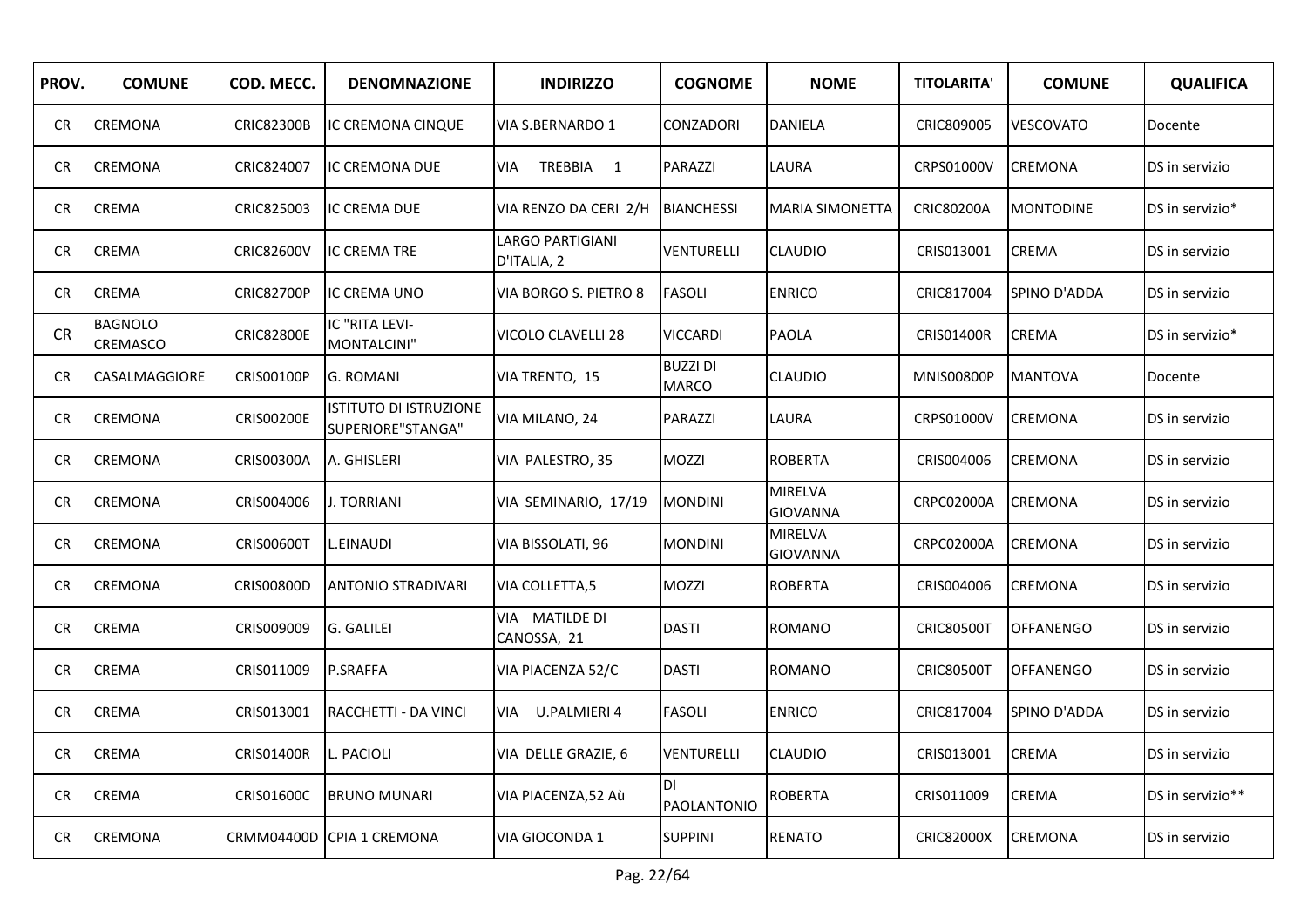| PROV. | <b>COMUNE</b>                    | COD. MECC.        | <b>DENOMNAZIONE</b>                    | <b>INDIRIZZO</b>                       | <b>COGNOME</b>   | <b>NOME</b>           | <b>TITOLARITA'</b> | <b>COMUNE</b>                      | <b>QUALIFICA</b> |
|-------|----------------------------------|-------------------|----------------------------------------|----------------------------------------|------------------|-----------------------|--------------------|------------------------------------|------------------|
| CR.   | CREMONA                          | <b>CRPC02000A</b> | DANIELE MANIN                          | VIA CAVALLOTTI, 2                      | <b>POLI</b>      | <b>PIERGIOGIO</b>     | CRIC82100Q         | <b>CREMONA</b>                     | DS in servizio*  |
| CR.   | <b>CREMONA</b>                   | <b>CRPM02000E</b> | SC.UMANE"S.<br>ANGUISSOLA"             | PALESTRO 30<br>VIA                     | NOLLI            | <b>MARIA GRAZIA</b>   | <b>CRISO0200E</b>  | <b>CREMONA</b>                     | DS in servizio*  |
| CR.   | <b>CREMONA</b>                   | CRPS01000V        | G. ASELLI                              | VIA PALESTRO N.31                      | <b>ARPINI</b>    | <b>FLAVIO</b>         | <b>CRPM02000E</b>  | <b>CREMONA</b>                     | DS in servizio*  |
| LC    | PREMANA                          | LCIC802001        | I.C. "GIOVANNI 23"<br>PREMANA          | VIA PAPA LUCIANI 2                     | <b>BARONCINI</b> | <b>CATIA CATERINA</b> | LCIS003001         | <b>COLICO</b>                      | DS in servizio   |
| LC    | MANDELLO DEL<br>LARIO            | <b>LCIC80400L</b> | I.C. A. VOLTA MANDELLO<br>D. L.        | <b>VIA RISORGIMENTO 33</b>             | DE BATTISTA      | <b>ANGELO BENIGNO</b> | <b>LCIS00900X</b>  | LECCO                              | DS in servizio** |
| LC    | <b>BELLANO</b>                   | <b>LCIC80500C</b> | I.C. MONS. L. VITALI<br><b>BELLANO</b> | <b>VIA VENTI SETTEMBRE</b><br>N.4      | <b>SECCHI</b>    | <b>TIZIANO</b>        | <b>LCIC82400T</b>  | <b>LECCO</b>                       | DS in servizio*  |
| LC    | <b>COLICO</b>                    | LCIC806008        | I.C. G. GALILEI COLICO                 | VIA ALLA CHIESA                        | <b>MONTAGNA</b>  | <b>MARIA LUISA</b>    | <b>LCIC80500C</b>  | <b>BELLANO</b>                     | DS in servizio   |
| LC    | CASSAGO BRIANZA                  | LCIC807004        | I.C. AGOSTINO DI I.<br>CASSAGO B.      | VIA B.L.GUANELLA, 3                    | <b>GIRAUDO</b>   | CHIARA                | LCIC815003         | <b>COSTA MASNAGA</b>               | DS in servizio   |
| LC    | BARZANO'                         | <b>LCIC80800X</b> | I.C. BARZANO'                          | VIA LEONARDO DA VINCI<br>22            | <b>GUGLIELMO</b> | LETTERIA              | LCRC02000L         | <b>CASATENOVO</b>                  | Docente          |
| LC    | LA VALLETTA<br><b>BRIANZA</b>    | LCIC80900Q        | I.C.S. POITINGER                       | PIAZZETTA LUIGI<br><b>BRAMBILLA, 1</b> | CRIMELLA         | RAFFAELLA MARIA       | <b>LCIC82600D</b>  | <b>LECCO</b>                       | DS in servizio   |
| LC    | <b>BOSISIO PARINI</b>            | LCIC81000X        | I.C. BOSISIO PARINI                    | VIA A. APPIANI N.10                    | PANZERI          | ANNA                  | LCIS002005         | <b>OGGIONO</b>                     | DS in servizio*  |
| LC    | <b>BRIVIO</b>                    | LCIC81100Q        | I.C. BRIVIO                            | VIA COMO 83                            | DE LEONARDIS     | <b>GIOVANNA</b>       | LCIC828005         | <b>CIVATE</b>                      | DS in servizio*  |
| LC    | VALMADRERA                       | LCIC81200G        | I.C. VALMADRERA                        | VIA FRA CRISTOFORO, 6                  | <b>BIRAGHI</b>   | <b>ELISABETTA</b>     | <b>MBIC83900E</b>  | BESANA IN BRIANZA IDS in servizio* |                  |
| LC    | <b>CREMENO</b>                   | <b>LCIC81300B</b> | I.C. "S.GIOV. BOSCO"<br>CREMENO        | PIAZZA<br><b>CONSIGLIO</b>             | <b>BOLIS</b>     | <b>SIMONA</b>         | LCIS00600C         | <b>LECCO</b>                       | Docente          |
| LC    | CERNUSCO<br>LOMBARDONE           | LCIC814007        | I.C. CERNUSCO<br>LOMBARDONE            | VIA SAN DIONIGI, 23                    | MORO             | ORSOLA                | <b>LCIC81000X</b>  | <b>BRIVIO</b>                      | DS in servizio** |
| LC    | COSTAMASNAGA                     | LCIC815003        | DI COSTA MASNAGA                       | <b>VIA MARCONI 32</b>                  | <b>RIZZINI</b>   | <b>ROBERTA</b>        | <b>LCIC80800X</b>  | BARZANO'                           | DS in servizio*  |
| LC    | <b>ROBBIATE</b>                  | <b>LCIC81600V</b> | I.C. ROBBIATE                          | VIA BRIANZA, 11/13                     | <b>FUMAGALLI</b> | DANIELE               | MBIC8CL00X         | <b>USMATE VELATR</b>               | DS in servizio*  |
| LC    | <b>OLGIATE</b><br><b>MOLGORA</b> | <b>LCIC81700P</b> | I.C. OLGIATE MOLGORA                   | <b>VIALE SOMMI PICENARDI</b>           | <b>LODI</b>      | <b>LUISA</b>          | COIC82700G         | <b>APPIANO GENTILE</b>             | DS in servizio*  |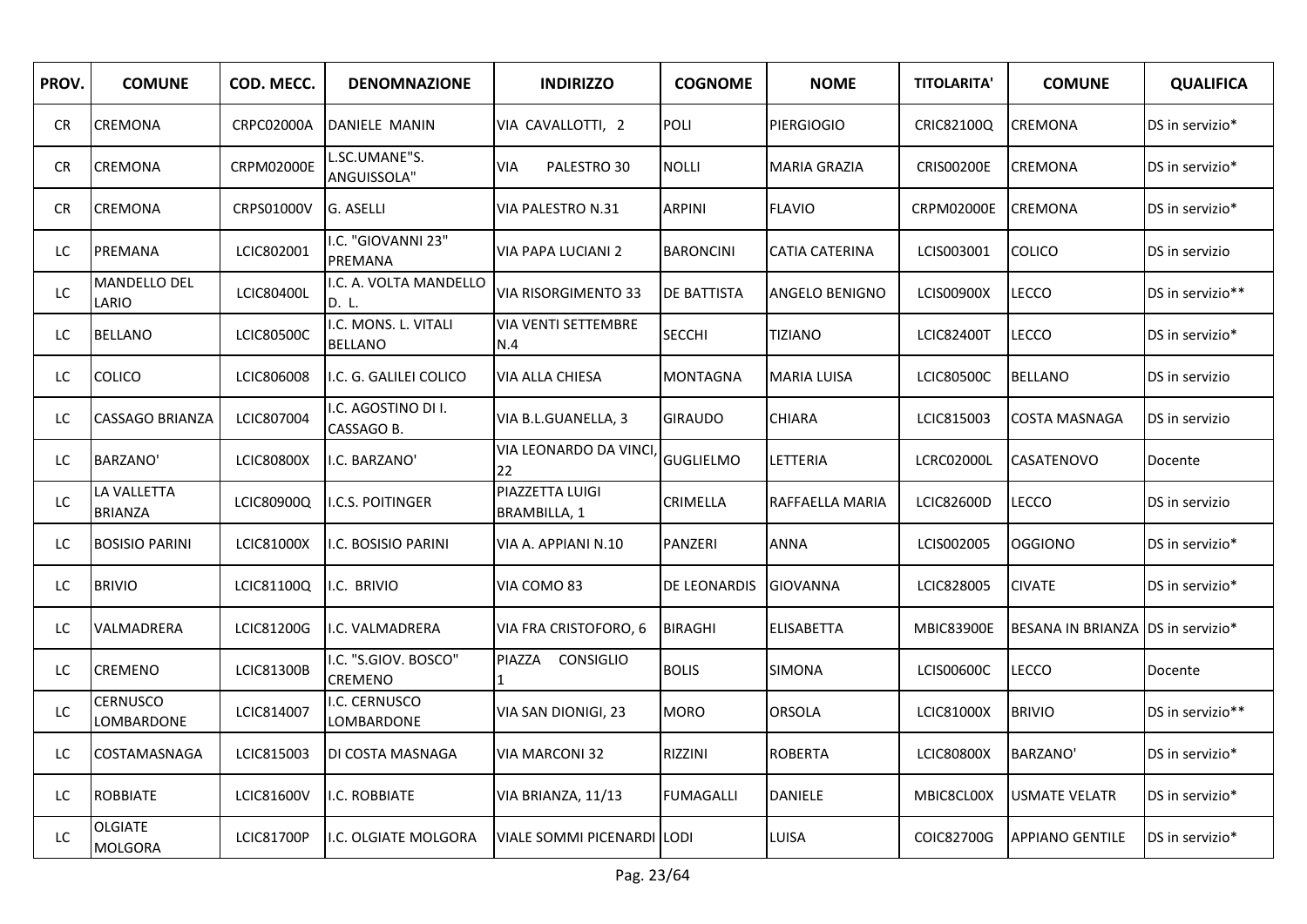| PROV. | <b>COMUNE</b>                       | COD. MECC.        | <b>DENOMNAZIONE</b>                              | <b>INDIRIZZO</b>                  | <b>COGNOME</b>    | <b>NOME</b>        | <b>TITOLARITA'</b> | <b>COMUNE</b>                 | <b>QUALIFICA</b> |
|-------|-------------------------------------|-------------------|--------------------------------------------------|-----------------------------------|-------------------|--------------------|--------------------|-------------------------------|------------------|
| LC.   | <b>MERATE</b>                       | <b>LCIC81800E</b> | ISTITUTO COMPRENSIVO<br>DI MERATE                | <b>VIA COLLEGIO MANZONI</b><br>43 | <b>RIVA</b>       | <b>PATRIZIA</b>    | LCIC814007         | <b>CERNUSCO</b><br>LOMBARDONE | Docente          |
| LC.   | <b>OLGINATE</b>                     | <b>LCIC81900A</b> | I.C. "G.CARDUCCI"<br><b>OLGINATE</b>             | VIA REDAELLI, 16/A                | <b>ROSATO</b>     | <b>CLAUDIO</b>     | <b>LCIC81600V</b>  | <b>ROBBIATE</b>               | DS in servizio   |
| LC    | <b>GALBIATE</b>                     | <b>LCIC82000E</b> | I.C. GALBIATE                                    | VIA UNITA' D'ITALIA,9             | CAZZANIGA         | CARLO              | LCIS01300G         | LECCO                         | DS in servizio   |
| LC    | <b>OGGIONO</b>                      | <b>LCIC82100A</b> | I.C. "M. D'OGGIONO"<br><b>OGGIONO</b>            | <b>VIA VITTORIO VENETO 2</b>      | <b>GIRAUDO</b>    | CHIARA             | LCIC815003         | COSTA MASNAGA                 | DS in servizio   |
| LC    | <b>MOLTENO</b>                      | LCIC822006        | I.C. MOLTENO                                     | PIAZZA DON BIFFI, 1               | <b>ROSA</b>       | <b>DOMENICO</b>    | LCIC807004         | CASSAGO BRIANZA               | DS in servizio   |
| LC    | <b>CALOLZIOCORTE</b>                | LCIC823002        | I.C. CALOLZIOCORTE                               | <b>VIA NULLO 6</b>                | <b>PEREGO</b>     | <b>STEFANIA</b>    | LCIC822006         | <b>MOLTENO</b>                | DS in servizio   |
| LC    | <b>LECCO</b>                        | <b>LCIC82400T</b> | .C DON G. TICOZZI LECCO                          | VIA MENTANA N. 48                 | ZUCCOLI           | LUISA              | <b>LCIC80400L</b>  | <b>MANDELLO DEL</b><br>LARIO  | DS in servizio   |
| LC    | LECCO                               | <b>LCIC82600D</b> | .C. "A.STOPPANI" LECCO                           | <b>VIA GRANDI 35</b>              | ZUCCOLI           | LUISA              | <b>LCIC80400L</b>  | MANDELLO DEL<br>LARIO         | DS in servizio   |
| LC    | <b>LECCO</b>                        | LCIC827009        | I.C. FALCONE-<br><b>BORSELLINO LECCO 1</b>       | VIA ALLA CHIESA                   | <b>MONTAGNA</b>   | <b>MARIA LUISA</b> | <b>LCIC80500C</b>  | <b>BELLANO</b>                | DS in servizio   |
| LC    | <b>CIVATE</b>                       | LCIC828005        | I.C. CIVATE                                      | VIA ABATE G. LONGONI,<br>2        | <b>ROSA</b>       | <b>DOMENICO</b>    | LCIC807004         | <b>CASSAGO BRIANZA</b>        | DS in servizio   |
| LC    | <b>MISSAGLIA</b>                    | LCIC829001        | I.C. RITA LEVI<br><b>MONTALCINI</b>              | VIA GARIBALDI, 109                | <b>ROSATO</b>     | <b>CLAUDIO</b>     | <b>LCIC81600V</b>  | <b>ROBBIATE</b>               | DS in servizio   |
| LC.   | <b>CASATENOVO</b>                   | LCIC830005        | I.C. CASATENOVO                                  | VIA SAN GIACOMO 20                | <b>GIRAUDO</b>    | CHIARA             | LCIC815003         | COSTA MASNAGA                 | DS in servizio   |
| LC    | <b>MERATE</b>                       | LCIS001009        | FRANCESCO VIGANO<br><b>MERATE</b>                | VIA DEI LODOVICHI 2               | <b>RIVA</b>       | PATRIZIA           | LCIC814007         | CERNUSCO<br>LOMBARDONE        | Docente          |
| LC    | <b>OGGIONO</b>                      | LCIS002005        | <b>VITTORIO BACHELET</b><br><b>OGGIONO</b>       | <b>VIA</b><br>V.BACHELET, 6       | CAZZANIGA         | <b>RENATO</b>      | LCMM03900L         | <b>LECCO</b>                  | DS in servizio** |
| LC.   | <b>COLICO</b>                       | LCIS003001        | MARCO POLO COLICO                                | VIA LA MADONETA, 3                | <b>ANTONAZZO</b>  | RAIMONDO           | LCIS00600C         | LECCO                         | DS in servizio   |
| LC    | LECCO                               | LCIS00600C        | I.I.S. "GIOVANNI<br>BERTACCHI" LECCO             | <b>VIA</b><br>XI FEBBRAIO 6       | LAFRANCONI        | <b>CLAUDIO</b>     | LCIS01200Q         | <b>LECCO</b>                  | DS in servizio** |
| LC    | <b>MONTICELLO</b><br><b>BRIANZA</b> | LCIS007008        | ALESSANDRO GREPPI<br>MONTICELLO                  | DEI MILLE, 27<br><b>VIA</b>       | <b>GUGLIELMO</b>  | LETTERIA           | LCRC02000L         | CASATENOVO                    | Docente          |
| LC.   | <b>CALOLZIOCORTE</b>                | LCIS008004        | I.I.S. "LORENZO ROTA" DI<br><b>CALOLZIOCORTE</b> | VIA LAVELLO, 17                   | CASTELNUOVO ADAMO |                    | LCPS01000D         | LECCO                         | DS in servizio*  |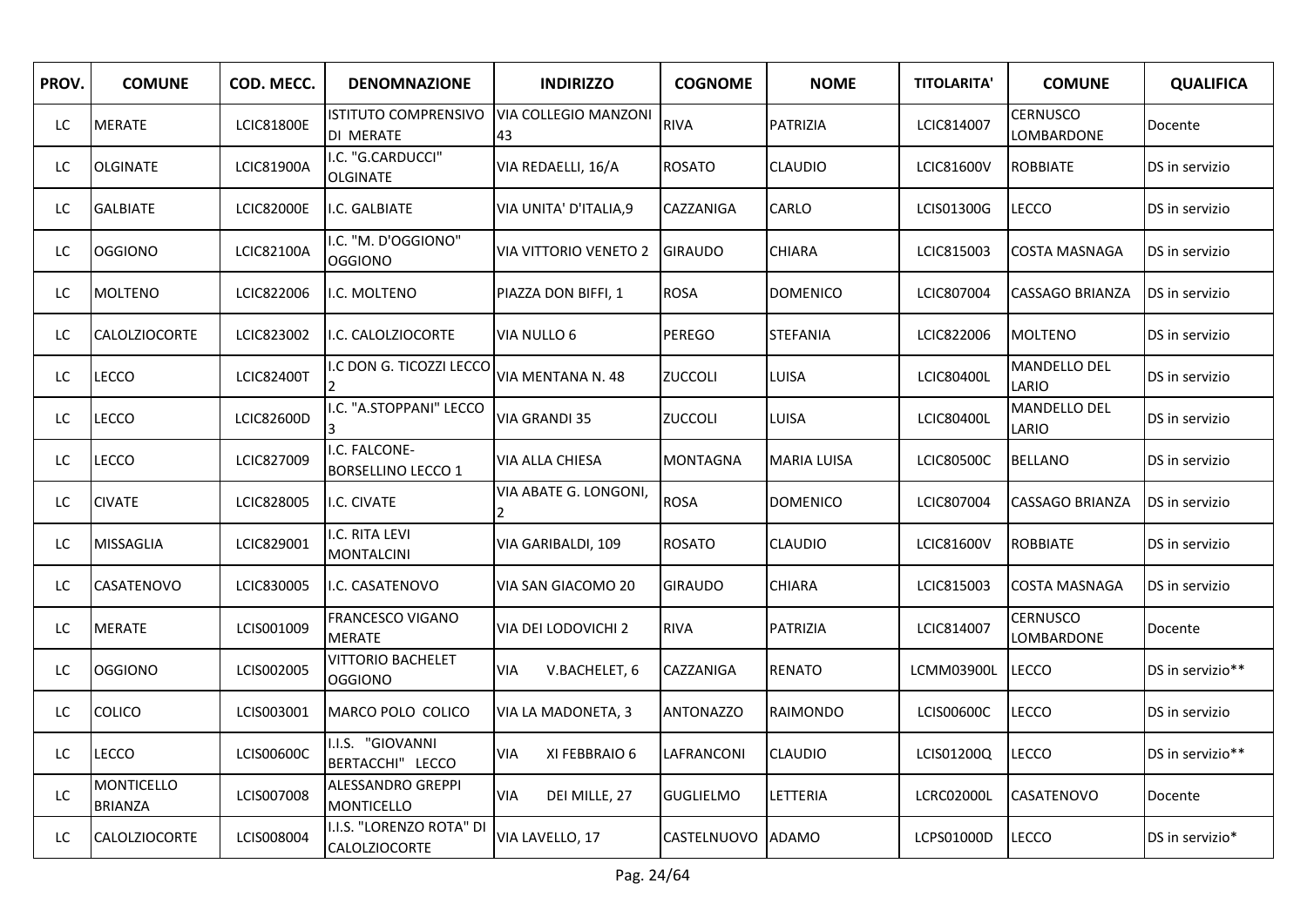| PROV. | <b>COMUNE</b>                      | COD. MECC.        | <b>DENOMNAZIONE</b>                       | <b>INDIRIZZO</b>                                 | <b>COGNOME</b>       | <b>NOME</b>         | <b>TITOLARITA'</b> | <b>COMUNE</b>                       | <b>QUALIFICA</b> |
|-------|------------------------------------|-------------------|-------------------------------------------|--------------------------------------------------|----------------------|---------------------|--------------------|-------------------------------------|------------------|
| LC    | <b>LECCO</b>                       | <b>LCIS00900X</b> | IST. ISTR.SUP. S.TEN.<br>VASC. A. BADONI  | VIA RIVOLTA N. 10                                | CAZZANIGA            | CARLO               | LCIS01300G         | <b>LECCO</b>                        | DS in servizio   |
| LC    | LECCO                              | LCIS01100X        | <b>G.PARINI</b>                           | VIA BADONI 2                                     | CRIMELLA             | RAFFAELLA MARIA     | LCIC82600D         | <b>LECCO</b>                        | DS in servizio   |
| LC    | <b>LECCO</b>                       | LCIS01200Q        | ISTITUTO SUPERIORE P.<br>A. FIOCCHI       | VIA BELFIORE, 4                                  | <b>ROSSI</b>         | <b>GIOVANNI</b>     | <b>LCPC01000A</b>  | <b>LECCO</b>                        | DS in servizio   |
| LC    | LECCO                              | LCIS01300G        | IST. ISTR. SUP."MEDARDO<br>ROSSO"         | CALATAFIMI, 5<br><b>VIA</b>                      | <b>BOLIS</b>         | <b>SIMONA</b>       | LCIS00600C         | <b>LECCO</b>                        | Docente          |
| LC.   | LECCO                              | LCMM03900L        | CPIA FABRIZIO DE ANDRE' VIA PUCCINI 1     |                                                  | <b>ROSSI</b>         | <b>GIOVANNI</b>     | LCPC01000A         | LECCO                               | DS in servizio   |
| LC    | LECCO                              | LCPC01000A        | <b>ALESSANDRO MANZONI</b>                 | <b>VIA GHISLANZONI, 7</b>                        | <b>PEREGO</b>        | <b>STEFANIA</b>     | LCIC822006         | <b>MOLTENO</b>                      | DS in servizio   |
| LC    | LECCO                              | LCPS01000D        | LICEO SCIENTIFICO<br>STATALE G. B. GRASSI | <b>MONTENERO 3</b><br>GO.                        | <b>BOLIS</b>         | <b>SIMONA</b>       | LCIS00600C         | LECCO                               | Docente          |
| LC    | <b>MERATE</b>                      | LCPS020004        | M.G. AGNESI                               | VIA DEI LODOVICHI, 10                            | <b>BERETTA</b>       | ANNA MARIA          | LCIS007008         | <b>MONTICELLO</b><br><b>BRIANZA</b> | DS in servizio*  |
| LC    | <b>CASATENOVO</b>                  | LCRC02000L        | <b>GRAZIELLA FUMAGALLI</b>                | VIA DELLA MISERICORDIA                           | D'ALVANO             | PAOLO               | LCIC80900Q         | BESANA IN BRIANZA DS in servizio*   |                  |
| LO    | TAVAZZANO CON<br>VILLAVESCO        | LOIC800003        | IC FEDERICO FELLINI                       | VIA DANTE N. 7                                   | TONDINI ROSSI        | <b>MARIA GRAZIA</b> | LOIC81700C         | <b>CODOGNO</b>                      | Docente          |
| LO    | <b>LODI</b>                        | LOIC80100V        | IC DI LODI V                              | <b>VIALE</b><br>DANTE                            | RAINO'               | TIZIANA             | LOIC80800N         | CASTIGLIONE<br>D'ADDA               | DS in servizio   |
| LO    | MULAZZANO                          | LOIC80200P        | IC ANTONIO GRAMSCI                        | VIA ADA NEGRI 44                                 | SEBASTIANI           | CELESTE             | MIIS037006         | SAN DONATO M.SE                     | Docente          |
| LO.   | LODI VECCHIO                       | LOIC80300E        | IC ANTONIO GRAMSCI-<br>LODI VECCHIO       | <b>VIA CAVOUR, 1, 20090</b><br>LODI VECCHIO (LO) | <b>EMPILLI</b>       | <b>STEFANO</b>      | MIIC8FE006         | <b>BINASCO</b>                      | DS in servizio   |
| LO    | <b>BORGHETTO</b><br>LODIGIANO      | LOIC80400A        | IC - BORGHETTO<br>LODIGIANO               | VIA GARIBALDI 90                                 | TERRAGLIA            | <b>ANTONIETTA</b>   | LOIC80300E         | LODI VECCHIO                        | docente          |
| LO    | <b>ZELO BUON</b><br><b>PERSICO</b> | LOIC805006        | IC-ZELO BUON PERSICO                      | VIA F.LLI CERVI, 1                               | SEBASTIANI           | <b>CELESTE</b>      | MIIS037006         | SAN DONATO M.SE                     | Docente          |
| LO    | <b>MALEO</b>                       | LOIC806002        | IC-ALDO MORO                              | <b>VIA</b><br><b>MANFREDI 29</b>                 | <b>TONDINI ROSSI</b> | <b>MARIA GRAZIA</b> | LOIC81700C         | <b>CODOGNO</b>                      | Docente          |
| LO    | <b>LIVRAGA</b>                     | LOIC80700T        | IC-MARIA SCOGLIO                          | VIALE DELLA PACE                                 | TERRAGLIA            | <b>ANTONIETTA</b>   | LOIC80300E         | LODI VECCHIO                        | docente          |
| LO.   | CASTIGLIONE<br>D'ADDA              | LOIC80800N        | IC ROMEO FUSARI DI<br><b>CASTIGLIONE</b>  | <b>VIA</b><br><b>DE GASPERI</b><br>30            | <b>BADINI</b>        | LORENZA             | LOIC806002         | <b>MALEO</b>                        | DS in servizio   |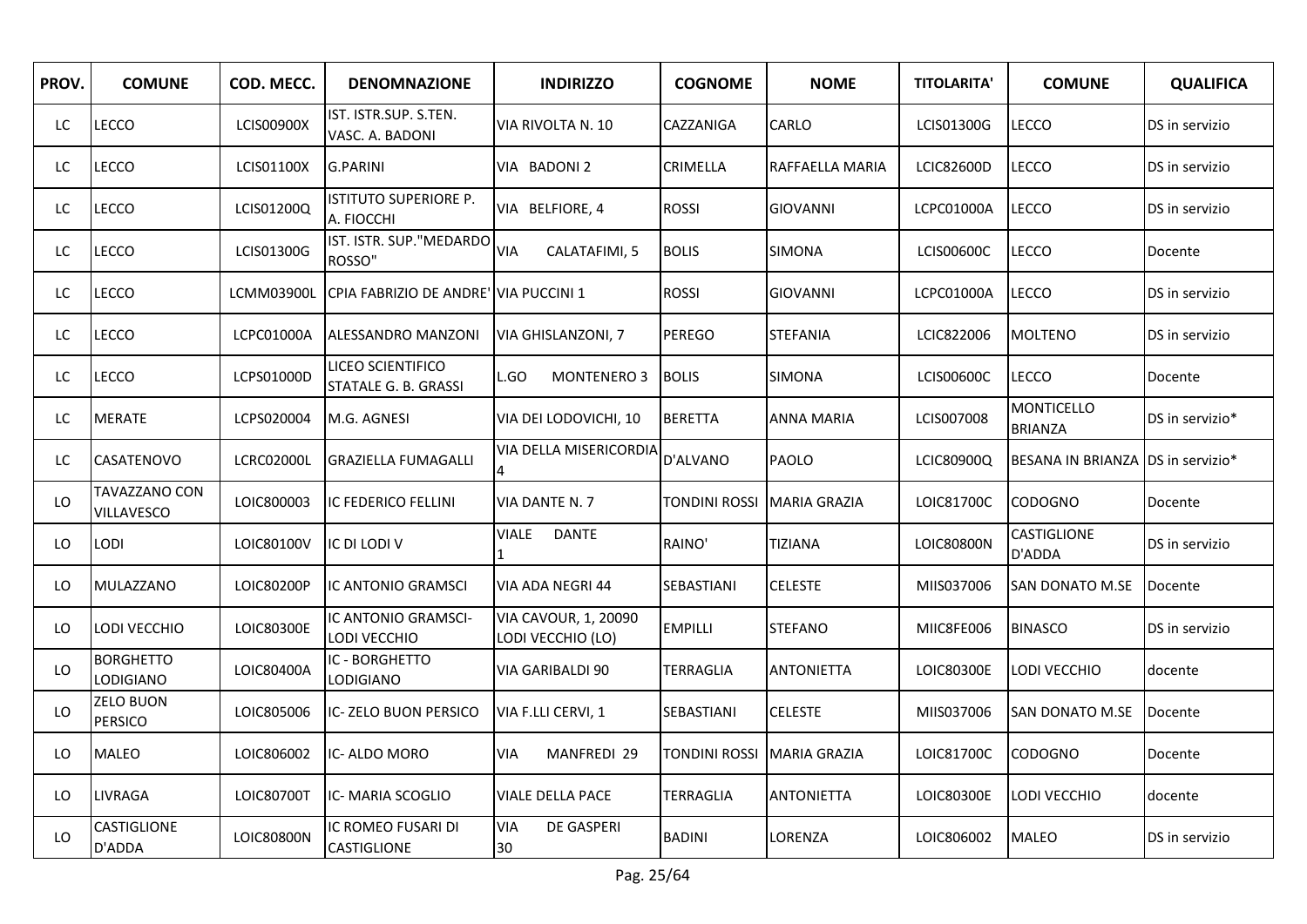| PROV. | <b>COMUNE</b>            | COD. MECC.             | <b>DENOMNAZIONE</b>                            | <b>INDIRIZZO</b>                             | <b>COGNOME</b>                | <b>NOME</b>         | <b>TITOLARITA'</b> | <b>COMUNE</b>                 | <b>QUALIFICA</b> |
|-------|--------------------------|------------------------|------------------------------------------------|----------------------------------------------|-------------------------------|---------------------|--------------------|-------------------------------|------------------|
| LO    | CASALPUSTERLENG<br>O     | LOIC80900D             | IC DI<br>CASALPUSTERLENGO                      | VIA OLIMPO 6                                 | <b>TEDESI</b>                 | CARMELA             | LOIC81000N         | SOMAGLIA (LODI)               | DS in servizio   |
| LO    | SOMAGLIA                 | LOIC81000N             | IC DI SOMAGLIA                                 | VIA AUTOSTRADA DEL<br>SOLE, 4                | CASAGRANDE                    | <b>MARIA GRAZIA</b> | LOIC80400A         | <b>BORGHETTO</b><br>LODIGIANO | DS in servizio   |
| LO    | LODI                     | LOIC81100D             | <b>ISTITUTO COMPRENSIVO</b><br>LODI I          | <b>VIA</b><br><b>GORINI</b><br>15            | <b>MODICA</b><br>AMORE        | CARMELA             | LOTD010003         | LODI                          | Docente          |
| LO    | LODI                     | LOIC812009             | <b>ISTITUTO COMPRENSIVO</b><br>DI LODI 2       | <b>VIALE ITALIA</b>                          | <b>EMPILLI</b>                | <b>STEFANO</b>      | MIIC8FE006         | <b>BINASCO</b>                | DS in servizio   |
| LO    | LODI                     | LOIC813005             | IC DI LODI IV                                  | VIA S. GIACOMO, 37                           | LENZI                         | <b>DAVIDE</b>       | LOPS010007         | LODI                          | Docente          |
| LO    | LODI                     | LOIC814001             | IC LODI III                                    | VIA SALVEMINI, 1                             | <b>IACOLARE</b>               | <b>GIUSEPPE</b>     | LOPS010007         | <b>LODI</b>                   | Docente          |
| LO    | SANT'ANGELO<br>LODIGIANO | LOIC81500R             | IC CARLO COLLODI S.<br>ANGELO L.NO             | VIALE MONTE GRAPPA N<br>69                   | <b>RISOLI</b>                 | <b>ANTONELLO</b>    | LOTA01000L         | <b>CODOGNO</b>                | DS in servizio   |
| LO    | SANT'ANGELO<br>LODIGIANO | LOIC81600L             | IC RICCARDO MORZENTI<br><b>S.ANGELO L</b>      | VIA MORZENTI N.27                            | CASAGRANDE                    | <b>MARIA GRAZIA</b> | LOIC80400A         | <b>BORGHETTO</b><br>LODIGIANO | DS in servizio   |
| LO    | <b>CODOGNO</b>           | LOIC81700C             | IC DI CODOGNO                                  | <b>VIA CAVOUR 24</b>                         | <b>BADINI</b>                 | LORENZA             | LOIC806002         | <b>MALEO</b>                  | DS in servizio   |
| LO    | CODOGNO                  | LOIS001003             | <b>IIS CODOGNO</b>                             | VIALE<br><b>DELLA</b><br>RESISTENZA 11       | ZOPPI                         | <b>CLAUDIA</b>      | LOIC806002         | <b>MALEO</b>                  | Docente          |
| LO    | SANT'ANGELO<br>LODIGIANO | LOIS00200V             | <b>ISTITUTO ISTRUZIONE</b><br><b>SUPERIORE</b> | VIALE EUROPA                                 | <b>RISOLI</b>                 | ANTONELLO           | LOTA01000L         | <b>CODOGNO</b>                | DS in servizio   |
| LO    | CASALPUSTERLENG<br>O     | LOIS00300P             | A. CESARIS                                     | VIALE CADORNA                                | <b>TEDESI</b>                 | CARMELA             | LOIC81000N         | SOMAGLIA (LODI)               | DS in servizio   |
| LO    | LODI                     | LOIS00400E             | ALESSANDRO VOLTA                               | <b>VIALE</b><br><b>GIOVANNI XXIII</b><br>N 9 | SEBASTIANI                    | <b>CELESTE</b>      | MIIS037006         | SAN DONATO M.SE               | Docente          |
| LO    | LODI                     | LOMM022001 CPIA 1 LODI |                                                | VIA SALVEMINI N. 3                           | <b>ZOPPI</b>                  | <b>CLAUDIA</b>      | LOIC806002         | <b>MALEO</b>                  | Docente          |
| LO.   | <b>LODI</b>              | LOPM010008             | <b>MAFFEO VEGIO</b>                            | VIA<br><b>CARDUCCI3</b>                      | <b>MODICA</b><br><b>AMORE</b> | CARMELA             | LOIS001003         | LODI                          | Docente          |
| LO    | LODI                     | LOPS010007             | <b>GIOVANNI GANDINI</b>                        | <b>GIOVANNI XXIII</b><br><b>VIALE</b>        | <b>MODICA</b><br>AMORE        | CARMELA             | LOTD010003         | LODI                          | Docente          |
| LO    | <b>CODOGNO</b>           | LOPS02000T             | liceo scientifico di<br>CODOGNO                | VIA GIOVANNI XXIII, 7                        | <b>IACOLARE</b>               | <b>GIUSEPPE</b>     | LOPS010007         | LODI                          | Docente          |
| LO    | LODI                     | LORC01000Q             | <b>IIPSCT L.EINAUDI</b>                        | <b>VIA SPEZZAFERRI 7</b>                     | LENZI                         | <b>DAVIDE</b>       | LOPS010007         | <b>LODI</b>                   | Docente          |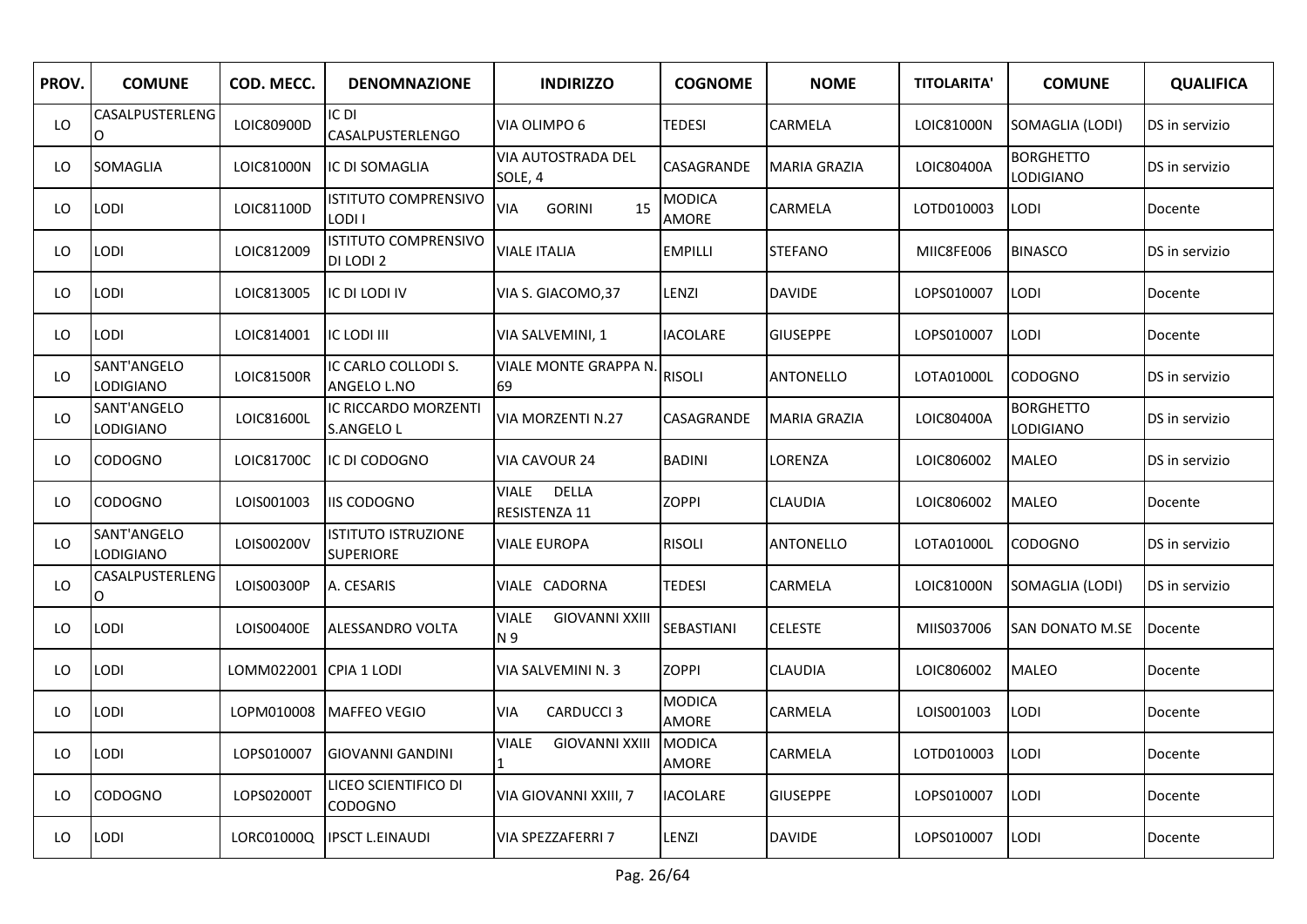| PROV.     | <b>COMUNE</b>                        | COD. MECC.        | <b>DENOMNAZIONE</b>                       | <b>INDIRIZZO</b>       | <b>COGNOME</b>    | <b>NOME</b>                         | <b>TITOLARITA'</b> | <b>COMUNE</b>                        | <b>QUALIFICA</b> |
|-----------|--------------------------------------|-------------------|-------------------------------------------|------------------------|-------------------|-------------------------------------|--------------------|--------------------------------------|------------------|
| LO.       | <b>CODOGNO</b>                       | LOTA01000L        | I.T.A."A. TOSI"                           | VIALE MARCONI, 60      | RAINO'            | <b>TIZIANA</b>                      | LOIC80800N         | <b>CASTIGLIONE</b><br>D'ADDA         | DS in servizio   |
| LO        | <b>LODI</b>                          | LOTD010003        | <b>AGOSTINO BASSI</b>                     | PORTA REGALE 2<br>VIA  | <b>IACOLARE</b>   | <b>GIUSEPPE</b>                     | LOPS010007         | <b>LODI</b>                          | Docente          |
| MI        | <b>SAN DONATO</b><br><b>MILANESE</b> | MIEE242009        | <b>GREPPI III</b><br>CIRCOLO/S.DONATO MIL | VIA MARIO GREPPI,13    | <b>IERACITANO</b> | <b>CATERINA</b>                     | MIIC8FA00V         | <b>SAN DONATO</b><br><b>MILANESE</b> | Docente          |
| MI        | MILANO                               | MIIC80900T        | IC "E.<br>MORANTE"/MILANO                 | VIA HEINE, 2           | <b>BRAMANTE</b>   | <b>RITA PATRIZIA</b>                | MIIC814009         | <b>MILANO</b>                        | DS in servizio*  |
| MI        | PREGNANA<br><b>MILANESE</b>          | MIIC810002        | IC A. RIZZOLI/PREGNANA<br><b>MILANESE</b> | <b>VIA</b><br>VARESE   | 3 RUGGERI         | <b>GIOVANNA</b>                     | MIIC8BU003         | <b>POGLIANO</b><br><b>MILANESE</b>   | DS in servizio** |
| <b>MB</b> | <b>VEDANO AL</b><br><b>LAMBRO</b>    | MIIC81200N        | ICS "GIOVANNI XXIII"<br><b>VEDANO</b>     | VIA ITALIA, 15         | COLOMBO           | <b>ANTONELLA</b><br><b>GIOVANNA</b> | MIIC8BQ00Q         | <b>VEDANO AL</b><br><b>LAMBRO</b>    | DS in servizio   |
| MI        | SAN COLOMBANO<br><b>AL LAMBRO</b>    | MIIC81300D        | IC D.GNOCCHI-<br>S.COLOMBANO A/L          | VIA STEFFENINI, 96/B   | <b>MERCURIALI</b> | <b>GIORDANA BRUNA</b>               | MIIC89700N         | <b>MELEGNANO</b>                     | DS in servizio*  |
| MI        | <b>MILANO</b>                        | MIIC814009        | IC CAVALIERI/MILANO                       | VIA ANCO MARZIO, 9     | <b>RUSSO</b>      | DOROTEA MARIA                       | MIIC81900C         | <b>MILANO</b>                        | DS in servizio*  |
| MI        | <b>MILANO</b>                        | MIIC815005        | IC "CARDARELLI<br>MASSAUA"-MILANO         | VIA SCROSATI 4         | <b>ORTENZI</b>    | ALESSANDRA                          | MIIC8CT00T         | <b>MILANO</b>                        | DS in servizio*  |
| MI        | <b>MILANO</b>                        | <b>MIIC81700R</b> | <b>IC TEODORO</b><br>CIRESOLA/MILANO      | VIALE BRIANZA 18       | <b>GENNARO</b>    | <b>PAOLA</b>                        | MIPC03000N         | <b>MILANO</b>                        | Docente          |
| MI        | <b>MILANO</b>                        | MIIC81900C        | IC I.CALVINO/MILANO                       | <b>VIA FRIGIA 4</b>    | <b>MARIANO</b>    | MARINAPAOLA                         | MIIC8F200P         | <b>MILANO</b>                        | Docente          |
| MI        | <b>MILANO</b>                        | MIIC82000L        | IC BRUNO MUNARI/<br><b>MILANO</b>         | VIA DEI SALICI, 2      | <b>SCOTTI</b>     | DONATELLA                           | MIPS16000D         | <b>MILANO</b>                        | DS in servizio   |
| MI        | COLOGNO<br><b>MONZESE</b>            | MIIC822008        | IC MANZONI/COLOGNO<br><b>MONZESE</b>      | VIA BOCCACCIO,13       | <b>GALLI</b>      | <b>ELEONORA</b>                     | MIIC8EJ008         | COLOGNO<br><b>MONZESE</b>            | DS in servizio*  |
| MI        | <b>MILANO</b>                        | MIIC823004        | I.C. MARCELLO CANDIA                      | VIA POLESINE, 12/14    | <b>CHIEPPA</b>    | VINCENZO                            | MIIS04700R         | <b>MILANO</b>                        | DS in servizio   |
| MI        | MILANO                               | MIIC82400X        | IC G.GIUSTI E<br>C.D'ASSISI/MILANO        | VIA GIUSTI,15          | <b>PAPADIA</b>    | VALENTINA                           | MIIC8B400X         | <b>MILANO</b>                        | Docente          |
| MI        | <b>CINISELLO</b><br><b>BALSAMO</b>   | MIIC82500Q        | IC BALILLA PAGANELLI/<br><b>CINISELLO</b> | VIA FRIULI, 18         | LAMBERTI          | ANNA                                | cric81800x         | <b>MILANO</b>                        | DS in servizio   |
| <b>MB</b> | <b>BIASSONO</b>                      | MIIC82600G        | IC "S. ANDREA" -<br><b>BIASSONO</b>       | VIA A. LOCATELLI N. 41 | MELZI             | <b>ALDO</b>                         | MITD41000V         | <b>MONZA</b>                         | DS in servizio*  |
| MB        | <b>ALBIATE</b>                       | MIIC829003        | IC ALBIATE E TRIUGGIO                     | <b>VIA KENNEDY 9</b>   | <b>FERRI</b>      | PATRIZIA                            | MIIC84800C         | <b>SEREGNO</b>                       | DS in servizio** |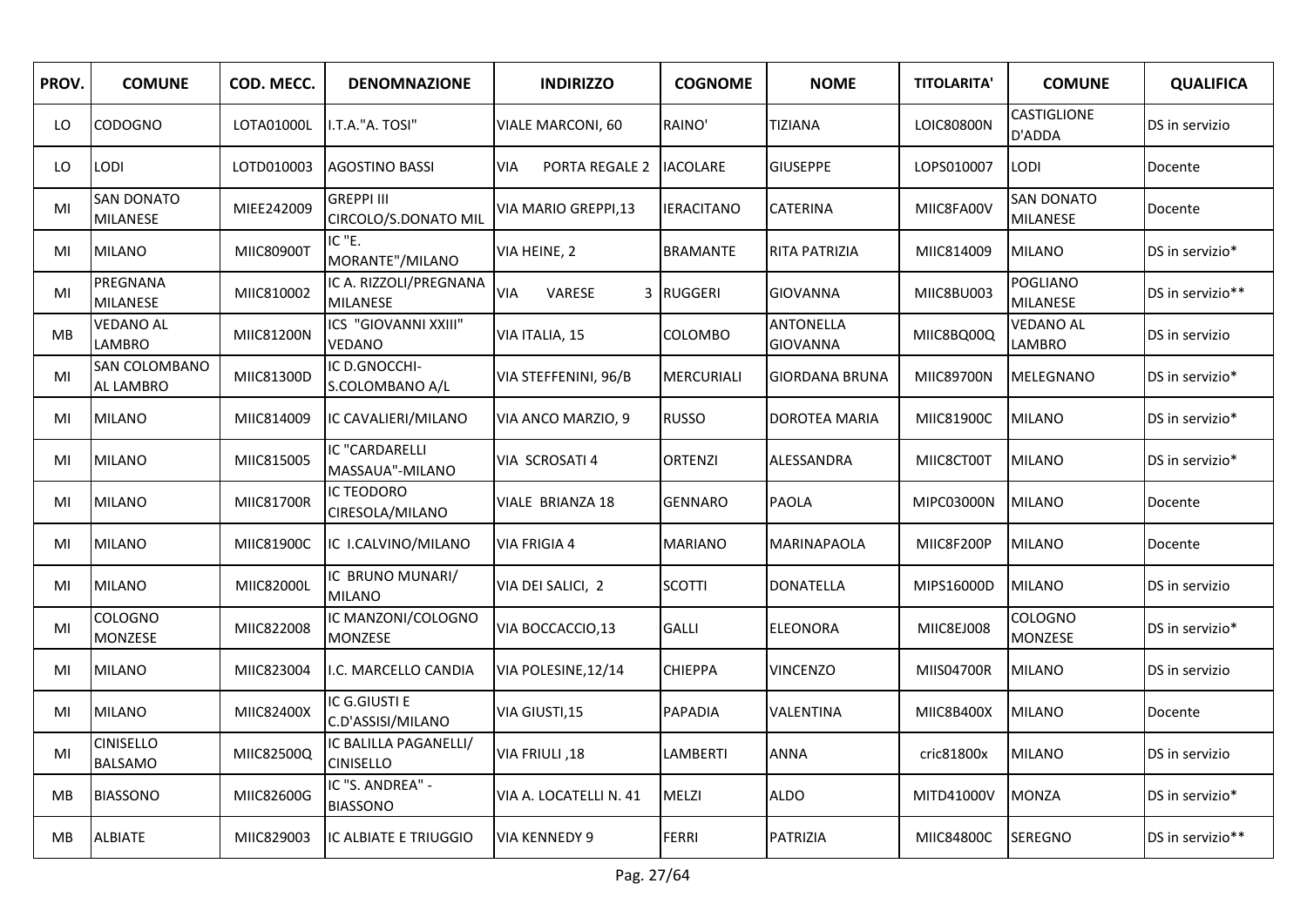| PROV.     | <b>COMUNE</b>                      | COD. MECC. | <b>DENOMNAZIONE</b>                       | <b>INDIRIZZO</b>                    | <b>COGNOME</b>   | <b>NOME</b>                         | <b>TITOLARITA'</b> | <b>COMUNE</b>                       | <b>QUALIFICA</b> |
|-----------|------------------------------------|------------|-------------------------------------------|-------------------------------------|------------------|-------------------------------------|--------------------|-------------------------------------|------------------|
| <b>MB</b> | <b>CARATE BRIANZA</b>              | MIIC830007 | G.D.ROMAGNOSI/CARAT<br>:DDIANZA           | <b>VIA GENERAL</b><br>CANTORE, 16/A | CAVENAGHI        | <b>ANNA</b>                         | MIIC8F700T         | <b>SESTO SAN</b><br><b>GIOVANNI</b> | DS in servizio*  |
| MB        | <b>RENATE</b>                      | MIIC831003 | IC ALFREDO<br>SASSI/RENATE                | VIA XXV APRILE 29                   | <b>CRIPPA</b>    | <b>DARIO MARIA</b>                  | LCIC829001         | <b>MISSAGLIA</b>                    | DS in servizio** |
| MI        | <b>SETTIMO</b><br><b>MILANESE</b>  | MIIC83200V | I.C. SETTIMO MILANESE                     | VIA BUOZZI, 1                       | <b>ALOISI</b>    | <b>GIUSEPPINA</b><br><b>TIZIANA</b> | MIIC8FK00P         | CORNAREDO                           | DS in servizio   |
| MI        | SOLARO                             | MIIC83300P | <b>IC REGINA</b><br>ELENA/SOLARO          | VIA DRIZZA, 16                      | MORSELLI         | <b>MASSIMO</b>                      | MBIC8F900A         | <b>LIMBIATE</b>                     | DS in servizio** |
| MВ        | <b>GIUSSANO</b>                    | MIIC83400E | IC DON RINALDO<br>BERETTA/GIUSSAN         | VIA MANZONI 50                      | PEREGO           | MARIA GRAZIA                        | MBIC857004         | <b>MEDA</b>                         | DS in servizio*  |
| MB        | <b>GIUSSANO</b>                    | MIIC83500A | <b>IC GABRIO</b><br>PIOLA/GIUSSANO        | <b>VIA MASSIMO</b><br>D'AZEGLIO,41  | <b>FUMAGALLI</b> | ALESSANDRO                          | <b>MBIC83100X</b>  | <b>RENATE</b>                       | DS in servizio*  |
| MI        | <b>TURBIGO</b>                     | MIIC836006 | IC "DON LORENZO<br>MILANI" TURBIGO        | VIA TRIESTE 21                      | MALTAGLIATI      | ANNAMARIA                           | MIIC85400Q         | <b>OSSONA</b>                       | DS in servizio*  |
| MI        | <b>CASTANO PRIMO</b>               | MIIC837002 | IC FALCONE E<br><b>BORSELLINO CASTANO</b> | <b>VIA GIOLITTI</b>                 | <b>FRANCONE</b>  | <b>GIUSEPPA</b>                     | MIIC8DK00T         | <b>VILLA CORTESE</b>                | DS in servizio** |
| MI        | <b>CUGGIONO</b>                    | MIIC83800T | IC VIA CAVOUR<br>/CUGGIONO                | VIA ANNONI, 47/A                    | <b>BARBAGLIA</b> | <b>DONATA</b>                       | MIPC140005         | <b>MAGENTA</b>                      | DS in servizio*  |
| MB        | <b>BESANA IN</b><br><b>BRIANZA</b> | MIIC83900N | IC GIOV. XIII BESANA IN<br><b>BRIANZA</b> | VIA LEONARDO DA VINCI<br>5.         | <b>FERRARI</b>   | <b>EMILIA</b>                       | <b>MBIC89600P</b>  | <b>MACHERIO</b>                     | DS in servizio*  |
| MI        | <b>BUSCATE</b>                     | MIIC84000T | IST. OMNICOMPRENSIVO<br><b>EUROPEO</b>    | VIA DELLE SCUOLE, 20                | <b>DRESSINO</b>  | <b>MARIA CRISTINA</b>               | MITD091015         | <b>MAGENTA</b>                      | DS in servizio*  |
| MI        | <b>INVERUNO</b>                    | MIIC84100N | IC DON<br><b>BOSCO/INVERUNO</b>           | VIA PALESTRO, 48                    | <b>MONACO</b>    | MARIA PIA                           | MIIS016005         | <b>MESERO</b>                       | Docente          |
| MI        | <b>MAGNAGO</b>                     | MIIC84200D | IC ADA NEGRI/MAGNAGO VIA DON MILANI 3     |                                     | <b>PURICELLI</b> | ERMANNO                             | MIIC84000t         | <b>BUSCATE</b>                      | DS in servizio*  |
| MВ        | <b>VERANO BRIANZA</b>              | MIIC843009 | IC VIA SAURO/VERANO<br><b>BRIANZA</b>     | VIA SAURO 30                        | <b>BETTIN</b>    | <b>STEFANIA</b>                     | MIIC8BS00B         | LESMO                               | DS in servizio   |
| MI        | CANEGRATE                          | MIIC844005 | IC ALDO<br>MORO/CANEGRATE                 | VIA REDIPUGLIA 8                    | LAZZATI          | GABRIELLA                           | MIIC852004         | LEGNANO                             | DS in servizio** |
| MI        | <b>SAN VITTORE</b><br><b>OLONA</b> | MIIC845001 | IC CARDUCCI/SAN<br><b>VITTORE OLONA</b>   | VIA DON MAGNI 2                     | <b>BETTONI</b>   | MARCELLO                            | MIPS13000N         | LEGNANO                             | DS in servizio*  |
| MВ        | <b>SEREGNO</b>                     | MIIC84600R | IC ANTONIO<br>STOPPANI/SEREGNO            | VIA CARROCCIO, 51 53                | <b>TREZZI</b>    | <b>GIANNI</b>                       | MIIPM08000V        | <b>SEREGNO</b>                      | DS in servizio   |
| MI        | <b>CERRO MAGGIORE</b>              | MIIC84700L | IC A. STROBINO/CERRO<br><b>MAGGIORE</b>   | VIA BOCCACCIO 2E                    | <b>FATO</b>      | <b>ALESSANDRO</b>                   | MIIS058007         | <b>MILANO</b>                       | Docente          |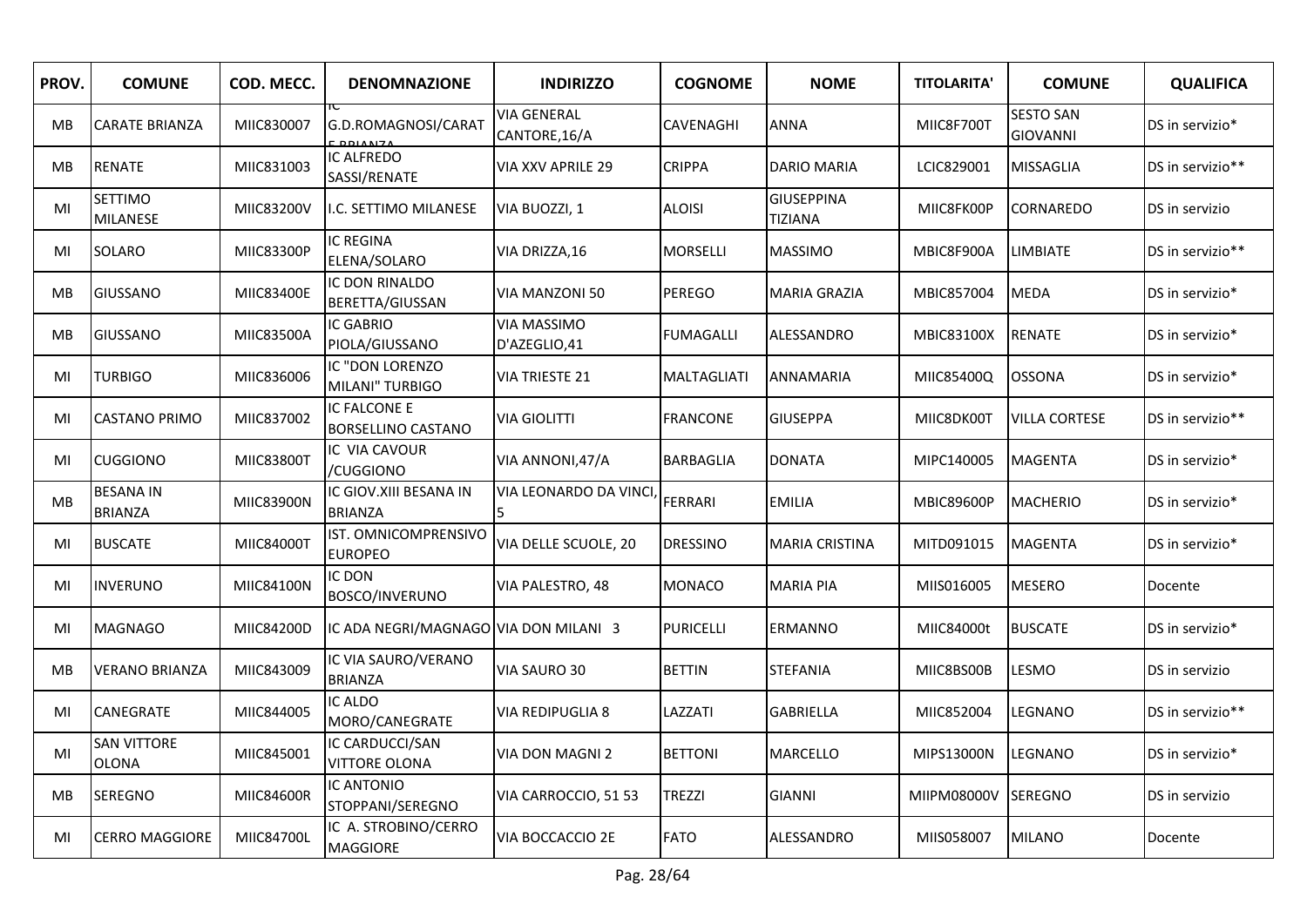| PROV.     | <b>COMUNE</b>                 | COD. MECC.        | <b>DENOMNAZIONE</b>                      | <b>INDIRIZZO</b>                 | <b>COGNOME</b>    | <b>NOME</b>          | <b>TITOLARITA'</b> | <b>COMUNE</b>    | <b>QUALIFICA</b>  |
|-----------|-------------------------------|-------------------|------------------------------------------|----------------------------------|-------------------|----------------------|--------------------|------------------|-------------------|
| MB.       | <b>SEREGNO</b>                | <b>MIIC84800C</b> | <b>IC GIANNI</b><br>RODARI/SEREGNO       | <b>VIA PACINI 71</b>             | CASTELLANA        | <b>LUCIA</b>         | MIPS050002         | <b>MONZA</b>     | DS in servizio    |
| MI        | <b>RESCALDINA</b>             | MIIC849008        | IC A.MANZONI                             | VIA LOMBARDI,12                  | <b>SILOCCHI</b>   | PAOLO                | MIIS09700T         | <b>ARCONATE</b>  | Docente           |
| МB        | <b>BARLASSINA</b>             | MIIC85000C        | <b>IC BARLASSINA</b>                     | VIA COLOMBO 32                   | <b>GAVAZZI</b>    | CAROLA ERIKA         | MIIS04900C         | <b>SEREGNO</b>   | DS in servizio*   |
| MI        | RESCALDINA                    | MIIC851008        | IC D.ALIGHIERI/<br><b>RESCALDINA</b>     | <b>VIA MATTEOTTI 2</b>           | <b>SILOCCHI</b>   | PAOLO                | MIIS09700T         | <b>ARCONATE</b>  | Docente           |
| MI        | LEGNANO                       | MIIC852004        | IC A.MANZONI/LEGNANO VIA S.TERESA 30     |                                  | <b>DEMARIA</b>    | <b>MARIA GRAZIA</b>  | MITD330007         | <b>BOLLATE</b>   | Docente           |
| MI        | <b>NERVIANO</b>               | MIIC85300X        | IC NERVIANO                              | VIA ROMA, 51                     | LANDONIO          | LAURA MARIA<br>LUISA | MIIS044009         | LEGNANO          | DS in servizio*   |
| MI        | <b>OSSONA</b>                 | MIIC85400Q        | IC DUCA D'AOSTA -<br><b>OSSONA</b>       | VIA DANTE, 1                     | <b>CHIODINI</b>   | <b>GIAMPIERO</b>     | MIIC84100N         | <b>INVERUNO</b>  | DS in servizio**  |
| MI        | LEGNANO                       | MIIC85500G        | <b>IC VIA DEI</b><br>SALICI/LEGNANO      | VIA ROBINO 25/A                  | <b>GARAVAGLIA</b> | <b>MIRTA</b>         | MIPS290006         | <b>PARABIAGO</b> | Docente           |
| MI        | <b>CORBETTA</b>               | MIIC85600B        | IC ALDO<br>MORO/CORBETTA                 | <b>VIA EUROPA</b>                | <b>TUROTTI</b>    | LAURA                | MIPS25000Q         | <b>MAGENTA</b>   | Docente           |
| <b>MB</b> | <b>MEDA</b>                   | MIIC857007        | IC VIA CIALDINI/MEDA                     | VIA GAGARIN, 2                   | <b>NOBILI</b>     | PAOLA                | MISL12000X         | <b>GIUSSANO</b>  | DS in servizio    |
| MI        | <b>MARCALLO CON</b><br>CASONE | MIIC858003        | IC E.DE<br>AMICIS/MARCALLO C/C           | VIA AL DONATORE DI<br>SANGUE, 11 | <b>SILANOS</b>    | <b>MARIA</b>         | MIIC836006         | <b>TURBIGO</b>   | DS in servizio*   |
| MB        | <b>MEDA</b>                   | MIIC85900V        | IC A.DIAZ-MEDA                           | VIA GIOVANNI XXIII,6             | NOBILI            | <b>PAOLA</b>         | MISL12000X         | <b>GIUSSANO</b>  | DS in servizio    |
| MI        | <b>ARLUNO</b>                 | MIIC860003        | IC S.PELLICO/ARLUNO                      | PIAZZA EUROPA 9                  | <b>MAFFULLO</b>   | <b>GIOVANNI</b>      | MIIS044009         | LEGNANO          | Docente           |
| <b>MB</b> | <b>SEVESO</b>                 | MIIC86100V        | IC VIA DE<br>GASPERI/SEVESO              | VIA DE GASPERI,5                 | <b>FONTANA</b>    | SALVATORE            | MIIS04100T         | PADERNO          | Docente           |
| MI        | <b>VITTUONE</b>               | MIIC86200P        | IC D.ALIGHIERI/VITTUONE VIA PIAVE 27     |                                  | CONTU             | <b>EMANUELE</b>      | <b>USR</b>         | <b>BAREGGIO</b>  | Dirigente tecnico |
| МB        | <b>SEVESO</b>                 | MIIC86300E        | IC VIA ADUA-SEVESO                       | <b>VIA ADUA 41-43</b>            | ZANETTI           | <b>GABRIELLA</b>     | MIIC866002         | <b>COGLIATE</b>  | DS in servizio*   |
| <b>MB</b> | LAZZATE                       | MIIC86400A        | I.C." A. VOLTA"/ LAZZATE   VIA LARATTA 1 |                                  | DE PIERI          | <b>WILMA</b>         | MBIC85900Q         | <b>MEDA</b>      | DS in servizio*   |
| MI        | SEDRIANO                      | MIIC865006        | IC MATTEOTTI-SEDRIANO VIA MATTEOTTI, 8   |                                  | <b>STAMPINI</b>   | LAURA                | MIIC8BV00L         | <b>RHO</b>       | Docente           |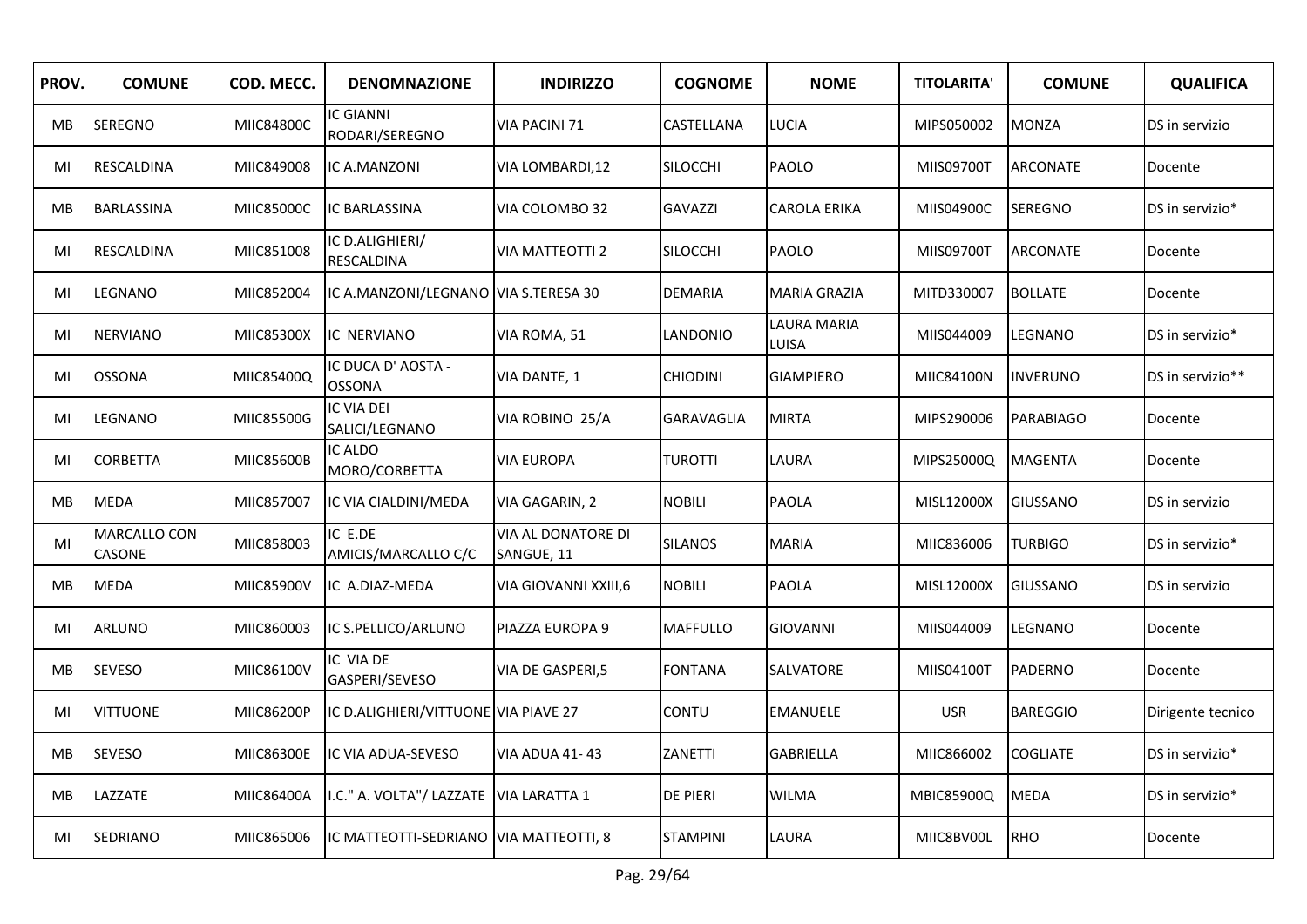| PROV.     | <b>COMUNE</b>               | COD. MECC.        | <b>DENOMNAZIONE</b>                       | <b>INDIRIZZO</b>                   | <b>COGNOME</b>     | <b>NOME</b>           | <b>TITOLARITA'</b> | <b>COMUNE</b>                          | <b>QUALIFICA</b>  |
|-----------|-----------------------------|-------------------|-------------------------------------------|------------------------------------|--------------------|-----------------------|--------------------|----------------------------------------|-------------------|
| <b>MB</b> | <b>COGLIATE</b>             | MIIC866002        | IC S.BATTISTI/COGLIATE                    | <b>VIA BATTISTI 19</b>             | <b>PARRAVICINI</b> | LARA                  | MIIC86300E         | <b>SEVESO</b>                          | DS in servizio*   |
| MI        | <b>BAREGGIO</b>             | MIIC86700T        | IC GIORGIO<br>PERLASCA/BAREGGIO           | VIA MATTEOTTI, 35                  | <b>GRASSI</b>      | ALESSANDRA            | MIIC860003         | <b>ARLUNO</b>                          | DS in servizio    |
| <b>MB</b> | BOVISIO-<br><b>MASCIAGO</b> | MIIC86800N        | IC MANZONI/BOVISIO<br><b>MASCIAGO</b>     | VIA CANTU' 13                      | <b>ORIGGI</b>      | <b>ANNA</b>           | MBIC8GC002         | <b>LIMBIATE</b>                        | DS in servizio**  |
| MI        | <b>CISLIANO</b>             | MIIC86900D        | ICS ERASMO DA<br><b>ROTTERDAM</b>         | VIA GIOVANNI XXIII N.8             | <b>CONTU</b>       | <b>EMANUELE</b>       | <b>USR</b>         | <b>BAREGGIO</b>                        | Dirigente tecnico |
| MВ        | <b>VAREDO</b>               | <b>MIIC87000N</b> | IC A.MORO E M.RI V.<br><b>FANI VAREDO</b> | <b>V.LE BRIANZA 125</b>            | <b>GALLI</b>       | CHIARA INES           | MIIS06200V         | <b>CESANO MADERNO</b>                  | Docente           |
| МB        | VAREDO                      | MIIC87100D        | <b>IC BAGATTI</b><br>VALSECCHI/VAREDO     | P.ZA BIRAGHI 5                     | <b>GALLI</b>       | CHIARA INES           | MIIS06200V         | <b>CESANO MADERNO</b>                  | Docente           |
| MI        | <b>MOTTA VISCONTI</b>       | MIIC872009        | IC A. NEGRI/ MOTTA<br><b>VISCONTI</b>     | VIA DON MILANI, 4                  | <b>BONECCHI</b>    | <b>MARIA</b>          | MIIC87600L         | <b>ROSATE</b>                          | DS in servizio*   |
| MI        | <b>VERMEZZO</b>             | MIIC873005        | IC G.RODARI/ VERMEZZO                     | VIA CARDUCCI, 2                    | LACAPRA            | <b>ANTONELLA</b>      | MIIC8EF00B         | <b>BUCCINASCO MI</b>                   | DS in servizio*   |
| MI        | <b>GAGGIANO</b>             | MIIC874001        | LEONARDO DA VINCI                         | VIA AL CORNICIONE, 35              | LONGO              | LAURA                 | MIIC8EQ003         | <b>TREZZANO SUL</b><br><b>NAVIGLIO</b> | DS in servizio**  |
| МB        | <b>DESIO</b>                | <b>MIIC87500R</b> | IC VIA PRATI/DESIO                        | PIAZZA NENNI,1                     | PADOVANO           | NICOLA                | MIIC86800N         | <b>BOVISIO MASCIAGO</b>                | Docente           |
| MI        | <b>ROSATE</b>               | MIIC87600L        | IC. A. MANZONI/ ROSATE                    | VIALE DELLE<br>RIMEMBRANZE 34 - 36 | COPPOLA            | <b>ELEONORA</b>       | <b>MIIC87700C</b>  | <b>OPERA</b>                           | DS in servizio*   |
| MI        | <b>OPERA</b>                | <b>MIIC87700C</b> | IC DANTE<br>ALIGHIERI/OPERA               | VIA GIOVANNI XXIII, 14             | <b>MANSI</b>       | <b>MONICA BARBARA</b> | MIIC88500B         | LOCATE DI TRIULZI                      | DS in servizio**  |
| <b>MB</b> | <b>DESIO</b>                | MIIC878008        | IC VIA TOLSTOJ 1/DESIO                    | VIA TOLSTOJ, 1                     | <b>BAIO</b>        | <b>CATIA</b>          | MIICI89100P        | <b>MUGGIÒ</b>                          | Docente           |
| MB        | <b>DESIO</b>                | MIIC879004        | IC VIA AGNESI/DESIO                       | VIA AGNESI 10                      | PADOVANO           | NICOLA                | MIIC86800N         | <b>BOVISIO MASCIAGO</b>                | Docente           |
| MI        | ROZZANO                     | MIIC880008        | IC VIA ORCHIDEE /<br>ROZZANO              | VIA ORCHIDEE                       | <b>CREA</b>        | ANTONINO              | MIIC8D5001         | Pieve Emanuele                         | Docente           |
| MI        | <b>NOVIGLIO</b>             | MIIC881004        | IC NOVIGLIO-CASARILE                      | VIA VERDI, 2/2                     | <b>DECAROLIS</b>   | MARIA GRAZIA          | MIIS01900L         | <b>ROZZANO</b>                         | DS in servizio*   |
| MI        | LACCHIARELLA                | MIIC88200X        | IC A. BENEDETTI<br>MICHELANGELI           | VIA DANTE, 10                      | FOTI               | <b>MAURIZIO</b>       | MIPM03000T         | ROZZANO                                | Docente           |
| MВ        | MUGGIO'                     | MIIC88300Q        | IC A.CASATI/MUGGIO'                       | <b>VIA 1 MAGGIO</b>                | <b>MICELI</b>      | SALVATORE             | MIIC8E000C         | <b>NOVA MILANESE</b>                   | Docente           |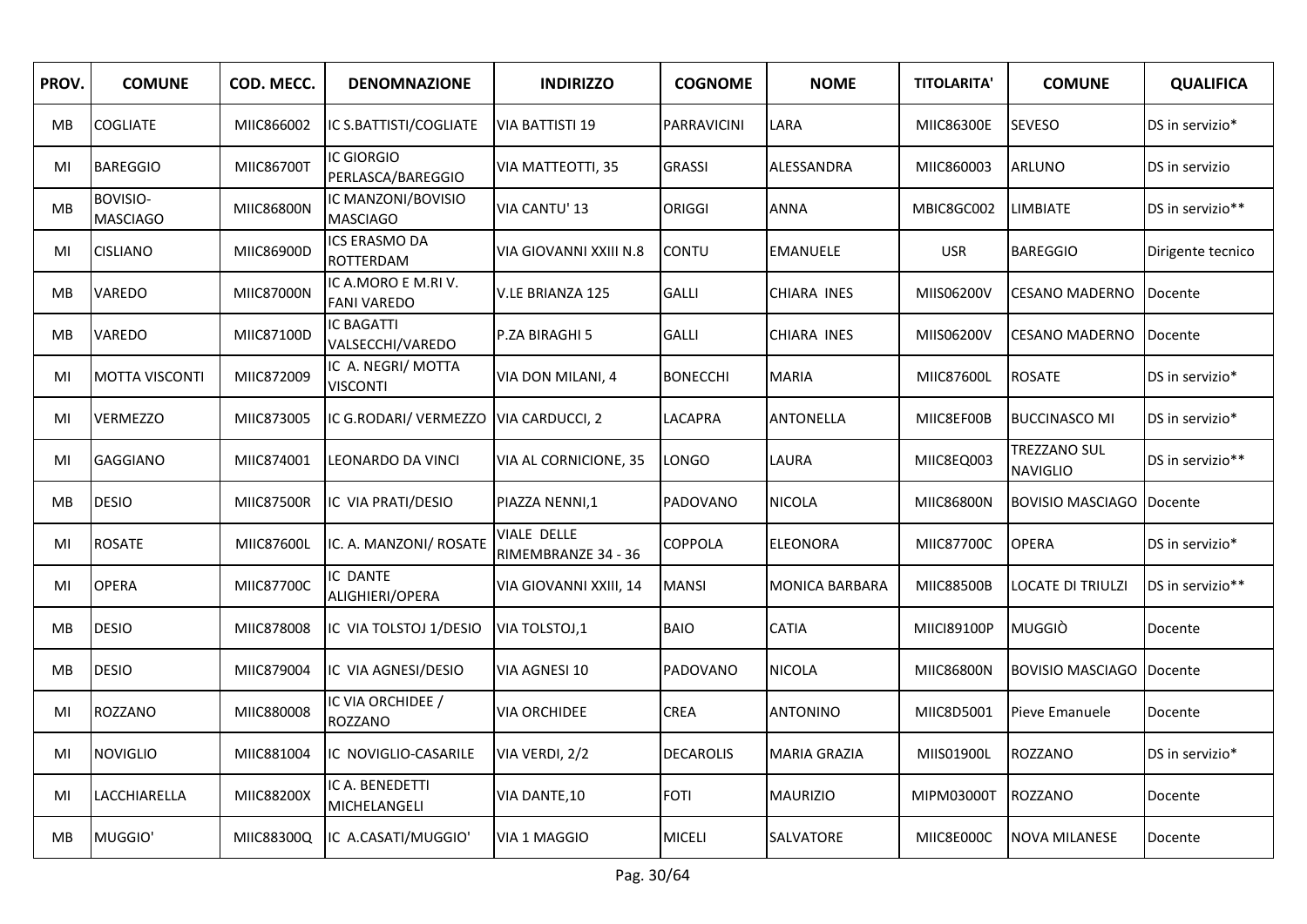| PROV.     | <b>COMUNE</b>                          | COD. MECC.        | <b>DENOMNAZIONE</b>                       | <b>INDIRIZZO</b>                              | <b>COGNOME</b>   | <b>NOME</b>                         | <b>TITOLARITA'</b> | <b>COMUNE</b>                 | <b>QUALIFICA</b> |
|-----------|----------------------------------------|-------------------|-------------------------------------------|-----------------------------------------------|------------------|-------------------------------------|--------------------|-------------------------------|------------------|
| MI        | <b>BASIGLIO</b>                        | MIIC88400G        | IC BASIGLIO                               | PIAZZA LEONARDO DA<br><b>VINCI SNC</b>        | <b>IZZO</b>      | <b>DEBORA</b>                       | MIIC8BB008         | <b>BASIGLIO</b>               | DS in servizio   |
| MI        | <b>LOCATE DI TRIULZI</b>               | MIIC88500B        | IC DON MILANI LOCATE<br>DI TRIULZI        | VIA DON MILANI, SNC                           | <b>GUIDO</b>     | <b>DANILO</b>                       | MIIC8FM00A         | <b>ROZZANO</b>                | DS in servizio** |
| MI        | <b>ASSAGO</b>                          | MIIC886007        | IC MARGHERITA HACK                        | VIA MATTEOTTI, 3                              | <b>LEONE</b>     | <b>FRANCESCO PAOLO</b>              | MIIC8FW002         | ROZZANO                       | Docente          |
| MI        | <b>CORSICO</b>                         | MIIC887003        | IC GALILEI/CORSICO                        | VIA GALILEI, 16                               | <b>PUMPO</b>     | <b>ANNA</b>                         | MIIC8FY00N         | <b>MILANO</b>                 | DS in servizio*  |
| MI        | <b>CORSICO</b>                         | MIIC88800V        | IC.<br><b>BUONARROTI/CORSICO</b>          | VIA L.SALMA 53                                | <b>AVINO</b>     | <b>STEFANIA</b>                     | MIIC8E900V         | <b>ABBIATE GRASSO</b>         | DS in servizio** |
| MI        | <b>CORSICO</b>                         | MIIC88900P        | IC COPERNICO/CORSICO                      | VIA DON TORNAGHI N. 6                         | <b>DE VITA</b>   | <b>LUISA RITA</b>                   | MIMM0CG003         | <b>MILANO</b>                 | Docente          |
| MI        | TREZZANO SUL<br><b>NAVIGLIO</b>        | MIIC89000V        | FRANCESCHI/TREZZANO                       | <b>VIA CONCORDIA 2/4</b>                      | <b>IACONA</b>    | <b>GIUSEPPE</b>                     | MIIC8ES004         | <b>CESANO BOSCONE</b>         | DS in servizio** |
| <b>MB</b> | MUGGIO'                                | MIIC89100P        | IC SALVO D ACQUISTO<br>/MUGGIO'           | VIA FRATELLI CERVI 3 A                        | <b>ALBERTI</b>   | <b>MARIA</b>                        | MIPS05002          | <b>MONZA</b>                  | Docente          |
| MB        | <b>LISSONE</b>                         | MIIC89200E        | IC III DE AMICIS/LISSONE                  | <b>VIA TARRA 2</b>                            | MAIOLINO         | DANIELA                             | MITD00041V         | <b>MONZA</b>                  | Docente          |
| MI        | <b>SAN GIULIANO</b><br>MILANESE        | MIIC89300A        | IC ENRICO FERMI/SAN<br><b>GIULIANO M</b>  | VIA GIOVANNI XXIII N. 18  MASSARO             |                  | CARLO                               | MIIC8FB00P         | <b>SAN DONATO</b><br>MILANESE | DS in servizio** |
| MB        | SOVICO                                 | MIIC894006        | IC GIACOMO<br>PACCINI/SOVICO              | VIA F.BARACCA, 25                             | <b>LIMONTA</b>   | ANTONELLA                           | MBIS106008         | <b>VIMERCATE</b>              | DS in servizio*  |
| MI        | <b>SAN GIULIANO</b><br><b>MILANESE</b> | MIIC895002        | IC MONTESSORI/SAN<br><b>GIULIANO M.SE</b> | P.ZA ITALIA                                   | <b>ESPOSITO</b>  | ANNALISA                            | MIIC8DR008         | <b>MILANO</b>                 | DS in servizio*  |
| <b>MB</b> | <b>MACHERIO</b>                        | MIIC89600T        | IC G.RODARI/MACHERIO                      | <b>VIALE REGINA</b><br><b>MARGHERITA N. 2</b> | COLOMBO          | <b>ANTONELLA</b><br><b>GIOVANNA</b> | MIIC8BQ00Q         | VEDANO AL<br>LAMBRO           | DS in servizio   |
| MI        | MELEGNANO                              | <b>MIIC89700N</b> | IC PAOLO<br>FRISI/MELEGNANO               | VIA GIARDINO, 69                              | <b>RICCI</b>     | CAMILLO                             | PVTL006022         | <b>PAVIA</b>                  | Docente          |
| MI        | MELEGNANO                              | MIIC89800D        | IC G.DEZZA/MELEGNANO   VIA CADORNA 23     |                                               | <b>DE GIORGI</b> | MARCO                               | MIIS02100L         | MELEGNANO                     | DS in servizio*  |
| MI        | PESCHIERA<br><b>BORROMEO</b>           | MIIC899009        | MONTALCINI/PESCHIERA VIA CARDUCCI 7       |                                               | <b>RICCI</b>     | CAMILLO                             | PVTL006022         | <b>PAVIA</b>                  | Docente          |
| MI        | <b>SESTO SAN</b><br><b>GIOVANNI</b>    | MIIC8A0002        | IC G.PASCOLI/SESTO<br>S.GIOVANNI          | VIA FRATELLI DI DIO 101                       | LEONARDI         | <b>MARIA</b>                        | MIIC8FU00A         | <b>MILANO</b>                 | DS in servizio*  |
| MI        | <b>SESTO SAN</b><br><b>GIOVANNI</b>    | MIIC8A100T        | IC ANNA FRANK/SESTO<br>S.GIOVANNI         | VIA BOCCACCIO 336                             | GRANESE          | <b>MILCA FIORELLA</b>               | MIIC8DY00C         | <b>MILANO</b>                 | DS in servizio*  |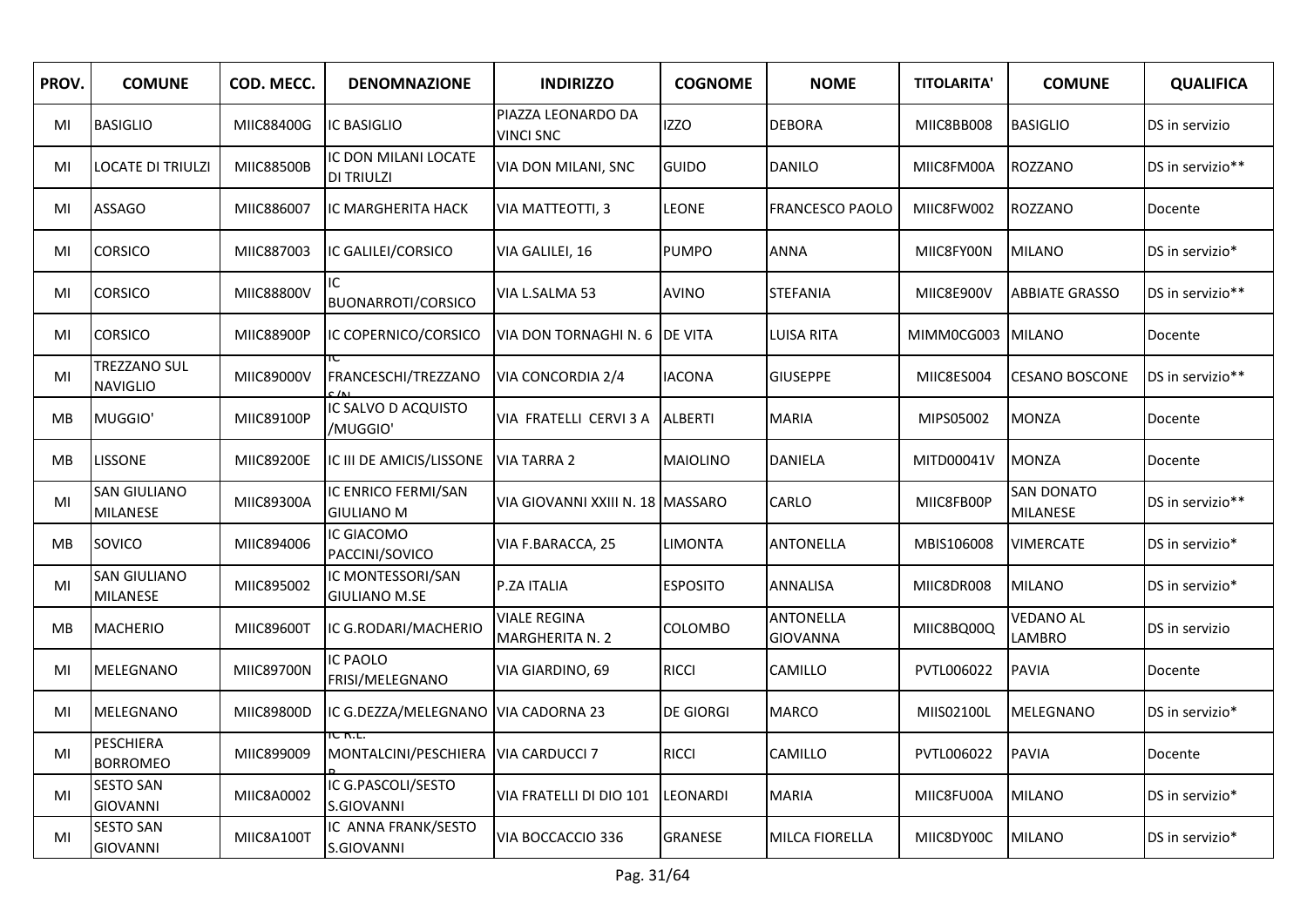| PROV.     | <b>COMUNE</b>                       | COD. MECC. | <b>DENOMNAZIONE</b>                    | <b>INDIRIZZO</b>               | <b>COGNOME</b>                 | <b>NOME</b>      | <b>TITOLARITA'</b> | <b>COMUNE</b>           | <b>QUALIFICA</b> |
|-----------|-------------------------------------|------------|----------------------------------------|--------------------------------|--------------------------------|------------------|--------------------|-------------------------|------------------|
| MI        | PAULLO                              | MIIC8A200N | IC EUGENIO<br><b>CURIEL/PAULLO</b>     | VIA FLEMING 11                 | <b>PALAZZO</b>                 | <b>DOMENICO</b>  | MIIC899009         | <b>MILANO</b>           | Docente          |
| MI        | <b>VIZZOLO</b><br><b>PREDABISSI</b> | MIIC8A300D | IC DELLA MARGHERITA<br>VIZZOLO P.      | VIA VERDI, 3                   | <b>IZZUTI</b>                  | ANGELA           | MIIS082004         | <b>MILANO</b>           | DS in servizio*  |
| MI        | PESSANO CON<br><b>BORNAGO</b>       | MIIC8A4009 | <b>IC DANIELA</b><br>MAURO/PESSANO C/B | VIA ROMA 8                     | CASPANI                        | <b>ANDREA</b>    | MIIC8BM008         | <b>MELZO</b>            | DS in servizio*  |
| MI        | <b>SESTO SAN</b><br><b>GIOVANNI</b> | MIIC8A5005 | IC MARTIRI DELLA<br>LIBERTA/SESTO      | VIA F. CAVALLOTTI, 88          | MENGA                          | <b>ALFIO</b>     | MIIC8D000T         | <b>MILANO</b>           | Docente          |
| MI        | <b>GESSATE</b>                      | MIIC8A6001 | IC ALDA FAIPO'/ GESSATE V.LE EUROPA 4  |                                | CERIZZA                        | <b>LUCIA</b>     | MIIC8CM00V         | <b>TREZZO SULL'ADDA</b> | DS in servizio*  |
| MI        | <b>SESTO SAN</b><br><b>GIOVANNI</b> | MIIC8A700R | IC MARZABOTTO/SESTO<br>S/G.            | VIA SAVONA, 135                | <b>RAUSEO</b>                  | <b>MARIELLA</b>  | MIPS10000T         | DESIO (MB)              | DS in servizio** |
| MI        | <b>BOLLATE</b>                      | MIIC8A800L | IC BRIANZA/BOLLATE                     | VIA BRIANZA, 20                | <b>ROSSATO</b>                 | ANNA MARIA       | <b>VAIC84700E</b>  | SARONNO                 | DS in servizio   |
| MI        | <b>BARANZATE</b>                    | MIIC8A900C | <b>G. RODARI</b>                       | VIA AQUILEIA, 1                | TERENZIANI                     | LORENZA          | MIIC8FS00P         | <b>MILANO</b>           | DS in servizio*  |
| MB        | <b>MONZA</b>                        | MIIC8AA00T | IC SALVO D'ACQUISTO/<br><b>MONZA</b>   | VIA N. PAGANINI,30             | <b>GARLATI</b>                 | <b>GUIDO</b>     | MIIS06800T         | <b>MONZA</b>            | DS in servizio   |
| MI        | <b>PESCHIERA</b><br><b>BORROMEO</b> | MIIC8AB00N | IC FABRIZIO DE<br>ANDRE'/PESCHIERA     | VIA GOLDONI 1                  | CIOTTA                         | <b>BARBARA</b>   | MIIC8FA00V         | <b>PESCHIERA</b>        | Docente          |
| MB        | <b>MONZA</b>                        | MIIC8AC00D | IC SAN<br>FRUTTUOSO/MONZA              | VIA ISEO 18                    | NATALIZI BALDI                 | ROSALIA CATERINA | MIPC20003          | VILLASANTA              | DS in servizio   |
| MB        | <b>MONZA</b>                        | MIIC8AD009 | IC ANNA FRANK/ MONZA VIA TOSCANA, 10   |                                | <b>BAGGIO</b><br><b>MORANO</b> | <b>ALBERTO</b>   | MIIC8GB009         | <b>MONZA</b>            | Docente          |
| <b>MB</b> | <b>MONZA</b>                        | MIIC8AE005 | IC DON LORENZO<br>MILANI/ MONZA        | VIA MONTE BISBINO 12           | ANGELO                         | <b>PIETRO</b>    | MIIS06300P         | <b>MONZA</b>            | Docente          |
| MI        | <b>MILANO</b>                       | MIIC8AF001 | IC VIA TRILUSSA /<br><b>MILANO</b>     | VIA TRILUSSA 10                | TENORE                         | <b>FRANCESCA</b> | MIIC8D200D         | <b>MILANO</b>           | Docente          |
| MI        | <b>MILANO</b>                       | MIIC8AG00R | IC VIA VAL LAGARINA<br>/MILANO         | VIA VAL LAGARINA 44            | <b>PAPADIA</b>                 | VALENTINA        | MIIC8B400X         | <b>MILANO</b>           | Docente          |
| MB        | <b>MONZA</b>                        | MIIC8AH00L | IC KOINE'/ MONZA                       | VIA GENTILI 20                 | <b>GARLATI</b>                 | <b>GUIDO</b>     | MIIS06800T         | <b>MONZA</b>            | DS in servizio   |
| MВ        | <b>BRUGHERIO</b>                    | MIIC8AJ00C | IC DON CAMAGNI/<br><b>BRUGHERIO</b>    | VIA KENNEDY, 15                | <b>SCHEPIS</b>                 | MARILENA         | MIIC8DM00D         | <b>CONCOREZZO</b>       | DS in servizio*  |
| MB        | <b>BRUGHERIO</b>                    | MIIC8AL00T | <b>IC VIA</b><br>N.SAURO/BRUGHERIO     | VIA NAZARIO SAURO 135 CANNELLA |                                | SALVATORE        | MITA073015         | <b>NOVA MILANESE</b>    | Docente          |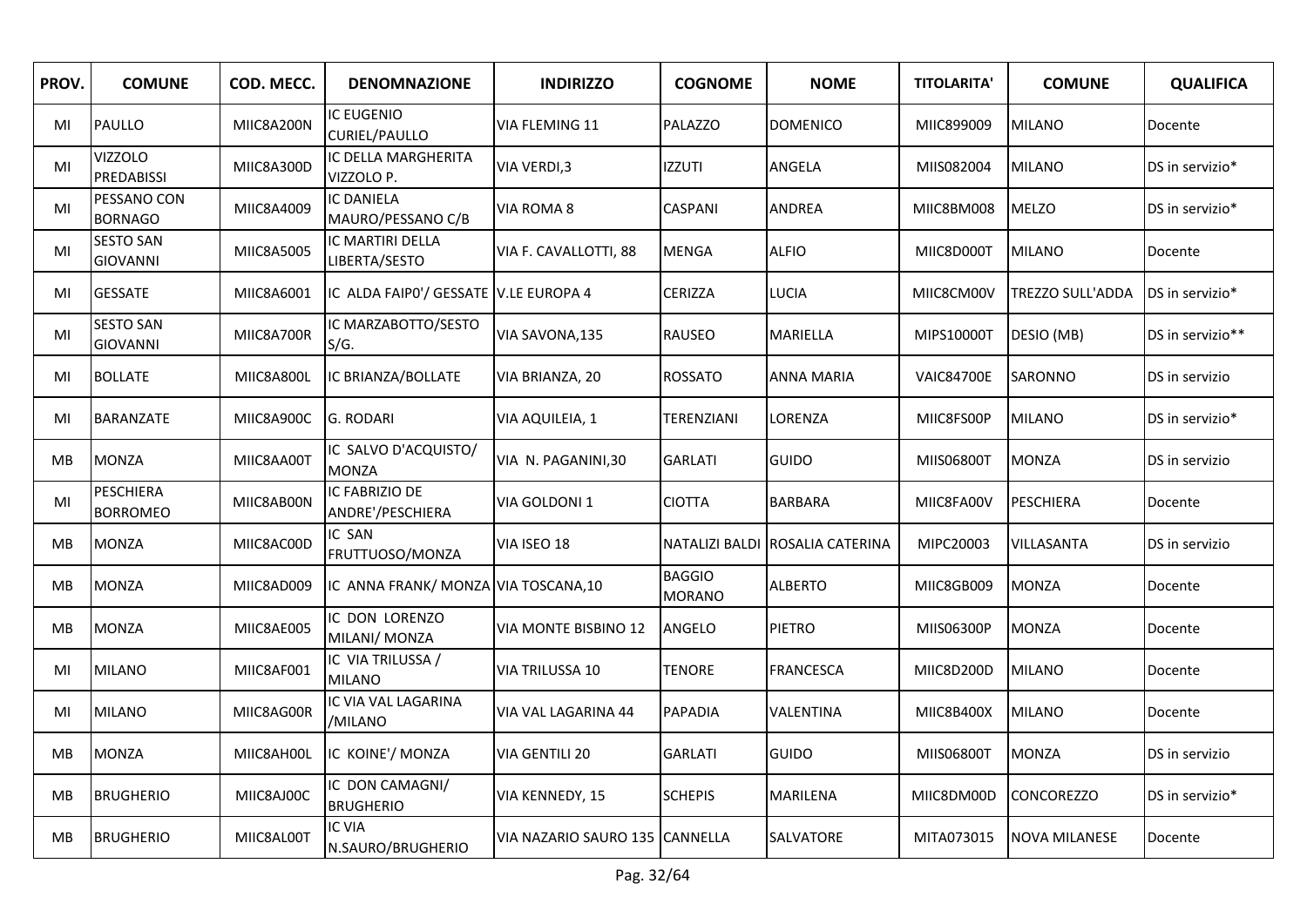| PROV. | <b>COMUNE</b>                       | COD. MECC. | <b>DENOMNAZIONE</b>                      | <b>INDIRIZZO</b>                  | <b>COGNOME</b>  | <b>NOME</b>           | <b>TITOLARITA'</b> | <b>COMUNE</b>                          | <b>QUALIFICA</b> |
|-------|-------------------------------------|------------|------------------------------------------|-----------------------------------|-----------------|-----------------------|--------------------|----------------------------------------|------------------|
| MB    | <b>BRUGHERIO</b>                    | MIIC8AM00N | IC FILIPPO DE<br>PISIS/BRUGHERIO         | VIA VITTORIO VENETO 54 MEREGHETTI |                 | CLAUDIA               | MIIC8AJ00C         | <b>BRUGHERIO</b>                       | DS in servizio*  |
| MI    | MILANO                              | MIIC8AN00D | IC M.TERESA DI<br>CALCUTTA/MILANO        | VIA MONDOLFO 7                    | <b>RICCI</b>    | <b>GABRIELLA</b>      | MIIC8DX00L         | <b>MILANO</b>                          | DS in servizio*  |
| MI    | <b>CINISELLO</b><br><b>BALSAMO</b>  | MIIC8AP009 | IC PIAZZA<br>COSTA/CINISELLO             | PIAZZA COSTA, 23                  | <b>MAMMANI</b>  | <b>MILENA</b>         | MIPC01000C         | <b>MILANO</b>                          | DS in servizio*  |
| MI    | <b>CINISELLO</b><br><b>BALSAMO</b>  | MIIC8AQ005 | IC BUSCAGLIA/CINISELLO<br><b>BALSAMO</b> | VIA PAISIELLO, 2                  | LEO             | LUIGI                 | MIIC82500Q         | CINISELLO BALSAMO DS in servizio*      |                  |
| MI    | <b>CINISELLO</b><br><b>BALSAMO</b>  | MIIC8AR001 | IC GARIBALDI/CINISELLO<br><b>BALSAMO</b> | VIA MARCONI 46                    | <b>BERTO</b>    | ALESSANDRA            | MIIC8D700L         | <b>PADERNO</b><br>DUGNANO (MI)         | Docente          |
| MI    | <b>CINISELLO</b><br><b>BALSAMO</b>  | MIIC8AS00R | IC ZANDONAI/CINISELLO<br><b>BALSAMO</b>  | VIA RISORGIMENTO 174              | <b>GERMANO'</b> | <b>EMANUELA MARIA</b> | MIIS05400X         | <b>MILANO</b>                          | DS in servizio*  |
| MI    | PANTIGLIATE                         | MIIC8AT00L | IC "FALCONE-<br>BORSELLINO"PANTIGLI      | VIALE GIUSEPPE DI<br>VITTORIO, 14 | <b>CIOTTA</b>   | <b>BARBARA</b>        | MIIC8FA00V         | PESCHIERA                              | Docente          |
| MI    | COLOGNO<br>MONZESE                  | MIIC8AU00C | IC IV/E.<br>MONTALE/COLOGNO M.           | VIA EMILIA 1                      | <b>CELSO</b>    | <b>ANNA MARIA</b>     | MIIC8AE005         | CINISELLO BALSAMO DS in servizio*      |                  |
| MI    | <b>MEDIGLIA</b>                     | MIIC8AV002 | FRAZ.BUSTIGHERA/MEDI                     | <b>VIA EUROPA 4</b>               | <b>FAVENTO</b>  | <b>FABIO</b>          | MIIC8FA00V         | <b>SAN GIULIANO</b><br><b>MILANESE</b> | DS in servizio*  |
| MI    | CORMANO                             | MIIC8AW00T | IC.<br>A.MANZONI/CORMANO                 | VIA ADDA 36                       | <b>CUTRO</b>    | ANTONELLA MARIA       | MIIS079008         | <b>MILANO</b>                          | DS in servizio*  |
| MI    | <b>CUSANO</b><br><b>MILANINO</b>    | MIIC8AX00N | IC E.FERMI/CUSANO<br><b>MILANINO</b>     | P.ZZA TRENTO TRIESTE 1            | <b>TIRONE</b>   | PAOLA MARIA           | MIIC8FV006         | <b>MILANO</b>                          | DS in servizio*  |
| MI    | <b>CUSANO</b><br><b>MILANINO</b>    | MIIC8AY00D | IC GIOV. XXIII/CUSANO<br><b>MILANINO</b> | VIALE ROMA 27                     | <b>BERTO</b>    | ALESSANDRA            | MIIC8D700L         | PADERNO<br>DUGNANO (MI)                | Docente          |
| MI    | <b>SESTO SAN</b><br><b>GIOVANNI</b> | MIIC8AZ009 | IC ROVANI/SESTO SAN<br><b>GIOVANNI</b>   | VIA MARCONI 44                    | <b>MENGA</b>    | <b>ALFIO</b>          | MIIC8D000T         | <b>MILANO</b>                          | Docente          |
| MI    | <b>VIMODRONE</b>                    | MIIC8B000L | IC VIA<br>PIAVE/VIMODRONE                | VIA PIAVE, 62                     | PORFIDIA        | LOREDANA              | MIIC8BW00C         | <b>SEGRATE</b>                         | Docente          |
| MВ    | <b>BERNAREGGIO</b>                  | MIIC8B100C | IC VIA<br>EUROPA/BERNAREGGIO             | VIA EUROPA, 2                     | D'ALO'          | <b>ELIANA</b>         | MIPM06000N         | <b>MONZA</b>                           | DS in servizio*  |
| MI    | <b>TREZZO SULL'ADDA</b>             | MIIC8B2008 | <b>IC AI NOSTRI</b><br>CADUTI/TREZZO S/A | P.ZA ITALIA 1                     | <b>STUCCHI</b>  | <b>FRANCESCO</b>      | MITD51000Q         | <b>BELLUSCO</b>                        | Docente          |
| MI    | <b>VAPRIO D'ADDA</b>                | MIIC8B3004 | IC A.DIAZ/VAPRIO<br>D'ADDA               | V.LE DELLA VITTORIA, 11 STUCCHI   |                 | <b>FRANCESCO</b>      | MITD51000Q         | <b>BELLUSCO</b>                        | Docente          |
| MI    | <b>MILANO</b>                       | MIIC8B400X | IC LUIGI<br>GALVANI/MILANO               | VIA GALVANI 7                     | <b>INVERSO</b>  | LORENZA               | MITF070009         | <b>MILANO</b>                          | Docente          |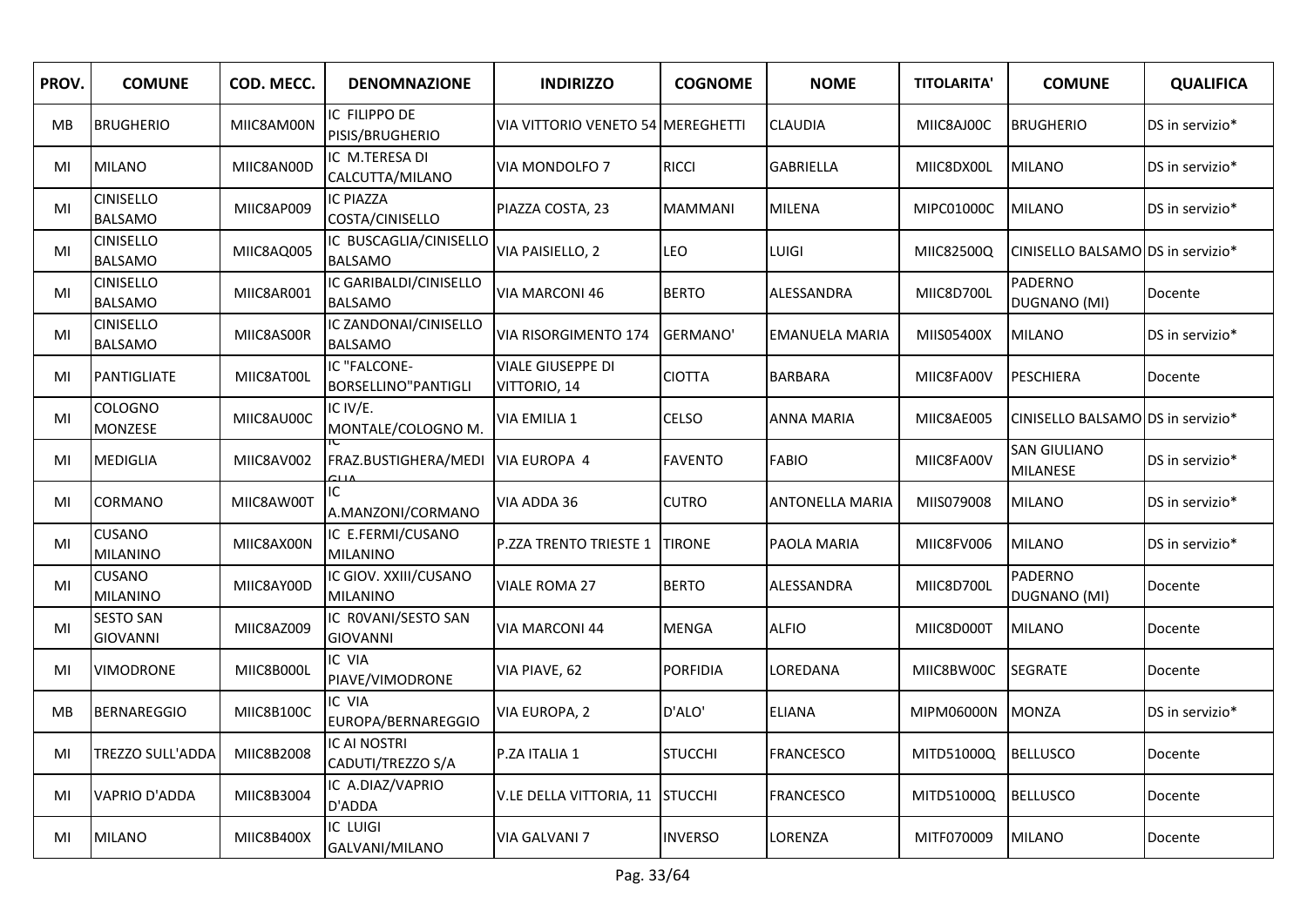| PROV. | <b>COMUNE</b>                | COD. MECC. | <b>DENOMNAZIONE</b>                       | <b>INDIRIZZO</b>                | <b>COGNOME</b>     | <b>NOME</b>           | <b>TITOLARITA'</b> | <b>COMUNE</b>                          | <b>QUALIFICA</b> |
|-------|------------------------------|------------|-------------------------------------------|---------------------------------|--------------------|-----------------------|--------------------|----------------------------------------|------------------|
| MI    | POZZUOLO<br>MARTESANA        | MIIC8B500Q | A.MANZONI/POZZUOLO                        | PIAZZA PIETRO NENNI 1           | <b>PALAZZO</b>     | <b>DOMENICO</b>       | MIIC899009         | <b>MILANO</b>                          | Docente          |
| MI    | <b>MILANO</b>                | MIIC8B600G | IC A.STOPPANI/MILANO                      | <b>VIA STOPPANI 1</b>           | <b>FUGARO</b>      | <b>MONICA</b>         | MIIS05400X         | <b>MILANO</b>                          | Docente          |
| MI    | <b>MILANO</b>                | MIIC8B700B | IC PISACANE E<br>POERIO/MILANO            | <b>VIA PISACANE 9</b>           | <b>RONCARATI</b>   | <b>SERGIO UMBERTO</b> | MIIC8B9003         | <b>MILANO</b>                          | DS in servizio*  |
| MI    | <b>MILANO</b>                | MIIC8B8007 | IC TOMMASO<br><b>GROSSI/MILANO</b>        | VIA MONTE VELINO 2/4            | <b>PALMA</b>       | MARCELLA              | MIIC8B700B         | <b>MILANO</b>                          | DS in servizio*  |
| MI    | <b>MILANO</b>                | MIIC8B9003 | IC E.MOROSINI E<br><b>B.SAVOIA/MILANO</b> | VIA MOROSINI, 11/13             | <b>GAJOTTI</b>     | <b>PAOLA</b>          | MIIC8DV001         | <b>MILANO</b>                          | DS in servizio*  |
| MI    | <b>CESATE</b>                | MIIC8BA00C | <b>IC GIOVANNI</b><br>XXIII/CESATE        | <b>VIA VENEZIA</b>              | <b>FOGGIA</b>      | <b>STEFANIA</b>       | MITD450009         | <b>BOLLATE</b>                         | Docente          |
| MI    | <b>MILANO</b>                | MIIC8BB008 | IC A. DIAZ/MILANO                         | PIAZZA CARDINAL<br>G.MASSAIA, 2 | <b>GALLOTTI</b>    | CARLA FEDERICA        | MIIC8AN00D         | <b>MILANO</b>                          | DS in servizio*  |
| MI    | LAINATE                      | MIIC8BC004 | <b>IC VIA</b><br>LAMARMORA/LAINATE        | <b>VIA LAMARMORA</b>            | <b>TIANA</b>       | MARIATERESA           | MIIC8EB004         | ARESE                                  | DS in servizio*  |
| MI    | <b>MILANO</b>                | MIIC8BD00X | MILANO SPIGA<br>ROSSARICASTIGLIONI        | MIVE01000P                      | <b>GHISALBERTI</b> | ANNALISA              | MIPC170001         | <b>MILANO</b>                          | Docente          |
| MI    | LAINATE                      | MIIC8BE00Q | IC VIA CAIROLI/LAINATE                    | <b>VIA CAIROLI 31</b>           | <b>RACCHETTI</b>   | CLAUDIA               | MIIC8B600G         | <b>MILANO</b>                          | DS in servizio*  |
| MI    | <b>GORGONZOLA</b>            | MIIC8BF00G | <b>RITA LEVI MONTALCINI</b>               | <b>VIA MAZZINI</b>              | <b>MERONI</b>      | <b>MONICA</b>         | MIIC8BH007         | CASSINA DE' PECCHI DS in servizio**    |                  |
| MI    | <b>BUSSERO</b>               | MIIC8BG00B | IC MONTE<br>GRAPPA/BUSSERO                | VIA G.DI VITTORIO, 1            | <b>CHIOFFI</b>     | <b>MARTA</b>          | MIIC8BJ003         | CARUGATE                               | DS in servizio   |
| MI    | <b>CASSINA DE'</b><br>PECCHI | MIIC8BH007 | IC STATALE/CASSINA DE'<br>PECCH           | PIAZZA UNITA' D'ITALIA          | <b>PESCE</b>       | <b>UMBERTO</b>        | MITD400008         | <b>CERNUSCO SUL</b><br><b>NAVIGLIO</b> | DS in servizio** |
| MI    | <b>CARUGATE</b>              | MIIC8BJ003 | ISTITUTO COMP. DI<br>CARUGATE             | VIA S.FRANCESCO,5               | <b>PORFIDIA</b>    | LOREDANA              | MIIC8BW00C         | <b>SEGRATE</b>                         | Docente          |
| MI    | <b>SEGRATE</b>               | MIIC8BK00L | IC A.B. SABIN/SEGRATE                     | VIA FRATELLI CERVI              | <b>FAZIO</b>       | MARGHERITA            | MIIC899009         | <b>PESCHIERA</b>                       | DS in servizio*  |
| MI    | PIOLTELLO                    | MIIC8BL00C | I.C. IQBAL<br>MASIH/PIOLTELLO             | VIA IQBAL MASIH N.7             | <b>STRIGNANO</b>   | <b>STEFANIA</b>       | MIIC8E300X         | <b>MELZO</b>                           | DS in servizio** |
| MI    | <b>MELZO</b>                 | MIIC8BM008 | IC MASCAGNI/MELZO                         | VIA MASCAGNI, 11                | <b>BORGNINO</b>    | <b>GIULIANA</b>       | MIIC8BX008         | <b>SEGRATE</b>                         | DS in servizio*  |
| MI    | <b>SETTALA</b>               | MIIC8BN004 | IC LEONARDO DA<br><b>VINCI/SETTALA</b>    | VIA VERDI, 8/B                  | <b>SOCINI</b>      | SONIA                 | MIIC8BX008         | <b>SEGRATE</b>                         | Docente          |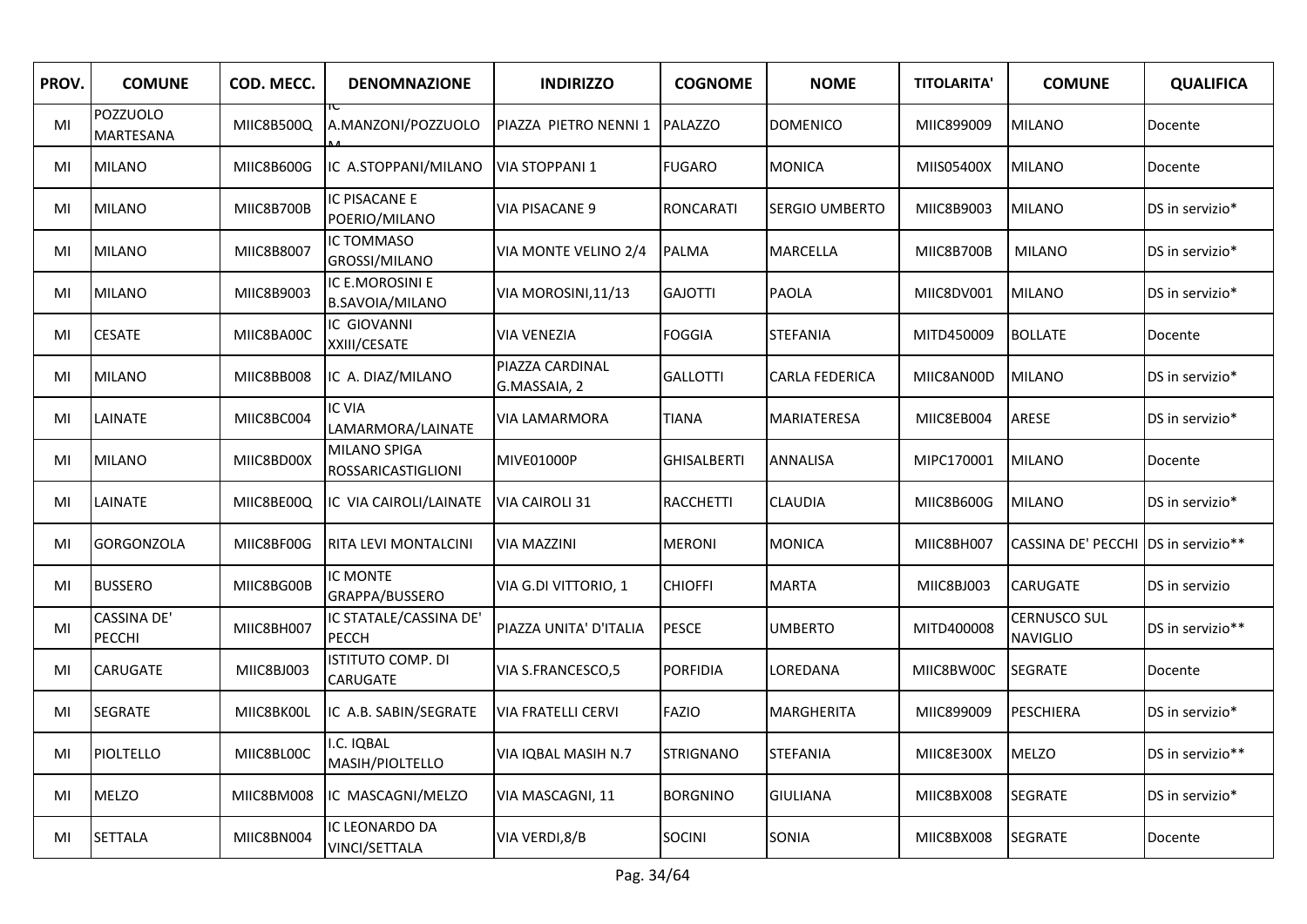| PROV. | <b>COMUNE</b>                       | COD. MECC. | <b>DENOMNAZIONE</b>                           | <b>INDIRIZZO</b>          | <b>COGNOME</b>    | <b>NOME</b>                         | <b>TITOLARITA'</b> | <b>COMUNE</b>                       | <b>QUALIFICA</b> |
|-------|-------------------------------------|------------|-----------------------------------------------|---------------------------|-------------------|-------------------------------------|--------------------|-------------------------------------|------------------|
| MI    | <b>VIGNATE</b>                      | MIIC8BP00X | IC VIA GALVANI/VIGNATE VIA GALVANI 1          |                           | <b>SOCINI</b>     | SONIA                               | MIIC8BX008         | <b>SEGRATE</b>                      | Docente          |
| MВ    | <b>ARCORE</b>                       | MIIC8BQ00Q | IC VIA MONGINEVRO                             | VIA MONGINEVRO, 1         |                   | NATALIZI BALDI ROSALIA CATERINA     | MIPC20003          | VILLASANTA                          | DS in servizio   |
| MI    | <b>NOVATE MILANESE</b>              | MIIC8BR00G | <b>BRODOLINI/NOVATE</b>                       | VIA DELLO SPORT, 18       | <b>MORINI</b>     | <b>MARCO PAOLO</b>                  | MIIC8A900C         | <b>BARANZATE</b>                    | DS in servizio** |
| МB    | <b>LESMO</b>                        | MIIC8BS00B | <b>ISTITUTO COMPRENSIVO</b><br>LESMO          | VIA DONNA ROSA, 13        | <b>RIZZO</b>      | <b>VIRGINIA</b>                     | MIIS00600E         | BESANA IN BRIANZA IDS in servizio*  |                  |
| MI    | <b>PERO</b>                         | MIIC8BT007 | <b>ISTITUTO COMPRENSIVO</b><br><b>DI PERO</b> | <b>VIA GIOVANNI XXIII</b> | <b>ALOISI</b>     | <b>GIUSEPPINA</b><br><b>TIZIANA</b> | MIIC8FK00P         | CORNAREDO                           | DS in servizio   |
| MI    | <b>POGLIANO</b><br><b>MILANESE</b>  | MIIC8BU003 | IC PAOLO NEGLIA                               | <b>VIA GARIBALDI 55</b>   | <b>TERRONE</b>    | <b>GIUSEPPE</b>                     | MIIC8FG00T         | <b>PARABIAGO</b>                    | DS in servizio** |
| MI    | RHO                                 | MIIC8BV00L | IC FABRIZIO DE<br>ANDRE'/RHO                  | VIA GRAZIA DELEDDA, 2     | <b>CARDARULO</b>  | ROSSANA                             | MIIC8EC00X         | ARESE                               | DS in servizio*  |
| MI    | <b>SEGRATE</b>                      | MIIC8BW00C | ROSANNA GALBUSERA                             | STRADA ANULARE 2-A        | <b>COCCHI</b>     | PATRIZIA                            | MIPS070007         | <b>MILANO</b>                       | DS in servizio*  |
| MI    | <b>SEGRATE</b>                      | MIIC8BX008 | IC SCHWEITZER<br>/SEGRATE                     | VIA SAN ROCCO, N.4        | PARI              | <b>ANTONELLA</b>                    | MIRH010009         | <b>MILANO</b>                       | DS in servizio*  |
| MB    | <b>CARNATE</b>                      | MIIC8BZ00X | <b>ISTITUTO COMPRENSIVO</b><br>CARNATE        | VIA DON E. MAGNI, 2       | <b>CAMPEGGI</b>   | MANUELA                             | LCIS001009         | <b>MERATE</b>                       | DS in servizio*  |
| MI    | MILANO                              | MIIC8C0007 | IC LUIGI EINAUDI<br>/MILANO                   | VIA VAL D'INTELVI 11      | <b>CORTICELLI</b> | <b>GIULIO</b>                       | MIIC8DU005         | <b>MILANO</b>                       | DS in servizio*  |
| MI    | <b>MILANO</b>                       | MIIC8C1003 | IC G. BORSI/MILANO                            | VIA OJETTI, 13            | <b>ADAMO</b>      | ALESSANDRA                          | MIIC8C6006         | <b>MILANO</b>                       | Docente          |
| MI    | <b>MILANO</b>                       | MIIC8C300P | <b>IC RICCARDO</b><br>MASSA/MILANO            | VIA VIRGILIO BROCCHI, 5   | <b>CERIANI</b>    | <b>ROBERTO</b>                      |                    |                                     | DS in quiescenza |
| MI    | <b>MILANO</b>                       | MIIC8C400E | IC L.CADORNA/MILANO                           | VIA DOLCI 5               | <b>CILENTI</b>    | NICOLETTA                           | MIIC8CZ00E         | <b>MILANO</b>                       | Docente          |
| MI    | <b>MILANO</b>                       | MIIC8C500A | IC S.GIUSEPPE<br>CALASANZIO/MILANO            | PIAZZA AXUM 5             | FRANCISETTI       | MICAELA                             | MIIC8DZ008         | <b>MILANO</b>                       | DS in servizio   |
| MI    | <b>MILANO</b>                       | MIIC8C6006 | IC "VIA<br>PARETO"/MILANO                     | <b>VIA GALLARATE 15</b>   | <b>BELLUZZO</b>   | <b>MARTA GUERRINA</b>               | MIPM11000D         | <b>MILANO</b>                       | Docente          |
| MI    | <b>MILANO</b>                       | MIIC8C7002 | I.C. LUCIANO MANARA                           | VIA LAMENNAIS, 20         | <b>BELLUZZO</b>   | <b>MARTA GUERRINA</b>               | MIPM11000D         | <b>MILANO</b>                       | Docente          |
| MI    | <b>SESTO SAN</b><br><b>GIOVANNI</b> | MIIC8C800T | IC DANTE<br>ALIGHIERI/SESTO S/G               | VIA FALCK, 110            | <b>BARBARESI</b>  | ALESSANDRA                          | MIIC8GH008         | <b>SESTO SAN</b><br><b>GIOVANNI</b> | DS in servizio*  |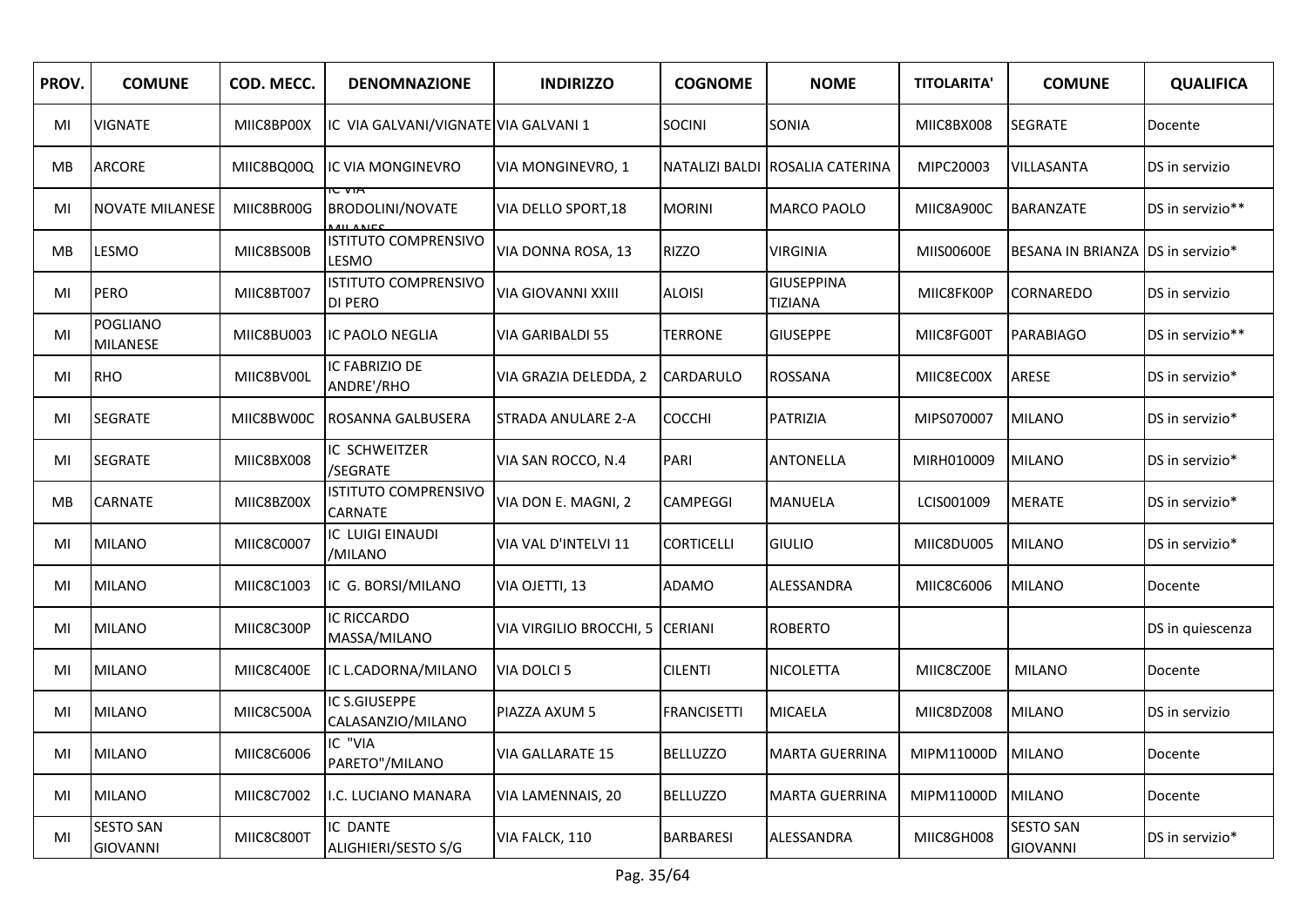| PROV.     | <b>COMUNE</b>                 | COD. MECC. | <b>DENOMNAZIONE</b>                              | <b>INDIRIZZO</b>                          | <b>COGNOME</b>     | <b>NOME</b>        | <b>TITOLARITA'</b> | <b>COMUNE</b>        | <b>QUALIFICA</b> |
|-----------|-------------------------------|------------|--------------------------------------------------|-------------------------------------------|--------------------|--------------------|--------------------|----------------------|------------------|
| MI        | <b>INZAGO</b>                 | MIIC8CA003 | IC VIA LEOPARDI/INZAGO                           | <b>VIA LEOPARDI</b>                       | <b>GENCHI</b>      | <b>ELISABETTA</b>  | MIIS061003         | <b>INZAGO</b>        | DS in servizio** |
| MI        | <b>MILANO</b>                 | MIIC8CB00V | <b>ICS JACOPO</b><br>BAROZZI/MILANO              | VIA BOCCONI, 17                           | <b>FATTA</b>       | <b>ROSAMARIA</b>   | MIIS09400A         | <b>MILANO</b>        | Docente          |
| MI        | <b>CASSANO D'ADDA</b>         | MIIC8CC00P | IC Q. DI VONA/CASSANO<br>D'ADDA                  | VIA L.DA VINCI,2                          | <b>BELLETTI</b>    | <b>BRUNO</b>       | MIIS10300X         | <b>GORGONZOLA</b>    | DS in servizio*  |
| MI        | <b>MILANO</b>                 | MIIC8CD00E | IC P.THOUAR E<br>L.GONZAGA/MILANO                | VIA TABACCHI 15/A                         | POLLIANI           | <b>ANNA</b>        | <b>MIIC81700R</b>  | <b>MILANO</b>        | DS in servizio*  |
| MI        | <b>MILANO</b>                 | MIIC8CE00A | IC "G. PASCOLI"/MILANO                           | VIA RASORI, 19                            | <b>TENORE</b>      | <b>FRANCESCA</b>   | MIIC8D200D         | <b>MILANO</b>        | Docente          |
| MI        | <b>MILANO</b>                 | MIIC8CF006 | IC C. CANTU'/MILANO                              | VIA DEI BRASCHI 12                        | <b>MALIANDI</b>    | <b>GIOVANNI</b>    | MIRC08000A         | <b>MILANO</b>        | DS in servizio*  |
| MI        | <b>MILANO</b>                 | MIIC8CG002 | IC VIA SCIALOIA/MILANO VIA SCIALOIA 21           |                                           | <b>BAGGIO</b>      | <b>BRUNA</b>       | MIIS02600Q         | <b>MILANO</b>        | DS in servizio   |
| MI        | <b>MILANO</b>                 | MIIC8CH00T | IC.<br>CONFALONIERI/MILANO                       | VIA DAL VERME 10                          | <b>PERTOCELLI</b>  | <b>MICHELE</b>     | MIRH010009         | <b>MILANO</b>        | Docente          |
| MI        | <b>TREZZANO ROSA</b>          | MIIC8CJ00N | IC M.GANDHI/TREZZANO<br><b>ROSA</b>              | <b>VIA COMMENDATOR</b><br><b>BRAMBATI</b> | <b>CREMONESI</b>   | MARIO GIOACHINO    | MIIC8CA003         | <b>VAPRIO D'ADDA</b> | DS in servizio*  |
| MI        | <b>MASATE</b>                 | MIIC8CK007 | IST. COM.<br><b>BASIANO/MASATE</b>               | VIA MONTE GRAPPA 16                       | <b>FOTI</b>        | <b>GIORGIO</b>     | MIIC8DP005         | <b>BUSNAGO</b>       | DS in servizio*  |
| MB        | <b>USMATE VELATE</b>          | MIIC8CL003 | IU LIIVA<br>MANDELLI/USMATE<br><del>ᡟᡛᡃ᠔</del> ᠴ | VIA BERNARDINO LUINI,<br>2                | TRABATTONI         | <b>MARIAGNESE</b>  | MIIC82600G         | <b>BIASONO</b>       | DS in servizio*  |
| MB        | <b>CORNATE D'ADDA</b>         | MIIC8CM00V | ALIGHIERI/CORNATE                                | VIA ALDO MORO,9                           | O PROTO            | MARIANO            | MIIC8AD009         | <b>MONZA</b>         | DS in servizio*  |
| MB        | <b>ORNAGO</b>                 | MIIC8CN00P | IC MANZONI DI ORNAGO<br>E BURAGO                 | VIA PORTA 6                               | CHIOFFI            | <b>MARTA</b>       | MIIC8BJ003         | CARUGATE             | DS in servizio   |
| MВ        | <b>BELLUSCO</b>               | MIIC8CP00E | IC BELLUSCO E MEZZAGO PASCOLI, 9                 |                                           | LECCHI             | <b>MARIA LUCIA</b> | MIIC8DJ008         | TREZZO SULL'ADDA     | DS in servizio   |
| <b>MB</b> | CAVENAGO DI<br><b>BRIANZA</b> | MIIC8CQ00A | IC A. NEGRI/CAVENAGO<br>B.                       | VIA SAN GIULIO, 20                        | SOROLDONI          | <b>GUIDO</b>       | MISL13000E         | <b>MONZA</b>         | DS in servizio*  |
| MI        | <b>MILANO</b>                 | MIIC8CR006 | IC SORELLE AGAZZI/<br><b>MILANO</b>              | VIA GABBRO 6/A                            | <b>FAMIGLIETTI</b> | <b>MARCIANO</b>    | MIIC8B400R         | <b>MILANO</b>        | Docente          |
| MI        | <b>MILANO</b>                 | MIIC8CS002 | IC DON ORIONE/MILANO VIA FABRIANO 4              |                                           | FASSINO            | <b>MARCO</b>       | MIIS059003         | <b>MILANO</b>        | DS in servizio   |
| MI        | <b>MILANO</b>                 | MIIC8CT00T | IC VITTORIO<br>LOCCHI/MILANO                     | VIA PASSERINI, 4/8                        | <b>FAMIGLIETTI</b> | <b>MARCIANO</b>    | MIIC8B400R         | <b>MILANO</b>        | Docente          |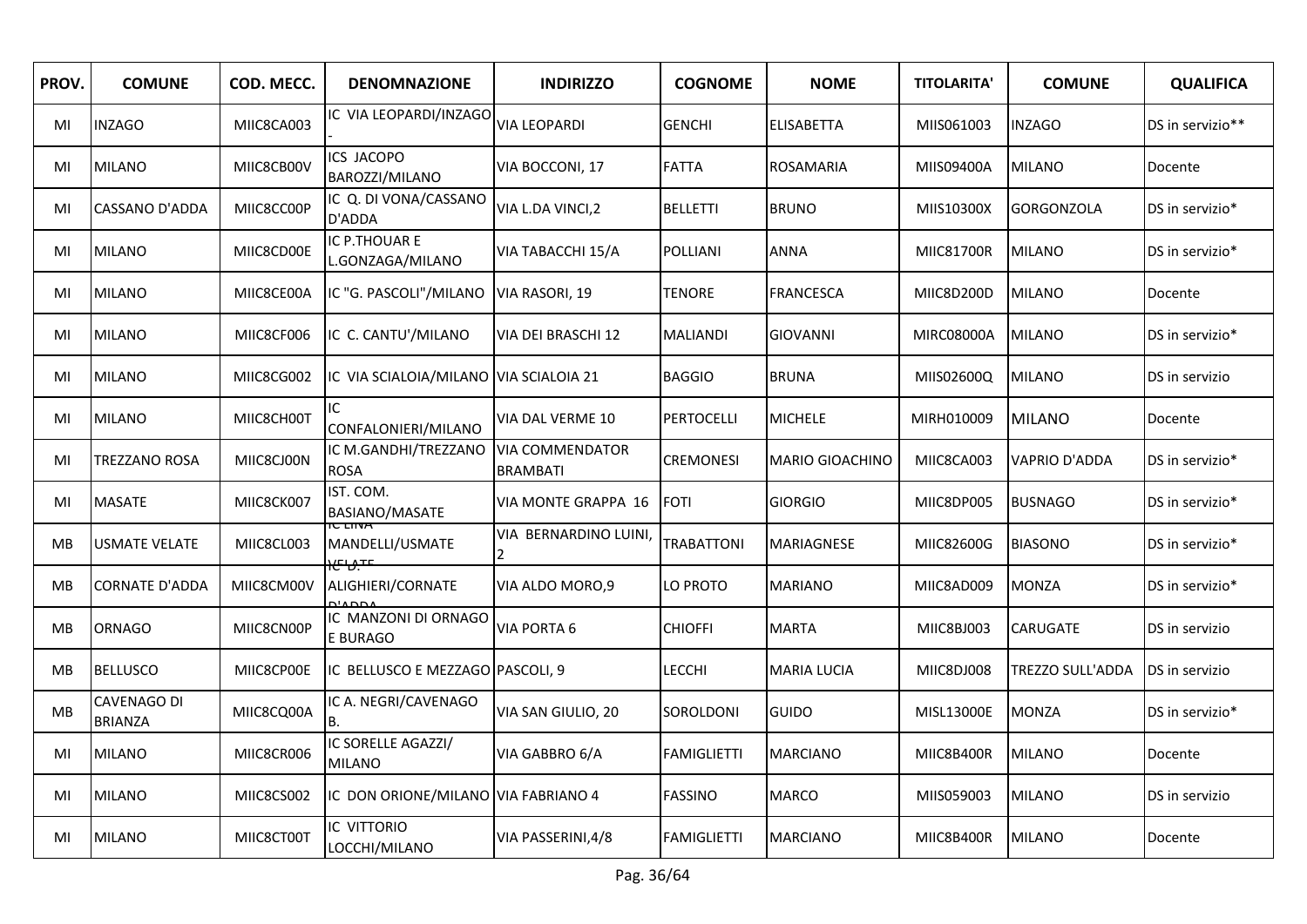| PROV.     | <b>COMUNE</b>                    | COD. MECC. | <b>DENOMNAZIONE</b>                       | <b>INDIRIZZO</b>                       | <b>COGNOME</b>             | <b>NOME</b>         | <b>TITOLARITA'</b> | <b>COMUNE</b>   | <b>QUALIFICA</b> |
|-----------|----------------------------------|------------|-------------------------------------------|----------------------------------------|----------------------------|---------------------|--------------------|-----------------|------------------|
| MI        | <b>MILANO</b>                    | MIIC8CV007 | IC PAOLO E LARISSA<br>PINI/MILANO         | <b>VIA STEFANARDO</b><br>VIMERCATE, 14 | <b>IACAZIO</b>             | <b>ELISA</b>        | MISL01000C         | <b>MILANO</b>   | Docente          |
| MI        | <b>MILANO</b>                    | MIIC8CW003 | IC Q.DI VONA-TITO<br>SPERI/MILANO         | VIA ANTONIO SACCHINI,<br>34            | <b>ADAMO</b>               | ALESSANDRA          | MIIC8C6006         | <b>MILANO</b>   | Docente          |
| MI        | <b>MILANO</b>                    | MIIC8CX00V | IC FABIO FILZI/MILANO                     | <b>VIA RAVENNA 15</b>                  | <b>INVERSO</b>             | LORENZA             | MITF070009         | <b>MILANO</b>   | Docente          |
| MI        | <b>MILANO</b>                    | MIIC8CY00P | IC CAPPONI/MILANO                         | VIA PESTALOZZI 13                      | <b>ALEMANI</b>             | <b>CLARA</b>        | MIIC82000L         | <b>MILANO</b>   | DS in servizio   |
| MI        | <b>MILANO</b>                    | MIIC8CZ00E | IC NARCISI/MILANO                         | <b>VIA DEI NARCISI 2</b>               | <b>IZZO</b>                | <b>DEBORA</b>       | MIIC8BB008         | <b>BASIGLIO</b> | DS in servizio   |
| MI        | <b>MILANO</b>                    | MIIC8D000T | IC IQBAL MASIH/MILANO VIA BIANCA MILESI   | 4                                      | PARABIAGHI                 | <b>MARIO FRANCO</b> | VAPC040006         | SARONNO         | DS in servizio   |
| MI        | <b>MILANO</b>                    | MIIC8D100N | IC RINNOVATA<br>PIZZIGONI/MILANO          | VIA C. DA CASTELLO 10                  | <b>MORELLO</b>             | <b>IDA</b>          |                    |                 | DS in quiescenza |
| MI        | <b>MILANO</b>                    | MIIC8D200D | IC VIA CONSOLE<br>MARCELLO/MILANO         | <b>VIA CONSOLE MARCELLO</b><br>9       | <b>MARIANO</b>             | <b>MARINAPAOLA</b>  | MIIC8F200P         | <b>MILANO</b>   | Docente          |
| MI        | <b>MILANO</b>                    | MIIC8D3009 | I.C. A. SCARPA MILANO                     | <b>VIA CLERICETTI 22</b>               | <b>ARIOLI</b>              | ELENA DOMENICA      | MIIC8DG00L         | <b>MILANO</b>   | Docente          |
| MI        | <b>MILANO</b>                    | MIIC8D4005 | I.C. VIA<br>MANIAGO/MILANO                | VIA MANIAGO, 30                        | <b>CILENTI</b>             | NICOLETTA           | MIIC8CZ00E         | <b>MILANO</b>   | Docente          |
| MI        | PIEVE EMANUELE                   | MIIC8D5001 | VIQUARTERIO/PIEVE                         | VIA VIQUARTERIO                        | ARGANESE                   | <b>GIUSEPPE</b>     | MIIC88200X         | LACCHIARELLA    | Docente          |
| MI        | PIEVE EMANUELE                   | MIIC8D600R | IC VIA DELLE<br><b>BETULLE/PIEVE EMAN</b> | VIA DELLE BETULLE                      | <b>FOTI</b>                | <b>MAURIZIO</b>     | MIPM03000T         | <b>ROZZANO</b>  | Docente          |
| MI        | PADERNO<br><b>DUGNANO</b>        | MIIC8D700L | IC ALLENDE PADERNO<br><b>DUGNANO</b>      | VIA ITALIA,13                          | <b>MANFREDI</b>            | <b>GIOVANNI</b>     | MIIC8AW00T         | <b>CORMANO</b>  | DS in servizio** |
| MI        | <b>PADERNO</b><br><b>DUGNANO</b> | MIIC8D800C | IC PADERNO DUGNANO<br><b>VIA MANZONI</b>  | VIA MANZONI, 31                        | CANIATO                    | ANTONELLA           | MIIC8D700L         | <b>PADERNO</b>  | DS in servizio   |
| MI        | LEGNANO                          | MIIC8D9008 | I.C.S. BONVESIN DE LA<br><b>RIVA</b>      | <b>VIA BONVESIN DE LA</b><br>RIVA<br>1 | MECCARIELLO                | <b>ANTONIETTA</b>   | MIIC85300X         | <b>NERVIANO</b> | Docente          |
| MI        | <b>MILANO</b>                    | MIIC8DA00N | I.C. VIA ZUARA 7/<br><b>MILANO</b>        | VIA ZUARA 7                            | <b>BIOLCATI</b><br>RINALDI | <b>MASSIMO</b>      | MIIC8FX00T         | <b>MILANO</b>   | DS in servizio*  |
| MI        | <b>NOVATE MILANESE</b>           | MIIC8DB00D | IC DON MILANI/NOVATE<br><b>MILANESE</b>   | VIA BARANZATE N.8                      | <b>AZZOLLINI</b>           | LUCA FRANCO         | MIIS058007         | <b>MILANO</b>   | DS in servizio*  |
| <b>MB</b> | <b>SEREGNO</b>                   | MIIC8DC009 | IC ALDO<br>MORO/SEREGNO                   | VIA TIZIANO,50                         | <b>TREZZI</b>              | <b>GIANNI</b>       | MIIPM08000V        | <b>ISEREGNO</b> | DS in servizio   |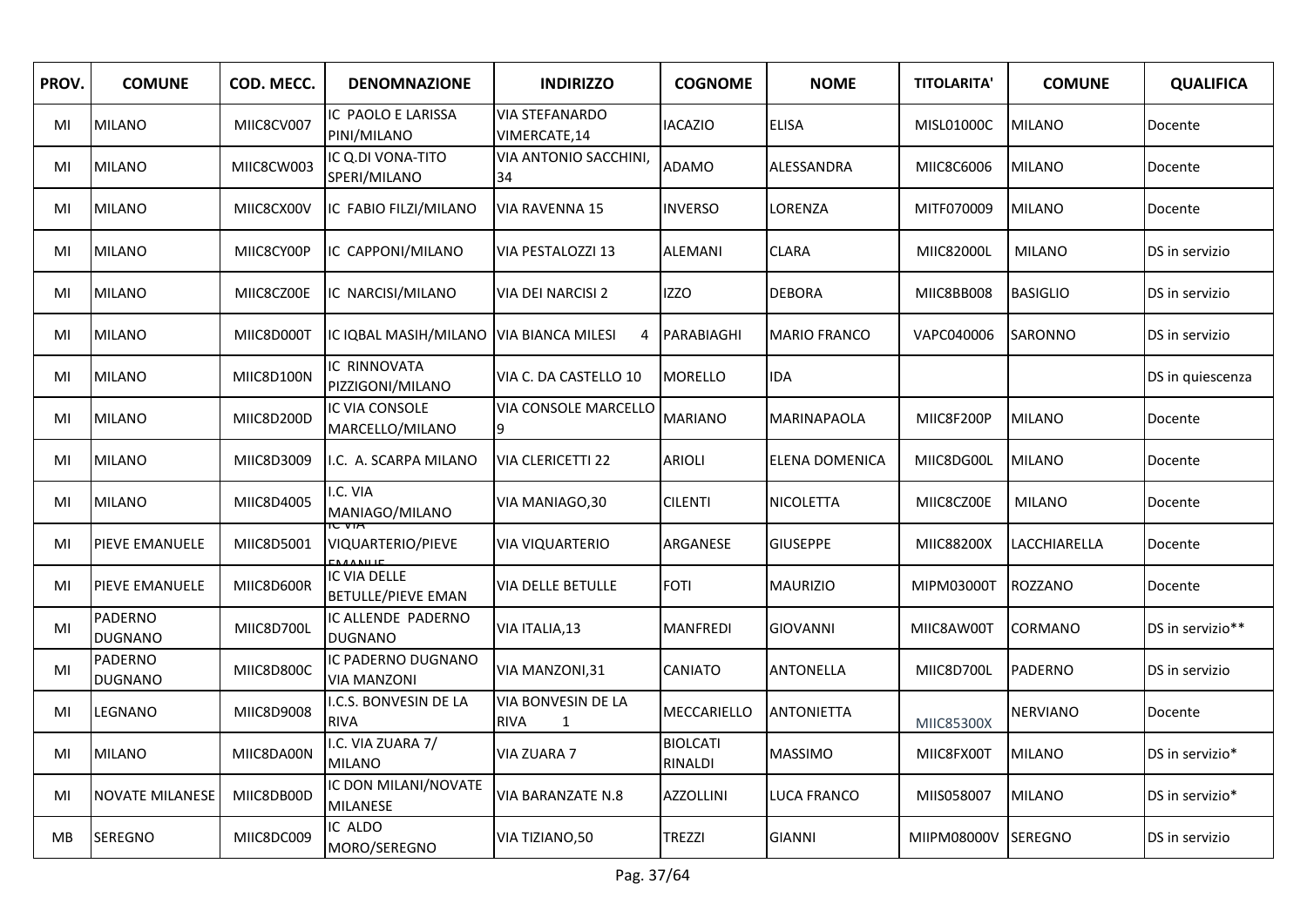| PROV. | <b>COMUNE</b>        | COD. MECC. | <b>DENOMNAZIONE</b>                              | <b>INDIRIZZO</b>     | <b>COGNOME</b>    | <b>NOME</b>         | <b>TITOLARITA'</b>                  | <b>COMUNE</b>                 | <b>QUALIFICA</b> |
|-------|----------------------|------------|--------------------------------------------------|----------------------|-------------------|---------------------|-------------------------------------|-------------------------------|------------------|
| MI    | <b>MILANO</b>        | MIIC8DD005 | .C. VIA GIACOSA<br>46/MILANO                     | VIA GIACOSA 46       | DI GRAZIA         | <b>ALFIO</b>        | MIPC170001                          | <b>MILANO</b>                 | Docente          |
| MI    | <b>MILANO</b>        | MIIC8DE001 | <b>OMNICOMPRENSIVO</b><br><b>MUSICALE MILANO</b> | VIA CORRIDONI 34-36  | <b>INFANTINO</b>  | <b>MARIA GAELE</b>  | MIIC8FZ00D                          | <b>MILANO</b>                 | DS in servizio   |
| MI    | <b>MILANO</b>        | MIIC8DF00R | <b>IC SANDRO</b><br>PERTINI/MILANO               | VIA THOMAS MANN 8    | CARLOMAGNO        | <b>ROSA</b>         | MIIC8CB00V                          | <b>MILANO</b>                 | DS in servizio*  |
| MI    | <b>MILANO</b>        | MIIC8DG00L | IC ARBE ZARA/MILANO                              | VIALE ZARA 96        | <b>SCOPPA</b>     | <b>DOROTEA</b>      | MIIC8A200N                          | <b>MILANO</b>                 | Docente          |
| MВ    | <b>SULBIATE</b>      | MIIC8DJ008 | IC MONTESSORI/RONCO<br><b>B/SULBIATE</b>         | VIA IV NOVEMBRE, 7   | ROMANELLA         | LAURA               | MIIC81200N                          | <b>VEDANO AL</b><br>LAMBRO    | DS in servizio*  |
| MI    | <b>VILLA CORTESE</b> | MIIC8DK00T | IC VILLA CORTESE                                 | VIA OLCELLA, 24      | <b>OSNAGHI</b>    | <b>ELENA</b>        | <b>BOVESIN DELLA</b><br><b>RIVA</b> | LEGNANO                       | DS in servizio** |
| MI    | <b>BUSTO GAROLFO</b> | MIIC8DL00N | IC TARRA/BUSTO<br><b>GAROLFO</b>                 | VIA CORREGGIO, 80    | LAZZATI           | <b>DANIELA</b>      | MITD57000B                          | <b>PARABIAGO</b>              | DS in servizio** |
| MB    | CONCOREZZO           | MIIC8DM00D | IC G.<br>MARCONI/CONCOREZZO                      | VIA LAZZARETTO, 48   | NANNELLI          | <b>SIMONE</b>       | MITF41050E                          | <b>MONZA</b>                  | Docente          |
| МB    | VILLASANTA           | MIIC8DN009 | <b>ISTITUTO COMPRENSIVO</b><br>VILLASANTA        | VIA A. VILLA, 5      | QUAGLIARINI       | <b>MICHELE</b>      | MIIC88300Q                          | <b>MUGGIÒ</b>                 | DS in servizio   |
| MB    | <b>BUSNAGO</b>       | MIIC8DP005 | <b>IC BUSNAGO</b>                                | VIA DEL CAMPO 4      | RINALDI           | <b>ELISABETTA</b>   | MIIC8CN00P                          | <b>ORNAGO</b>                 | DS in servizio** |
| MI    | <b>MILANO</b>        | MIIC8DQ00C | I.C. LOCATELLI-<br><b>QUASIMODO</b>              | VIA VEGLIA 80        | <b>MAESTRI</b>    | <b>MARIO</b>        | DIST. 448/98 AT<br>Milano           | <b>MILANO</b>                 | DS in servizio   |
| MI    | <b>MILANO</b>        | MIIC8DR008 | <b>IC PASQUALE</b><br>SOTTOCORNO/MILANO          | VIA MONTE POPERA 12  | <b>DELVECCHIO</b> | <b>CECILIA</b>      | MIIC8FB00P                          | <b>SAN DONATO</b><br>MILANESE | Docente          |
| MI    | <b>MILANO</b>        | MIIC8DS00D | IC PRIMO LEVI/MILANO                             | VIA PISTOIA, 30      | <b>MALOSSI</b>    | <b>ENRICO</b>       | MIIC8B400X                          | <b>MILANO</b>                 | Docente          |
| MI    | <b>MILANO</b>        | MIIC8DU005 | IC R.PEZZANI/MILANO                              | VIA MARTINENGO, 34/6 | <b>DAMIZIA</b>    | <b>SIMONA</b>       | MIIC8AG00R                          | <b>MILANO</b>                 | DS in servizio*  |
| MI    | <b>MILANO</b>        | MIIC8DV001 | IC FRANCESCHI/MILANO                             | VIA CAGLIERO N. 20   | <b>MALOSSI</b>    | <b>ENRICO</b>       | MIIC8B400X                          | <b>MILANO</b>                 | Docente          |
| MI    | <b>MILANO</b>        | MIIC8DW00R | I.C. VIA DE ANDREIS<br>/MILANO                   | VIA DE ANDREIS, 10   | <b>BELLINI</b>    | <b>ROBERTO</b>      | MIIC82400X                          | <b>MILANO</b>                 | DS in servizio*  |
| MI    | <b>MILANO</b>        | MIIC8DX00L | <b>IC CINQUE</b><br>GIORNATE/MILANO              | VIA MUGELLO 5        | <b>TURCO</b>      | MARIA STEFANIA      | MIIC8DF00R                          | <b>MILANO</b>                 | DS in servizio*  |
| MI    | <b>MILANO</b>        | MIIC8DY00C | IC S.AMBROGIO/MILANO VIA DE NICOLA 40            |                      | PERI              | <b>RUDI ANTONIO</b> | MIIC8DQ00C                          | <b>MILANO</b>                 | DS in servizio*  |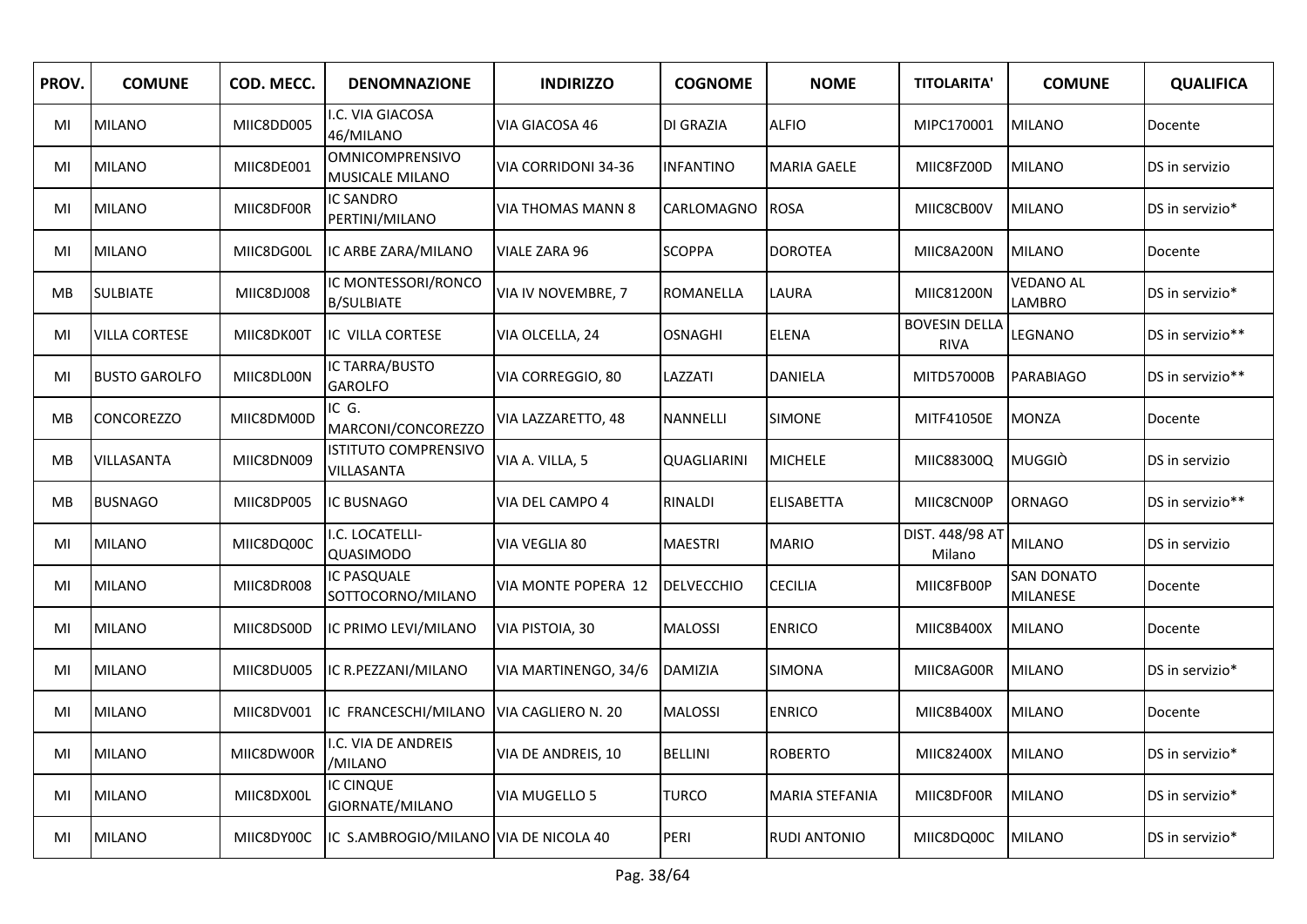| PROV. | <b>COMUNE</b>                          | COD. MECC. | <b>DENOMNAZIONE</b>                      | <b>INDIRIZZO</b>                  | <b>COGNOME</b>     | <b>NOME</b>           | <b>TITOLARITA'</b> | <b>COMUNE</b>                          | <b>QUALIFICA</b> |
|-------|----------------------------------------|------------|------------------------------------------|-----------------------------------|--------------------|-----------------------|--------------------|----------------------------------------|------------------|
| MI    | <b>MILANO</b>                          | MIIC8DZ008 | IC."ILARIA ALPI"MILANO                   | <b>VIA SALERNO 1</b>              | SOZZI              | <b>MILENA</b>         | MIIC8B8007         | <b>MILANO</b>                          | DS in servizio*  |
| MВ    | <b>NOVA MILANESE</b>                   | MIIC8E000C | VIA MAZZINI - NOVA<br>MILANESE           | VIA LEONARDO DA VINCI<br>16       | <b>MIDOLO</b>      | <b>FABIO</b>          | MBIC89100G         | MUGGIO'                                | Docente          |
| МB    | <b>CESANO MADERNO</b>                  | MIIC8E1008 | .C. I VIA DUCA D'AOSTA                   | VIA DUCA D'AOSTA, 3               | <b>ROSSATO</b>     | ANNA MARIA            | <b>VAIC84700E</b>  | SARONNO                                | DS in servizio   |
| МB    | <b>CESANO MADERNO</b>                  | MIIC8E2004 | II VIA STELVIO                           | <b>VIA STELVIO</b>                | <b>DI BATTISTA</b> | MARIA GRAZIA          | MIIS04200N         | <b>CESANO MADERNO</b>                  | DS in servizio   |
| MI    | <b>MELZO</b>                           | MIIC8E300X | <b>G.UNGARETTI - MELZO</b>               | VIA BOLOGNA 14                    | AZZARITI           | ALBALISA              | MIPS18000P         | <b>BUSSERO</b>                         | DS in servizio   |
| MI    | <b>CERNUSCO SUL</b><br><b>NAVIGLIO</b> | MIIC8E400Q | I.C PIAZZA UNITA<br><b>D'ITALIA</b>      | PIAZZA UNITA D'ITALIA 4           | <b>CAFARELLI</b>   | ROCCO RAFFAELE        |                    |                                        | DS in quiescenza |
| MI    | <b>CERNUSCO SUL</b><br><b>NAVIGLIO</b> | MIIC8E500G | IC VIA DON MILANI<br><b>CERNUSCO S/N</b> | <b>VIA DON MILANI 4</b>           | <b>CAFARELLI</b>   | <b>ROCCO RAFFAELE</b> |                    |                                        | DS in quiescenza |
| MI    | <b>GORGONZOLA</b>                      | MIIC8E600B | IC MOLINO VECCHIO-<br>GORGONZOLA         | VIA MOLINO VECCHIO                | DACCO'             | <b>MARIA</b>          | MIRI21000E         | <b>CERNUSCO SUL</b><br><b>NAVIGLIO</b> | Docente          |
| MI    | ABBIATEGRASSO                          | MIIC8E7007 | .C. "TIZIANO TERZANI"                    | VIA LEGNANO 92                    | <b>GIORGI</b>      | LUCIANO               | MIIC86900D         | <b>ALBAIRATE</b>                       | DS in servizio*  |
| MI    | <b>ABBIATEGRASSO</b>                   | MIIC8E8003 | .C."ALDO<br>MORO"ABBIATEGRASSO           | VIA COLOMBO 10                    | <b>ISPANO</b>      | <b>LIVIA</b>          | MIRC300004         | <b>RHO</b>                             | DS in servizio   |
| MI    | <b>ABBIATEGRASSO</b>                   | MIIC8E900V | I.C. VIA PALESTRO                        | VIA PALESTRO 41                   | <b>BASSI</b>       | <b>SILVIA</b>         | MIPS26000A         | <b>CORSICO</b>                         | DS in servizio*  |
| MI    | LEGNANO                                | MIIC8EA008 | GIOSUE' CARDUCCI -<br>LEGNANO            | VIA XX SETTEMBRE 2                | MECCARIELLO        | ANTONIETTA            | MIIC85300X         | NERVIANO                               | Docente          |
| MI    | ARESE                                  | MIIC8EB004 | IST. COMPRENSIVO<br><b>EUROPA UNITA</b>  | VIA VARZI 13                      | <b>GIUDICI</b>     | <b>SIMONE</b>         | MIIC8DB00D         | <b>NOVATE MILANESE</b>                 | Docente          |
| MI    | ARESE                                  | MIIC8EC00X | DON GNOCCHI - ARESE                      | VIA DEI GELSI, 1                  | <b>BELLUZZO</b>    | SARA GIOVANNA         | MIIC8EL00X         | GARBAGNATE<br><b>MILANESE</b>          | DS in servizio   |
| MI    | <b>BOLLATE</b>                         | MIIC8ED00Q | <b>ROSMINI</b>                           | VIA DIAZ 44                       | <b>BELLUZZO</b>    | SARA GIOVANNA         | MIIC8EL00X         | GARBAGNATE<br><b>MILANESE</b>          | DS in servizio   |
| MI    | <b>BOLLATE</b>                         | MIIC8EE00G | I.C. MONTESSORI<br><b>BOLLATE</b>        | VIA MONTESSORI N. 10              | <b>GIAMBRA</b>     | PIERLUIGI             | MIIC8EL00X         | <b>GARBAGNATE</b><br>MILANESE          | Docente          |
| MI    | <b>BUCCINASCO</b>                      | MIIC8EF00B | VIA ALDO MORO-<br><b>BUCCINASCO I</b>    | VIA ALDO MORO-<br><b>ROBBIOLO</b> | CALDARA            | MAURIZIA              | MIIC88900P         | <b>CORSICO</b>                         | Docente          |
| MI    | <b>BUCCINASCO</b>                      | MIIC8EG007 | <b>RITA LEVI MONTALCINI</b>              | VIA LIGURIA N. 2                  | CALDARA            | MAURIZIA              | MIIC88900P         | <b>CORSICO</b>                         | Docente          |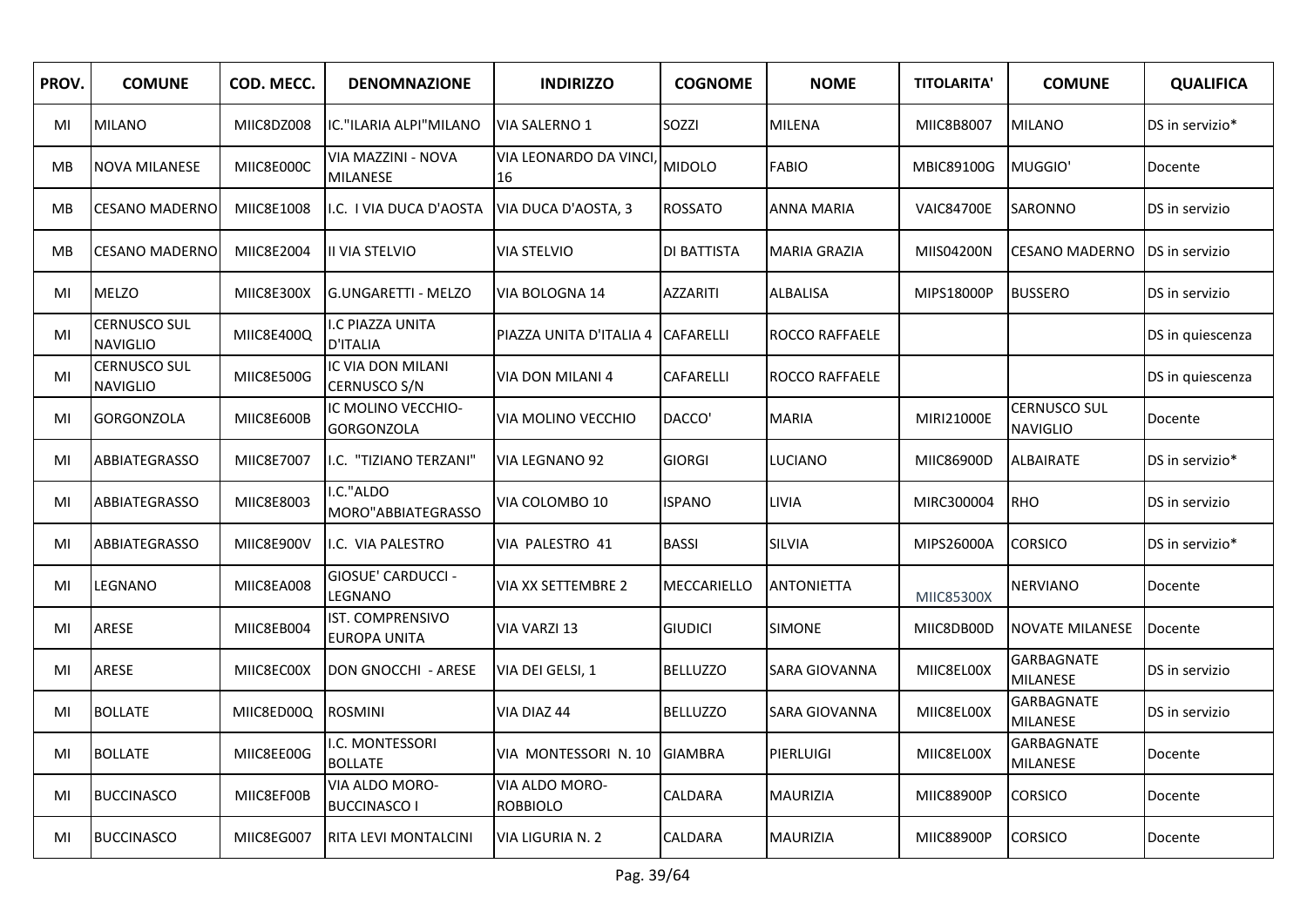| PROV.     | <b>COMUNE</b>                          | COD. MECC. | <b>DENOMNAZIONE</b>                              | <b>INDIRIZZO</b>                               | <b>COGNOME</b>    | <b>NOME</b>                      | <b>TITOLARITA'</b> | <b>COMUNE</b>                        | <b>QUALIFICA</b> |
|-----------|----------------------------------------|------------|--------------------------------------------------|------------------------------------------------|-------------------|----------------------------------|--------------------|--------------------------------------|------------------|
| MI        | COLOGNO<br><b>MONZESE</b>              | MIIC8EH003 | IC" ALESSANDRO<br>VOLTA"/COLOGNO                 | VOLTA 13<br>VIA                                | <b>BARBIRATO</b>  | LAURA                            | MIIC8FP00T         | <b>MILANO</b>                        | DS in servizio*  |
| MI        | COLOGNO<br><b>MONZESE</b>              | MIIC8EJ008 | ISTIT. COMP.VO V.LE<br>LOMBARDIA                 | VIALE LOMBARDIA, 24                            | <b>ALAIMO</b>     | <b>GIUSEPPE</b>                  | MIIC8B100C         | <b>BERNAREGGIO</b>                   | DS in servizio** |
| MI        | <b>GARBAGNATE</b><br><b>MILANESE</b>   | MIIC8EK004 | II.C.S. "KAROL WOJTYLA"                          | LARGO MONS. G.<br>GERVASONI, 1                 | <b>GIUDICI</b>    | <b>SIMONE</b>                    | MIIC8DB00D         | <b>NOVATE MILANESE</b>               | Docente          |
| MI        | <b>GARBAGNATE</b><br><b>MILANESE</b>   | MIIC8EL00X | <b>FUTURA</b>                                    | VIA VILLORESI, 43                              | <b>BASILE</b>     | <b>ILARIA</b>                    | MIIC8EB004         | ARESE                                | Docente          |
| MI        | <b>SAN GIULIANO</b><br><b>MILANESE</b> |            | MIIC8EM00Q G.CAVALCANTI                          | VIA CAVALCANTI, 11                             | <b>DELVECCHIO</b> | <b>CECILIA</b>                   | MIIC8FB00P         | <b>SAN DONATO</b><br><b>MILANESE</b> | Docente          |
| MI        | CORMANO                                | MIIC8EN00G | <b>25 APRILE - CORMANO</b>                       | VIA MOLINAZZO 35                               | <b>OLIVARI</b>    | SARA                             | MIIC8BR00G         | <b>NOVATE MILANESE</b>               | DS in servizio** |
| MI        | <b>SENAGO</b>                          | MIIC8EP007 | I.C. LEONARDO DA VINCI<br><b>SENAGO</b>          | VIA RISORGIMENTO, 45                           | <b>PULIA</b>      | ROSARIA LUCIA                    | MITD450009         | <b>BOLLATE</b>                       | DS in servizio*  |
| MI        | TREZZANO SUL<br><b>NAVIGLIO</b>        | MIIC8EQ003 | <b>GOBETTI - TREZZANO SUL</b><br><b>NAVIGLIO</b> | VIA TINTORETTO, 9                              | <b>LEONE</b>      | <b>FRANCESCO PAOLO</b>           | MIIC8FW002         | ROZZANO                              | Docente          |
| MI        | <b>SENAGO</b>                          | MIIC8ER00V | <b>MARCO POLO</b>                                | <b>VIA LIBERAZIONE</b>                         | <b>RIZZA</b>      | <b>ALFREDO</b>                   | MIIC8D800C         | <b>PADERNO</b>                       | DS in servizio** |
| MI        | <b>CESANO BOSCONE</b>                  | MIIC8ES004 | IST. COMPRENSIVO<br><b>ALESSANDRINI</b>          | <b>VIA BRAMANTE 5</b>                          | TORTORETO         | <b>MANFREDO</b><br><b>FRANCO</b> | MIIC887003         | <b>CORSICO</b>                       | DS in servizio*  |
| MI        | <b>CESANO BOSCONE</b>                  | MIIC8ET00X | DA VINCI - CESANO<br><b>BOSCONE</b>              | <b>VESPUCCI</b><br>VIA                         | ARDIZZONE         | ALBERTO                          | MIIC88900P         | <b>CORSICO</b>                       | DS in servizio*  |
| MI        | <b>SESTO SAN</b><br><b>GIOVANNI</b>    | MIIC8EU00Q | I.C."BREDA"-SESTO SAN<br><b>GIOVANNI</b>         | VIALE MATTEOTTI 381                            | DI NUNZIO         | SARA                             | MIIC8A0002         | <b>SESTO SAN</b><br><b>GIOVANNI</b>  | DS in servizio*  |
| MB        | LENTATE SUL<br>SEVESO                  | MIIC8EV00G | <b>ENRICO TOTI</b>                               | VIA MONTE GENEROSO<br>15                       | MOSCATELLI        | SABINA                           | MIIS011002         | GARBAGNATE<br>MILANESE               | Docente          |
| MB        | <b>VIMERCATE</b>                       | MIIC8EW00B | <b>MANZONI</b>                                   | יתו האושר זה.<br>VIMERCATESI,1 -<br>IIAI DCATE | <b>IERACITANO</b> | PETRONILLA                       | MITF410005         | <b>MONZA</b>                         | DS in servizio   |
| <b>MB</b> | <b>VIMERCATE</b>                       | MIIC8EX007 | DON MILANI -<br><b>VIMERCATE II</b>              | VIA MASCAGNI                                   | NANNELLI          | <b>SIMONE</b>                    | MITF41050E         | <b>MONZA</b>                         | Docente          |
| MB        | AGRATE BRIANZA                         | MIIC8EY003 | <b>VIA S.DOMENICO SAVIO</b>                      | VIA CESARE BATTISTI 44                         | ZANGHERI          | <b>DANIELE</b>                   | MIIS024004         | <b>VIMERCATE</b>                     | DS in servizio*  |
| MB        | <b>NOVA MILANESE</b>                   | MIIC8EZ00V | <b>GIOVANNI XXIII - NOVA</b><br><b>MILANESE</b>  | VIA BIONDI, 12                                 | CANNELLA          | SALVATORE                        | MITA073015         | <b>NOVA MILANESE</b>                 | Docente          |
| MI        | <b>MILANO</b>                          | MIIC8F0003 | I.C. VIA GATTAMELATA<br>35/MILANO                | <b>VIA GATTAMELATA 35</b>                      | <b>PISCOZZO</b>   | <b>MILENA</b>                    | MIIC8C300P         | <b>MILANO</b>                        | DS in servizio   |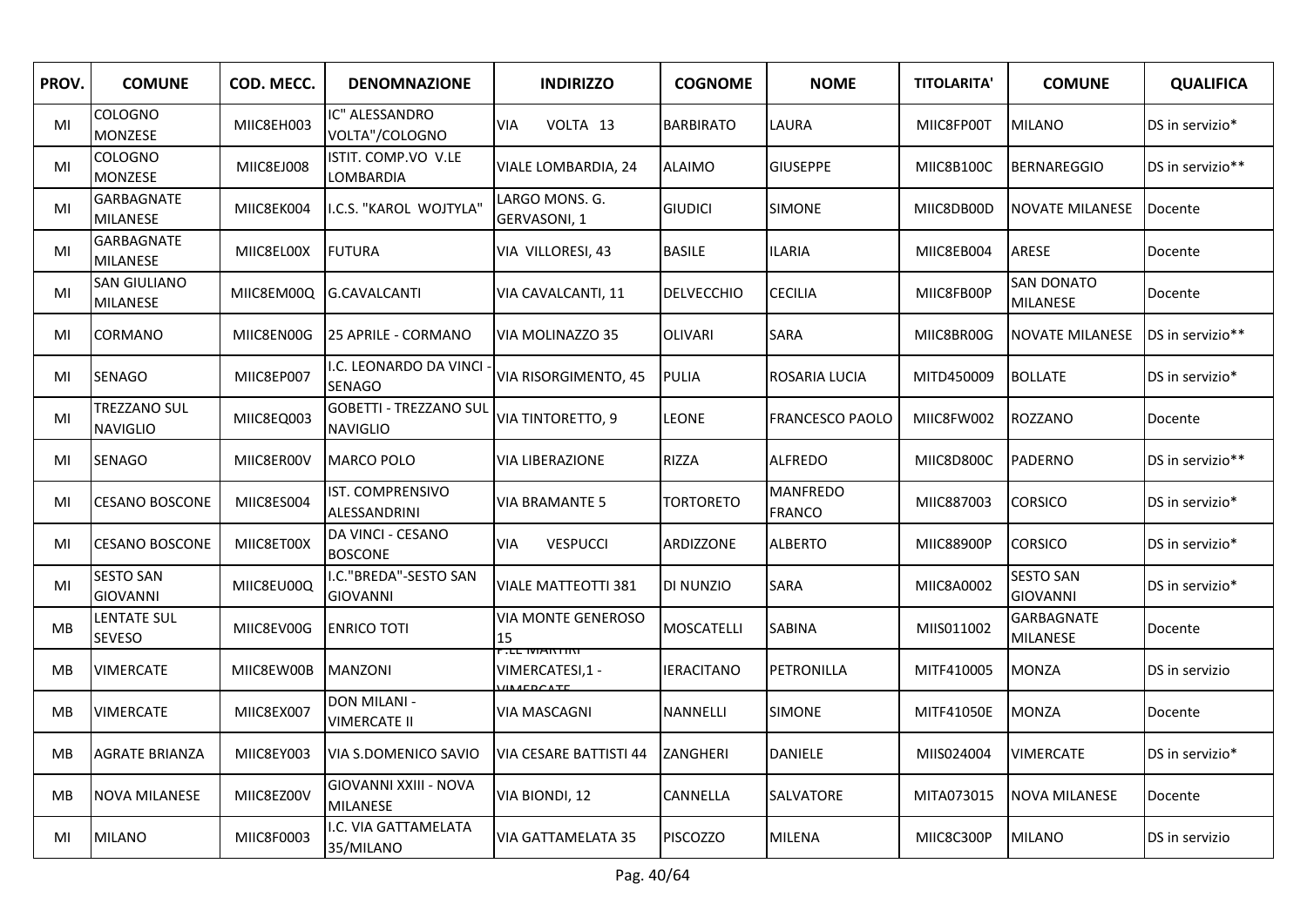| PROV.     | <b>COMUNE</b>                        | COD. MECC. | <b>DENOMNAZIONE</b>                       | <b>INDIRIZZO</b>                           | <b>COGNOME</b>                 | <b>NOME</b>      | <b>TITOLARITA'</b> | <b>COMUNE</b>                        | <b>QUALIFICA</b> |
|-----------|--------------------------------------|------------|-------------------------------------------|--------------------------------------------|--------------------------------|------------------|--------------------|--------------------------------------|------------------|
| MI        | <b>MILANO</b>                        | MIIC8F100V | F.S. CABRINI                              | <b>VIA DELLE FORZE</b><br><b>ARMATE 65</b> | <b>RAGUSA</b>                  | <b>GIORGIO</b>   | MIVE01000P         | <b>MILANO</b>                        | DS in servizio*  |
| MI        | <b>MILANO</b>                        | MIIC8F200P | I.C. VIA LINNEO/MILANO                    | VIA C.LINNEO, 2                            | CARIMALI                       | LORELLA          | MIPS070007         | <b>MILANO</b>                        | Docente          |
| MI        | PADERNO<br><b>DUGNANO</b>            | MIIC8F300E | DE MARCHI - PADERNO<br><b>DUGNANO</b>     | VIA IV NOVEMBRE, 49                        | <b>BRUNELLI</b>                | <b>BORTOLINO</b> | MIPS20000P         | <b>MEDA</b>                          | DS in servizio   |
| MВ        | <b>LISSONE</b>                       | MIIC8F400A | <b>VIA MARIANI</b>                        | <b>VIA</b><br><b>MARIANI</b>               | 1RAGO                          | <b>NICANDRO</b>  | MIRC060005         | CINISELLO BALSAMO Docente            |                  |
| MВ        | <b>LISSONE</b>                       | MIIC8F5006 | P.ZZA CADUTI DI VIA FANI VIA CARAVAGGIO,1 |                                            | <b>BETTIN</b>                  | <b>STEFANIA</b>  | MBIC8BS008         | <b>LISSONE</b>                       | DS in servizio   |
| MB        | <b>MONZA</b>                         | MIIC8F6002 | <b>VIA RAIBERTI</b>                       | VIA G. RAIBERTI, 4                         | QUAGLIARINI                    | <b>MICHELE</b>   | MIIC88300Q         | <b>MUGGIÒ</b>                        | DS in servizio   |
| <b>MB</b> | <b>MONZA</b>                         | MIIC8F700T | <b>VIA CORREGGIO</b>                      | <b>VIA CORREGGIO 27</b>                    | <b>BAGGIO</b><br><b>MORANO</b> | <b>ALBERTO</b>   | MIIC8GB009         | <b>MONZA</b>                         | Docente          |
| MB        | <b>MONZA</b>                         | MIIC8F800N | VIA FOSCOLO                               | VIALE FOSCOLO, 6                           | CENTEMERO                      | ELENA            | MIIS053004         | <b>VIMERCATE</b>                     | DS in servizio   |
| <b>MB</b> | <b>LIMBIATE</b>                      | MIIC8F900D | <b>VIA PACE</b>                           | VIA PACE 38                                | <b>SEDINI</b>                  | ALBERTO MARIA    | MIIC86800N         | <b>BOVISIO MASCIAGO</b>              | DS in servizio** |
| MI        | <b>SAN DONATO</b><br><b>MILANESE</b> | MIIC8FA00V | IC VIA LIBERTA' S.<br><b>DONATO MI</b>    | VIA LIBERTA', 24                           | <b>BOVIO</b>                   | <b>GIANPAOLO</b> | MIIC8FW002         | <b>MILANO</b>                        | DS in servizio*  |
| MI        | <b>SAN DONATO</b><br><b>MILANESE</b> | MIIC8FB00P | I.C. VIA CROCE ROSSA -S.<br><b>DONATO</b> | VIA CROCE ROSSA, 4                         | IERACITANO                     | CATERINA         | MIIC8FA00V         | <b>SAN DONATO</b><br><b>MILANESE</b> | Docente          |
| MI        | <b>ROZZANO</b>                       | MIIC8FC00E | .C. VIA DEI GAROFANI -<br>ROZZANO         | VIA DEI GAROFANI                           | CATALANO                       | AMALIA           | MIIS09400A         | <b>MILANO</b>                        | DS in servizio*  |
| MI        | PIOLTELLO                            | MIIC8FD00A | IC "MATTEI - DI<br>VITTORIO"              | VIA BIZET, 1                               | <b>SCRIBANO</b>                | <b>GABRIELLA</b> | MITF01701D         | <b>MILANO</b>                        | Docente          |
| MI        | <b>BINASCO</b>                       | MIIC8FE006 | I.C. DI BINASCO                           | P.ZZA XXV APRILE, 30/A                     | <b>FERRANDINO</b>              | <b>ELVIRA</b>    | MIIS074005         | <b>MILANO</b>                        | DS in servizio   |
| MI        | RHO                                  | MIIC8FF002 | I.C. TOMMASO GROSSI                       | VIA T. GROSSI 35                           | <b>BASILE</b>                  | <b>ILARIA</b>    | MIIC8EB004         | ARESE                                | Docente          |
| MI        | PARABIAGO                            | MIIC8FG00T | IC VIALE LEGNANO -<br><b>PARABIAGO</b>    | LEGNANO<br><b>VIALE</b><br>6               | <b>GIAMBRA</b>                 | <b>PIERLUIGI</b> | MIIC8EL00X         | <b>GARBAGNATE</b><br><b>MILANESE</b> | Docente          |
| MI        | <b>PARABIAGO</b>                     | MIIC8FH00N | IC VIA IV NOVEMBRE -<br><b>PARABIAGO</b>  | VIA IV NOVEMBRE 23                         | GARAVAGLIA                     | <b>MIRTA</b>     | MIPS290006         | PARABIAGO                            | Docente          |
| MI        | PADERNO<br><b>DUGNANO</b>            | MIIC8FJ00V | IC CROCI - PADERNO<br><b>DUGNANO</b>      | <b>VIA CHOPIN 9</b>                        | <b>BRUNELLI</b>                | <b>BORTOLINO</b> | MIPS20000P         | <b>MEDA</b>                          | DS in servizio   |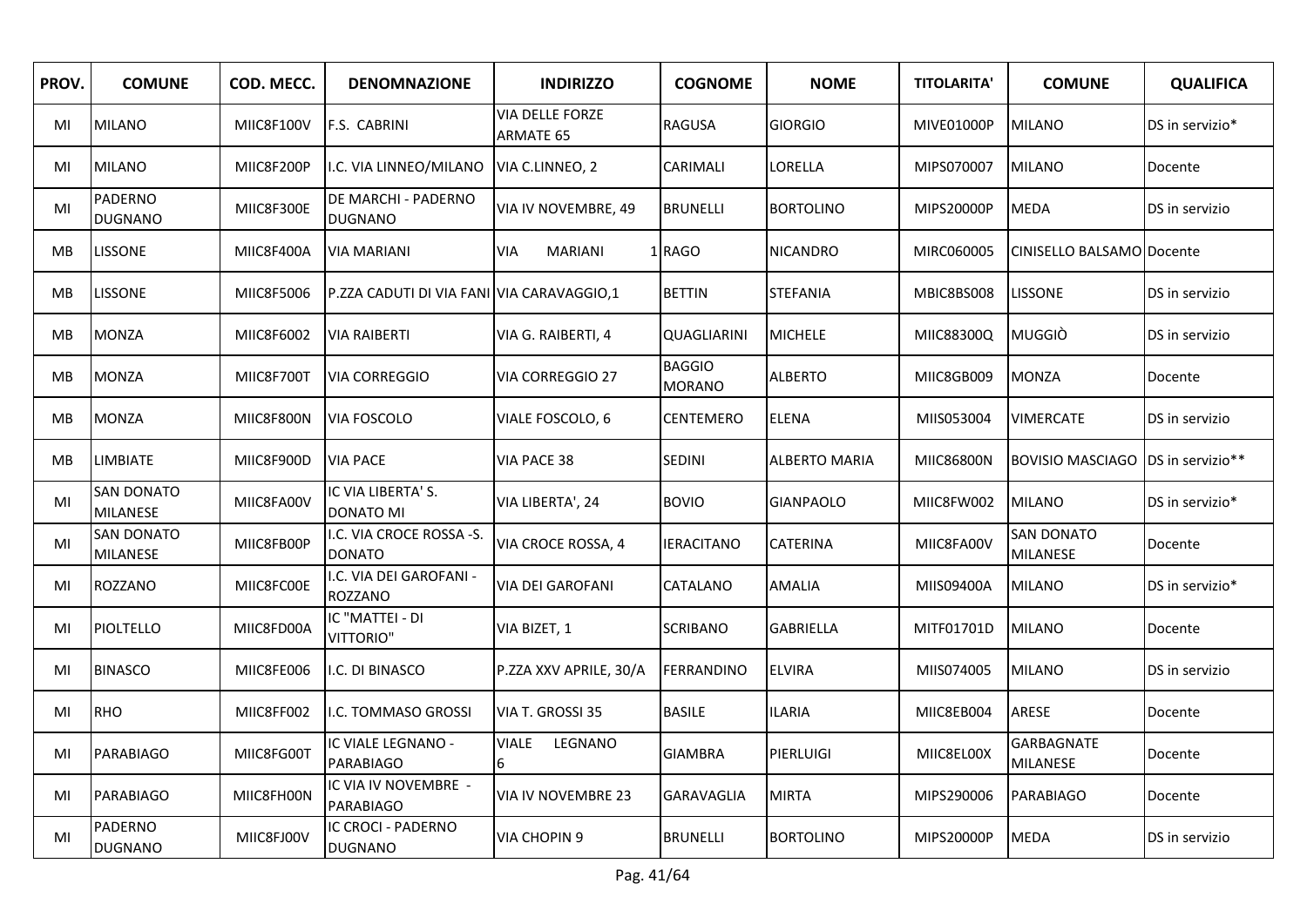| PROV.     | <b>COMUNE</b>    | COD. MECC. | <b>DENOMNAZIONE</b>                  | <b>INDIRIZZO</b>                          | <b>COGNOME</b>   | <b>NOME</b>        | <b>TITOLARITA'</b> | <b>COMUNE</b>                     | <b>QUALIFICA</b> |
|-----------|------------------|------------|--------------------------------------|-------------------------------------------|------------------|--------------------|--------------------|-----------------------------------|------------------|
| MI        | <b>CORNAREDO</b> | MIIC8FK00P | .C. VIA L. DA VINCI<br>CORNAREDO     | VIA LEONARDO DA VINCI<br>34               | <b>STAMPINI</b>  | LAURA              | MIIC8BV00L         | <b>RHO</b>                        | Docente          |
| MI        | <b>CORNAREDO</b> | MIIC8FL00E | I.C. VIA IV NOVEMBRE<br>CORNAREDO    | <b>VIA 4 NOVEMBRE</b>                     | CAVALLO<br>GUZZO | <b>GIULIANA</b>    | MIIC8BT007         | <b>PERO</b>                       | DS in servizio*  |
| MI        | <b>ROZZANO</b>   | MIIC8FM00A | I.C. VIALE LIGURIA -<br>ROZZANO      | LIGURIA<br>VIALE                          | <b>CREA</b>      | <b>ANTONINO</b>    | MIIC8D5001         | Pieve Emanuele                    | Docente          |
| MI        | <b>RHO</b>       | MIIC8FN006 | I.C. ANNA FRANK/RHO                  | VIA CHIMINELLO, 2                         | <b>FERRI</b>     | <b>ANNA TERESA</b> | MIIC8A800L         | <b>BOLLATE</b>                    | DS in servizio*  |
| MI        | <b>MILANO</b>    | MIIC8FP00T | I.C. VIA<br>MAFFUCCI/MILANO          | <b>VIA</b><br><b>MAFFUCCI</b><br>60       | PETROCELLI       | <b>MICHELE</b>     | MIRH010009         | <b>MILANO</b>                     | Docente          |
| MI        | <b>MAGENTA</b>   | MIIC8FQ00N | VIA S. C. DA SIENA<br><b>MAGENTA</b> | <b>VIA F.LLI CAPROTTI 4</b>               | <b>TACCHINI</b>  | <b>CRISTINA</b>    | MIIC85600B         | <b>CORBETTA</b>                   | Docente          |
| MI        | <b>MAGENTA</b>   | MIIC8FR00D | <b>ISTITUTO COMPRENSIVO</b>          | <b>VIA PAPA GIOVANNI</b><br>PAOLO II, 2/4 | <b>FASANI</b>    | <b>GIULIANO</b>    | MIIC83800T         | <b>CUGGIONO</b>                   | DS in servizio** |
| MI        | <b>MILANO</b>    | MIIC8FS00P | I.C. VIA DELLA<br>COMMENDA / MILANO  | VIA DELLA COMMENDA<br>22 A                | <b>ORABONA</b>   | <b>ANITA</b>       | MIIS081008         | <b>MILANO</b>                     | Docente          |
| MI        | <b>MILANO</b>    | MIIC8FT00E | I.C. P.ZA L.DA<br>VINCI/MILANO       | PIAZZA LEONARDO DA<br>VINCI <sub>2</sub>  | <b>DONADEI</b>   | <b>MARIA RITA</b>  | MITF070009         | <b>MILANO</b>                     | DS in servizio   |
| MI        | <b>MILANO</b>    | MIIC8FU00A | I.C. GUIDO GALLI                     | VIALE ROMAGNA 16/18                       | ARIOLI           | ELENA DOMENICA     | MIIC8DG00L         | <b>MILANO</b>                     | Docente          |
| MI        | <b>MILANO</b>    | MIIC8FV006 | I.C VIA PALMIERI -<br><b>MILANO</b>  | VIA PALMIERI, 24                          | ALEMANI          | <b>CLARA</b>       | MIIC82000L         | <b>MILANO</b>                     | DS in servizio   |
| MI        | <b>MILANO</b>    | MIIC8FW002 | I.C. VIA ARCADIA -<br><b>MILANO</b>  | VIA DELL'ARCADIA 24                       | GAMBERO          | <b>DAVIDE</b>      | MIIC8CV007         | <b>MILANO</b>                     | DS in servizio*  |
| MI        | <b>MILANO</b>    | MIIC8FX00T | I.C. VIA MOISE' LORIA                | VIA MOISE' LORIA 37                       | <b>BIANCO</b>    | <b>FEDERICO</b>    | MIIC8DAOON         | <b>MILANO</b>                     | Docente          |
| MI        | <b>MILANO</b>    | MIIC8FY00N | I.C VIA VESPRI<br>SICILIANI/MILANO   | VIA VESPRI SICILIANI 75                   | <b>INFANTINO</b> | <b>MARIA GAELE</b> | MIIC8FZ00D         | <b>MILANO</b>                     | DS in servizio   |
| MI        | <b>MILANO</b>    | MIIC8FZ00D | I.C. PIAZZA<br>SICILIA/MILANO        | PIAZZA SICILIA 2                          | <b>BIANCO</b>    | <b>FEDERICO</b>    | MIIC8DAOON         | <b>MILANO</b>                     | Docente          |
| MB        | <b>LIMBIATE</b>  | MIIC8GA00D | <b>F.LLI CERVI</b>                   | VIA F.LLI CERVI 6                         | NOVELLO          | <b>FABIANA</b>     | MIIC8EP007         | <b>BOVISIO MASCIAGO   Docente</b> |                  |
| MB        | <b>MONZA</b>     | MIIC8GB009 | <b>CONFALONIERI</b>                  | VIA S. MARTINO 4                          | <b>BAIO</b>      | <b>CATIA</b>       | MIICI89100P        | <b>MUGGIÒ</b>                     | Docente          |
| <b>MB</b> | <b>LIMBIATE</b>  | MIIC8GC005 | L. DA VINCI                          | VIA L. DA VINCI, 73                       | <b>NOVELLO</b>   | <b>FABIANA</b>     | MIIC8EP007         | <b>BOVISIO MASCIAGO IDocente</b>  |                  |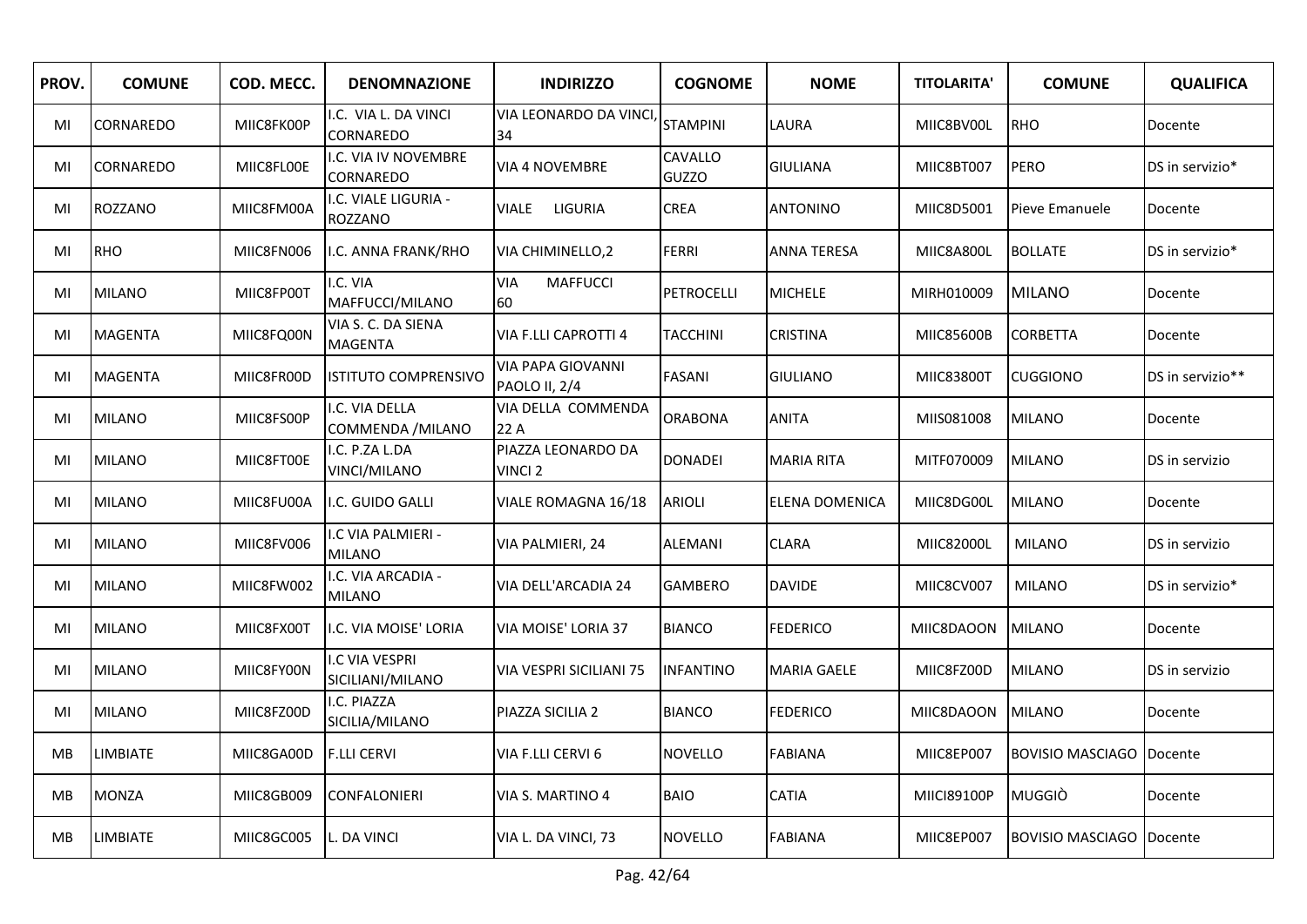| PROV.     | <b>COMUNE</b>                       | COD. MECC. | <b>DENOMNAZIONE</b>                       | <b>INDIRIZZO</b>                          | <b>COGNOME</b>    | <b>NOME</b>                  | <b>TITOLARITA'</b> | <b>COMUNE</b>                     | <b>QUALIFICA</b> |
|-----------|-------------------------------------|------------|-------------------------------------------|-------------------------------------------|-------------------|------------------------------|--------------------|-----------------------------------|------------------|
| MI        | RHO                                 | MIIC8GD001 | I.C. EZIO<br>FRANCESCHINI/RHO             | <b>VIA TEVERE 13</b>                      | MANDELLI          | ORNELLA                      | MIIC8ES004         | <b>CESANO BOSCONE</b>             | Docente          |
| MI        | <b>BRESSO</b>                       | MIIC8GE00R | I.C. VIA DON STURZO<br><b>BRESSO</b>      | VIA DON STURZO 46                         | CROVO             | <b>ANNA</b>                  | MIIC8A700R         | <b>SESTO SAN</b><br>GIOVANNI (MI) | DS in servizio*  |
| MI        | <b>BRESSO</b>                       | MIIC8GF00L | IC VIA BOLOGNA / BRESSO VIA BOLOGNA N. 38 |                                           | <b>CONTE</b>      | <b>GABRIELLA MARIA</b><br>SO | MIIC8CY00P         | <b>MILANO</b>                     | DS in servizio*  |
| MI        | ROZZANO                             | MIIC8GG00C | <b>II.C. MONTE AMIATA</b>                 | VIA LAMBRO 92                             | ARGANESE          | <b>GIUSEPPE</b>              | MIIC88200X         | <b>LACCHIARELLA</b>               | Docente          |
| MI        | <b>MILANO</b>                       | MIIC8GH008 | IG.B.PERASSO - MILANO                     | VIA BOTTEGO 4                             | <b>MAGNONI</b>    | <b>CRISTINA</b>              | MIIC8CD00E         | <b>MILANO</b>                     | DS in servizio*  |
| MI        | <b>CINISELLO</b><br><b>BALSAMO</b>  | MIIS00100B | <b>G.CASIRAGHI CON</b><br>SEZ.STAC.L.CLAS | VIA GORKI 106                             | <b>MORELLI</b>    | <b>MARIA PAOLA</b>           | MIIS05700B         | <b>MILANO</b>                     | DS in servizio*  |
| MI        | ABBIATEGRASSO                       | MIIS003003 | <b>VITTORIO BACHELET</b>                  | VIA STIGNANI, 63/65                       | <b>AMANTEA</b>    | <b>MARIA VITTORIA</b>        | MIIS096002         | <b>CORSICO</b>                    | DS in servizio*  |
| MI        | <b>MILANO</b>                       | MIIS00400V | <b>CARLO CATTANEO</b>                     | PIAZZA DELLA VETRA 9                      | <b>DE VITA</b>    | LUISA RITA                   | MIMM0CG003         | MILANO                            | Docente          |
| <b>MB</b> | <b>BESANA IN</b><br><b>BRIANZA</b>  | MIIS00600E | <b>GANDHI MOHANDAS</b><br>KARAMCHAND      | VIA FOSCOLO, 1                            | CASSINARI         | <b>MADDALENA</b>             | MBIC894003         | SOVICO                            | DS in servizio*  |
| MB        | <b>LISSONE</b>                      | MIIS00700A | <b>EUROPA UNITA</b>                       | VIA MART.RI DELLA<br>LIBERTA,124          | <b>GATTI</b>      | DANIELE                      | MISL063012         | <b>LISSONE</b>                    | Docente          |
| MI        | <b>SESTO SAN</b><br><b>GIOVANNI</b> | MIIS008006 | <b>ALTIERO SPINELLI</b>                   | <b>VIA</b><br>LEOPARDI 132                | TERSIGNI          | <b>MARIAROBERTA</b>          | MITF11050X         | <b>MILANO</b>                     | Docente          |
| MI        | GARBAGNATE<br><b>MILANESE</b>       | MIIS011002 | <b>IIS BERTRAND RUSSELL</b>               | VIA SAN CARLO, 19                         | <b>FIORE</b>      | <b>ANNA</b>                  | MIIC8AX00N         | <b>CUSANO</b>                     | DS in servizio*  |
| MI        | <b>CASTANO PRIMO</b>                | MIIS01200T | <b>GIUSEPPE TORNO</b>                     | PIAZZALE DON MILANI                       | <b>BRESSAN</b>    | ANNA                         | <b>VAIS01900E</b>  | CASTELLANZA                       | Docente          |
| MI        | ABBIATEGRASSO                       | MIIS01400D | <b>E.ALESSANDRINI</b>                     | <b>VIA</b><br>LUIGI EINAUDI 3             | <b>EMPILLI</b>    | <b>STEFANO</b>               | MIIC8FE006         | <b>BINASCO</b>                    | DS in servizio*  |
| MI        | <b>INVERUNO</b>                     | MIIS016005 | I.P.S.I.A. INVERUNO                       | VIA MARCORA, 109                          | MEROLA            | <b>MARIA</b>                 | MIIC84200D         | <b>MAGNAGO</b>                    | DS in servizio** |
| MI        | <b>MILANO</b>                       | MIIS017001 | I.I.S. JAMES CLERK<br>MAXWELL             | DON G.<br><b>VIA</b><br><b>CALABRIA 2</b> | <b>CUCINOTTA</b>  | CARLA MARIA                  | MITE01000V         | <b>MILANO</b>                     | DS in servizio   |
| MI        | ROZZANO                             | MIIS01900L | <b>ITALO CALVINO</b>                      | VIA GUIDO ROSSA                           | MINORI            | <b>ENRICA</b>                | MIIS05100C         | <b>MILANO</b>                     | DS in servizio*  |
| MI        | MELEGNANO                           | MIIS02100L | <b>VINCENZO BENINI</b>                    | PREDABISSI 3<br><b>VIALE</b>              | <b>FERRANDINO</b> | <b>ELVIRA</b>                | MIIS074005         | <b>MILANO</b>                     | DS in servizio   |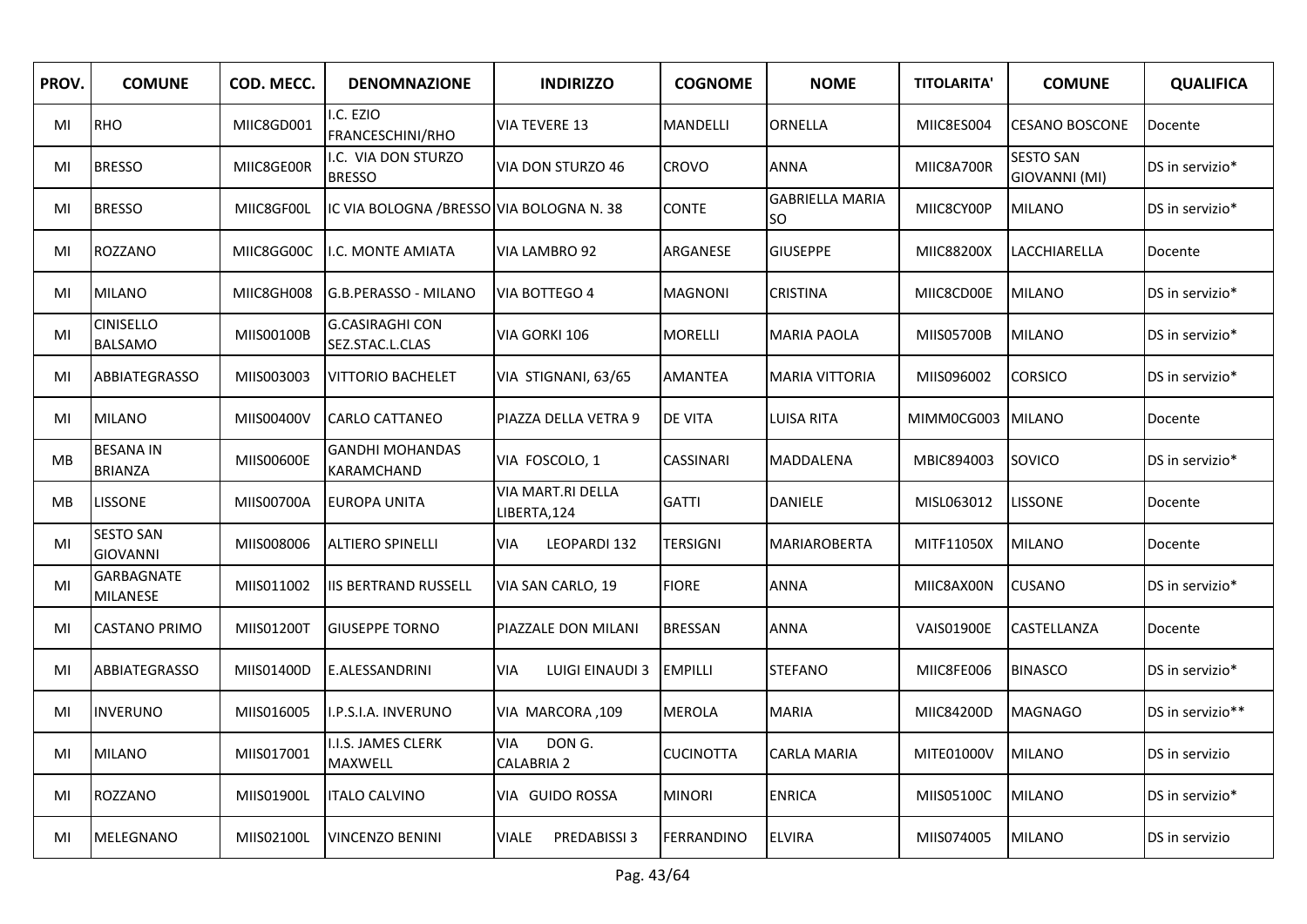| PROV.     | <b>COMUNE</b>                        | COD. MECC. | <b>DENOMNAZIONE</b>                       | <b>INDIRIZZO</b>                       | <b>COGNOME</b>   | <b>NOME</b>           | <b>TITOLARITA'</b> | <b>COMUNE</b>         | <b>QUALIFICA</b> |
|-----------|--------------------------------------|------------|-------------------------------------------|----------------------------------------|------------------|-----------------------|--------------------|-----------------------|------------------|
| MI        | <b>MILANO</b>                        | MIIS02200C | <b>SALVADOR ALLENDE</b>                   | VIA U. DINI, 7                         | <b>STURARO</b>   | <b>GIORGIO PIETRO</b> | MIIC8F200P         | <b>MILANO</b>         | DS in servizio*  |
| MI        | <b>MILANO</b>                        | MIIS023008 | IST.ISTR.SUP.G.CARDANO   VIA NATTA,11     |                                        | <b>MOLESINI</b>  | PAOLA                 | MIPS120003         | <b>RHO</b>            | DS in servizio   |
| MВ        | <b>VIMERCATE</b>                     | MIIS024004 | <b>VIRGILIO FLORIANI</b>                  | VIA CREMAGNANI,18                      | <b>NIGLIAZZO</b> | <b>ROSARIO</b>        | LCIS007008         | <b>ARCORE</b>         | Docente          |
| MI        | <b>MILANO</b>                        | MIIS02600Q | <b>CREMONA</b>                            | V.LE MARCHE 71/73                      | FRANCISETTI      | MICAELA               | MIIC8DZ008         | <b>MILANO</b>         | DS in servizio   |
| MI        | COLOGNO<br>MONZESE                   | MIIS02700G | LEONARDO DA VINCI                         | VIA LEONARDO DA VINCI                  | <b>CRETELLA</b>  | <b>ELVIRA</b>         | MIIC8F800N         | <b>MONZA</b>          | DS in servizio*  |
| MI        | <b>CINISELLO</b><br><b>BALSAMO</b>   | MIIS02800B | <b>EUGENIO MONTALE</b>                    | VIA GORKI, 100                         | <b>MANZO</b>     | CARLO VINCENZO        | MIIS09200P         | <b>VITTUONE</b>       | DS in servizio   |
| MI        | <b>PIOLTELLO</b>                     | MIIS029007 | NICCOLO' MACHIAVELLI                      | VIA RIVOLTANA 93/B                     | SCRIBANO         | <b>GABRIELLA</b>      | MITF01701D         | <b>MILANO</b>         | Docente          |
| MI        | <b>MILANO</b>                        | MIIS03600A | <b>VILFREDO FEDERICO</b><br><b>PARETO</b> | VIA LITTA MODIGNANI,<br>55             | <b>RIZZUTO</b>   | <b>MARIA</b>          | MIIS00400V         | <b>MILANO</b>         | DS in servizio*  |
| MI        | <b>SAN DONATO</b><br><b>MILANESE</b> | MIIS037006 | <b>IS PIERO DELLA</b><br><b>FRANCESCA</b> | <b>VIA MARTIRI DI</b><br>CEFALONIA, 46 | PALMIERI         | <b>FULVIO</b>         | MIPM03000T         | <b>MILANO</b>         | Docente          |
| MI        | <b>MILANO</b>                        | MIIS038002 | <b>GIUSEPPE LUIGI</b><br>LAGRANGE         | <b>VIA LITTA</b><br>MODIGNANI,65       | <b>MORELLO</b>   | IDA                   |                    |                       | DS in quiescenza |
| MI        | <b>MILANO</b>                        | MIIS03900T | <b>BERTRAND RUSSELL</b>                   | <b>VIA</b><br>GATTI 16                 | <b>FASSINO</b>   | <b>MARCO</b>          | MIIS059003         | <b>MILANO</b>         | DS in servizio   |
| MI        | <b>PADERNO</b><br><b>DUGNANO</b>     | MIIS04100T | <b>CARLO EMILIO GADDA</b>                 | VIA LEONARDO DA<br>VINCI, 18           | CANIATO          | ANTONELLA             | MIIC8D700L         | PADERNO               | DS in servizio   |
| <b>MB</b> | <b>CESANO MADERNO</b>                | MIIS04200N | IS IRIS VERSARI                           | VIA CALABRIA, 24                       | VACCARO          | <b>MICHELA</b>        | MIIC8E1008         | <b>CESANO MADERNO</b> | DS in servizio** |
| MI        | <b>MILANO</b>                        | MIIS04300D | <b>IS F.BESTA</b>                         | VIA DON G.CALABRIA, 16                 | <b>GAMBA</b>     | LAURA                 | MIIS03900T         | <b>MILANO</b>         | DS in servizio   |
| MI        | <b>LEGNANO</b>                       | MIIS044009 | C. DELL'ACQUA                             | <b>VIA</b><br><b>BERNOCCHI 1</b>       | VITTORIO         | <b>MICHELA</b>        | MIIS08900V         | LEGNANO               | DS in servizio*  |
| MI        | <b>SESTO SAN</b><br><b>GIOVANNI</b>  | MIIS04700R | <b>IIS ENRICO DE NICOLA</b>               | VIA SAINT DENIS, 200                   | <b>MARTINO</b>   | MANUELA               | Mitd400008         | <b>MILANO</b>         | Docente          |
| MB        | <b>SEREGNO</b>                       | MIIS04900C | <b>MARTINO BASSI</b>                      | VIA BRIANTINA, 68                      | RATTI            | <b>MICHELA</b>        | COIC808006         | COMO                  | DS in servizio   |
| MI        | <b>MILANO</b>                        | MIIS05100C | <b>CLAUDIO VARALLI</b>                    | VIA ULISSE DINI, 7                     | VIGANO'          | <b>GIOVANNA</b>       | MIIS09300E         | <b>MILANO</b>         | DS in servizio*  |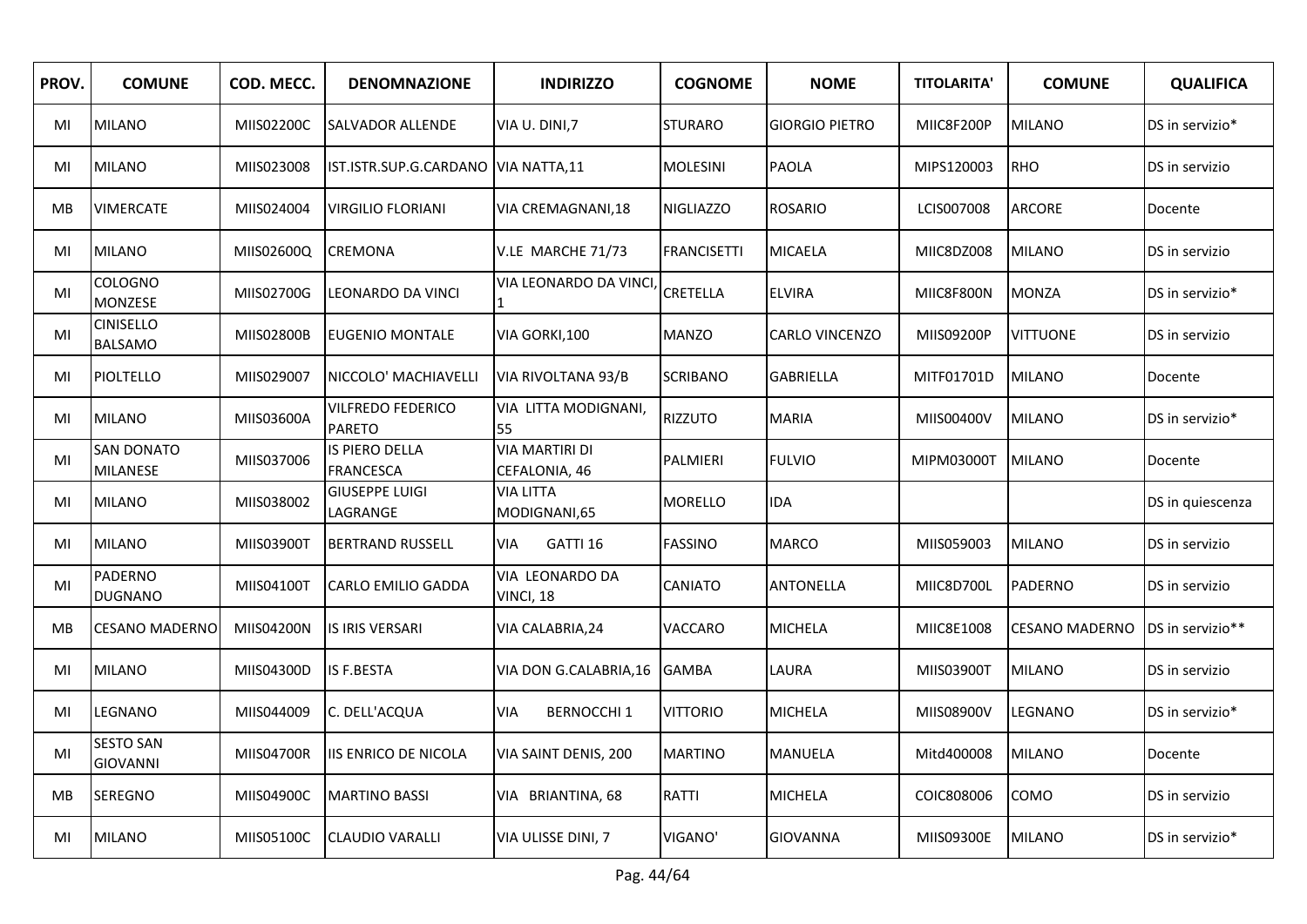| PROV. | <b>COMUNE</b>         | COD. MECC. | <b>DENOMNAZIONE</b>               | <b>INDIRIZZO</b>                   | <b>COGNOME</b>   | <b>NOME</b>         | <b>TITOLARITA'</b> | <b>COMUNE</b>                 | <b>QUALIFICA</b> |
|-------|-----------------------|------------|-----------------------------------|------------------------------------|------------------|---------------------|--------------------|-------------------------------|------------------|
| MВ    | <b>VIMERCATE</b>      | MIIS053004 | <b>EZIO VANONI</b>                | VIA ADDA,6                         | NIGLIAZZO        | <b>ROSARIO</b>      | LCIS007008         | <b>ARCORE</b>                 | Docente          |
| MI    | <b>MILANO</b>         | MIIS05400X | <b>GALVANI</b>                    | VIA GATTI,14                       | <b>BOVE</b>      | <b>NATALINA</b>     | MIPC20000G         | Milano                        | Docente          |
| MI    | <b>MILANO</b>         | MIIS05700B | NICOLA MORESCHI                   | VIALE SAN MICHELE DEL<br>CARSO 25  | <b>DI GRAZIA</b> | <b>ALFIO</b>        | MIPC170001         | <b>MILANO</b>                 | Docente          |
| MI    | <b>MILANO</b>         | MIIS058007 | <b>PAOLO FRISI</b>                | <b>VIA OTRANTO-</b><br>CITTADINI,1 | PARABIAGHI       | <b>MARIO FRANCO</b> | VAPC040006         | <b>SARONNO</b>                | DS in servizio   |
| MI    | <b>MILANO</b>         | MIIS059003 | 'ORIANI-MAZZINI"<br><b>MILANO</b> | VIA ZANTE, 34                      | <b>MURARO</b>    | FRANCESCO           | MIIC8DD005         | <b>MILANO</b>                 | DS in servizio*  |
| MI    | <b>INZAGO</b>         | MIIS061003 | IS MARISA BELLISARIO              | VIA PADANA SUPERIORE,<br>20        | <b>PINTUS</b>    | <b>MARIA PAOLA</b>  | MIIC8AT00L         | PANTIGLIATE                   | DS in servizio*  |
| МB    | <b>CESANO MADERNO</b> | MIIS06200V | <b>ETTORE MAJORANA</b>            | VIA DE GASPERI,6                   | CAPPADONNA       | <b>MARIOLINA</b>    | MIIC8GE00R         | PADERNO                       | DS in servizio** |
| MB    | <b>LISSONE</b>        | MIIS06300P | <b>G. MERONI</b>                  | VIA ALFIERI N. 14                  | <b>PRIZIO</b>    | <b>ANTONIO</b>      | MIIC8F6002         | <b>MONZA</b>                  | DS in servizio   |
| MB    | <b>MONZA</b>          | MIIS06800T | M. BIANCHI                        | MINERVA 1<br><b>VIA</b>            | CENTEMERO        | <b>ELENA</b>        | MIIS053004         | <b>VIMERCATE</b>              | DS in servizio   |
| MI    | <b>MILANO</b>         | MIIS07200D | <b>SEVERI - CORRENTI</b>          | VIA ALCUINO, 4                     | <b>DONADEI</b>   | <b>MARIA RITA</b>   | MITF070009         | <b>MILANO</b>                 | DS in servizio   |
| MB    | LIMBIATE              | MIIS073009 | IIS "LUIGI CASTIGLIONI"           | VIA GARIBALDI, 115                 | MONTI            | TIZIANA             | MIIS011002         | <b>GARBAGNATE</b><br>MILANESE | DS in servizio*  |
| MI    | <b>MILANO</b>         | MIIS074005 | <b>MARELLI</b>                    | VIA LIVIGNO, 11                    | <b>FUGARO</b>    | <b>MONICA</b>       | MIIS05400X         | <b>MILANO</b>                 | Docente          |
| MI    | <b>MILANO</b>         | MIIS07700L | G. GALILEI - R.<br>LUXEMBURG      | VIA PARAVIA, 31                    | <b>DAOLIO</b>    | <b>ILARIA</b>       | MITN03000E         | <b>MILANO</b>                 | Docente          |
| MI    | <b>MILANO</b>         | MIIS079008 | I.I.S. "CATERINA DA<br>SIENA"     | VIALE LOMBARDIA, 89                | <b>BOVE</b>      | <b>NATALINA</b>     | MIPC20000G         | Milano                        | Docente          |
| MI    | <b>MILANO</b>         | MIIS081008 | P. VERRI                          | VIA LATTANZIO, 38                  | <b>FATTA</b>     | ROSAMARIA           | MIIS09400A         | <b>MILANO</b>                 | Docente          |
| MI    | <b>MILANO</b>         | MIIS082004 | <b>GIORGI</b>                     | <b>VIALE LIGURIA, 21</b>           | MEZZATESTA       | GIOVANNA            | MIPS15000V         | <b>MILANO</b>                 | DS in servizio** |
| MI    | <b>VILLA CORTESE</b>  | MIIS08300X | <b>GREGORIO MENDEL</b>            | VIA FERRAZZI, 15                   | WAGNER           | ANNALISA            | MIIS09700T         | LEGNANO                       | DS in servizio** |
| MB    | MUGGIO'               | MIIS08400Q | <b>IMARTIN LUTHER KING</b>        | <b>VIA</b><br>ALLENDE 3            | <b>ALBERTI</b>   | <b>MARIA</b>        | MIPS05002          | <b>MONZA</b>                  | Docente          |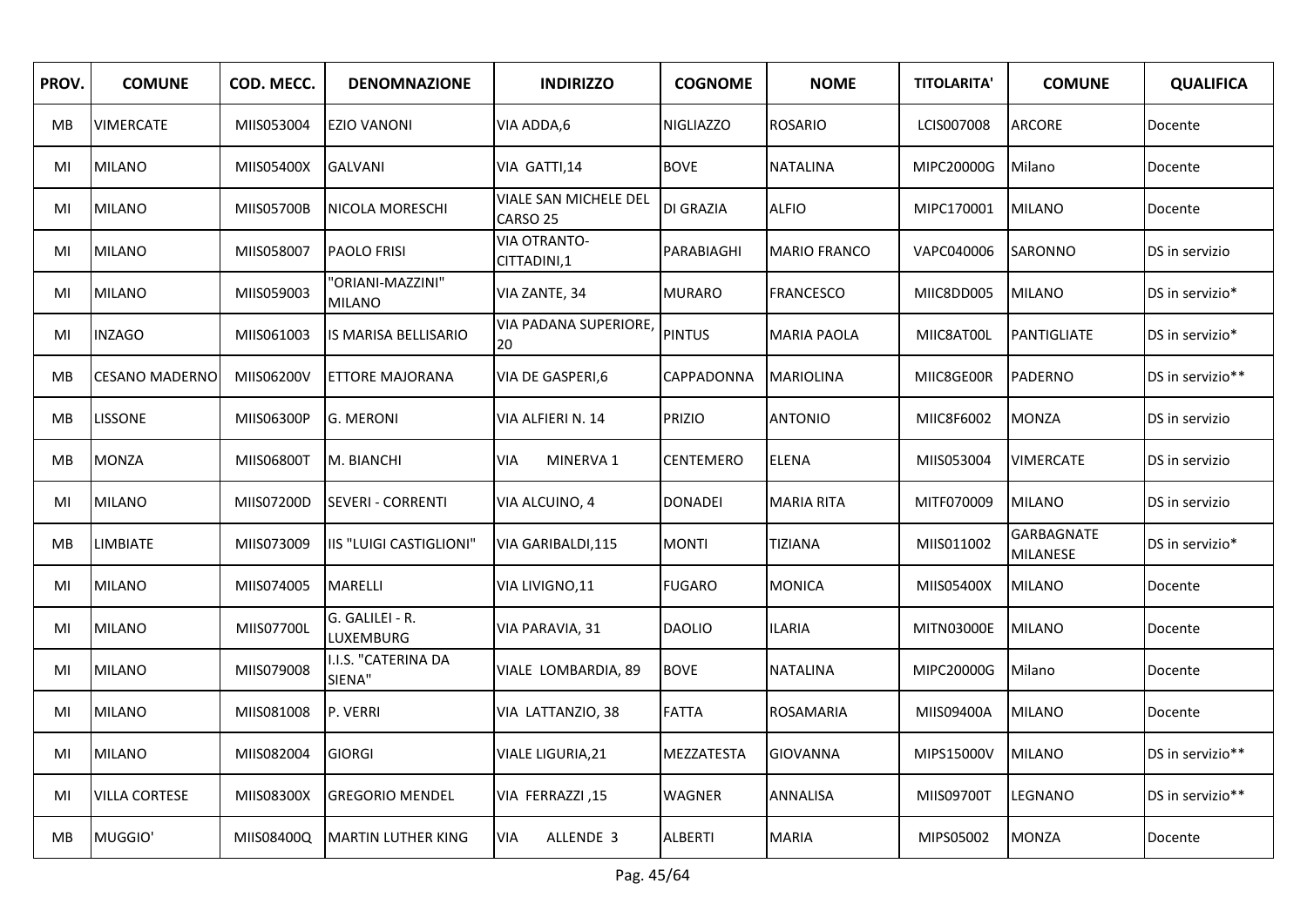| PROV.     | <b>COMUNE</b>               | COD. MECC.            | <b>DENOMNAZIONE</b>                             | <b>INDIRIZZO</b>                       | <b>COGNOME</b>    | <b>NOME</b>           | <b>TITOLARITA'</b> | <b>COMUNE</b>        | <b>QUALIFICA</b> |
|-----------|-----------------------------|-----------------------|-------------------------------------------------|----------------------------------------|-------------------|-----------------------|--------------------|----------------------|------------------|
| MI        | RHO                         | MIIS08900V            | <b>IPUECHER - OLIVETTI</b>                      | VIA BERSAGLIO 56                       | LAMARI            | <b>MARIA</b>          | MITD52000A         | <b>RHO</b>           | DS in servizio** |
| MI        | <b>MAGENTA</b>              | MIIS09100V            | L. EINAUDI                                      | VIA MAZENTA 51                         | TACCHINI          | CRISTINA              | MIIC85600B         | CORBETTA             | Docente          |
| MI        | <b>VITTUONE</b>             | MIIS09200P            | <b>E.ALESSANDRINI</b>                           | VIALE ZARA, 23/C                       | <b>GRASSI</b>     | ALESSANDRA            | MIIC860003         | <b>ARLUNO</b>        | DS in servizio   |
| MI        | <b>MILANO</b>               | MIIS09300E            | <b>MARIE CURIE - PIERO</b><br><b>SRAFFA</b>     | VIA F.LLI ZOIA, 130                    | <b>GULLO</b>      | ALESSANDRO            | MIIS02200C         | <b>MILANO</b>        | DS in servizio*  |
| MI        | <b>MILANO</b>               | MIIS09400A            | <b>BERTARELLI - FERRARIS</b>                    | <b>DI PORTA</b><br>CORSO<br>ROMANA 110 | <b>CHIEPPA</b>    | <b>VINCENZO</b>       | MIIS04700R         | <b>MILANO</b>        | DS in servizio   |
| MI        | <b>CORSICO</b>              | MIIS096002            | I.I.S. GIOVANNI FALCONE<br><b>AUGUSTO RIGHI</b> | VIALE ITALIA, 22/24                    | <b>DAOLIO</b>     | <b>ILARIA</b>         | <b>MITN03000E</b>  | <b>MILANO</b>        | Docente          |
| MI        | LEGNANO                     | MIIS09700T            | I.S.I.S. A. BERNOCCHI                           | DIAZ <sub>2</sub><br>VIA               | MECCARIELLO       | <b>ANTONIETTA</b>     | MIIC85300X         | <b>NERVIANO</b>      | Docente          |
| МB        | <b>CARATE BRIANZA</b>       | MIIS09800N            | LEONARDO DA VINCI                               | VIA DE GASPERI,1                       | <b>MENEGHINI</b>  | <b>CLAUDIO</b>        | MIMMOCCOOQ MONZA   |                      | DS in servizio*  |
| MI        | <b>MILANO</b>               | MIIS09900D            | SCHIAPARELLI-GRAMSCI                            | VIA L. SETTEMBRINI 4                   | PETROCELLI        | <b>MICHELE</b>        | MIRH010009         | <b>MILANO</b>        | DS in servizio   |
| MI        | <b>MILANO</b>               | MIIS101008            | <b>TORRICELLI</b>                               | VIA U. DINI 7                          | <b>GUGLIEMO</b>   | <b>DOMENICO</b>       | MIPC05000V         | <b>MILANO</b>        | DS in servizio*  |
| MI        | <b>MILANO</b>               | MIIS102004            | DANIELE MARIGNONI -<br><b>MARCO POLO</b>        | MELZI D'ERIL 9<br>VIA                  | <b>DAOLIO</b>     | <b>ILARIA</b>         | MITN03000E         | <b>MILANO</b>        | Docente          |
| MI        | <b>GORGONZOLA</b>           | MIIS10300X            | <b>ARGENTIA</b>                                 | VIA ADDA N. 2                          | AZZARITI          | ALBALISA              | MIPS18000P         | <b>BUSSERO</b>       | DS in servizio   |
| MB        | <b>MONZA</b>                | MIIS10400Q            | I.I.S. "ENZO ANSELMO<br><b>FERRARI"</b>         | VIA MONTE GRAPPA, 1                    | <b>IERACITANO</b> | PETRONILLA            | MITF410005         | <b>MONZA</b>         | DS in servizio   |
| MI        | <b>VIMERCATE</b>            | MIIS10600B            | ALBERT EINSTEIN                                 | VIA ADDA 6                             | <b>PASTORI</b>    | <b>UMBERTO PIETRO</b> | MIIC8EW00B         | DS in servizio       | DS in servizio*  |
| <b>MB</b> | <b>MONZA</b>                | MIMMOCCOOQ CPIA MONZA |                                                 | VIA MONTE GRAPPA 1                     | <b>MICELI</b>     | SALVATORE             | MIIC8E000C         | <b>NOVA MILANESE</b> | Docente          |
| MI        | CINISELLO<br><b>BALSAMO</b> |                       | MIMMOCDOOG CPIA 2 MILANO                        | PIAZZA COSTA 23                        | LAMBERTI          | <b>ANNA</b>           | cric81800x         | <b>MILANO</b>        | DS in servizio   |
| MI        | ROZZANO                     |                       | MIMMOCEOOB CPIA 3 MILANO                        | <b>VIA LIGURIA 4</b>                   | VENTURA           | ANDREA                | MIIC88200X         | <b>LACCHIARELLA</b>  | DS in servizio*  |
| MI        | LEGNANO                     |                       | MIMMOCFOO7 ICPIA 4 MILANO                       | VIA SANTA TERESA 30                    | DE LORENZO        | <b>ANTONINO</b>       | MIIS08300X         | <b>VILLA CORTESE</b> | Docente          |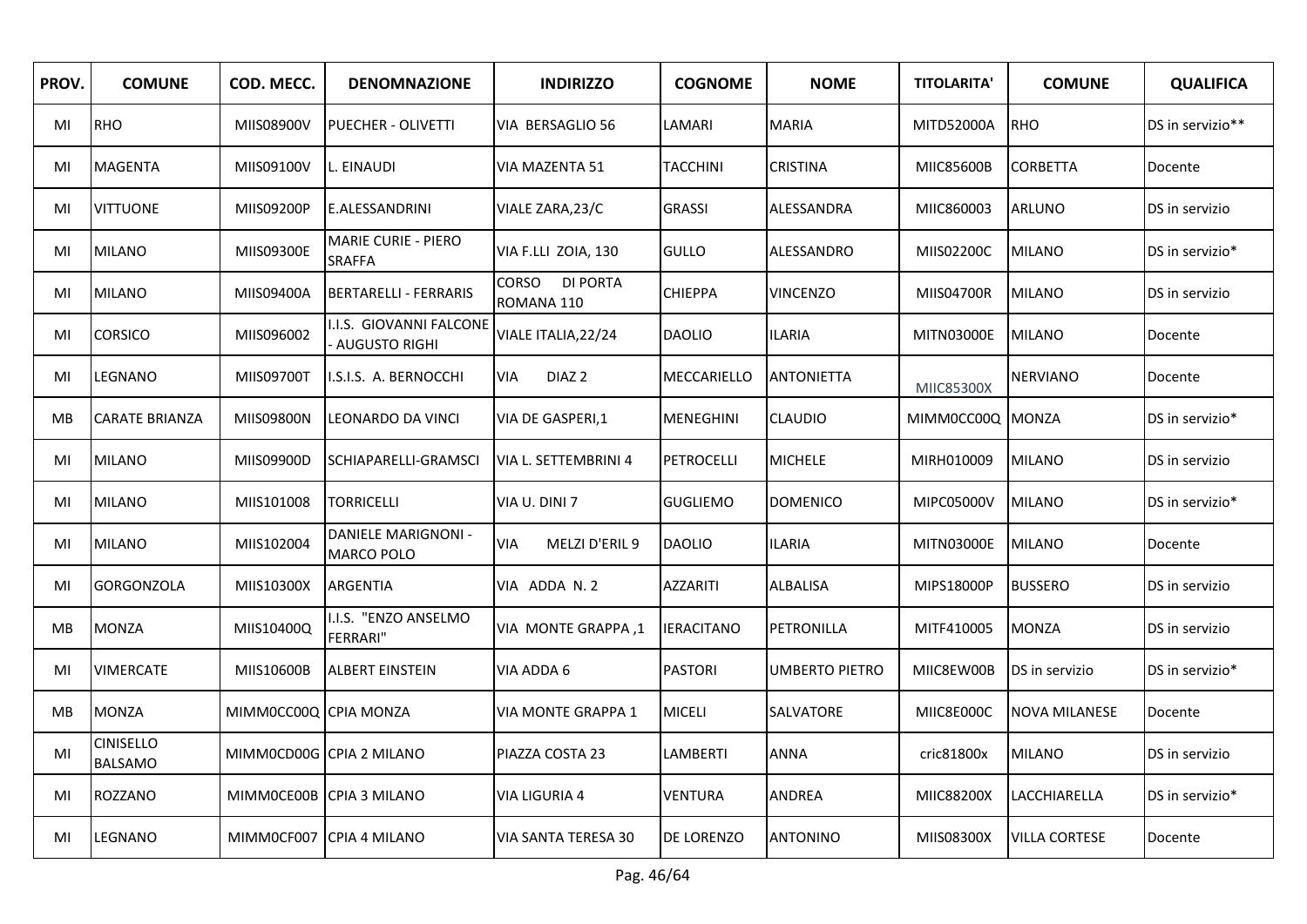| PROV.     | <b>COMUNE</b>                       | COD. MECC.             | <b>DENOMNAZIONE</b>                | <b>INDIRIZZO</b>                           | <b>COGNOME</b>   | <b>NOME</b>       | <b>TITOLARITA'</b>        | <b>COMUNE</b>             | <b>QUALIFICA</b>  |
|-----------|-------------------------------------|------------------------|------------------------------------|--------------------------------------------|------------------|-------------------|---------------------------|---------------------------|-------------------|
| MI        | <b>MILANO</b>                       |                        | MIMMOCG003 CPIA 5 MILANO           | VIA PONTANO, 43                            | <b>STRADA</b>    | <b>DANIELA</b>    | MICT700008                | <b>CUSANO</b>             | Docente           |
| MI        | <b>MILANO</b>                       | MIMM11300B             | SMS VIA VIVAIO "PER<br>CIECHI"     | <b>VIVAIO</b><br>$7^{\circ}$<br><b>VIA</b> | <b>FUSCO</b>     | MARCELLA          | <b>USR</b>                | <b>MILANO</b>             | Dirigente tecnico |
| MI        | <b>MILANO</b>                       | MIPC01000C             | MANZONI                            | VIA ORAZIO, 3                              | ANGELONE         | <b>ANDREA</b>     | MIIS09400A                | <b>MILANO</b>             | Docente           |
| <b>MB</b> | <b>MONZA</b>                        | MIPC020003             | B. ZUCCHI                          | PIAZZA TRENTO<br>TRIESTE,6                 | <b>SILVESTRI</b> | <b>ANNALISA</b>   | MIIC8GB009                | <b>MONZA</b>              | DS in servizio    |
| MI        | <b>MILANO</b>                       | MIPC03000N             | <b>CARDUCCI</b>                    | VIA BEROLDO, 9                             | DI GENNARO       | ROSSANA           | MIRH02000X                | <b>MILANO</b>             | DS in servizio**  |
| MI        | <b>MILANO</b>                       | MIPC040008             | <b>BECCARIA</b>                    | VIA CARLO LINNEO,5                         | <b>MAESTRI</b>   | <b>MARIO</b>      | DIST. 448/98 AT<br>Milano | <b>MILANO</b>             | DS in servizio    |
| MI        | <b>MILANO</b>                       | MIPC05000V             | <b>BERCHET</b>                     | <b>VIA DELLA</b><br>COMMENDA,26            | <b>FUSCO</b>     | <b>MARCELLA</b>   | <b>USR</b>                | <b>MILANO</b>             | Dirigente tecnico |
| MI        | <b>RHO</b>                          | MIPC13000E             | <b>CLEMENTE REBORA</b>             | VIA PAPA GIOVANNI XXIII                    | <b>MANDELLI</b>  | ORNELLA           | MIIC8ES004                | <b>CESANO BOSCONE</b>     | Docente           |
| MI        | <b>MAGENTA</b>                      | MIPC140005             | SALVATORE QUASIMODO VIA A.VOLTA,25 |                                            | MONACO           | <b>MARIA PIA</b>  | MIIS016005                | <b>MESERO</b>             | Docente           |
| MI        | <b>MILANO</b>                       | MIPC170001             | <b>PARINI</b>                      | VIA GOITO, 4                               | CARIMALI         | LORELLA           | MIPS070007                | <b>MILANO</b>             | Docente           |
| MI        | <b>MILANO</b>                       | MIPC20000G             | <b>TITO LIVIO</b>                  | VIA CIRCO 4                                | SABBATINI        | ARMIDA            | MIIC8BD00X                | <b>MILANO</b>             | DS in servizio    |
| MI        | <b>MILANO</b>                       | MIPM03000T             | <b>AGNESI</b>                      | TABACCHI 17<br><b>VIA</b>                  | RASCHELLA'       | ANNALISA          | MIIS04300D                | <b>MILANO</b>             | DS in servizio*   |
| MI        | <b>MILANO</b>                       | MIPM050003 VIRGILIO    |                                    | PIAZZA ASCOLI 2                            | COMPARE          | <b>GIUSEPPINA</b> | MIISO9700T                | <b>MILANO</b>             | Docente           |
| <b>MB</b> | <b>MONZA</b>                        | MIPM06000N CARLO PORTA |                                    | VIA DELLA GUERRINA, 15                     | <b>RAGO</b>      | <b>NICANDRO</b>   | MIRC060005                | CINISELLO BALSAMO Docente |                   |
| MI        | <b>SESTO SAN</b><br><b>GIOVANNI</b> | MIPM070008             | IM ERASMO DA<br>ROTTERDAM          | <b>ITALIA 409</b><br><b>VIALE</b>          | <b>MARTINO</b>   | MANUELA           | Mitd400008                | <b>MILANO</b>             | Docente           |
| MB        | <b>SEREGNO</b>                      | MIPM08000V             | <b>GIUSEPPE PARINI</b>             | <b>GRAMSCI 17</b><br>VIA                   | CANGIANO         | <b>ANTONIO</b>    | MITF06201B                | <b>CESANO MADERNO</b>     | DS in servizio**  |
| MI        | <b>MILANO</b>                       | MIPM11000D             | <b>CARLO TENCA</b>                 | <b>BASTIONI PORTA VOLTA,</b><br>16         | <b>LACATENA</b>  | <b>GIOVANNA</b>   | <b>BGIS03700G</b>         | <b>TREVIGLIO</b>          | Docente           |
| MI        | <b>MILANO</b>                       | MIPS01000G             | L.S. EINSTEIN                      | <b>EINSTEIN 3</b><br>VIA                   | TORNAGHI         | <b>FRANCO</b>     | MIIS017001                | <b>MILANO</b>             | DS in servizio*   |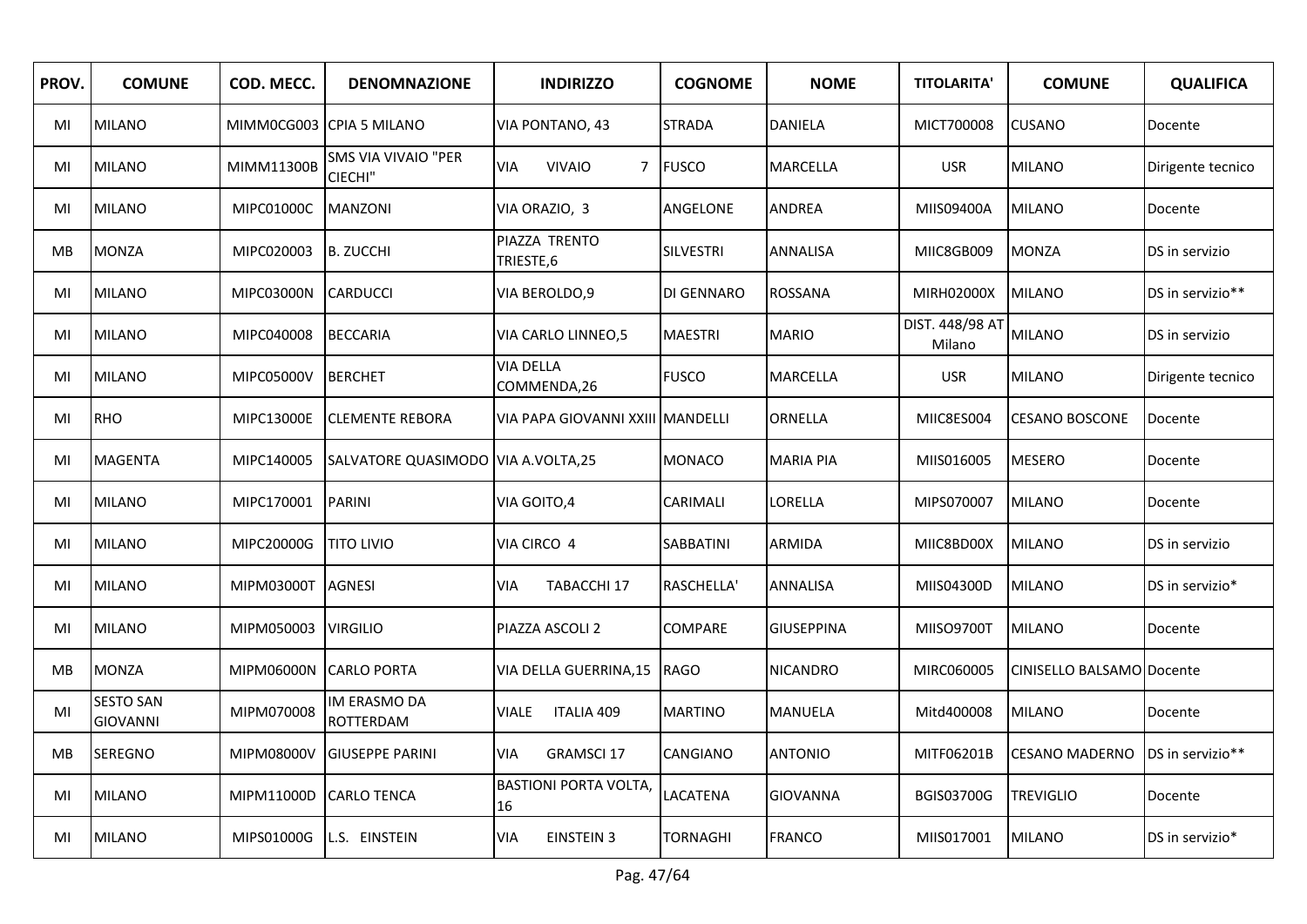| PROV. | <b>COMUNE</b>                        | COD. MECC. | <b>DENOMNAZIONE</b>                                | <b>INDIRIZZO</b>                        | <b>COGNOME</b>    | <b>NOME</b>            | <b>TITOLARITA'</b>            | <b>COMUNE</b>                          | <b>QUALIFICA</b> |
|-------|--------------------------------------|------------|----------------------------------------------------|-----------------------------------------|-------------------|------------------------|-------------------------------|----------------------------------------|------------------|
| MI    | <b>MILANO</b>                        | MIPS03000R | LEONARDO DA VINCI                                  | <b>VIA OTTORINO</b><br>RESPIGHI,5       | <b>FERRARI</b>    | SILVIA                 | MIIS101008                    | <b>MILANO</b>                          | DS in servizio*  |
| MВ    | <b>MONZA</b>                         | MIPS050002 | <b>PAOLO FRISI</b>                                 | VIA SEMPIONE, 21                        | DI BATTISTA       | <b>MARIA GRAZIA</b>    | MIIS04200N                    | <b>CESANO MADERNO</b>                  | DS in servizio   |
| MI    | <b>MILANO</b>                        | MIPS070007 | <b>VITTORIO VENETO</b>                             | <b>DE VINCENTI 7</b><br><b>VIA</b>      | <b>PISTOLESI</b>  | <b>DELIO</b>           | DIST. 448/98<br>USR Lombardia | <b>MILANO</b>                          | Docente          |
| MI    | <b>MILANO</b>                        | MIPS08000T | <b>VOLTA</b>                                       | <b>VIA BENEDETTO</b><br>MARCELLO,7      | <b>SCOPPA</b>     | <b>DOROTEA</b>         | MIIC8A200N                    | <b>MILANO</b>                          | Docente          |
| MВ    | <b>DESIO</b>                         | MIPS10000T | LICEO SCIENTIFICO E<br><b>CLASSICO E. MAJORANA</b> | VIA AGNESI 20                           | <b>MAIOLINO</b>   | <b>DANIELA</b>         | MITD00041V                    | <b>MONZA</b>                           | Docente          |
| MI    | <b>SAN DONATO</b><br><b>MILANESE</b> | MIPS11000C | LICEO "PRIMO LEVI"<br>SCIENT. - CLASSICO           | <b>VIA MARTIRI DI</b><br>CEFALONIA, 46  | <b>FRANCESCHI</b> | <b>MIRCO</b>           | MIIC89300A                    | <b>SAN GIULIANO</b><br><b>MILANESE</b> | DS in servizio** |
| MI    | <b>RHO</b>                           | MIPS120003 | <b>ETTORE MAJORANA</b>                             | RATTI 88<br><b>VIA</b>                  | <b>AMANTIA</b>    | LUISA FRANCESCA        | MIPS03000R                    | <b>MILANO</b>                          | DS in servizio*  |
| MI    | LEGNANO                              | MIPS13000N | <b>GALILEO GALILEI</b>                             | V.LE<br>GORIZIA 16                      | MECCARIELLO       | <b>ANTONIETTA</b>      | MIIC85300X                    | <b>NERVIANO</b>                        | Docente          |
| MI    | <b>MILANO</b>                        | MIPS15000V | P. BOTTONI                                         | <b>VIA</b><br><b>MAC MAHON</b><br>96/98 | <b>SCOTTI</b>     | <b>DONATELLA</b>       | MIPS16000D                    | <b>MILANO</b>                          | DS in servizio   |
| MI    | <b>MILANO</b>                        | MIPS16000D | <b>G.MARCONI</b>                                   | VIA<br><b>DEI NARCISI,5</b>             | CERIANI           | <b>ROBERTO</b>         |                               |                                        | DS in quiescenza |
| MI    | <b>MILANO</b>                        | MIPS18000P | ELIO VITTORINI                                     | VIA MARIO DONATI, 5/7                   | DELL'AQUILA       | VALENTINA              | MIPS070007                    | <b>MILANO</b>                          | Docente          |
| MB    | <b>MEDA</b>                          | MIPS20000P | <b>MARIE CURIE</b>                                 | VIA CIALDINI, 181                       | CASTELLANA        | LUCIA                  | MIPS050002                    | <b>MONZA</b>                           | DS in servizio   |
| MI    | <b>MELZO</b>                         | MIPS210009 | <b>GIORDANO BRUNO</b>                              | SVEZIA 4<br>VIALE                       | <b>SACCHI</b>     | <b>VITTORIO</b>        | MIIC8BW00C                    | <b>SEGRATE</b>                         | DS in servizio*  |
| MB    | <b>VIMERCATE</b>                     | MIPS240005 | <b>BANFI</b>                                       | VIA ADDA,6                              | LECCHI            | <b>MARIA LUCIA</b>     | MIIC8DJ008                    | TREZZO SULL'ADDA                       | DS in servizio   |
| MI    | <b>MAGENTA</b>                       | MIPS25000Q | D. BRAMANTE                                        | VIA TRIESTE, 70                         | <b>BOSELLI</b>    | <b>ANDREA ERNESTO</b>  | MIIS003003                    | <b>ABBIATEGRASSO</b>                   | DS in servizio*  |
| MI    | <b>CORSICO</b>                       | MIPS26000A | G.B.VICO                                           | VIALE ITALIA, 22/24                     | VILELLA           | <b>ANTONELLA MARIA</b> | MIIC886007                    | ASSAGO                                 | DS in servizio*  |
| MI    | <b>PARABIAGO</b>                     | MIPS290006 | <b>CLAUDIO CAVALLERI</b>                           | <b>VIA SPAGLIARDI 23</b>                | <b>FATO</b>       | ALESSANDRO             | MIIS058007                    | <b>MILANO</b>                          | Docente          |
| MI    | ARESE                                | MIPS340002 | <b>G.FALCONE E P.</b><br><b>BORSELLINO</b>         | VIA MATTEOTTI,29                        | <b>DEMARIA</b>    | <b>MARIA GRAZIA</b>    | MITD330007                    | <b>BOLLATE</b>                         | Docente          |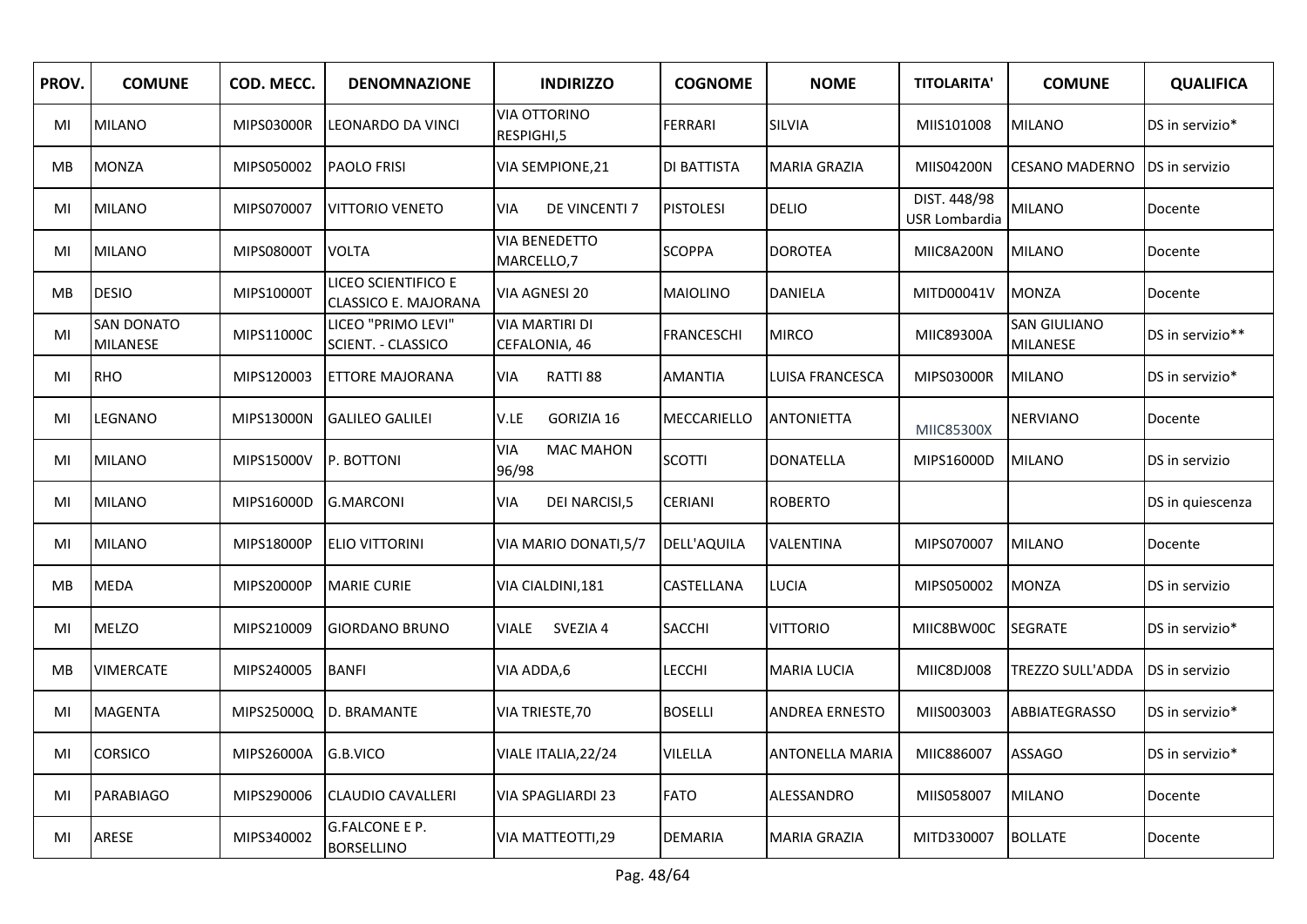| PROV.     | <b>COMUNE</b>                          | COD. MECC. | <b>DENOMNAZIONE</b>                        | <b>INDIRIZZO</b>                      | <b>COGNOME</b>     | <b>NOME</b>      | <b>TITOLARITA'</b> | <b>COMUNE</b>                       | <b>QUALIFICA</b> |
|-----------|----------------------------------------|------------|--------------------------------------------|---------------------------------------|--------------------|------------------|--------------------|-------------------------------------|------------------|
| MI        | <b>MILANO</b>                          | MIPS37000T | L.S.S. "R.DONATELLI-<br><b>B.PASCAL"</b>   | VIALE CAMPANIA, 6 E VIA<br>A.CORTI,16 | <b>BAGGIO</b>      | <b>BRUNA</b>     | MIIS02600Q         | <b>MILANO</b>                       | DS in servizio   |
| MB        | <b>MEDA</b>                            | MIRC010004 | ISTITUTO P.S.S.C.T.S. "L.<br>MILANI"       | VIA COMO, 11                          | <b>FONTANA</b>     | SALVATORE        | MIIS04100T         | PADERNO                             | Docente          |
| MВ        | <b>MONZA</b>                           | MIRC060005 | A. OLIVETTI                                | VIA LECCO,12                          | <b>PRIZIO</b>      | <b>ANTONIO</b>   | MIIC8F6002         | <b>MONZA</b>                        | DS in servizio   |
| MI        | <b>MILANO</b>                          | MIRC08000A | <b>CAVALIERI</b>                           | VIA OLONA,14                          | <b>IACAZIO</b>     | <b>ELISA</b>     | MISL01000C         | <b>MILANO</b>                       | Docente          |
| MI        | <b>SESTO SAN</b><br><b>GIOVANNI</b>    | MIRC12000G | <b>E.FALCK</b>                             | VIA BALILLA,50                        | <b>GIAMBRONE</b>   | <b>GIULIO</b>    | MIIC8A100T         | <b>SESTO SAN</b><br><b>GIOVANNI</b> | DS in servizio** |
| MI        | MILANO                                 | MIRC300004 | <b>KANDINSKY</b>                           | VIA C. BARONI, 35                     | <b>GAMBA</b>       | LAURA            | MIIS03900T         | <b>MILANO</b>                       | DS in servizio   |
| MI        | <b>MILANO</b>                          | MIRH010009 | A. VESPUCCI                                | <b>VIA VALVASSORI</b><br>PERONI,8     | <b>MARTINIELLO</b> | LUISA            | MIIC8CH00T         | <b>MILANO</b>                       | DS in servizio*  |
| MI        | <b>MILANO</b>                          | MIRH02000X | <b>CARLO PORTA</b>                         | VIA URUGUAY, 26/3                     | <b>PISCOZZO</b>    | <b>MILENA</b>    | MIIC8C300P         | <b>MILANO</b>                       | DS in servizio   |
| MI        | <b>CERNUSCO SUL</b><br><b>NAVIGLIO</b> | MIRI21000E | CERNUSCO SUL NAVIGLIO VIA                  | VOLTA 11                              | <b>MATERA</b>      | MICHELINA        | MIIC8E600B         | <b>GORGONZOLA</b>                   | DS in servizio** |
| MI        | <b>MILANO</b>                          | MISL01000C | LICEO ARTISTICO STATALE<br><b>DI BRERA</b> | VIA HAJECH, 27                        | SABBATINI          | ARMIDA           | MIIC8BD00X         | <b>MILANO</b>                       | DS in servizio   |
| MI        | <b>MILANO</b>                          | MISL020003 | LICEO ARTISTICO<br>"CARAVAGGIO"            | VIA PRINETTI, 47                      | <b>PETROCELLI</b>  | <b>MICHELE</b>   | MIRH010009         | <b>MILANO</b>                       | DS in servizio   |
| MI        | <b>MILANO</b>                          | MISL03000N | <b>U.BOCCIONI</b>                          | PIAZZALE ARDUINO, N.4 DELL'AQUILA     |                    | VALENTINA        | MIPS070007         | <b>MILANO</b>                       | Docente          |
| <b>MB</b> | <b>GIUSSANO</b>                        | MISL12000X | <b>AMEDEO MODIGLIANI</b>                   | VIA CAIMI 5                           | <b>PROSERPIO</b>   | <b>GIUSEPPE</b>  | MIIC83400E         | <b>GIUSSANO</b>                     | DS in servizio** |
| MB        | <b>MONZA</b>                           | MISL13000E | LICEO ARTISTICO<br>N.VALENTINI             | VIA BOCCACCIO 1                       | <b>SILVESTRI</b>   | ANNALISA         | MIIC8GB009         | <b>MONZA</b>                        | DS in servizio   |
| MI        | <b>BOLLATE</b>                         | MITD330007 | <b>PRIMO LEVI</b>                          | VIA VARALLI,20                        | <b>BIONDO</b>      | SALVATORE        | MIIC8ED00Q         | <b>BOLLATE</b>                      | DS in servizio** |
| MI        | <b>CERNUSCO SUL</b><br><b>NAVIGLIO</b> | MITD400008 | IST. TEC. STAT. AD<br>ORDINAMENTO SPECIALE | VIA MASACCIO, 4                       | SALA               | <b>GIANCARLO</b> | MIPS240005         | <b>VIMERCATE</b>                    | DS in servizio*  |
| MВ        | <b>MONZA</b>                           | MITD41000V | <b>ACHILLE MAPELLI</b>                     | PARMENIDE, 18<br>VIA                  | ANGELO             | PIETRO           | MIIS06300P         | <b>MONZA</b>                        | Docente          |
| МB        | <b>SEREGNO</b>                         | MITD430004 | <b>PRIMO LEVI</b>                          | VIA<br>BRIANTINA, 68                  | RATTI              | <b>MICHELA</b>   | COIC808006         | COMO                                | DS in servizio   |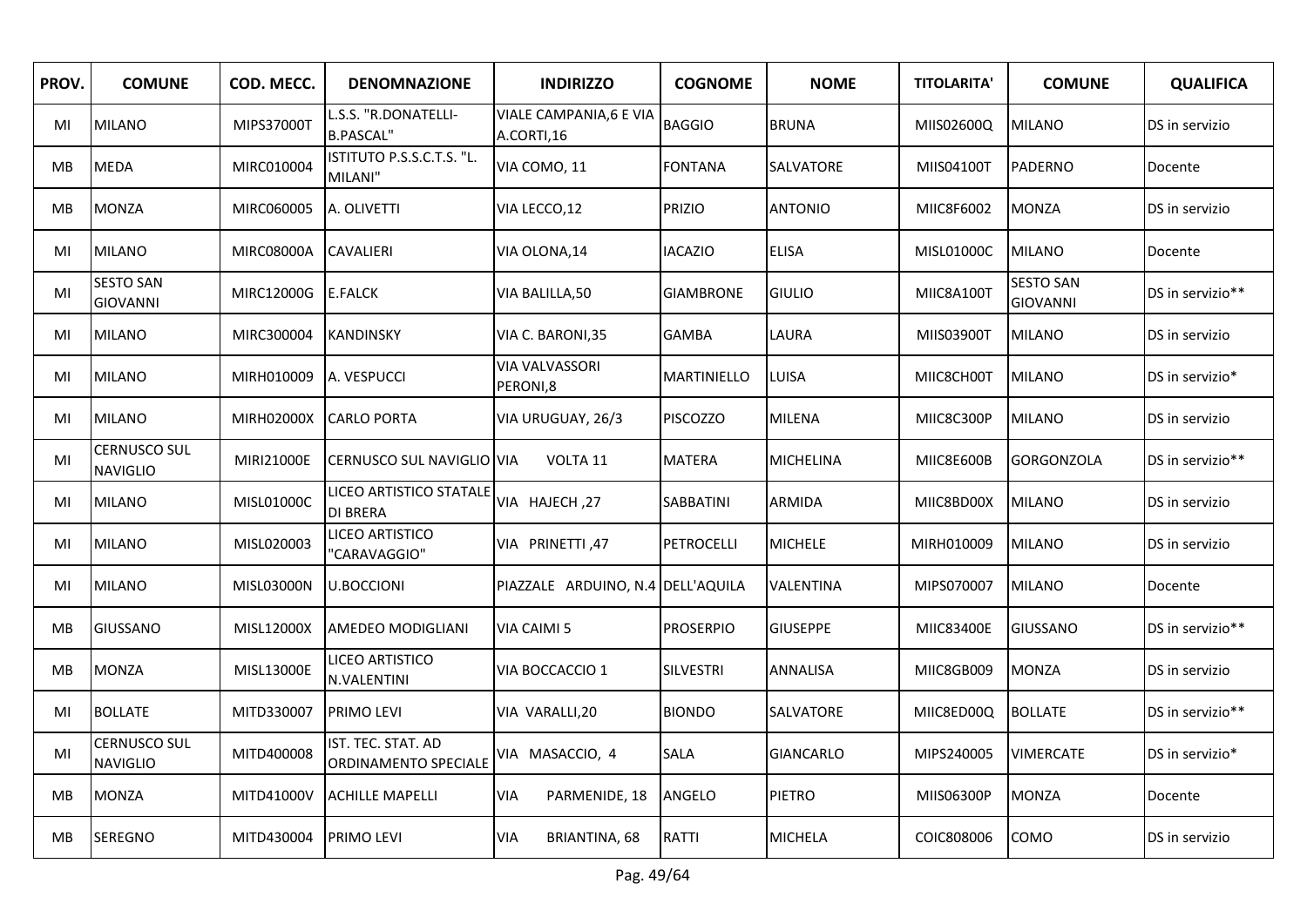| PROV. | <b>COMUNE</b>                      | COD. MECC.        | <b>DENOMNAZIONE</b>                       | <b>INDIRIZZO</b>                        | <b>COGNOME</b>   | <b>NOME</b>         | <b>TITOLARITA'</b>            | <b>COMUNE</b>   | <b>QUALIFICA</b> |
|-------|------------------------------------|-------------------|-------------------------------------------|-----------------------------------------|------------------|---------------------|-------------------------------|-----------------|------------------|
| MI    | <b>BOLLATE</b>                     | MITD450009        | ERASMO DA ROTTERDAM VIA VARALLI, 24       |                                         | TUROTTI          | LAURA               | MIPS25000Q                    | <b>MAGENTA</b>  | Docente          |
| MB    | <b>LIMBIATE</b>                    | MITD49000Q        | I.T.C.S.P.A.C.L.E. ELSA<br><b>MORANTE</b> | VIA BONAPARTE, 2/BIS                    | MOSCATELLI       | SABINA              | MIIS011002                    | GARBAGNATE      | Docente          |
| MI    | <b>TREZZO SULL'ADDA</b>            | MITD51000Q        | JACOPO NIZZOLA                            | VIA PIETRO NENNI, 10                    | <b>TERSIGNI</b>  | <b>MARIAROBERTA</b> | MITF11050X                    | <b>MILANO</b>   | Docente          |
| MI    | RHO                                | MITD52000A        | <b>ENRICO MATTEI</b>                      | PADRE VAIANI 18 ISPANO<br><b>VIA</b>    |                  | <b>LIVIA</b>        | MIRC300004                    | <b>RHO</b>      | DS in servizio   |
| MI    | <b>PARABIAGO</b>                   | MITD57000B        | <b>G.MAGGIOLINI</b>                       | VIA SPAGLIARDI, 19                      | <b>MAFFULLO</b>  | <b>GIOVANNI</b>     | MIIS044009                    | LEGNANO         | Docente          |
| MI    | <b>MILANO</b>                      | MITE01000V        | <b>GIULIO NATTA</b>                       | <b>VIA DON GIOVANNI</b><br>CALABRIA, 16 | <b>ORABONA</b>   | <b>ANITA</b>        | MIIS081008                    | <b>MILANO</b>   | Docente          |
| MB    | <b>DESIO</b>                       | MITF050004        | E. FERMI                                  | VIA AGNESI,24                           | <b>MOTTA</b>     | ELENA DANIELA       | <b>MBIS08400L</b>             | MUGGIO'         | DS in servizio** |
| MI    | <b>MILANO</b>                      | MITF070009        | <b>FELTRINELLI</b>                        | PIAZZA TITO LUCREZIO<br>CARO,8          | <b>STRADA</b>    | <b>DANIELA</b>      | MICT700008                    | <b>CUSANO</b>   | Docente          |
| MI    | <b>MILANO</b>                      | MITF11000E        | <b>ITI MOLINARI</b>                       | VIA CRESCENZAGO 110                     | <b>CUCINOTTA</b> | CARLA MARIA         | MITE01000V                    | <b>MILANO</b>   | DS in servizio   |
| MI    | RHO                                | MITF13000Q        | <b>STANISLAO CANNIZZARO</b>               | VIA RAFFAELLO<br>SANZIO,2               | <b>MOLESINI</b>  | <b>PAOLA</b>        | MIPS120003                    | <b>RHO</b>      | DS in servizio   |
| MI    | <b>MILANO</b>                      | MITF19000B        | I.T.S.O.S. "ALBE STEINER"                 | VIA S. DIONIGI, 36                      | ANGELONE         | ANDREA              | MIIS09400A                    | <b>MILANO</b>   | Docente          |
| MI    | <b>GORGONZOLA</b>                  | MITF21000B        | <b>ITI G. MARCONI</b>                     | VIA ADDA,10                             | TERZOLI          | <b>NORA</b>         | MIIC8CP00E                    | <b>BELLUSCO</b> | DS in servizio*  |
| MI    | <b>CINISELLO</b><br><b>BALSAMO</b> | MITF270003        | <b>CARTESIO</b>                           | VIA GORKY N. 100                        | <b>MANZO</b>     | CARLO VINCENZO      | MIIS09200P                    | <b>VITTUONE</b> | DS in servizio   |
| MI    | <b>MILANO</b>                      | MITF290008        | <b>ETTORE CONTI</b>                       | VIA<br>A. DE VINCENTI<br>11             | <b>CAVALIERI</b> | <b>SIMONETTA</b>    | MIIS023008                    | <b>MILANO</b>   | DS in servizio*  |
| MI    | SAN DONATO<br><b>MILANESE</b>      | MITF390005        | <b>E.MATTEI</b>                           | <b>VIA MARTIRI DI</b><br>CEFALONIA,46   | PALMIERI         | <b>FULVIO</b>       | MIPM03000T                    | <b>MILANO</b>   | Docente          |
| МB    | <b>MONZA</b>                       | MITF410005        | P.HENSEMBERGER                            | VIA BERCHET,2                           | <b>GATTI</b>     | DANIELE             | MISL063012                    | <b>LISSONE</b>  | Docente          |
| MI    | <b>MILANO</b>                      | <b>MITN02000X</b> | <b>PIER PAOLO PASOLINI</b>                | VIA BISTOLFI,15                         | <b>GENNARO</b>   | <b>PAOLA</b>        | MIPC03000N                    | <b>MILANO</b>   | Docente          |
| MI    | <b>MILANO</b>                      | MITN03000E        | ARTEMISIA GENTILESCHI                     | VIA NATTA, 11                           | <b>PISTOLESI</b> | DELIO               | DIST. 448/98<br>USR Lombardia | <b>MILANO</b>   | Docente          |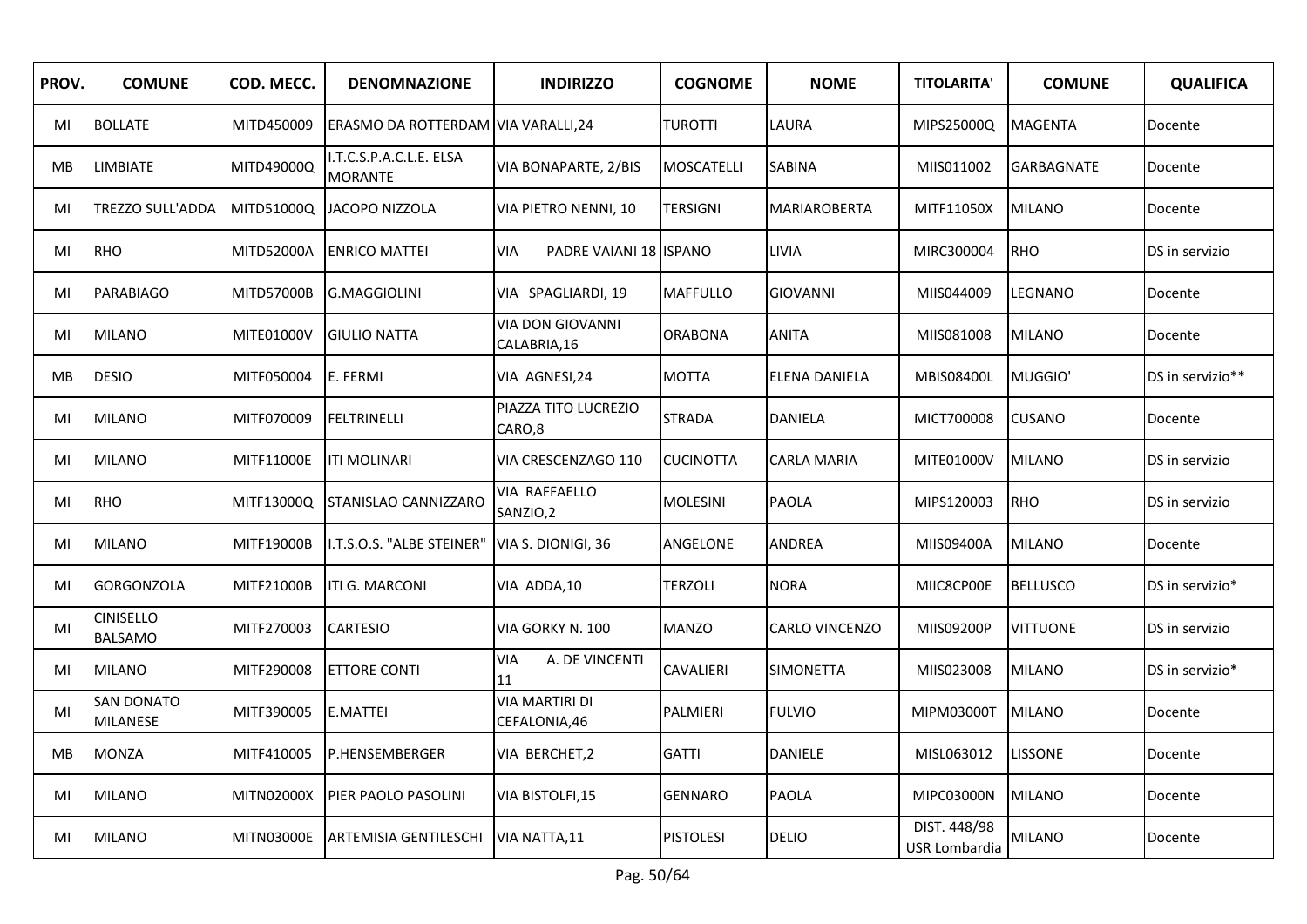| PROV.     | <b>COMUNE</b>                        | COD. MECC.        | <b>DENOMNAZIONE</b>                           | <b>INDIRIZZO</b>                          | <b>COGNOME</b>                  | <b>NOME</b>           | <b>TITOLARITA'</b> | <b>COMUNE</b>                               | <b>QUALIFICA</b> |
|-----------|--------------------------------------|-------------------|-----------------------------------------------|-------------------------------------------|---------------------------------|-----------------------|--------------------|---------------------------------------------|------------------|
| MI        | <b>MILANO</b>                        | MIVC01000Q        | L. LONGONE                                    | <b>VIA</b><br><b>DEGLI OLIVETANI</b><br>9 | COMPARE                         | GIUSEPPINA            | <b>MIISO9700T</b>  | <b>MILANO</b>                               | Docente          |
| MI        | <b>MILANO</b>                        | MIVE01000P        | <b>EMANUELA SETTI</b><br>CARRARO DALLA CHIESA | VIA PASSIONE, 12                          | <b>GHISALBERTI</b>              | ANNALISA              | MIPC170001         | <b>MILANO</b>                               | Docente          |
| MN        | <b>ASOLA</b>                         | <b>MNIC80000X</b> | I.C. ASOLA                                    | RAFFAELLO<br><b>VIA</b><br>SANZIO 4       | RIZZARDELLI                     | <b>ELENA</b>          | <b>MNIC82300L</b>  | <b>BOZZOLO</b>                              | DS in servizio** |
| MN        | CANNETO<br>SULL'OGLIO                | <b>MNIC80100Q</b> | I.C. CANNETO SULL'OGLIO VIA                   | <b>F.APORTI N.5</b>                       | <b>BARTOLI</b>                  | LUISA                 | <b>MNIC80300B</b>  | <b>CASTEL GOFFREDO</b>                      | DS in servizio** |
| MN        | <b>CERESARA</b>                      | <b>MNIC80200G</b> | . C. CERESARA                                 | VIA ROMA, 53                              | <b>BUZZI DI</b><br><b>MARCO</b> | <b>CLAUDIO</b>        | <b>MNIS00800P</b>  | <b>ASOLA</b>                                | Docente          |
| MN        | <b>CASTEL GOFFREDO</b>               | <b>MNIC80300B</b> | . C. CASTEL GOFFREDO                          | VIALE MONTEGRAPPA<br>N. 94                | <b>PAROLINI</b>                 | <b>UMBERTO</b>        | MNIC80100Q         | CANNETO<br>SULL'OGLIO                       | DS in servizio** |
| MN        | <b>VOLTA</b><br><b>MANTOVANA</b>     | MNIC804007        | I.C. VOLTA MANTOVANA                          | VIALE G. MARCONI 18/A                     | <b>PREDELLI</b>                 | <b>MIRIAM</b>         | <b>MNIC80700P</b>  | Castiglione delle S.                        | DS in servizio*  |
| MN        | <b>GOITO</b>                         | MNIC805003        | <b>ISTITUTO COMPRENSIVO</b><br><b>GOITO</b>   | VIA D.ALIGHIERI 49                        | SPERANZA                        | LUIGI MARIA           | MNIS00300G         | <b>CASTIGLIONE DELLE</b><br><b>STIVIERE</b> | DS in servizio*  |
| <b>MN</b> | <b>GUIDIZZOLO</b>                    | <b>MNIC80600V</b> | ISTITUTO COMPR.<br><b>GUIDIZZOLO</b>          | <b>VIALE MARTIRI DELLA</b><br>LIBERTA',8  | <b>GANDINI</b>                  | ANGELO                | <b>MNIC80800E</b>  | <b>CASTIGLIONE DELLE</b><br><b>STIVIERE</b> | DS in servizio** |
| <b>MN</b> | CASTIGLIONE<br><b>DELLE STIVIERE</b> | <b>MNIC80700P</b> | I.C. CASTIGLIONE<br>STIVIERE II               | LOCALITA' SAN PIETRO                      | SPERANZA                        | <b>LUIGI MARIA</b>    | MNIS00300G         | CASTIGLIONE DELLE<br><b>STIVIERE</b>        | DS in servizio*  |
| MN        | CASTIGLIONE<br><b>DELLE STIVIERE</b> | <b>MNIC80800E</b> | .C. CASTIGLIONE<br>STIVIERE 1                 | <b>VIA GRIDONIA</b><br>GONZAGA, 8         | PREDELLI                        | <b>MIRIAM</b>         | <b>MNIC80700P</b>  | Castiglione delle S.                        | DS in servizio*  |
| MN        | <b>SABBIONETA</b>                    | <b>MNIC80900A</b> | ISTITUTO COMPRENSIVO<br><b>SABBIONETA</b>     | VIA DELL'ACCADEMIA,2                      | SOGLIANI                        | SANDRA                | <b>MNIC83000Q</b>  | VIADANA                                     | DS in servizio** |
| MN        | <b>VIRGILIO</b>                      | <b>MNIC81000E</b> | I.C. VIRGILIO                                 | VIA AMENDOLA N. 1                         | <b>PAVESI</b>                   | MARIANNA              | <b>MNIS00900E</b>  | <b>CURTARONE</b>                            | DS in servizio*  |
| <b>MN</b> | <b>CURTATONE</b>                     | MNIC812006        | I.C. CURTATONE                                | VIA MAGGIOLINI 6                          | <b>PANINI</b>                   | ANGELO                | MNIC805003         | <b>GOITO</b>                                | DS in servizio*  |
| MN        | <b>PORTO</b><br><b>MANTOVANO</b>     | MNIC813002        | I.C. PORTO MANTOVANO                          | VIA CLAUDIO<br><b>MONTEVERDI</b>          | <b>PATRIA</b>                   | <b>CRISTINA</b>       | <b>MNIC83600P</b>  | <b>MANTOVA</b>                              | DS in servizio   |
| MN        | <b>MARMIROLO</b>                     | <b>MNIC81400T</b> | IST. COMPR.<br>MARMIROLO                      | VIA PARINI 2                              | <b>CREMONESI</b>                | MARIA ROSA            | <b>MNIS00900E</b>  | <b>MANTOVA</b>                              | DS in servizio** |
| MN        | RONCOFERRARO                         | <b>MNIC81500N</b> | I.C. RONCOFERRARO                             | VIA PIETRO NENNI 11                       | <b>ACCORDI</b>                  | <b>MARIA CRISTINA</b> | MNIC813002         | <b>PORTO</b><br><b>MANTOVANO</b>            | DS in servizio*  |
| MN        | SAN GIORGIO DI<br><b>MANTOVA</b>     | MNIC81600D        | I.C. SAN GIORGIO DI MN                        | <b>PIAZZA 8 MARZO</b>                     | <b>BATTISTELLO</b>              | <b>SILLA MARIA</b>    | <b>MNIC81500N</b>  | RONCOFERRARO -<br><b>MANTOVA</b>            | Docente          |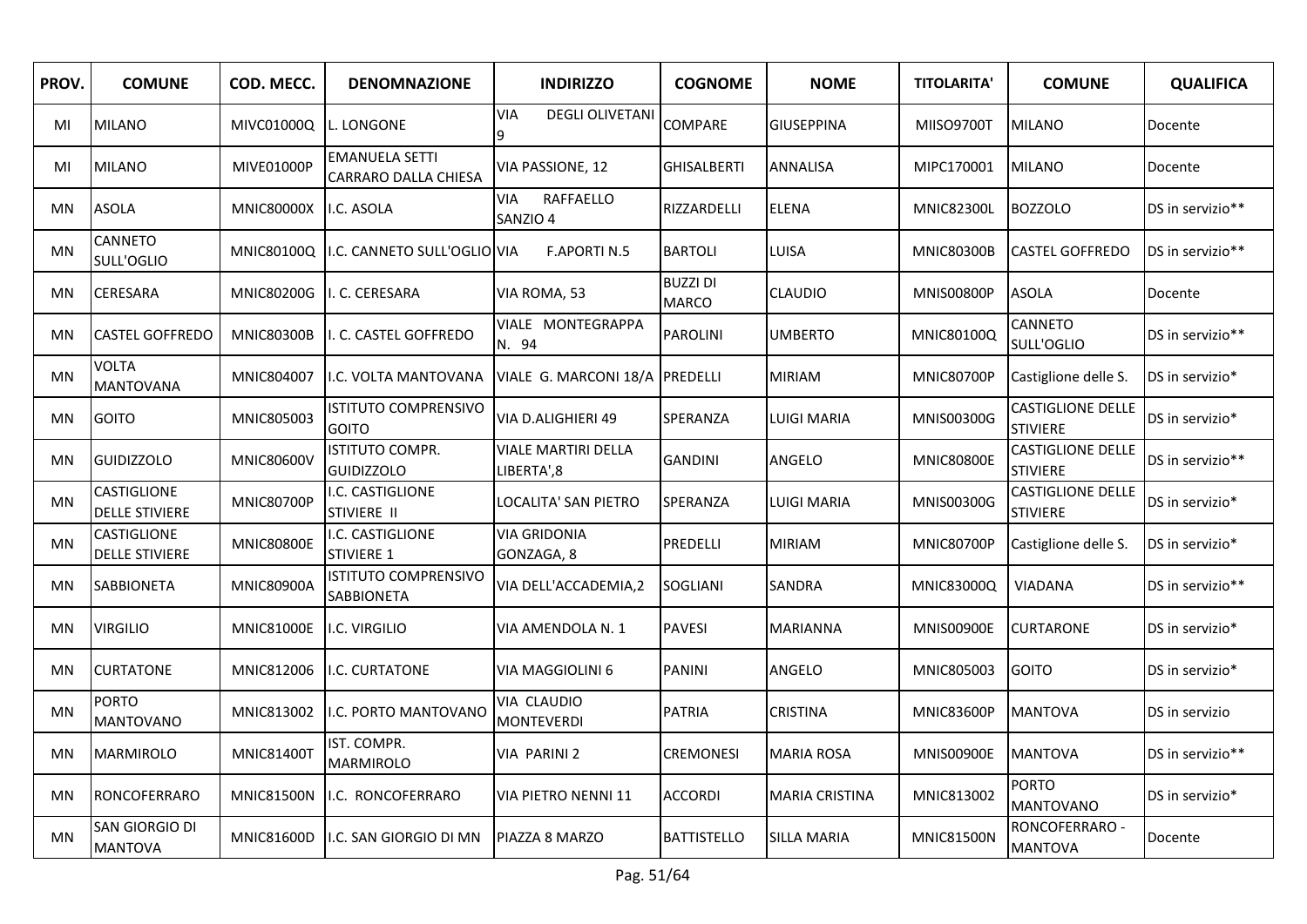| PROV. | <b>COMUNE</b>        | COD. MECC.        | <b>DENOMNAZIONE</b>                    | <b>INDIRIZZO</b>                   | <b>COGNOME</b>                  | <b>NOME</b>        | <b>TITOLARITA'</b>   | <b>COMUNE</b>                       | <b>QUALIFICA</b> |
|-------|----------------------|-------------------|----------------------------------------|------------------------------------|---------------------------------|--------------------|----------------------|-------------------------------------|------------------|
| MN    | ROVERBELLA           | MNIC818005        | I.C. ROVERBELLA                        | VIA TRENTO E TRIESTE,2             | <b>ACCORDI</b>                  | MARIA CRISTINA     | MNIC813002           | <b>PORTO</b><br><b>MANTOVANO</b>    | DS in servizio*  |
| MN    | POGGIO RUSCO         | MNIC819001        | I.C. POGGIO RUSCO                      | VIA MARTIRI DELLA<br>LIBERTA', 43  | RESMI                           | <b>UMBERTO</b>     | <b>MNIC83500V</b>    | <b>GONZAGA</b>                      | DS in servizio** |
| MN    | <b>OSTIGLIA</b>      | MNIC820005        | I.C. OSTIGLIA                          | VIA BONAZZI 9                      | <b>TRALLI</b>                   | <b>CRISTINA</b>    | MNIC819001           | <b>POGGIO RUSCO</b>                 | DS in servizio** |
| MN    | QUISTELLO            | MNIC821001        | ISTITUTO COMPRENSIVO<br>QUISTELLO      | <b>VIA SALVADOR ALLENDE</b><br>N.7 | <b>BATTISTELLO</b>              | <b>SILLA MARIA</b> | <b>MNIC81500N</b>    | RONCOFERRARO -<br><b>MANTOVA</b>    | Docente          |
| MN    | SERMIDE              | <b>MNIC82200R</b> | I.C. SERMIDE                           | VIA ZAMBELLI, 2                    | <b>BARBI</b>                    | CARLA              | MNIS006003           | <b>OSTIGLIA</b>                     | DS in servizio*  |
| MN    | <b>BOZZOLO</b>       | <b>MNIC82300L</b> | I.C. BOZZOLO                           | VIA ARINI 4/6                      | <b>PAVESI</b>                   | <b>MARIANNA</b>    | <b>MNIS00900E</b>    | <b>CURTARONE</b>                    | DS in servizio*  |
| MN    | SUZZARA              | <b>MNIC82400C</b> | I.C. SUZZARA "IL<br>MILIONE"           | VIA CALEFFI, 1/B                   | GOZZI                           | <b>DONATELLA</b>   | MNIC834003           | SAN BENEDETTO PO   DS in servizio** |                  |
| MN    | SUZZARA              | MNIC825008        | .C. SUZZARA<br>"MARGHERITA HACK"       | <b>VIALE ZONTA 8</b>               | <b>GOBBI</b><br><b>FRATTINI</b> | <b>GIANCARLO</b>   | <b>MNIC82400C</b>    | <b>SUZZARA</b>                      | DS in servizio** |
| MN    | <b>CASTELLUCCHIO</b> | <b>MNIC82700X</b> | I.C. CASTELLUCCHIO                     | VIA ROMA 3/A                       | <b>RUBERTI</b>                  | MARIATERESA        | <b>MNIC80600V</b>    | <b>GUIDIZZOLO</b>                   | DS in servizio** |
| MN    | <b>MANTOVA</b>       | <b>MNIC82800Q</b> | I.C. MANTOVA 1                         | PIAZZA SEMINARIO, 4                | <b>PATRIA</b>                   | CRISTINA           | <b>MNIC83600P</b>    | <b>MANTOVA</b>                      | DS in servizio   |
| MN    | <b>MANTOVA</b>       | <b>MNIC82900G</b> | I.C. MANTOVA 2                         | VIA GROSSI 5                       | CAPUZZO                         | <b>ROBERTO</b>     | MNIS014002           | <b>MANTOVA</b>                      | DS in servizio*  |
| MN    | VIADANA              | <b>MNIC83000Q</b> | .C. DOSOLO<br>POMPONESCO VIADANA       | VIA COLOMBO 2                      | <b>BARZONI</b>                  | MARIATERESA        | <b>MNIS00700V</b>    | <b>VIADANA</b>                      | DS in servizio*  |
| MN    | VIADANA              | MNIC83100G        | I.C. VIADANA "PARAZZI"                 | VIA E.SANFELICE 4                  | <b>GUADAGNINI</b>               | CRISTINA           | MNMM81401V MARMIROLO |                                     | Docente          |
| MN    | PEGOGNAGA            | <b>MNIC83200B</b> | I. C. PEGOGNAGA                        | PIAZZA VITTORIO<br>VENETO 14/A     | <b>FERRARI</b>                  | <b>ALIDA IRENE</b> | MNSL010001           | <b>MANTOVA</b>                      | DS in servizio   |
| MN    | SAN BENEDETTO<br>PO  | MNIC834003        | . C. SAN BENEDETTO PO<br><b>MOGLIA</b> | VIA DUGONI N.26                    | MORANDINI                       | DANIELE            | <b>MNIS01100E</b>    | <b>MANTOVA</b>                      | DS in servizio** |
| MN    | GONZAGA              | <b>MNIC83500V</b> | . C. GONZAGA                           | VIA L. PEDRONI 7/B                 | <b>BARBIERI</b>                 | LUCIA              | <b>MNIC81000E</b>    | <b>VIRGILIO</b>                     | DS in servizio*  |
| MN    | <b>MANTOVA</b>       | <b>MNIC83600P</b> | I.C. MANTOVA 3                         | VIA CONCILIAZIONE 75               | <b>SCARPANTI</b>                | <b>ELENA</b>       | MNMM11600B MANTOVA   |                                     | Docente          |
| MN    | VIADANA              | <b>MNIC83800A</b> | <b>IC VIADANA</b>                      | VIA VANONI N.86                    | <b>BARZONI</b>                  | <b>MARIATERESA</b> | <b>MNIS00700V</b>    | <b>VIADANA</b>                      | DS in servizio*  |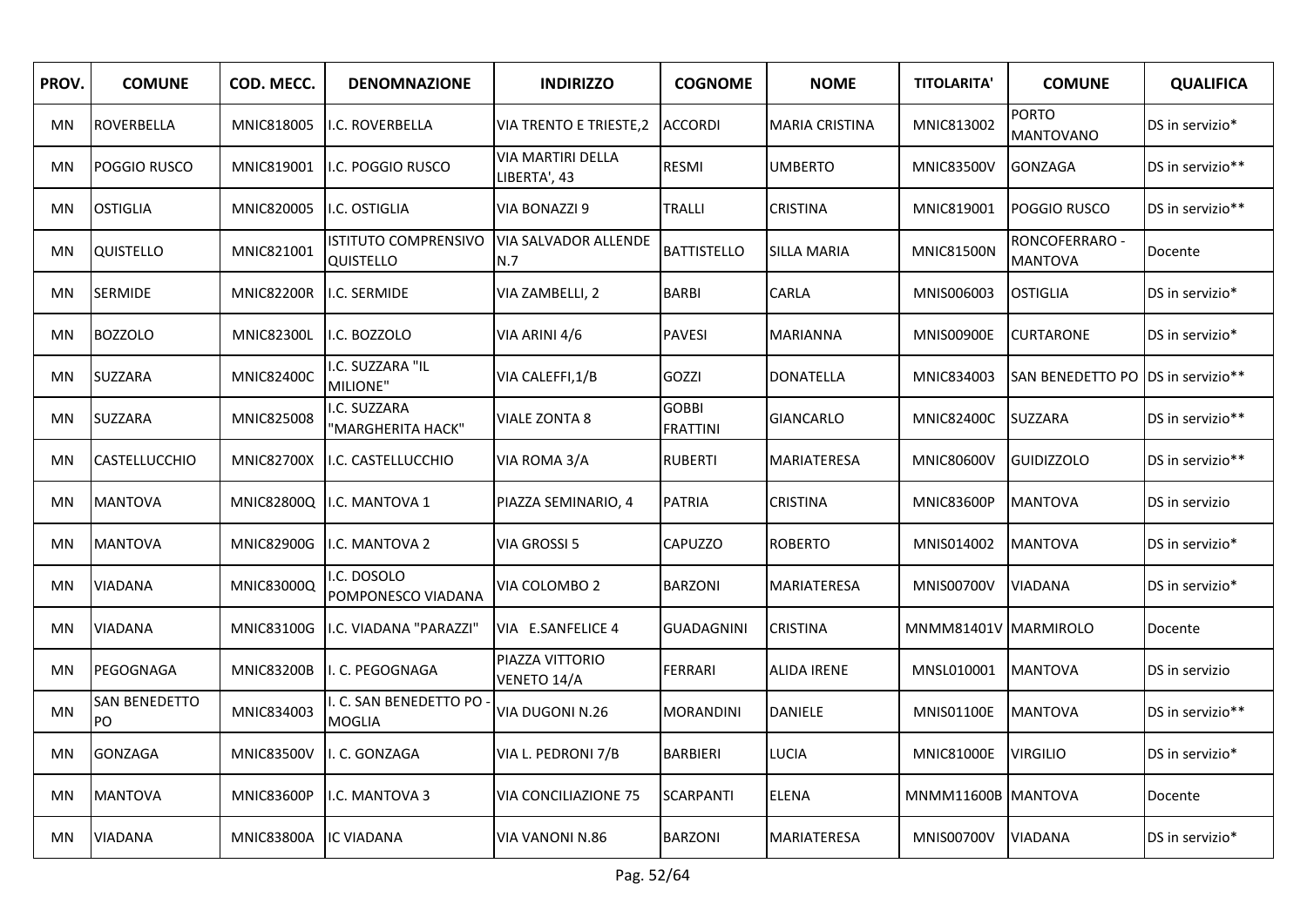| PROV. | <b>COMUNE</b>                        | COD. MECC.            | <b>DENOMNAZIONE</b>                           | <b>INDIRIZZO</b>                            | <b>COGNOME</b>     | <b>NOME</b>        | <b>TITOLARITA'</b>      | <b>COMUNE</b>                    | <b>QUALIFICA</b> |
|-------|--------------------------------------|-----------------------|-----------------------------------------------|---------------------------------------------|--------------------|--------------------|-------------------------|----------------------------------|------------------|
| MN    | <b>SUZZARA</b>                       | <b>MNIS00100X</b>     | A. MANZONI                                    | VIA MANTOVA, 13                             | <b>BARBIERI</b>    | <b>LUCIA</b>       | <b>MNIC81000E</b>       | <b>VIRGILIO</b>                  | DS in servizio*  |
| MN    | OSTIGLIA                             | MNIS00200Q G. GALILEI |                                               | VIA<br><b>VERONA 35</b>                     | <b>BARBI</b>       | CARLA              | MNIS006003              | <b>OSTIGLIA</b>                  | DS in servizio*  |
| MN    | CASTIGLIONE<br><b>DELLE STIVIERE</b> | MNIS00300G            | <b>FRANCESCO GONZAGA</b>                      | VIA F/LLI LODRINI 32                        | <b>PACHERA</b>     | <b>GIORDANO</b>    | MNIS006003              | <b>OSTIGLIA</b>                  | DS in servizio** |
| MN    | <b>OSTIGLIA</b>                      | MNIS006003            | IS G.GREGGIATI                                | VIA ROMA 1                                  | <b>SGARBI</b>      | CARLA              | MNMM82201T SERMIDE (MN) |                                  | DS in servizio** |
| MN    | VIADANA                              | <b>MNIS00700V</b>     | IS E.SANFELICE                                | <b>VIA SANFELICE N.8</b>                    | <b>GUADAGNINI</b>  | <b>CRISTINA</b>    | MNMM81401V MARMIROLO    |                                  | Docente          |
| MN    | <b>ASOLA</b>                         | <b>MNIS00800P</b>     | <b>GIOVANNI FALCONE</b>                       | SACCOLE<br>VIA<br><b>PIGNOLE 3</b>          | <b>PANINI</b>      | ANGELO             | MNIC805003              | <b>GOITO</b>                     | DS in servizio*  |
| MN    | MANTOVA                              | <b>MNIS00900E</b>     | IIS C D'ARCO - I. D'ESTE                      | TASSO <sub>1</sub><br><b>VIA</b>            | <b>SCARPANTI</b>   | <b>ELENA</b>       | MNMM11600B MANTOVA      |                                  | Docente          |
| MN    | MANTOVA                              | <b>MNIS01100E</b>     | I.S. FERMI MN                                 | STRADA SPOLVERINA N.<br>5                   | <b>FERRARI</b>     | <b>ALIDA IRENE</b> | MNSL010001              | <b>MANTOVA</b>                   | DS in servizio   |
| MN    | GONZAGA                              | MNIS013006            | I.S. "STROZZI" PALIDANO                       | <b>VILLA BEGOZZO 9</b>                      | <b>BRUSCHI</b>     | <b>PAOLA</b>       | <b>MNIS00100X</b>       | <b>SUZZARA</b>                   | DS in servizio** |
| MN    | <b>MANTOVA</b>                       | MNIS014002            | <b>ISTITUTO SUPERIORE</b><br>BONOMI-MAZZOLARI | <b>VIA AMADEI 35</b>                        | <b>PANTIGLIONI</b> | <b>MASSIMO</b>     | MNIS013006              | <b>GONZAGA</b>                   | DS in servizio   |
| MN    | MANTOVA                              | MNMM11600B C.P.I.A.   |                                               | <b>VIA DELLA</b><br><b>CONCILIAZIONE 75</b> | <b>CAPUZZO</b>     | <b>ROBERTO</b>     | MNIS014002              | <b>MANTOVA</b>                   | DS in servizio*  |
| MN    | MANTOVA                              | MNPC02000G            | LC LIC.CLASS. VIRGILIO<br>MN                  | VIA ARDIGO 13                               | <b>PANTIGLIONI</b> | <b>MASSIMO</b>     | MNIS013006              | <b>GONZAGA</b>                   | DS in servizio   |
| MN    | MANTOVA                              | MNPS010004            | LIC.SCIENT. BELFIORE MN  VIA TIONE 2          |                                             | PALLADINO          | FRANCESCA          | <b>MNIC81500N</b>       | RONCOFERRARO -<br><b>MANTOVA</b> | DS in servizio** |
| MN    | MANTOVA                              | MNSL010001            | LICEO ARTISTICO "G.<br>ROMANO" MANTOVA        | VIA TRIESTE, 48                             | <b>VILLA</b>       | DANIELA            | <b>MNTD01000X</b>       | <b>MANTOVA</b>                   | DS in servizio** |
| MN    | <b>MANTOVA</b>                       | <b>MNTD01000X</b>     | I.T.E.S. "ALBERTO<br>PITENTINO"               | VIA TASSO 5                                 | <b>DAOGLIO</b>     | ANTONELLA          | <b>MNIC82900G</b>       | <b>MANTOVA</b>                   | DS in servizio** |
| MN    | MANTOVA                              | MNTE01000B            | יטוועדו ונו<br>ECONOMICO TECN.                | VIA GUERRIERI<br>GONZAGA 8                  | <b>MANTOVANI</b>   | PATRIZIA           | <b>MNPC02000G</b>       | <b>MANTOVA</b>                   | DS in servizio** |
| PV    | SANTA MARIA<br><b>DELLA VERSA</b>    | PVIC800005            | IST. COMPR. SANTA<br><b>MARIA VERSA</b>       | VIA MORAVIA N.7                             | SPAIRANI           | <b>BRUNA</b>       | PVPM01000A              | <b>PAVIA</b>                     | DS in servizio*  |
| PV    | CHIGNOLO PO                          | PVIC801001            | <b>CHIGNOLO PO</b>                            | VIA G. MARCONI 3                            | <b>NEGRI</b>       | <b>TERESA</b>      | MIIC81300D              | SAN COLOMBANO<br>AL ALMBRO       | DS in servizio** |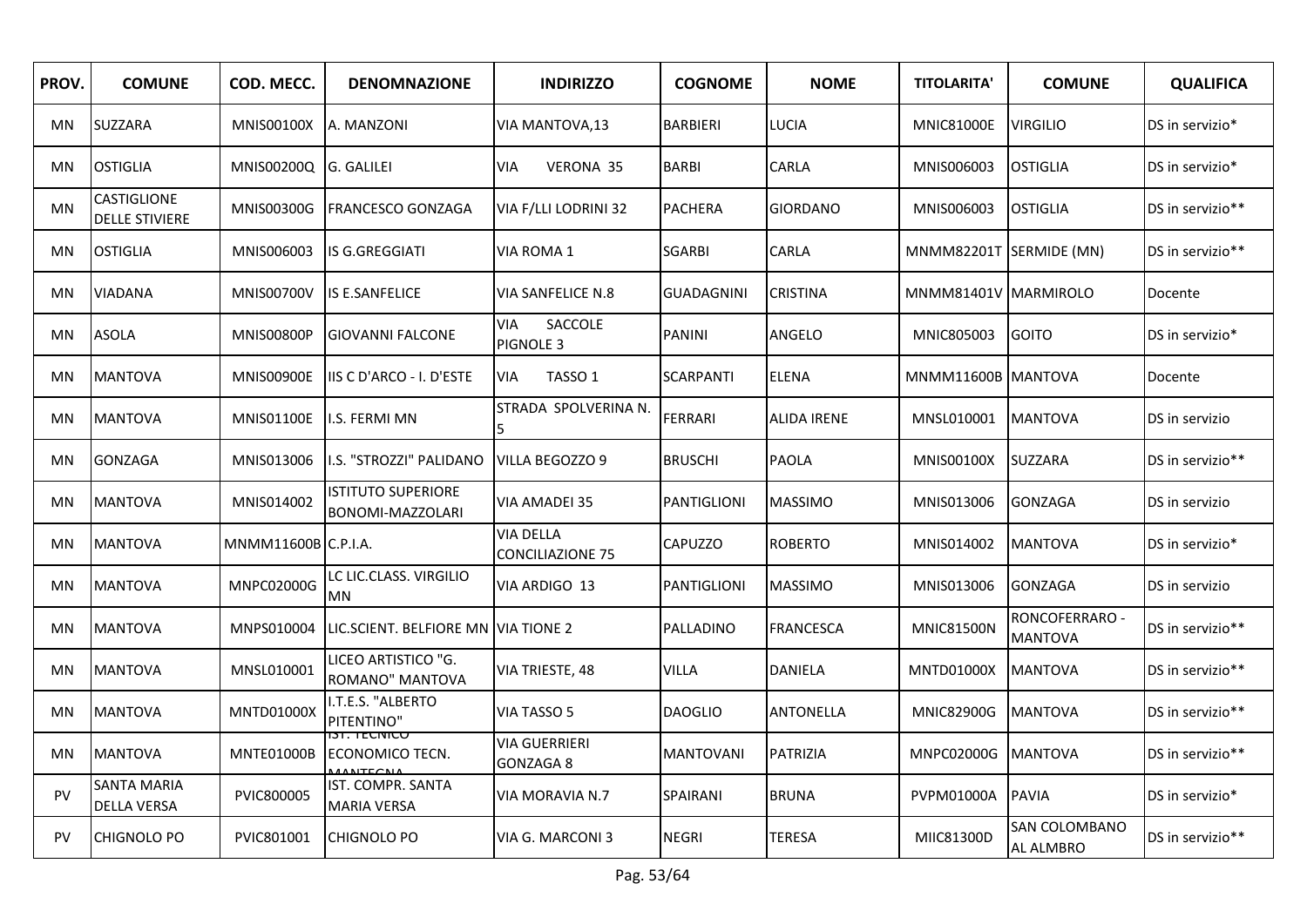| PROV.     | <b>COMUNE</b>                     | COD. MECC.        | <b>DENOMNAZIONE</b>                             | <b>INDIRIZZO</b>                           | <b>COGNOME</b>  | <b>NOME</b>                       | <b>TITOLARITA'</b> | <b>COMUNE</b>         | <b>QUALIFICA</b> |
|-----------|-----------------------------------|-------------------|-------------------------------------------------|--------------------------------------------|-----------------|-----------------------------------|--------------------|-----------------------|------------------|
| <b>PV</b> | GAMBOLO'                          | <b>PVIC80200R</b> | IC DI GAMBOLO'                                  | <b>CORSO GARIBALDI 18</b>                  | <b>MONTAGNA</b> | <b>GIOVANNA</b>                   | <b>PVIC83100R</b>  | <b>VIGEVANO</b>       | DS in servizio*  |
| PV        | <b>CASSOLNOVO</b>                 | <b>PVIC80300L</b> | IC DI CASSOLNOVO                                | VIA TORNURA, 1                             | LORIA           | <b>MATTEO ALFONSO</b>             | PVIS002001         | <b>VIGEVANO</b>       | DS in servizio   |
| <b>PV</b> | <b>MEDE</b>                       | <b>PVIC80400C</b> | IC DI MEDE                                      | <b>CORSO</b><br><b>ITALIA</b><br>35        | <b>PIGORINI</b> | <b>STEFANIA</b>                   | PVTD03000A         | <b>VIGEVANO</b>       | DS in servizio   |
| <b>PV</b> | <b>CASORATE PRIMO</b>             | <b>PVIC805008</b> | IC DI CASORATE PRIMO                            | <b>FRATELLI</b><br><b>VIA</b><br>KENNEDY 3 | <b>BONIELLO</b> | <b>CATERINA</b>                   | <b>PVIC81800A</b>  | LANDRIANO             | DS in servizio*  |
| PV        | <b>CERTOSA DI PAVIA</b>           | PVIC806004        | IC DI CERTOSA DI PAVIA                          | PIAZZA FALCONE E<br><b>BORSELLINO 4</b>    | <b>SACCHI</b>   | ANGELA                            | PVIC834008         | <b>PAVIA</b>          | Docente          |
| PV        | <b>VALLE LOMELLINA</b>            | <b>PVIC80700X</b> | IC DI VALLE LOMELLINA                           | PIAZZA MUNICIPIO, 1                        | <b>FURLANO</b>  | REDA MARIA                        | PVIS001005         | <b>MORTARA</b>        | DS in servizio*  |
| PV        | <b>ROBBIO</b>                     | <b>PVIC80800Q</b> | <b>IC ISTITUTO</b><br><b>COMPRENSIVO ROBBIO</b> | <b>VIALE GRAMSCI N.56</b><br><b>ROBBIO</b> | <b>FROJO</b>    | <b>ELDA</b>                       | <b>PVRA02000D</b>  | <b>MORTARA</b>        | DS in servizio*  |
| PV        | SANNAZZARO DE'<br><b>BURGONDI</b> | <b>PVIC80900G</b> | IC DI SANNAZZARO DE'<br><b>BURGONDI</b>         | <b>VIA JACOPO</b><br>SANNAZZARO, 16        | <b>MERLINA</b>  | <b>MARIA GRAZIA</b>               | <b>PVIC82000A</b>  | <b>BEREGUARDO</b>     | DS in servizio*  |
| PV        | <b>VARZI</b>                      | PVIC81000Q        | <b>IC DI VARZI</b>                              | VIA CIRCONVALLAZIONE<br><b>NR.3</b>        | <b>PANZA</b>    | <b>MARIA</b><br><b>MARGHERITA</b> | PVIC81100G         | RIVANAZZANO           | DS in servizio*  |
| PV        | RIVANAZZANO                       | PVIC81100G        | IST. COMPRENSIVO<br>RIVANAZZANO                 | VIA XX SETTEMBRE 45<br>RIVANAZZANO         | DALLOCCHIO      | UMBERTO                           | PVIC81000Q         | <b>VARZI</b>          | DS in servizio*  |
| PV        | <b>CAVA MANARA</b>                | <b>PVIC81200B</b> | IC DI CAVA MANARA                               | VIA DEI MILLE 9                            | <b>BASSI</b>    | <b>ELENA</b>                      | PVIC800005         | <b>PAVIA</b>          | DS in servizio*  |
| PV        | <b>VILLANTERIO</b>                | PVIC813007        | IC DI VILLANTERIO                               | VIA NOVARIA 3                              | LECCARDI        | <b>MARA</b>                       | PVIC801001         | CHIGNOLO PO           | docente          |
| PV        | <b>BELGIOIOSO</b>                 | PVIC814003        | I.C. DI BELGIOIOSO                              | VIA F.LLI CERVI, 4                         | <b>OGLIO</b>    | <b>MARISA</b>                     | <b>PVIC81200B</b>  | CAVA MANARA           | DS in servizio   |
| <b>PV</b> | <b>SIZIANO</b>                    | <b>PVIC81500V</b> | IC DI SIZIANO                                   | PAVIA NR. 58/60 DEL VECCHIO<br><b>VIA</b>  |                 | ANGELA MARIA                      | MIIC8D50001        | <b>PIEVE EMANUELE</b> | DS in servizio** |
| PV        | <b>SAN MARTINO</b><br>SICCOMARIO  | <b>PVIC81600P</b> | <b>SAN MARTINO</b><br><b>SICCOMARIO</b>         | VIA IV NOVEMBRE, 6                         | <b>BONOMI</b>   | DANIELE STEFANO                   | PVMM113005         | <b>PAVIA</b>          | DS in servizio*  |
| PV        | <b>MORTARA</b>                    | <b>PVIC81700E</b> | <b>ISTITUTO COMPRENSIVO</b><br><b>MORTARA</b>   | <b>VIALE DANTE 1</b>                       | SONZOGNI        | <b>GABRIELE</b>                   | <b>PVIC80200R</b>  | GAMBOLO'              | DS in servizio*  |
| <b>PV</b> | LANDRIANO                         | <b>PVIC81800A</b> | <b>ISTITUTO COMPRENSIVO</b><br>LANDRIANO        | VIA B. BRECHT, 1                           | <b>BIGNAMI</b>  | <b>ANTONELLA</b>                  | PVIC819006         | <b>VIDIGULFO</b>      | DS in servizio*  |
| PV        | <b>VIDIGULFO</b>                  | PVIC819006        | <b>ISTITUTO COMPRENSIVO</b><br><b>VIDIGULFO</b> | PIAZZA I MAGGIO, 30                        | FORLIN          | LAURA MARIA                       | <b>PVIC81500V</b>  | SIZIANO               | DS in servizio*  |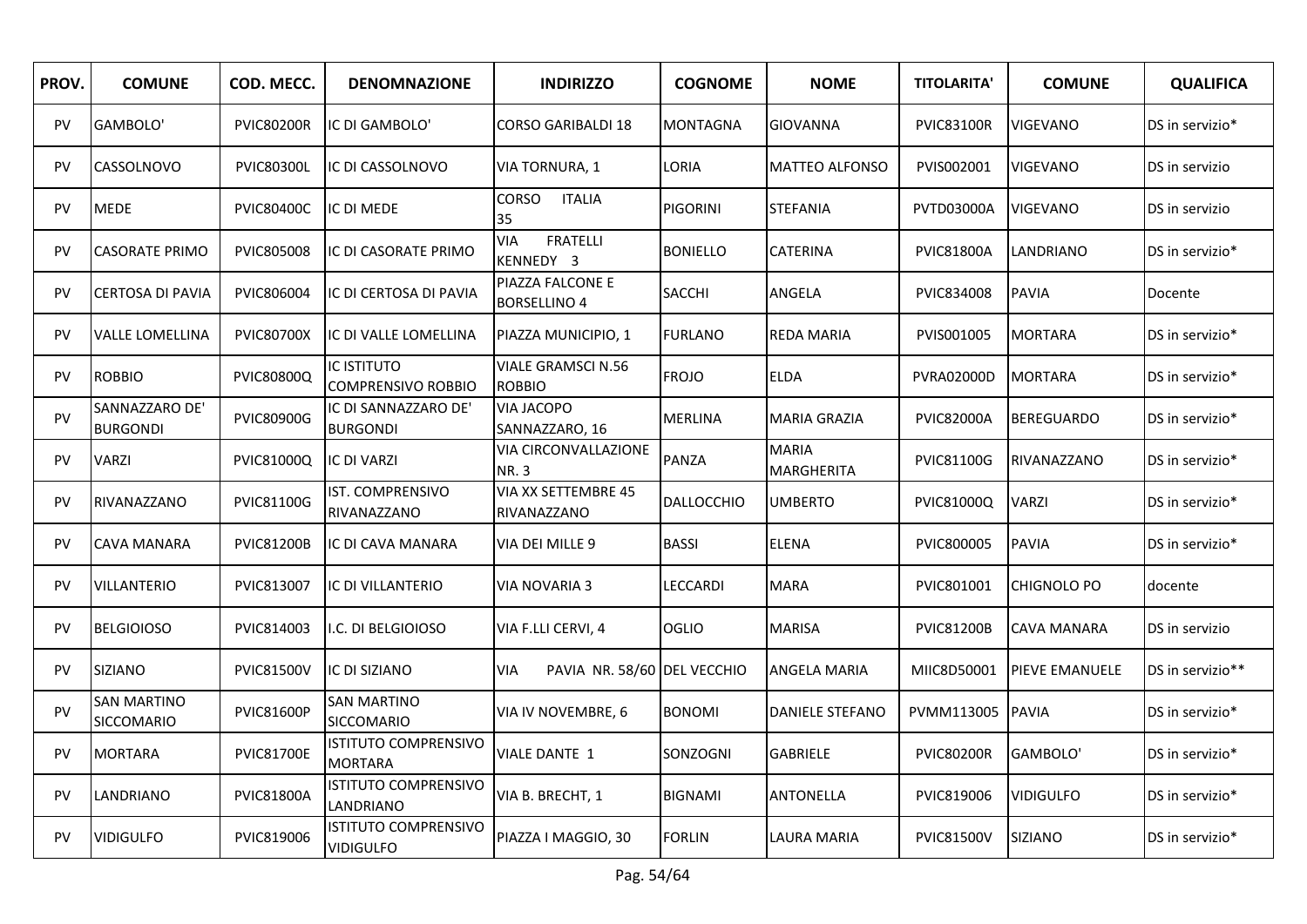| PROV.     | <b>COMUNE</b>                       | COD. MECC.        | <b>DENOMNAZIONE</b>                                     | <b>INDIRIZZO</b>                      | <b>COGNOME</b>      | <b>NOME</b>                    | <b>TITOLARITA'</b> | <b>COMUNE</b>                       | <b>QUALIFICA</b> |
|-----------|-------------------------------------|-------------------|---------------------------------------------------------|---------------------------------------|---------------------|--------------------------------|--------------------|-------------------------------------|------------------|
| PV        | <b>BEREGUARDO</b>                   | <b>PVIC82000A</b> | <b>ISTITUTO COMPRENSIVO</b><br><b>BEREGUARDO</b>        | VIA CASTELLO. 2                       | <b>GRANDI</b>       | <b>OLER</b>                    | PVIS01100Q         | <b>PAVIA</b>                        | DS in servizio*  |
| <b>PV</b> | <b>BRONI</b>                        | PVIC821006        | <b>ISTITUTO COMPRENSIVO</b><br><b>BRONI</b>             | VIA EMILIA, 271                       | <b>GORLA</b>        | <b>STEFANO</b>                 | <b>PVIC82900R</b>  | <b>PAVIA</b>                        | DS in servizio*  |
| PV        | <b>STRADELLA</b>                    | PVIC822002        | <b>ISTITUTO COMPRENSIVO</b><br><b>STRADELLA</b>         | <b>VIA</b><br><b>REPUBBLICA</b><br>48 | LECCARDI            | <b>MARA</b>                    | PVIC801001         | <b>CHIGNOLO PO</b>                  | docente          |
| PV        | <b>BRESSANA</b><br><b>BOTTARONE</b> | <b>PVIC82300T</b> | <b>ISTITUTO COMPRENSIVO</b><br><b>BRESSANA B</b>        | VIA IV NOVEMBRE, 18                   | <b>SCLAVI</b>       | ANGELA                         | <b>PVIC82400N</b>  | <b>CASTEGGIO</b>                    | DS in servizio*  |
| <b>PV</b> | <b>CASTEGGIO</b>                    | <b>PVIC82400N</b> | <b>ISTITUTO COMPRENSIVO</b><br><b>CASTEGGIO</b>         | <b>VIA</b><br>DABUSTI 24              | <b>BARBISOTTI</b>   | <b>MARCO</b>                   | PVIC827005         | <b>VOGHERA</b>                      | DS in servizio*  |
| PV        | <b>PAVIA</b>                        | <b>PVIC82500D</b> | IST. COMPRENSIVO DI<br><b>VIA ACERBI</b>                | <b>VIA ACERBI 21</b>                  | <b>ESPOSITO</b>     | <b>TIBERIO</b>                 | PVIC801001         | <b>CHIGNOLO PO</b>                  | Docente          |
| PV        | <b>VOGHERA</b>                      | PVIC826009        | <b>IST COMPRENSIVO DI VIA</b><br><b>MARSALA</b>         | <b>VIA</b><br><b>MARSALA</b><br>13    | <b>COMINI</b>       | CRISTINA                       | PVIS01200G         | <b>VOGHERA</b>                      | DS in servizio*  |
| PV        | <b>VOGHERA</b>                      | PVIC827005        | IST. COMPRENSIVO DI<br><b>VIA DANTE</b>                 | VIA<br>DANTE<br>3                     | <b>CASELLA</b>      | <b>MAURO</b>                   | PVPS05000Q         | <b>PAVIA</b>                        | DS in servizio*  |
| PV        | <b>PAVIA</b>                        | PVIC828001        | DI VIA SCOPOLI                                          | VIA SCOPOLI 9                         | <b>DE SILVESTRI</b> | <b>ELENA</b>                   | <b>PVIC82300T</b>  | <b>BRESSANA</b><br><b>BOTTARONE</b> | Docente          |
| <b>PV</b> | <b>PAVIA</b>                        | <b>PVIC82900R</b> | IST. COMPRENSIVO DI<br><b>CORSO CAVOU</b>               | <b>CORSO CAVOUR 49</b>                | <b>RHO</b>          | ANDREA IGNAZIO<br><b>MARIA</b> | PVIC814003         | <b>PAVIA</b>                        | DS in servizio   |
| PV        | <b>VIGEVANO</b>                     | PVIC830001        | IST. COMPRENSIVO VIA<br><b>VALLETTA F</b>               | VIA VALLETTA FOGLIANO<br>59           | <b>CHIAPPAROLI</b>  | <b>ENRICO</b>                  | PVIS002001         | <b>VIGEVANO</b>                     | Docente          |
| <b>PV</b> | VIGEVANO                            | <b>PVIC83100R</b> | IST. COMPRENSIVO DI<br><b>VIALE LIBER</b>               | VIALE LIBERTA' NR. 32                 | PANZARASA           | ALBERTO                        | PVPC010006         | VIGEVANO                            | DS in servizio   |
| <b>PV</b> | <b>VIGEVANO</b>                     | <b>PVIC83200L</b> | <b>IST. COMPRENSIVO</b><br>PIAZZA VITTORI               | PIAZZA V. VENETO 17                   | PANZARASA           | <b>ALBERTO</b>                 | PVPC010006         | <b>VIGEVANO</b>                     | DS in servizio   |
| PV        | <b>VIGEVANO</b>                     | <b>PVIC83300C</b> | IST. COMPRENSIVO DI<br>VIA BOTTO                        | VIA A. BOTTO 2                        | <b>GHIO</b>         | CLAUDIA                        | <b>PVIC83200L</b>  | <b>VIGEVANO</b>                     | DS in servizio   |
| <b>PV</b> | <b>PAVIA</b>                        | PVIC834008        | ISTITUTO COMPRENSIVO<br>DI VIA ANG                      | VIA ANGELINI NR. 9                    | <b>CUSA</b>         | GIOVANNA                       | PVIS01100Q         | <b>PAVIA</b>                        | Docente          |
| <b>PV</b> | <b>GARLASCO</b>                     | PVIC835004        | <b>ISTITUTO COMPRENSIVO</b><br><b>GARLASCO</b>          | VIA TOLEDO 9                          | VARESE              | PIERA                          | <b>PVIC81700E</b>  | <b>MORTARA</b>                      | DS in servizio*  |
| <b>PV</b> | <b>MORTARA</b>                      | PVIS001005        | IS A. OMODEO -<br><b>MORTARA</b>                        | STRADA<br>PAVESE NR. 4 PIGORINI       |                     | <b>STEFANIA</b>                | <b>PVTD03000A</b>  | <b>VIGEVANO</b>                     | DS in servizio   |
| PV        | VIGEVANO                            | PVIS002001        | <b>ISTITUTO SUPERIORE</b><br><b>CARAMUEL - RONCALLI</b> | <b>VIA SEGANTINI 21</b>               | <b>GHIO</b>         | <b>CLAUDIA</b>                 | <b>PVIC83200L</b>  | <b>VIGEVANO</b>                     | DS in servizio   |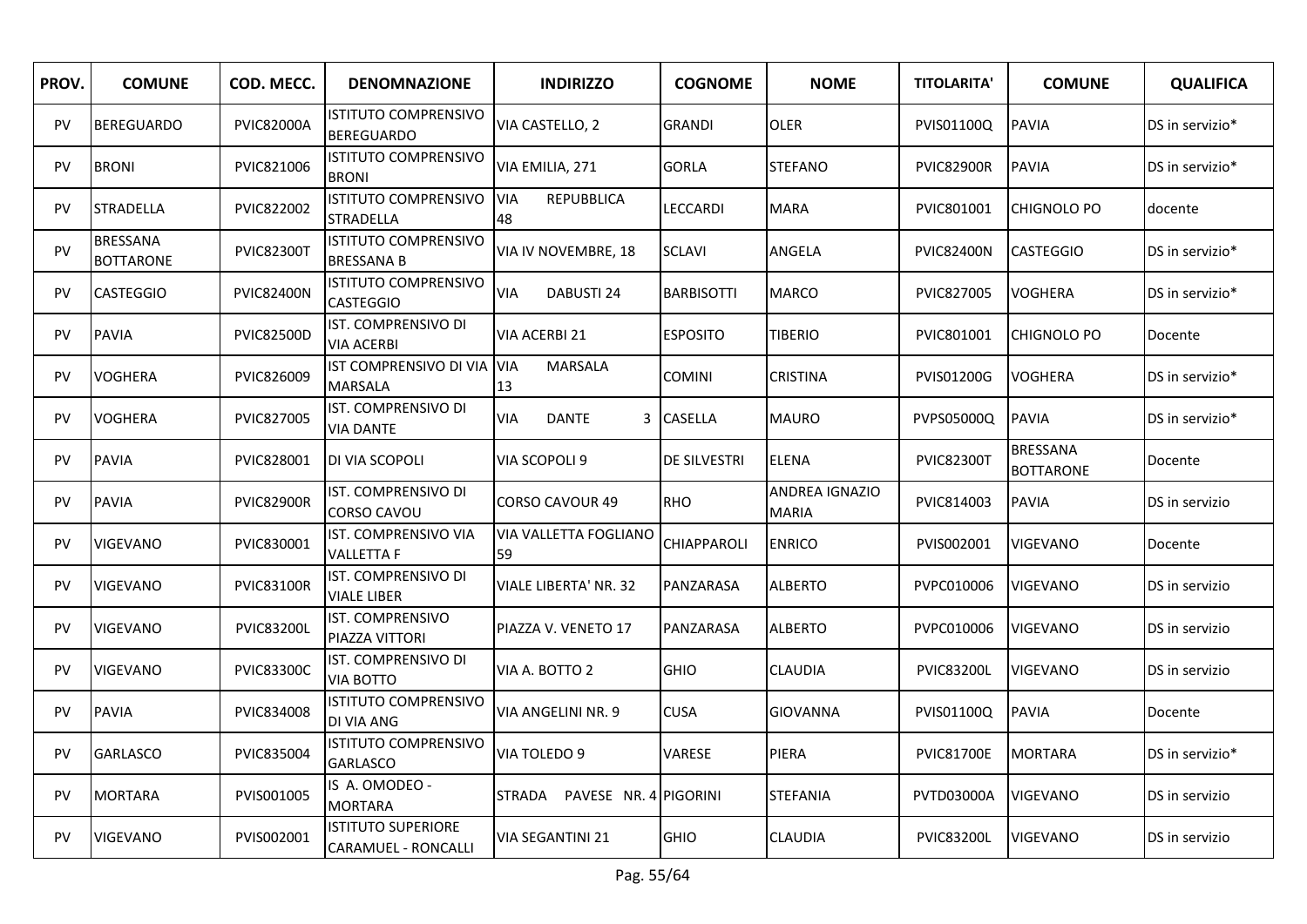| PROV.     | <b>COMUNE</b>                    | COD. MECC.        | <b>DENOMNAZIONE</b>                              | <b>INDIRIZZO</b>                               | <b>COGNOME</b>      | <b>NOME</b>                    | <b>TITOLARITA'</b> | <b>COMUNE</b>                | <b>QUALIFICA</b> |
|-----------|----------------------------------|-------------------|--------------------------------------------------|------------------------------------------------|---------------------|--------------------------------|--------------------|------------------------------|------------------|
| <b>PV</b> | <b>PAVIA</b>                     | PVIS006008        | ALESSANDRO VOLTA -<br><b>PAVIA</b>               | LOCALITA' CRAVINO                              | <b>SACCHI</b>       | ANGELA                         | PVIC834008         | <b>PAVIA</b>                 | Docente          |
| <b>PV</b> | <b>STRADELLA</b>                 | PVIS007004        | <b>FARAVELLI - STRADELLA</b>                     | <b>VIA</b><br>DE AMICIS 35                     | <b>ESPOSITO</b>     | <b>TIBERIO</b>                 | PVIC801001         | CHIGNOLO PO                  | Docente          |
| <b>PV</b> | <b>VOGHERA</b>                   | <b>PVIS00800X</b> | IS CALVI - VOGHERA                               | RICOTTI 29<br><b>VIA</b>                       | <b>DELLA PORTA</b>  | PAOLO                          | PVIC821006         | <b>VOGHERA</b>               | DS in servizio*  |
| <b>PV</b> | <b>VOGHERA</b>                   | PVIS00900Q        | ALFIERI MASERATI -<br><b>VOGHERA</b>             | VIA MUSSINI 22                                 | <b>BASSI</b>        | <b>SILVANA</b>                 | PVTA01000P         | <b>VOGHERA</b>               | DS in servizio   |
| PV        | <b>PAVIA</b>                     | PVIS01100Q        | <b>ISTITUTO SUPERIORE</b><br>TARAMELLI - FOSCOLO | VIA MASCHERONI 51/53                           | <b>DE SILVESTRI</b> | <b>ELENA</b>                   | <b>PVIC82300T</b>  | BRESSANA<br><b>BOTTARONE</b> | Docente          |
| PV        | <b>VOGHERA</b>                   | <b>PVIS01200G</b> | IIS L. COSSA - PAVIA                             | <b>VIALE NECCHI 5</b>                          | <b>PAVESI</b>       | <b>PAOLA</b>                   | <b>PVIC80900G</b>  | SANNAZZARO                   | DS in servizio** |
| PV        | <b>PAVIA</b>                     | PVMM113005        | <b>CPIA 1 PAVIA</b>                              | VIA PONTE VECCHIO NR.<br>65                    | <b>PENNA</b>        | PAOLA DONATELLA                | PVIC813007         | <b>VILLANTERIO</b>           | DS in servizio*  |
| PV        | <b>VIGEVANO</b>                  | PVPC010006        | <b>BENEDETTO CAIROLI -</b><br>VIGEVANO           | <b>CAIROLI 27</b><br>VIA                       | <b>BONECCHI</b>     | <b>MARIA</b>                   | MIIC87600L         | <b>ROSATE</b>                | DS in servizio   |
| <b>PV</b> | <b>PAVIA</b>                     | PVPM01000A        | <b>ADELAIDE CAIROLI</b>                          | MAZZINI 7<br>CORSO                             | <b>OGLIO</b>        | <b>MARISA</b>                  | <b>PVIC81200B</b>  | CAVA MANARA                  | DS in servizio   |
| <b>PV</b> | <b>VOGHERA</b>                   | <b>PVPS02000X</b> | LICEO GALILEI E SEZ.<br><b>CLASSICA GRATTONI</b> | VIA FOSCOLO, 15                                | <b>BASSI</b>        | SILVANA                        | PVTA01000P         | <b>VOGHERA</b>               | DS in servizio   |
| PV        | <b>PAVIA</b>                     | PVPS05000Q        | NICOLO' COPERNICO -<br><b>PAVIA</b>              | VIA<br><b>VERDI 23/25</b>                      | <b>CUSA</b>         | GIOVANNA                       | PVIS01100Q         | <b>PAVIA</b>                 | Docente          |
| PV        | <b>MORTARA</b>                   | <b>PVRA02000D</b> | CIRO POLLINI - MORTARA VIA                       | MARSALA 4                                      | LORIA               | <b>MATTEO ALFONSO</b>          | PVIS002001         | <b>VIGEVANO</b>              | DS in servizio   |
| PV        | <b>PAVIA</b>                     | PVRI04000A (      | <b>IPSIA CREMONA - PAVIA</b>                     | PIAZZA<br>MARCONI <sub>6</sub>                 | RIMINI              | LUISA                          | <b>PVIC82500D</b>  | <b>PAVIA</b>                 | DS in servizio*  |
| PV        | <b>VOGHERA</b>                   | PVTA01000P        | C. GALLINI - VOGHERA                             | <b>CORSO</b><br><b>FRATELLI</b><br>ROSSELLI 22 | LAZZARONI           | DANIELA                        | PVPS02000X         | <b>VOGHERA</b>               | DS in servizio*  |
| <b>PV</b> | <b>PAVIA</b>                     | PVTD010005        | <b>ITC BORDONI - PAVIA</b>                       | <b>VIA</b><br>S. CARLO 2                       | ANNOVAZZI           | LORENA MARIA                   | PVIC806004         | <b>PAVIA</b>                 | DS in servizio*  |
| <b>PV</b> | <b>VIGEVANO</b>                  | <b>PVTD03000A</b> | <b>ISTITUTO TECNICO</b><br>STATALE LUIGI CASALE  | <b>VIA</b><br>LUDOVICO IL<br>MORO 6-8          | CHIAPPAROLI         | <b>ENRICO</b>                  | PVIS002001         | <b>VIGEVANO</b>              | Docente          |
| <b>PV</b> | <b>PAVIA</b>                     | <b>PVTF01000B</b> | G. CARDANO - PAVIA                               | VIA VERDI NR. 19                               | <b>RHO</b>          | ANDREA IGNAZIO<br><b>MARIA</b> | PVIC814003         | <b>PAVIA</b>                 | DS in servizio   |
| SO.       | <b>BERBENNO DI</b><br>VALTELLINA | SOIC801006        | .C."G.FUMASONI"<br>BERBENNO DI V.                | VIA C. VALORSA 70                              | <b>BORDONI</b>      | <b>GIANFRANCO</b>              | SOPC020002         | SONDRIO                      | Docente          |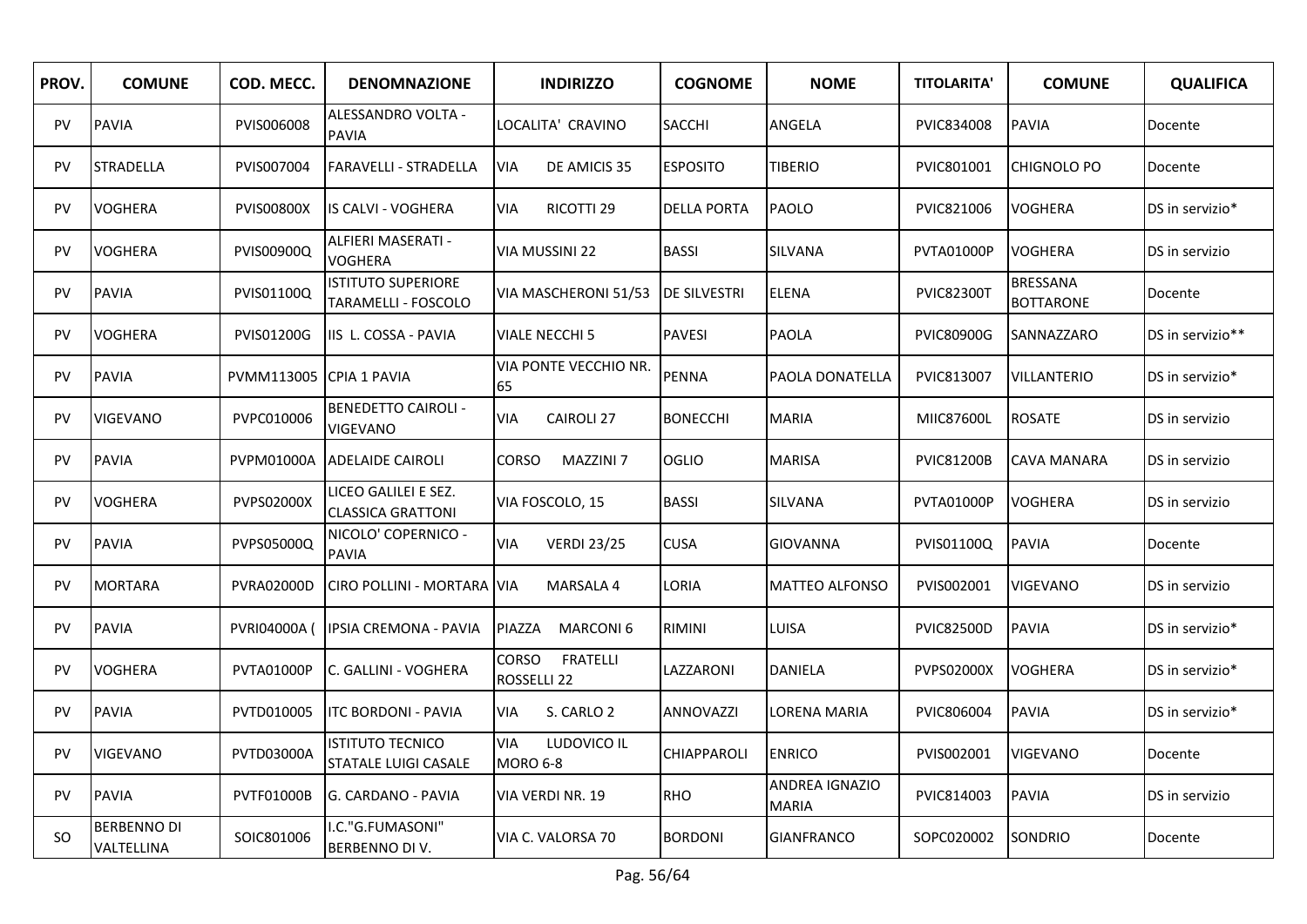| PROV. | <b>COMUNE</b>                 | COD. MECC. | <b>DENOMNAZIONE</b>                        | <b>INDIRIZZO</b>                            | <b>COGNOME</b>   | <b>NOME</b>         | <b>TITOLARITA'</b> | <b>COMUNE</b>          | <b>QUALIFICA</b> |
|-------|-------------------------------|------------|--------------------------------------------|---------------------------------------------|------------------|---------------------|--------------------|------------------------|------------------|
| SO.   | <b>LIVIGNO</b>                | SOIC80300T | I.C. DI LIVIGNO                            | PLAZAL<br><b>DALI SCHOLA</b>                | CRIMELLA         | <b>MILVA</b>        | SOIC80400N         | PONTE IN<br>VALTELLINA | Docente          |
| SO    | <b>PONTE IN</b><br>VALTELLINA | SOIC80400N | I.C. PONTE IN VALTELLINA                   | P.ZZA SENATORE L.<br><b>DELLA BRIOTTA 3</b> | CARNAZZOLA       | <b>MARIA GRAZIA</b> |                    |                        | DS in quiescenza |
| SO.   | <b>CHIAVENNA</b>              | SOIC80500D | I.C. BERTACCHI -<br>CHIAVENNA              | PIAZZA DON PIETRO<br><b>BORMETTI 3</b>      | LA VECCHIA       | SALVATORE           | SOIS00600D         | <b>CHIAVENNA</b>       | DS in servizio   |
| SO.   | <b>CHIAVENNA</b>              | SOIC806009 | .C. GARIBALDI DI<br>CHIAVENNA              | UGO CERLETTI<br>N.8                         | LA VECCHIA       | SALVATORE           | SOIS00600D         | <b>CHIAVENNA</b>       | DS in servizio   |
| SO.   | <b>TEGLIO</b>                 | SOIC80900R | II. C. DI TEGLIO                           | FRAZ. TRESENDA, VIA<br>VALGELLA, N.75       | <b>GIANA</b>     | <b>RAFFAELLA</b>    | SOIC82000G         | <b>SONDRIO</b>         | DS in servizio*  |
| SO.   | <b>COSIO VALTELLINO</b>       | SOIC81100R | II.C. DI COSIO VALTELLINO VIA P. L. NERVI  | N.1                                         | <b>VOLTAN</b>    | SABRINA             | SOIC81900B         | SONDRIO                | Docente          |
| SO.   | <b>TRAONA</b>                 | SOIC81200L | I. C. DI TRAONA                            | VIA<br>ALDO MORO<br>N.6                     | <b>VOLTAN</b>    | SABRINA             | SOIC81900B         | <b>SONDRIO</b>         | Docente          |
| SO.   | <b>DELEBIO</b>                | SOIC81300C | I. C. DI DELEBIO                           | VIA DON G.BOSCO, N. 5                       | <b>BARONCINI</b> | CATIA CATERINA      | LCIS003001         | <b>COLICO</b>          | DS in servizio   |
| SO.   | <b>TALAMONA</b>               | SOIC814008 | I.C. "GAVAZZENI" DI<br>TALAMONA            | VIA<br><b>COMBATTENTI E</b><br>REDUCI, 70   | <b>MARCIONNI</b> | <b>MARA</b>         | SOIC81900B         | SONDRIO                | Docente          |
| SO.   | <b>ARDENNO</b>                | SOIC815004 | I.C. DI ARDENNO                            | VIA LIBERTA', N. 2                          | COLOMBERA        | DANIELA             | SOTD070002         | SONDRIO                | Docente          |
| SO.   | <b>NOVATE MEZZOLA</b>         | SOIC81600X | II.C. DI NOVATE MEZZOLA VIIA LIGONCIO, 184 |                                             | <b>BORDONI</b>   | GIANFRANCO          | SOPC020002         | SONDRIO                | Docente          |
| SO.   | <b>MORBEGNO</b>               | SOIC81700Q | I.C. 1 "SPINI VANONI"<br><b>MORBEGNO</b>   | <b>VIALE AMBROSETTI</b><br>N.34             | <b>BELLO</b>     | ANDREA              | LCIS00600C         | <b>LECCO</b>           | Docente          |
| SO.   | <b>TIRANO</b>                 | SOIC81800G | I. C. DI TIRANO                            | <b>VIA</b><br>PEDROTTI<br>17                | MARCIONNI        | <b>MARA</b>         | SOIC81900B         | SONDRIO                | Docente          |
| SO.   | <b>SONDRIO</b>                | SOIC81900B | I.C. SONDRIO - "CENTRO"                    | COLOMBARO<br><b>VIA</b><br>N.8              | <b>BRUNO</b>     | <b>GIOVANNA</b>     | SOPS01000E         | <b>SONDRIO</b>         | DS in servizio   |
| SO.   | SONDRIO                       | SOIC82000G | I.C. SONDRIO - "PAESI<br>RETICI"           | <b>VIA LUCCHINETTI</b>                      | COLOMBERA        | DANIELA             | SOTD070002         | SONDRIO                | Docente          |
| SO.   | <b>SONDRIO</b>                | SOIC82100B | I.C. SONDRIO - "PAESI<br>OROBICI"          | <b>VIA</b><br>D. GIANOLI 16                 | <b>GRASSI</b>    | ANGELO              | SOPC020002         | <b>SONDRIO</b>         | DS in servizio   |
| SO.   | <b>BORMIO</b>                 | SOIC822007 | I. C. MARTINO ANZI -<br><b>BORMIO</b>      | PIAZZA V^ ALPINI, 5                         | <b>GALLI</b>     | <b>GIUSEPPINA</b>   | SOIC80300T         | <b>LIVIGNO</b>         | Docente          |
| SO.   | <b>MORBEGNO</b>               | SOIC823003 | I.C. 2 "DAMIANI" DI<br><b>MORBEGNO</b>     | VIA PRATI GRASSI 76                         | <b>ANTONAZZO</b> | <b>RAIMONDO</b>     | LCIS00600C         | <b>LECCO</b>           | DS in servizio   |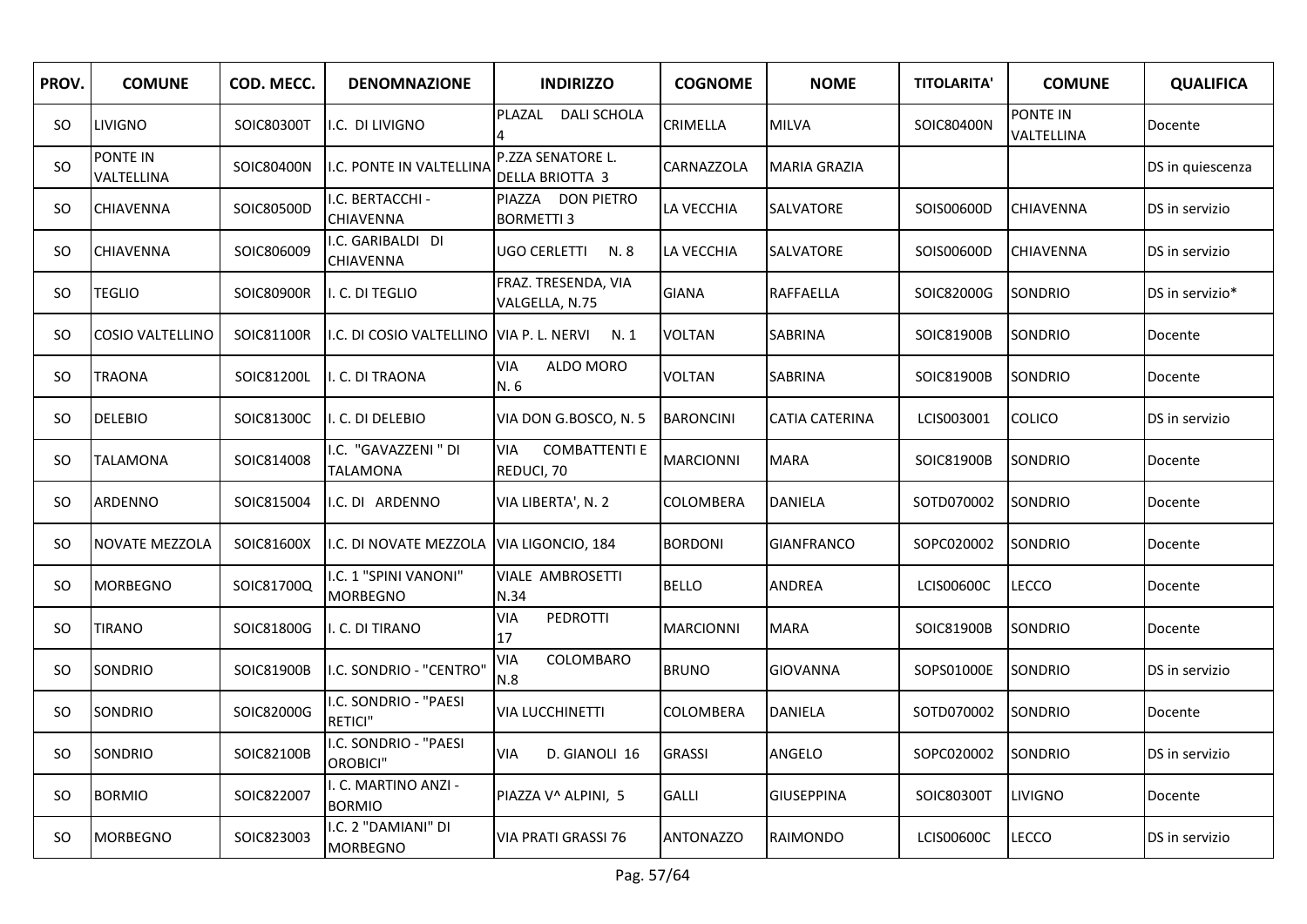| PROV.     | <b>COMUNE</b>        | COD. MECC.        | <b>DENOMNAZIONE</b>                                 | <b>INDIRIZZO</b>                            | <b>COGNOME</b>    | <b>NOME</b>     | <b>TITOLARITA'</b> | <b>COMUNE</b>          | <b>QUALIFICA</b> |
|-----------|----------------------|-------------------|-----------------------------------------------------|---------------------------------------------|-------------------|-----------------|--------------------|------------------------|------------------|
| SO.       | <b>GROSIO</b>        | SOIC82400V        | IC GROSIO GROSOTTO<br>SONDALO                       | PIAZZALE RINALDI 1                          | <b>CELESTI</b>    | <b>MASSIMO</b>  | SOTF01000L         | SONDRIO                | DS in servizio   |
| SO.       | <b>BORMIO</b>        | SOIS002006        | I.I.S. ALBERTI                                      | <b>VIA</b><br><b>MONTE</b><br>CONFINALE, 10 | CRIMELLA          | <b>MILVA</b>    | SOIC80400N         | PONTE IN<br>VALTELLINA | Docente          |
| SO.       | <b>CHIAVENNA</b>     | SOIS00600D        | I.I.S. LEONARDO DA VINCI VIA BOTTONERA, 21          |                                             | <b>VANINETTI</b>  | <b>MARCO</b>    | SOIC823003         | <b>MORBEGNO</b>        | DS in servizio   |
| SO.       | <b>TIRANO</b>        | SOIS008005        | <b>IIS BALILLA PINCHETTI</b>                        | VIA MONTE PADRIO, 12                        | <b>CELESTI</b>    | <b>MASSIMO</b>  | SOTF01000L         | SONDRIO                | DS in servizio   |
| SO.       | <b>MORBEGNO</b>      | SOIS01300L        | <b>I.I.S SARACENO</b><br><b>ROMEGIALLI</b>          | VIA PER SAN MARCO, 3                        | LONGOBARDI        | <b>DOMENICO</b> | SOTF01000L         | SONDRIO                | Docente          |
| <b>SO</b> | <b>MORBEGNO</b>      | SOMM03300P        | ICPIA 1 SONDRIO                                     | PIAZZA S. ANTONIO 9                         | <b>LONGOBARDI</b> | <b>DOMENICO</b> | SOTF01000L         | SONDRIO                | Docente          |
| SO.       | SONDRIO              | SOPC020002        | LICEO G. PIAZZI - C. LENA<br>PERPENTI               | <b>VIA</b><br><b>TONALE</b>                 | <b>MEAGO</b>      | <b>OMBRETTA</b> | SOIC81900B         | SONDRIO                | DS in servizio   |
| <b>SO</b> | <b>SONDRIO</b>       | SOPS01000E        | LS CARLO DONEGANI                                   | <b>VIA</b><br>CARLO<br>DONEGANI, N.3        | <b>RUSSO</b>      | <b>ROSSANA</b>  | SOIS008005         | TIRANO                 | DS in servizio   |
| SO.       | <b>MORBEGNO</b>      | SOPS050001        | LICEO P.NERVI -<br><b>G.FERRARI</b>                 | PIAZZA S. ANTONIO, 9                        | <b>BELLO</b>      | ANDREA          | <b>LCIS00600C</b>  | LECCO                  | Docente          |
| SO.       | <b>SONDRIO</b>       | SORC02000N        | טוטווונו<br>PROFESSIONALE BESTA-                    | <b>VIA TONALE 22</b>                        | <b>BRUNO</b>      | GIOVANNA        | SOPS01000E         | SONDRIO                | DS in servizio   |
| SO.       | <b>CHIAVENNA</b>     | SORH040004        | ᡏ <del>ᢒᡤᡝ᠔</del> ᠯ᠍᠍ᡃᡉ<br>PROFESSIONALE CROTTO VIA | <b>MOLINANCA 57</b>                         | <b>VANINETTI</b>  | MARCO           | SOIC823003         | <b>MORBEGNO</b>        | DS in servizio   |
| <b>SO</b> | <b>SONDRIO</b>       | SOTD070002        | <b>ISTITUTO TECNICO A.DE</b><br>SIMONI-M.QUADRIO    | VIA TONALE N. 18                            | <b>GRASSI</b>     | ANGELO          | SOPC020002         | SONDRIO                | DS in servizio   |
| SO.       | <b>SONDRIO</b>       | SOTF01000L        | ITI ENEA MATTEI                                     | VIA TIRANO, 53                              | <b>MEAGO</b>      | <b>OMBRETTA</b> | SOIC81900B         | SONDRIO                | DS in servizio   |
| SO.       | SONDRIO              | SOVC01000P        | G. PIAZZI                                           | SCHENARDI<br>SALITA<br>6                    | CARNAZZOLA        | MARIA GRAZIA    |                    |                        | DS in quiescenza |
| VA        | <b>FAGNANO OLONA</b> | <b>VAIC80500C</b> | .C. FAGNANO OLONA<br>"FERMI"                        | VIA PASUBIO 10                              | <b>VITELLA</b>    | SILVANA         | VAIC856009         | <b>BUSTO ARSIZIO</b>   | DS in servizio   |
| VA        | <b>AZZATE</b>        | VAIC806008        | I.C. AZZATE "L. DA VINCI"                           | VIA COLLI, 21                               | <b>FINELLI</b>    | <b>IOLANDA</b>  | VAIS01300G         | <b>VARESE</b>          | Docente          |
| VA        | <b>CANTELLO</b>      | VAIC807004        | I.C. CANTELLO<br>"GIOVANNI XXIII"                   | VIA MEDICI, 2                               | <b>FINELLI</b>    | IOLANDA         | <b>VAIS01300G</b>  | VARESE                 | Docente          |
| VA        | LONATE POZZOLO       | <b>VAIC80800X</b> | .C. LONATE POZZOLO<br>"CARMINATI"                   | <b>VIA</b><br>DANTE 4                       | <b>CERESA</b>     | LAURA           | VAIC857005         | <b>BUSTO ARSIZIO</b>   | DS in servizio   |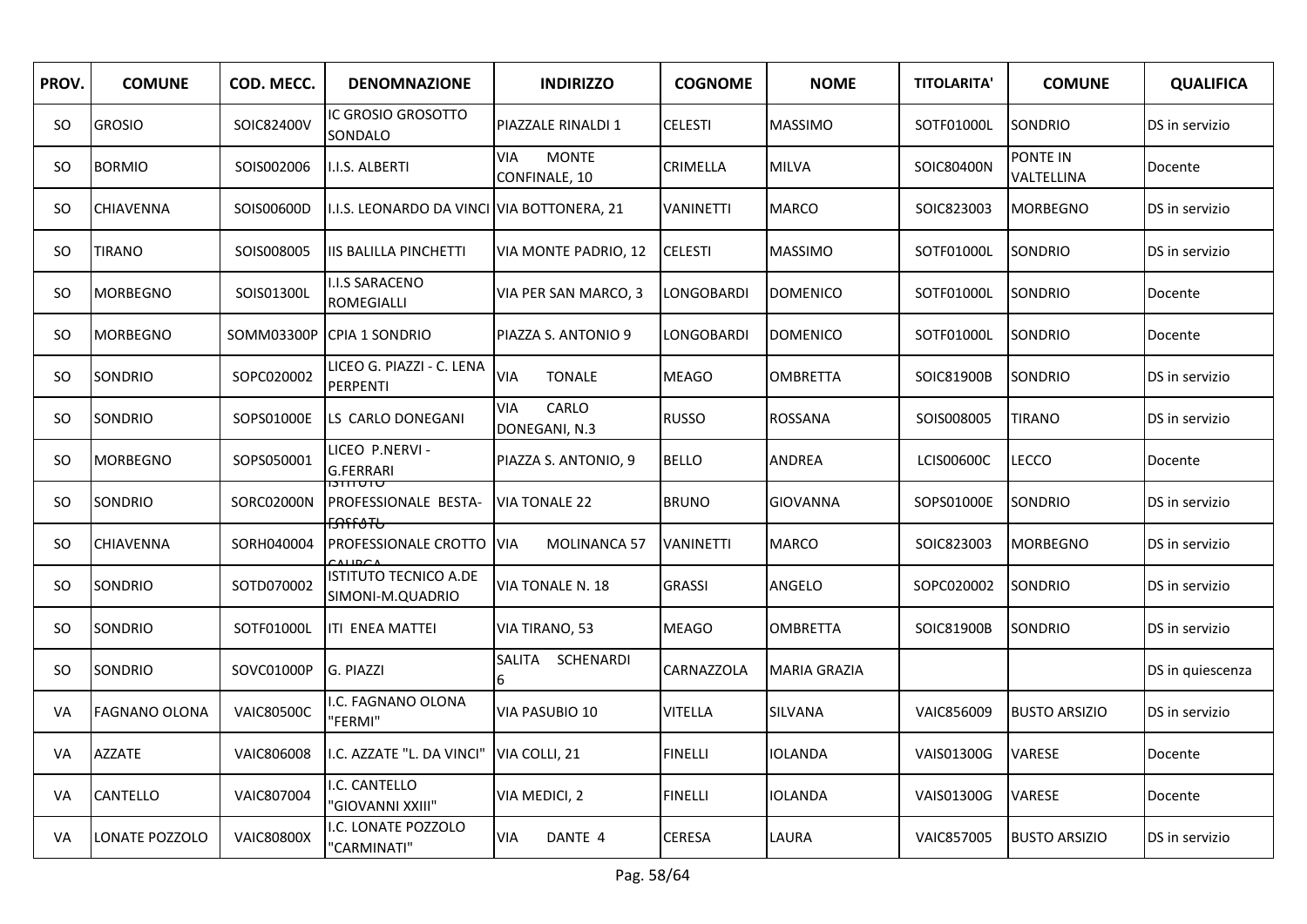| PROV. | <b>COMUNE</b>             | COD. MECC.        | <b>DENOMNAZIONE</b>                      | <b>INDIRIZZO</b>                              | <b>COGNOME</b>    | <b>NOME</b>                         | <b>TITOLARITA'</b> | <b>COMUNE</b>        | <b>QUALIFICA</b> |
|-------|---------------------------|-------------------|------------------------------------------|-----------------------------------------------|-------------------|-------------------------------------|--------------------|----------------------|------------------|
| VA    | LONATE CEPPINO            | VAIC80900Q        | .C. LONATE CEP."S.<br>D'ACQUISTO"        | MATTEOTTI, 8<br>PIAZZA                        | <b>MITA</b>       | <b>VINCENZO</b>                     | <b>VAIS01100X</b>  | TRADATE              | DS in servizio   |
| VA    | <b>BESOZZO</b>            | <b>VAIC81200G</b> | I.C. BESOZZO<br>'G.ADAMOLI"              | DEGLI ORTI N.5<br>VIA                         | <b>ZAGO</b>       | MARCO                               | VAIC829001         | LAVENO               | DS in servizio   |
| VA    | <b>INDUNO OLONA</b>       | <b>VAIC81300B</b> | I.C. INDUNO OLONA<br><b>PASSERINI</b>    | <b>VIA</b><br>ANDREOLI                        | <b>BROCHETTA</b>  | <b>CLAUDIA</b>                      | <b>VAIC83200R</b>  | <b>COMERIO</b>       | DS in servizio*  |
| VA    | TRADATE                   | VAIC814007        | I.C. TRADATE "GALILEO<br>GALILEI"        | VIA TRENTO E TRIESTE                          | <b>MATTIUZZO</b>  | <b>MASSIMO</b>                      | MIIC8EA008         | LEGNANO              | Docente          |
| VA.   | <b>BISUSCHIO</b>          | VAIC815003        | I.C. BISUSCHIO" DON<br>MILANI"           | VIA U.FOSCOLO 13                              | <b>ANTONELLIS</b> | <b>ANTONIO</b>                      | VAIC872007         | VARESE               | DS in servizio*  |
| VA    | CASSANO<br><b>MAGNAGO</b> | <b>VAIC81600V</b> | I.C. CASSANO MAGNAGO<br>"וו"             | VIA SANTA CATERINA 1                          | <b>MARTINO</b>    | <b>GIUSEPPE</b>                     | VAIS008004         | <b>GALLARATE</b>     | DS in servizio*  |
| VA    | CASTELLANZA               | <b>VAIC81700P</b> | I.C. STATALE MANZONI                     | VIA DEI PLATANI 5                             | <b>MONDIN</b>     | CLARA                               | VAIC852002         | <b>UBOLDO</b>        | DS in servizio   |
| VA    | <b>ARCISATE</b>           | <b>VAIC81800E</b> | I.C. ARCISATE                            | VIA LINA SCHWARZ 6                            | <b>TALLONE</b>    | <b>MAURIZIO</b><br><b>FRANCESCO</b> | <b>VAIS00400R</b>  | <b>BISUSCHIO</b>     | DS in servizio   |
| VA    | VIGGIU'                   | <b>VAIC81900A</b> | IST.COMP. DI VIGGIU' M.<br>LONGHI        | <b>VIA INDIPENDENZA 18</b>                    | <b>RAINERI</b>    | <b>MARINA</b>                       | VARC02000L         | VARESE               | DS in servizio*  |
| VA    | <b>GERMIGNAGA</b>         | <b>VAIC82000E</b> | I.C. GERMIGNAGA                          | VIA FABIO FILZI 21                            | <b>ELIANA</b>     | <b>FRIGERIO</b>                     | VAIC827009         | <b>GEMONIO</b>       | DS in servizio*  |
| VA    | LUINO                     | <b>VAIC82100A</b> | I.C. "B.LUINI" LUINO                     | <b>VIALE</b><br><b>DELLE</b><br>RIMEMBRANZE 4 | <b>PATRIZI</b>    | MARIA LUISA                         | VAPS11000A         | LUINO                | DS in servizio*  |
| VA    | <b>MARCHIROLO</b>         | VAIC822006        | I.C. MARCHIROLO<br><b>GIOVANNI XXIII</b> | SCOLARI<br><b>VIA</b>                         | 1 VANOLI          | FRANCESCA                           | VAIC828005         | CARAVATE             | DS in servizio*  |
| VA    | <b>CUNARDO</b>            | VAIC823002        | I.C. CUNARDO<br>'VACCAROSSI"             | VIA VACCAROSSI 17                             | <b>ARIOLI</b>     | <b>DAVIDE</b>                       | <b>VAIC86800G</b>  | <b>GAVIRATE</b>      | DS in servizio*  |
| VA    | LAVENA-PONTE<br>TRESA     | <b>VAIC82400T</b> | .C. LAVENA PONTE<br><b>TRESA</b>         | VIA PEZZALUNGA 16                             | <b>GIOVANETTI</b> | <b>FABIO</b>                        | VAIS003001         | LUINO                | DS in servizio*  |
| VA    | MESENZANA                 | <b>VAIC82500N</b> | I.C. MESENZANA "D.<br>ZURETTI"           | DIAZ, 35<br><b>VIA</b>                        | <b>MELONE</b>     | <b>EMANUELA</b>                     | VAIC879002         | <b>SESTO CALENDE</b> | DS in servizio*  |
| VA    | PORTO CERESIO             | <b>VAIC82600D</b> | I.C. PORTO CERESIO<br>"E.FERMI"          | VIA MOLINO DI MEZZO.<br>30                    | <b>MAINERI</b>    | LAURA                               | VARC030007         | <b>BUSTO ARSIZIO</b> | DS in servizio*  |
| VA    | <b>GEMONIO</b>            | VAIC827009        | I.C. GEMONIO "E. CURTI"                  | VIA E. CURTI 8                                | ZAGO              | <b>MARCO</b>                        | VAIC829001         | LAVENO               | DS in servizio   |
| VA    | <b>CARAVATE</b>           | VAIC828005        | .C. CARAVATE<br>"G.A.FRATTINI"           | <b>VIA</b><br>XXV APRILE, 25                  | <b>FRANZ</b>      | FRANCESCA MARIA                     | VAIS01200Q         | <b>GAVIRATE</b>      | DS in servizio*  |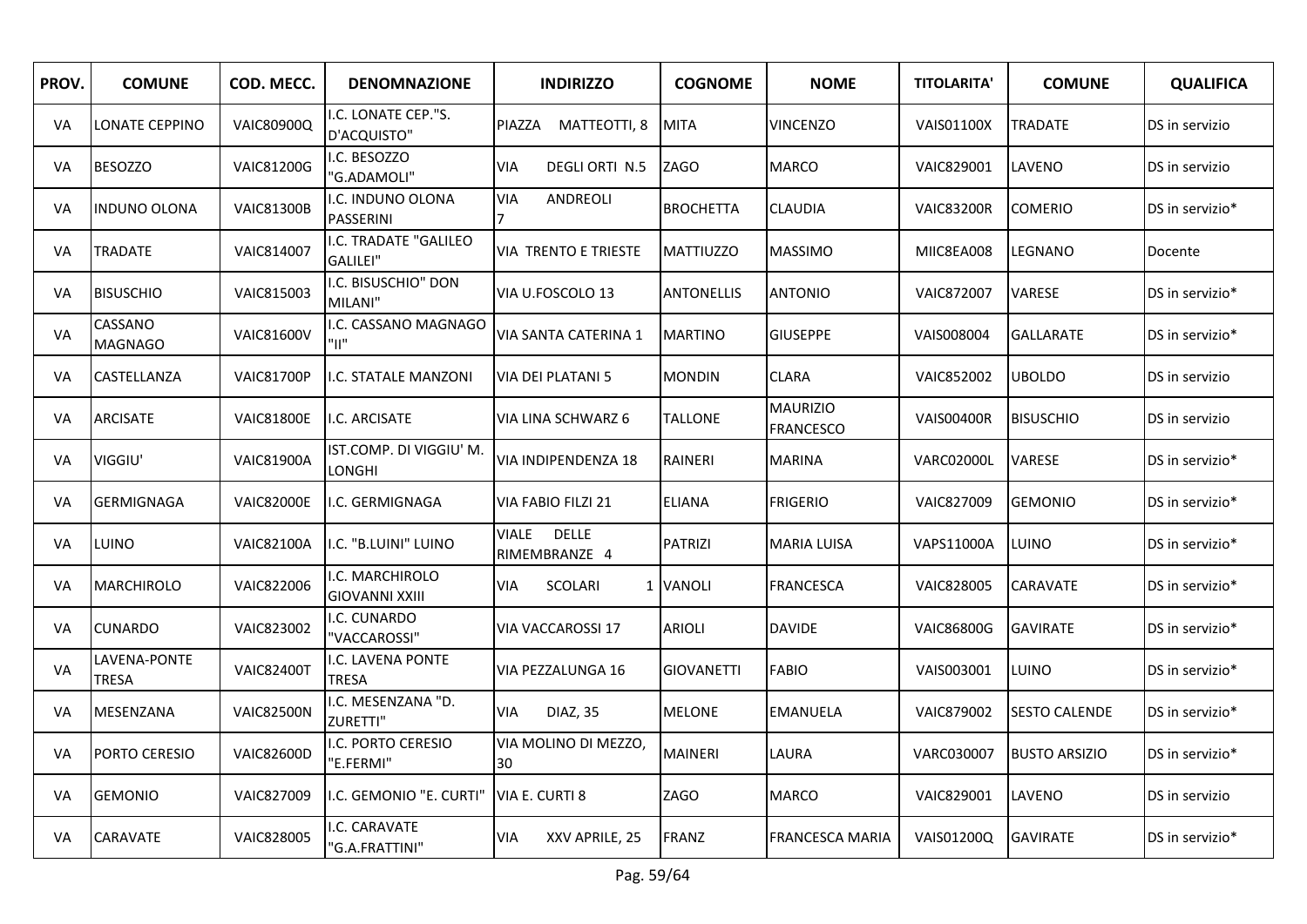| PROV. | <b>COMUNE</b>                         | COD. MECC.        | <b>DENOMNAZIONE</b>                         | <b>INDIRIZZO</b>                                 | <b>COGNOME</b>    | <b>NOME</b>                  | <b>TITOLARITA'</b> | <b>COMUNE</b>                     | <b>QUALIFICA</b> |
|-------|---------------------------------------|-------------------|---------------------------------------------|--------------------------------------------------|-------------------|------------------------------|--------------------|-----------------------------------|------------------|
| VA    | LAVENO-<br><b>MOMBELLO</b>            | VAIC829001        | .C.LAVENO MOMBELLO<br>"MONTEGGIA"           | <b>VIA</b><br><b>MARIA</b><br>AUSILIATRICE N. 13 | COCCHETTI         | <b>ILVA MARIA</b>            | <b>VAIC83300L</b>  | <b>TRAVEDONA</b><br><b>MONATE</b> | DS in servizio   |
| VA    | <b>CUVEGLIO</b>                       | VAIC830005        | I.C. CUVEGLIO - D.<br><b>ALIGHIERI</b>      | VIA PER DUNO,10                                  | COCCHETTI         | <b>ILVA MARIA</b>            | <b>VAIC83300L</b>  | TRAVEDONA<br><b>MONATE</b>        | DS in servizio   |
| VA.   | <b>MALNATE</b>                        | VAIC831001        | I.C. MALNATE "IQBAL<br>MASIH"               | VIA BARACCA 1                                    | MAIERON           | <b>FRANCESCO</b>             | <b>VAIC835008</b>  | <b>MORNAGO</b>                    | DS in servizio   |
| VA    | <b>COMERIO</b>                        | <b>VAIC83200R</b> | I.C. COMERIO "CAMPO<br><b>DEI FIORI"</b>    | VIA STAZIONE, N.8                                | <b>BALLARINI</b>  | <b>GIOVANNI</b>              | <b>VAPM01000E</b>  | <b>VARESE</b>                     | DS in servizio   |
| VA    | TRAVEDONA-<br><b>MONATE</b>           | <b>VAIC83300L</b> | .C. TRAVEDONA<br>MONATE G. LEVA             | LARGO DON MILANI 20                              | <b>BERNASCONI</b> | <b>GIOVANNA</b>              | <b>VAIC81200G</b>  | <b>TRADATE</b>                    | DS in servizio*  |
| VA    | <b>VERGIATE</b>                       | <b>VAIC83400C</b> | I.C. VERGIATE                               | LARGO LAZZARI N. 2                               | <b>PIZZATO</b>    | NICOLETTA                    | VAIS01300G         | VARESE                            | DS in servizio*  |
| VA    | <b>MORNAGO</b>                        | <b>VAIC835008</b> | I.C.MORNAGO -<br><b>G.PASCOLI</b>           | VIA VOLTA, 9                                     | TARANTINO         | <b>MARIA ELENA</b>           | VAIC865004         | <b>CASORATE</b>                   | DS in servizio*  |
| VA    | <b>GAZZADA</b><br><b>SCHIANNO</b>     | <b>VAIC836004</b> | I.C.GAZZADA "DON<br><b>CAGNOLA"</b>         | VIA MATTEOTTI, 3/A                               | <b>ROSSI</b>      | <b>MARIA ROSA</b>            | <b>VAIC87400V</b>  | <b>VARESE</b>                     | DS in servizio   |
| VA    | <b>CASTRONNO</b>                      | <b>VAIC83700X</b> | I.C.CASTRONNO E.DE<br><b>AMICIS</b>         | <b>MONTE GRAPPA</b><br>VIA<br>9                  | <b>SESSA</b>      | LUCA                         | <b>VARC02000L</b>  | VARESE                            | Docente          |
| VA    | SOMMA<br>LOMBARDO                     | <b>VAIC83800Q</b> | I.C. L. DA VINCI SOMMA<br>LOMBARDO          | VIA GUGLIELMO<br>MARCONI, 4                      | <b>DANESE</b>     | NICOLETTA                    | VAIS001009         | <b>GALLARATE</b>                  | DS in servizio*  |
| VA    | <b>SOLBIATE ARNO</b>                  | <b>VAIC84000Q</b> | <b>.C.SOLBIATE ARNO</b><br><b>GALVALIGI</b> | VIA PER CARNAGO N. 16 ILACQUA                    |                   | <b>VITO</b>                  | <b>VAIC87500P</b>  | <b>GALLARATE</b>                  | DS in servizio*  |
| VA    | <b>CAVARIA CON</b><br><b>PREMEZZO</b> | <b>VAIC84100G</b> | I.C. CAVARIA "FERMI"                        | <b>FERMI, 400</b>                                | VITELLA           | SILVANA                      | VAIC856009         | <b>BUSTO ARSIZIO</b>              | DS in servizio   |
| VA    | CASTIGLIONE<br><b>OLONA</b>           | <b>VAIC84200B</b> | I.C. CASTIGLIONE OLONA                      | VIA CORTINA<br>D'AMPEZZO 216                     | <b>ROSSI</b>      | <b>MARIA ROSA</b>            | <b>VAIC87400V</b>  | <b>VARESE</b>                     | DS in servizio   |
| VA    | <b>CARDANO AL</b><br><b>CAMPO</b>     | VAIC843007        | I.C. "MARIA<br>MONTESSORI"                  | VIA CARREGGIA, 2                                 | <b>CHIFFI</b>     | <b>DANIELE</b>               | <b>VAIC878006</b>  | GALLARATE                         | DS in servizio   |
| VA    | SAMARATE                              | VAIC844003        | I.C. SAMARATE<br>'MANZONI"                  | VIA 5 GIORNATE                                   | CAPELLO           | <b>FRANCESCA</b>             | <b>VAIC87700A</b>  | <b>GALLARATE</b>                  | DS in servizio*  |
| VA    | <b>OLGIATE OLONA</b>                  | <b>VAIC84500V</b> | I.C. OLGIATE OL. "B.C.<br><b>FERRINI"</b>   | VIA L. GREPPI 19                                 | <b>GALLETTA</b>   | CARLA                        | VAIC858001         | <b>BUSTO ARSIZIO</b>              | DS in servizio*  |
| VA    | <b>SOLBIATE OLONA</b>                 | <b>VAIC84600P</b> | I.C. SOLBIATE OLONA "A.<br>MORO"            | <b>VIA MARTIRI DELLA</b><br>LIBERTA' N.2         | <b>MAINO</b>      | PAOLO MARIA<br><b>GILBER</b> | <b>VAIC85900R</b>  | <b>BUSTO ARSIZIO</b>              | DS in servizio*  |
| VA    | SARONNO                               | <b>VAIC84700E</b> | I.C. SARONNO "I.MILITI"                     | VIA S.GIUSEPPE 36                                | <b>BRACCO</b>     | <b>ELISA</b>                 | <b>VAIC84800A</b>  | Saronno                           | Docente          |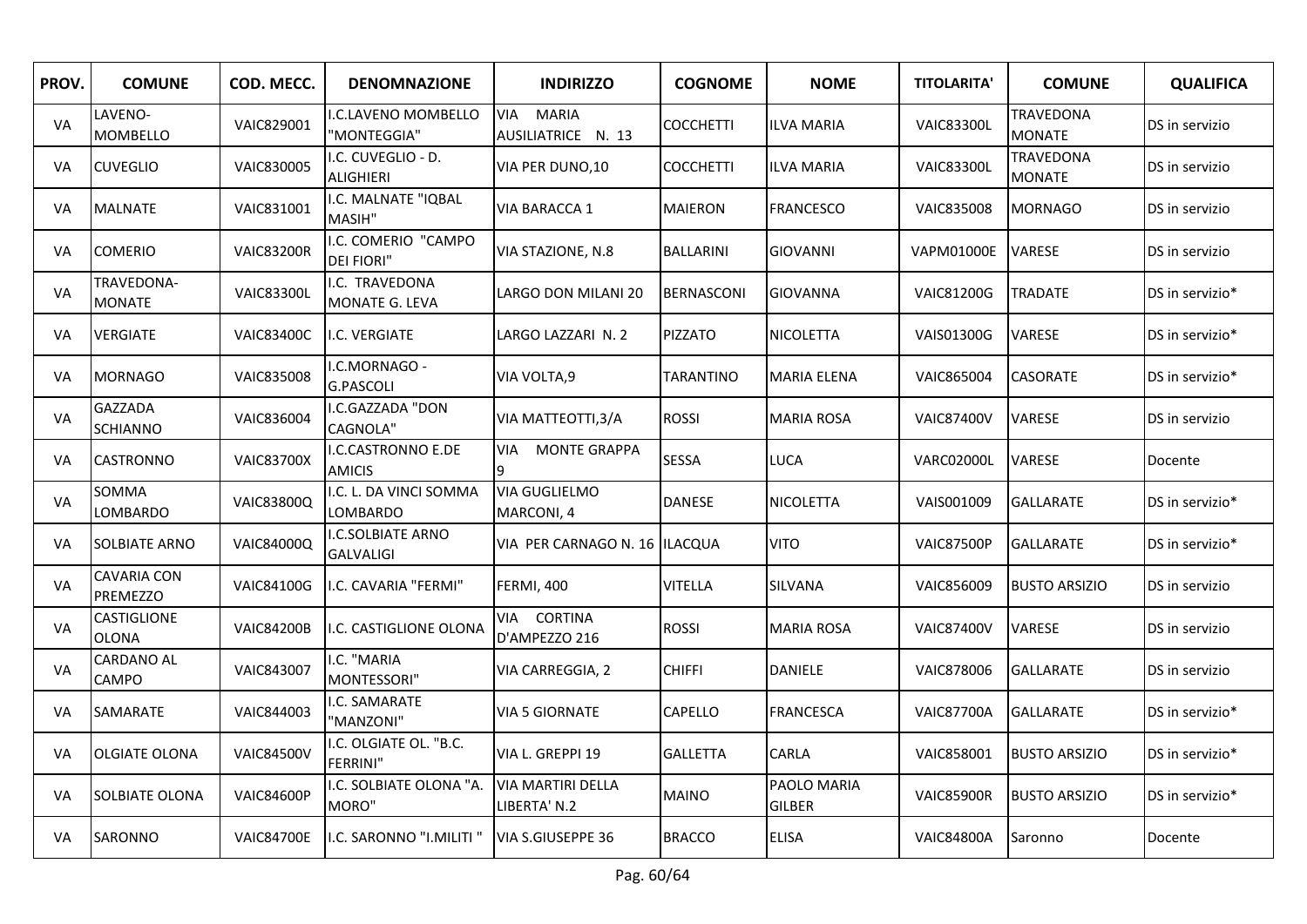| PROV. | <b>COMUNE</b>                | COD. MECC.        | <b>DENOMNAZIONE</b>                      | <b>INDIRIZZO</b>                       | <b>COGNOME</b>   | <b>NOME</b>                        | <b>TITOLARITA'</b> | <b>COMUNE</b>             | <b>QUALIFICA</b> |
|-------|------------------------------|-------------------|------------------------------------------|----------------------------------------|------------------|------------------------------------|--------------------|---------------------------|------------------|
| VA    | <b>SARONNO</b>               | <b>VAIC84800A</b> | . C. SARONNO "A.MORO"                    | SANTUARIO<br>VIALE<br>13               | <b>MAURI</b>     | LAURA                              | <b>COIC83400P</b>  | <b>MOZZATE</b>            | DS in servizio   |
| VA    | <b>SARONNO</b>               | VAIC849006        | .C. SARONNO " DA<br><b>VINCI"</b>        | <b>VIA PADRE LUIGI MONTI</b><br>61     | <b>BRACCO</b>    | <b>ELISA</b>                       | <b>VAIC84800A</b>  | Saronno                   | Docente          |
| VA    | <b>GERENZANO</b>             | <b>VAIC85000A</b> | ICS "G.P.CLERICI"                        | VIA BELLINI 14                         | <b>GIROLA</b>    | MARIA PIERA                        | VAPS020004         | SARONNO                   | DS in servizio   |
| VA    | <b>CISLAGO</b>               | VAIC851006        | .C. CISLAGO " ALDO<br>MORO"              | XXIV MAGGIO 55 GASPARI<br>VIA.         |                  | <b>SABRINA</b>                     | <b>VAIC85000A</b>  | <b>GERENZANO</b>          | DS in servizio   |
| VA    | <b>UBOLDO</b>                | VAIC852002        | I.C. UBOLDO " MANZONI"                   | VIA CERIANI<br>21                      | <b>GIROLA</b>    | <b>MARIA PIERA</b>                 | VAPS020004         | SARONNO                   | DS in servizio   |
| VA    | CARONNO<br>PERTUSELLA        | <b>VAIC85300T</b> | I.C. CARONNO P. "A.DE<br><b>GASPERI"</b> | <b>VIA</b><br><b>CAPO SILE</b>         | <b>PACE</b>      | <b>GIROLAMO</b>                    | VAIC849006         | <b>SARONNO</b>            | DS in servizio*  |
| VA    | <b>GORLA MINORE</b>          | <b>VAIC85400N</b> | I.C. GORLA MINORE<br>"G.PARINI"          | VIA ROMA 56                            | <b>CONTARINO</b> | <b>RITA</b>                        | <b>VAIC81600V</b>  | CASSANO<br><b>MAGNAGO</b> | DS in servizio   |
| VA    | <b>BUSTO ARSIZIO</b>         | <b>VAIC85500D</b> | .C.BUSTO A. "N.<br>TOMMASEO"             | VIA R. SANZIO 9                        | <b>MONDIN</b>    | CLARA                              | VAIC852002         | <b>UBOLDO</b>             | DS in servizio   |
| VA    | <b>BUSTO ARSIZIO</b>         | VAIC856009        | IC BUSTO A. " G.A BOSSI"                 | VIA DANTE, 5                           | <b>MONTEDURO</b> | ANDREA                             | <b>VASL01000A</b>  | <b>BUSTO ARSIZIO</b>      | DS in servizio** |
| VA    | <b>BUSTO ARSIZIO</b>         | VAIC857005        | I.C. BUSTO A. "<br><b>BERTACCHI"</b>     | VIA PINDEMONTE, 2                      | <b>GASPARI</b>   | MARIA ANGELA                       | VAIC856009         | <b>BUSTO ARSIZIO</b>      | Docente          |
| VA    | <b>BUSTO ARSIZIO</b>         | VAIC858001        | I.C. BUSTO A."PERTINI"                   | VIA ROSSINI 115                        | <b>GRASSI</b>    | <b>LUCIA</b>                       | <b>VAIS01900E</b>  | CASTELLANZA               | DS in servizio   |
| VA    | <b>BUSTO ARSIZIO</b>         | <b>VAIC85900R</b> | I.C. BUSTO A. "E. DE<br>AMICIS"          | VIA PASTRENGO, 3                       | <b>GASPARI</b>   | <b>MARIA ANGELA</b>                | VAIC856009         | <b>BUSTO ARSIZIO</b>      | Docente          |
| VA    | <b>BUSTO ARSIZIO</b>         | VAIC860001        | I.C. BUSTO A. "GALILEI"                  | <b>VIA QUADRELLI 2</b>                 | <b>BRESSAN</b>   | ANNA                               | <b>VAIS01900E</b>  | CASTELLANZA               | Docente          |
| VA    | <b>FERNO</b>                 | <b>VAIC86100R</b> | I.C. FERNO B.CROCE                       | VIA MARCO POLO 9                       | <b>GINESI</b>    | <b>FABIANA</b><br><b>DONATELLA</b> | <b>VAIC80800X</b>  | LONATE POZZOLO            | DS in servizio*  |
| VA    | VENEGONO<br><b>SUPERIORE</b> | <b>VAIC86200L</b> | I.C. VENEGONO SUP."G.<br><b>MARCONI"</b> | <b>VIA MARTIRI DELLA</b><br>LIBERTA' 3 | CERESA           | LAURA                              | VAIC857005         | <b>BUSTO ARSIZIO</b>      | DS in servizio   |
| VA    | <b>VEDANO OLONA</b>          | <b>VAIC86300C</b> | I.C. VEDANO OLONA<br>"S.PELLICO"         | PIAZZA DEL POPOLO 4                    | <b>MITA</b>      | VINCENZO                           | <b>VAIS01100X</b>  | <b>TRADATE</b>            | DS in servizio   |
| VA    | CASORATE<br><b>SEMPIONE</b>  | VAIC865004        | .C. CASORATE S.<br>"TOSCANINI"           | P.ZZA TRATTATI DI ROMA<br>1957 N.5     | <b>CHIFFI</b>    | DANIELE                            | <b>VAIC878006</b>  | <b>GALLARATE</b>          | DS in servizio   |
| VA    | <b>BUSTO ARSIZIO</b>         | <b>VAIC86600X</b> | I.C. BUSTO A. "E. CRESPI"                | VIA COMERIO, 10                        | <b>MARCORA</b>   | EMANUELE                           | vais01100x         | VARESE                    | Docente          |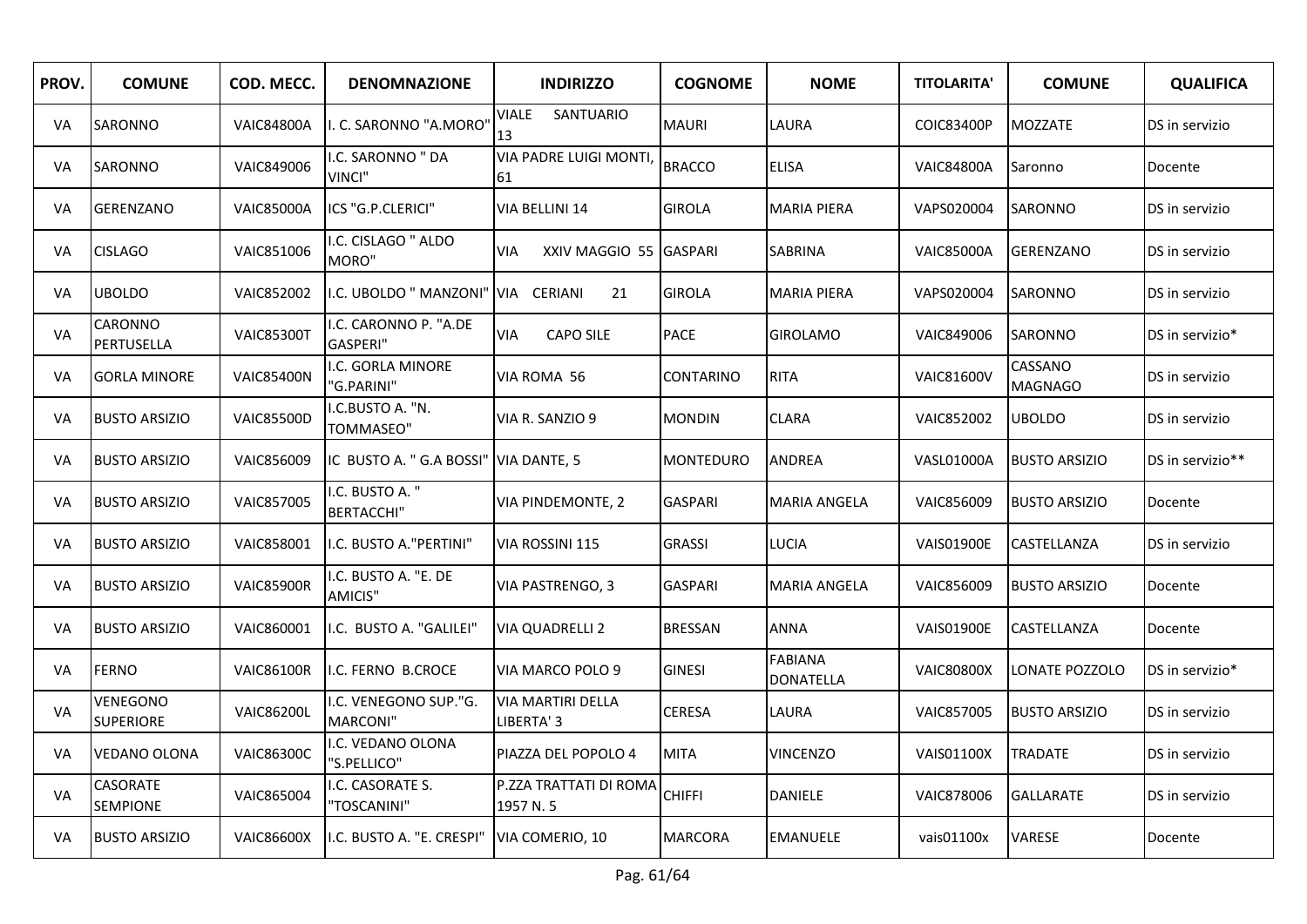| PROV. | <b>COMUNE</b>             | COD. MECC.        | <b>DENOMNAZIONE</b>                        | <b>INDIRIZZO</b>           | <b>COGNOME</b>    | <b>NOME</b>           | <b>TITOLARITA'</b> | <b>COMUNE</b>             | <b>QUALIFICA</b> |
|-------|---------------------------|-------------------|--------------------------------------------|----------------------------|-------------------|-----------------------|--------------------|---------------------------|------------------|
| VA    | CASSANO<br><b>MAGNAGO</b> | <b>VAIC86700Q</b> | .C. CASSANO M."D.<br>ALIGHIERI"            | VIA GALVANI 10             | <b>MATTIUZZO</b>  | <b>MASSIMO</b>        | MIIC8EA008         | LEGNANO                   | Docente          |
| VA    | <b>GAVIRATE</b>           | <b>VAIC86800G</b> | IC GAVIRATE CARDUCCI                       | VIA G. ARIOLI, 27          | <b>CARLI</b>      | TIZIANA               | <b>VAIC82500N</b>  | MESENZANO                 | DS in servizio   |
| VA    | VARESE                    | <b>VAIC86900B</b> | IC VARESE 1 "DON<br>RIMOLDI"               | VIA PERGINE,6              | <b>MAGISTRO</b>   | <b>LUCIA ROSSELLA</b> | <b>VAIC81900A</b>  | VIGGIU'                   | DS in servizio   |
| VA    | <b>VARESE</b>             | <b>VAIC87100B</b> | IC VARESE 4 "A.FRANK"                      | VIA CARNIA, 155            | SONZINI           | <b>EMANUELA</b>       | VAIC830005         | <b>CUVEGLIO</b>           | DS in servizio   |
| VA    | VARESE                    | VAIC872007        | IC VARESE 3 VIDOLETTI                      | <b>VIA</b><br><b>MANIN</b> | 3 MAGISTRO        | LUCIA ROSSELLA        | <b>VAIC81900A</b>  | VIGGIU'                   | DS in servizio   |
| VA    | VARESE                    | VAIC873003        | IC VARESE 2 PELLICO                        | <b>VIA</b><br>APPIANI, 15  | <b>MAIERON</b>    | <b>FRANCESCO</b>      | <b>VAIC835008</b>  | <b>MORNAGO</b>            | DS in servizio   |
| VA    | VARESE                    | <b>VAIC87400V</b> | I.C VARESE 5"DANTE<br>ALIGHIERI"           | VIA MORSELLI, 8            | CARCANO           | <b>GIUSEPPE</b>       | <b>VAPS03000P</b>  | VARESE                    | DS in servizio   |
| VA    | <b>GALLARATE</b>          | <b>VAIC87500P</b> | I.C. GALLARATE<br>"CARDANO -LEGA"          | VIA PRIVATA BELLORA 8      | <b>VIGNATI</b>    | <b>MARIA ALBERTA</b>  | <b>VAIC84500V</b>  | <b>OLGIATE OLONA</b>      | DS in servizio*  |
| VA    | <b>GALLARATE</b>          | <b>VAIC87600E</b> | I.C. GALLARATE "DE<br>AMICIS"              | VIA SOMALIA 2              | <b>BLOISE</b>     | <b>ROSA</b>           | VAIS023006         | <b>GALLARATE</b>          | Docente          |
| VA    | <b>GALLARATE</b>          | <b>VAIC87700A</b> | I.C. GALLARATE "PONTI"                     | <b>VIA CONFALONIERI 27</b> | <b>TACCONE</b>    | LAURA                 | VATD210003         | <b>GALLARATE</b>          | Docente          |
| VA    | <b>GALLARATE</b>          | VAIC878006        | I.C. GALLARATE "DANTE"                     | VIA RUSNATI 1              | CONTARINO         | <b>RITA</b>           | <b>VAIC81600V</b>  | CASSANO<br><b>MAGNAGO</b> | DS in servizio   |
| VA    | <b>SESTO CALENDE</b>      | VAIC879002        | I.C. SESTO CALENDE<br>'UNGARETTI"          | VIA V. VENETO, 34          | MARZAGALLI        | <b>DANIELE</b>        | VAIS01200Q         | VARESE                    | DS in servizio*  |
| VA    | ANGERA                    | VAIC880006        | I.C. ANGERA                                | VIA DANTE 2                | <b>ROSSI</b>      | <b>ELISABETTA</b>     | <b>VAIS00900X</b>  | <b>SESTO CALENDE</b>      | DS in servizio*  |
| VA    | <b>GALLARATE</b>          | VAIS001009        | I.S.I.S. "DA VINCI-<br>PASCOLI"            | VIALE DEI TIGLI 38         | <b>BLOISE</b>     | <b>ROSA</b>           | VAIS023006         | GALLARATE                 | Docente          |
| VA    | LUINO                     | VAIS003001        | CITTA' DI LUINO - CARLO<br><b>VOLONTE'</b> | LUGANO 24/A<br>VIA         | <b>MENDITTO</b>   | <b>RAFFAELA</b>       | <b>VAIC82100A</b>  | LUINO                     | DS in servizio*  |
| VA    | <b>BISUSCHIO</b>          | <b>VAIS00400R</b> | <b>IS VALCERESIO</b>                       | VIA ROMA 57                | <b>FIORENTINO</b> | <b>WALTER</b>         | <b>VAIC81800E</b>  | <b>ARCISATE</b>           | DS in servizio   |
| VA    | <b>GALLARATE</b>          | VAIS008004        | <b>ISIS ANDREA PONTI</b>                   | VIA STELVIO 35             | <b>OLGIATI</b>    | <b>ADELE</b>          | <b>VAIS02600N</b>  | TRADATE                   | DS in servizio   |
| VA    | <b>SESTO CALENDE</b>      | <b>VAIS00900X</b> | CARLO ALBERTO DALLA<br><b>CHIESA</b>       | <b>VIA SAN DONATO</b>      | <b>RODARI</b>     | <b>DANIELA</b>        | VAIC880006         | ANGERA                    | DS in servizio*  |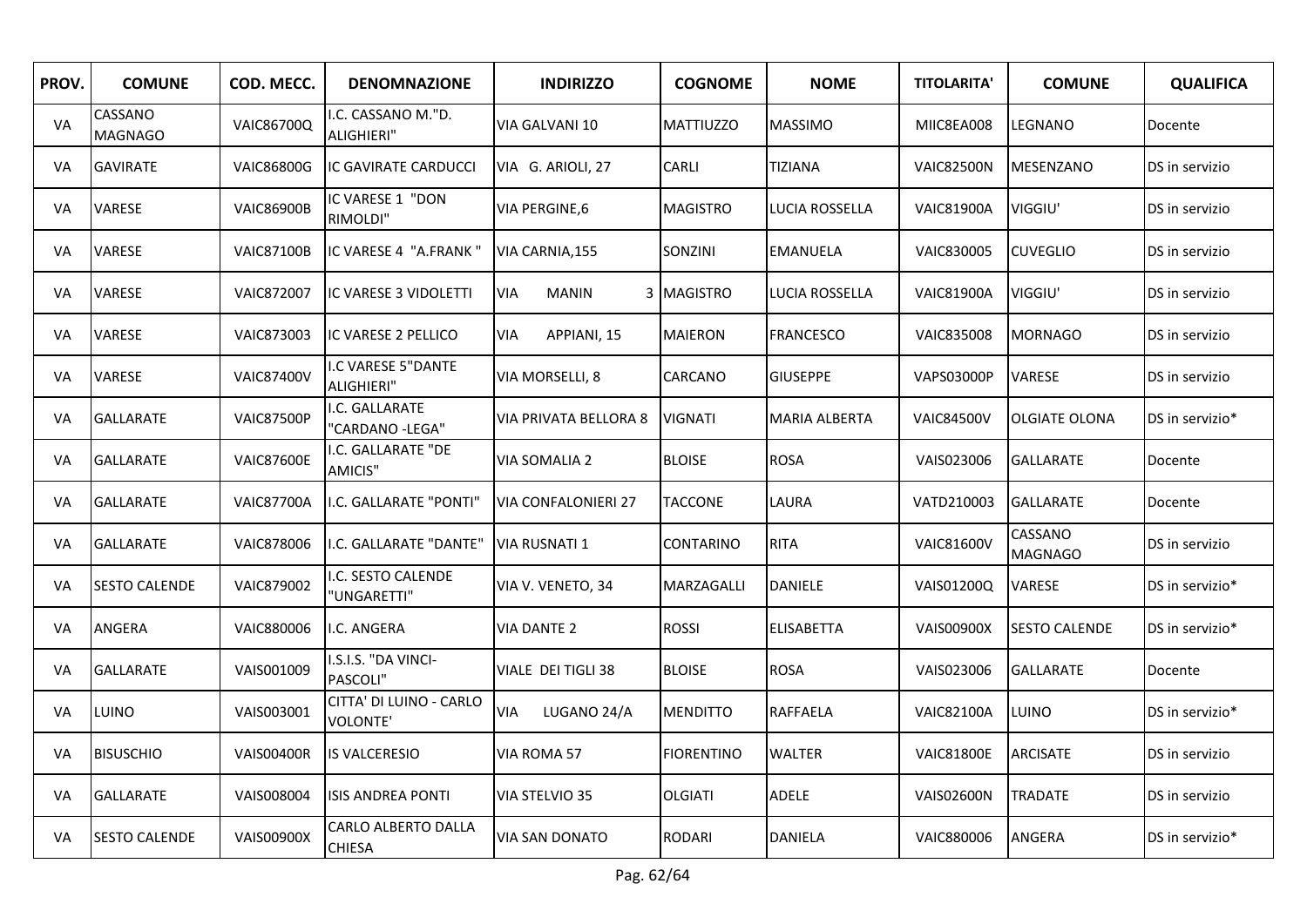| PROV. | <b>COMUNE</b>                     | COD. MECC.        | <b>DENOMNAZIONE</b>                                  | <b>INDIRIZZO</b>                  | <b>COGNOME</b>   | <b>NOME</b>                         | <b>TITOLARITA'</b> | <b>COMUNE</b>             | <b>QUALIFICA</b> |
|-------|-----------------------------------|-------------------|------------------------------------------------------|-----------------------------------|------------------|-------------------------------------|--------------------|---------------------------|------------------|
| VA    | <b>TRADATE</b>                    | <b>VAIS01100X</b> | <b>DON MILANI</b>                                    | VIA GRAMSCI, 1                    | CONSOLO          | SALVATORE                           | VAPC020001         | <b>VARESE</b>             | DS in servizio   |
| VA    | <b>GAVIRATE</b>                   | VAIS01200Q        | E. STEIN                                             | VIA DEI GELSOMINI,<br>14          | CARLI            | <b>TIZIANA</b>                      | <b>VAIC82500N</b>  | <b>MESENZANO</b>          | DS in servizio   |
| VA    | <b>VARESE</b>                     | VAIS01300G        | F. DAVERIO - N. CASULA -<br>P.L. NERVI               | VIA BERTOLONE, 13                 | CARCANO          | <b>GIUSEPPE</b>                     | <b>VAPS03000P</b>  | VARESE                    | DS in servizio   |
| VA    | VARESE                            | <b>VAIS01700V</b> | <b>ISAAC NEWTON</b>                                  | ZUCCHI <sub>3</sub><br><b>VIA</b> | <b>BALLARINI</b> | <b>GIOVANNI</b>                     | <b>VAPM01000E</b>  | <b>VARESE</b>             | DS in servizio   |
| VA    | <b>GAZZADA</b><br><b>SCHIANNO</b> | <b>VAIS01800P</b> | JOHN M. KEYNES                                       | VIA MORAZZONE, 37                 | SESSA            | LUCA                                | VARC02000L         | <b>VARESE</b>             | Docente          |
| VA    | CASTELLANZA                       | <b>VAIS01900E</b> | C. FACCHINETTI                                       | VIA AZIMONTI, 5                   | <b>BOSELLO</b>   | ANSELMO PIETRO                      | VATD210003         | <b>GALLARATE</b>          | DS in servizio   |
| VA    | <b>GALLARATE</b>                  | VAIS023006        | <b>GIOVANNI FALCONE</b>                              | VIA G. MATTEOTTI 4                | <b>WAGNER</b>    | ANNALISA                            | <b>VAIC86700Q</b>  | CASSANO<br><b>MAGNAGO</b> | DS in servizio   |
| VA    | <b>TRADATE</b>                    | <b>VAIS02600N</b> | IST.TECN.IND.STAT.LIC.SC.<br>"L.GEYMONAT"            | <b>VIA</b><br>GRAMSCI, 1          | <b>MARCORA</b>   | <b>EMANUELE</b>                     | vais01100x         | VARESE                    | Docente          |
| VA    | <b>BUSTO ARSIZIO</b>              | <b>VAIS02700D</b> | <b>DANIELE CRESPI</b>                                | <b>CARDUCCI 4</b><br>VIA          | <b>OLGIATI</b>   | ADELE                               | <b>VAIS02600N</b>  | <b>TRADATE</b>            | DS in servizio   |
| VA    | <b>GALLARATE</b>                  | VAMM325009        | <b>CPIA 1 VARESE</b>                                 | VIA SEPRIO 2                      | <b>TACCONE</b>   | LAURA                               | VATD210003         | <b>GALLARATE</b>          | Docente          |
| VA    | <b>VARESE</b>                     | VAMM326005        | <b>CPIA 2 VARESE</b>                                 | VIA BRUNICO 29                    | <b>POLITI</b>    | <b>ANNA RITA</b>                    | VAIC873003         | VARESE                    | DS in servizio   |
| VA    | <b>VARESE</b>                     | VAPC020001        | <b>ERNESTO CAIROLI -</b><br>VARESE                   | DANTE 11<br>VIA                   | IOTTI            | PATRIZIA ROBERTA                    | <b>VAPS01000D</b>  | <b>BUSTO ARSIZIO</b>      | DS in servizio*  |
| VA    | <b>SARONNO</b>                    | VAPC040006        | LIC. CLASSICO "LEGNANI'<br>SARONNO                   | VIA VOLONTERIO, 34                | D'AMBROSIO       | ELENA MARIA                         | VATD08000G         | SARONNO                   | DS in servizio   |
| VA    | <b>VARESE</b>                     | <b>VAPM01000E</b> | LICEO STATALE "A.<br>MANZONI" - VARESE               | MORSELLI, 10<br><b>VIA</b>        | <b>FINOTTI</b>   | LORELLA                             | VASL040006         | <b>VARESE</b>             | DS in servizio** |
| VA    | <b>BUSTO ARSIZIO</b>              | VAPS01000D        | LICEO SCIENTIFICO "TOSI" VIA<br><b>BUSTO ARSIZIO</b> | <b>TOMMASO</b><br><b>GROSSI</b>   | <b>BOSELLO</b>   | ANSELMO PIETRO                      | VATD210003         | <b>GALLARATE</b>          | DS in servizio   |
| VA    | <b>SARONNO</b>                    | VAPS020004        | LICEO SCIENTIFICO G. B.<br><b>GRASSI</b>             | <b>VIA BENEDETTO CROCE</b>        | <b>MAURI</b>     | LAURA                               | <b>COIC83400P</b>  | <b>MOZZATE</b>            | DS in servizio   |
| VA    | <b>VARESE</b>                     | <b>VAPS03000P</b> | L. SCIENT. "G. FERRARIS"<br>VARESE                   | VIA SORRISOLE,6                   | <b>TALLONE</b>   | <b>MAURIZIO</b><br><b>FRANCESCO</b> | <b>VAIS00400R</b>  | <b>BISUSCHIO</b>          | DS in servizio   |
| VA    | LUINO                             | <b>VAPS11000A</b> | L. SCIENT. "SERENI" -<br>LUINO                       | VIA LUGANO 24                     | SONZINI          | <b>EMANUELA</b>                     | VAIC830005         | <b>CUVEGLIO</b>           | DS in servizio   |